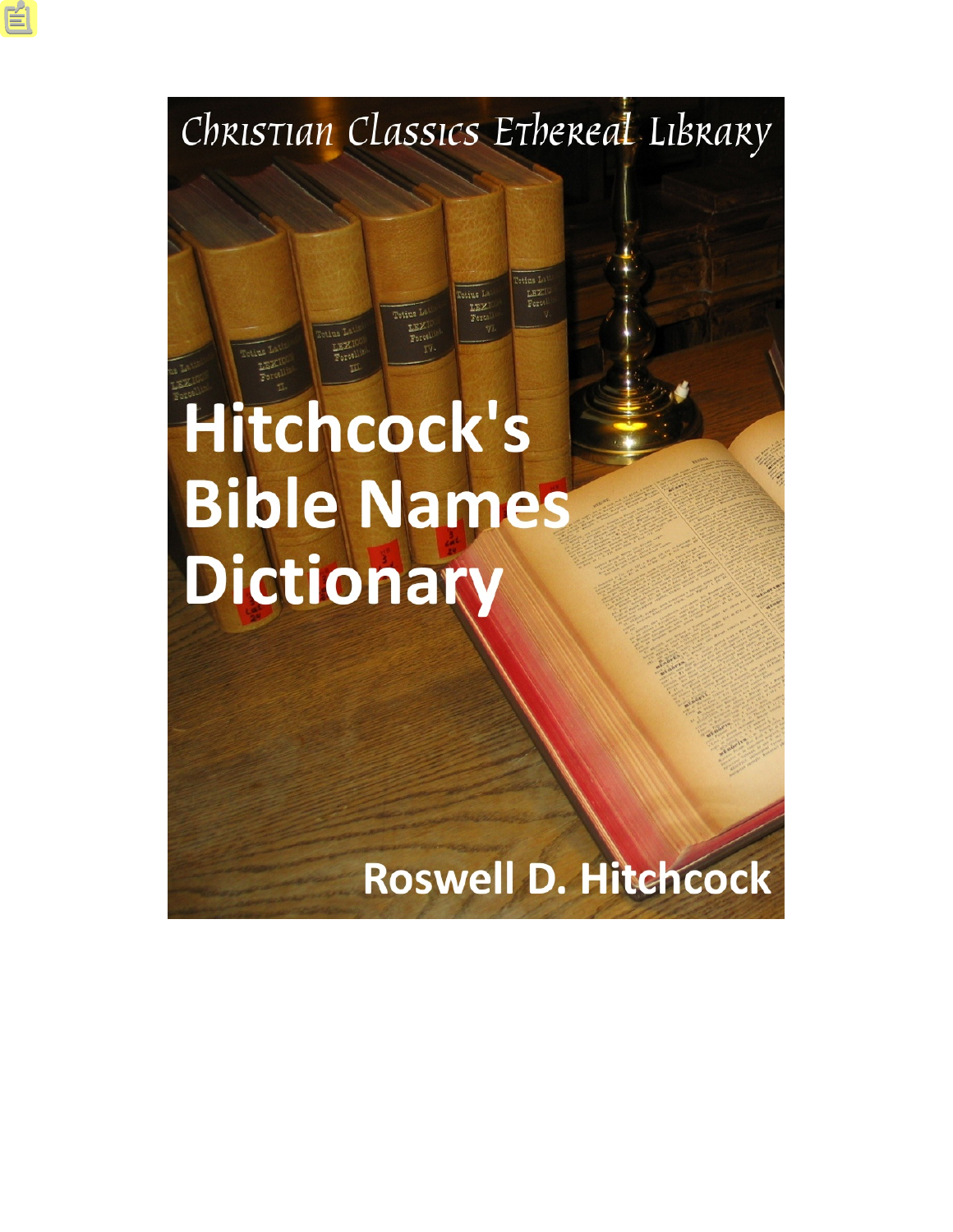

#### **Hitchcock's Bible Names Dictionary**

| Author(s):          | Hitchcock, Roswell D.                                                                                                                                                                                                                                                                                                                                                                                                                                                                                                                           |
|---------------------|-------------------------------------------------------------------------------------------------------------------------------------------------------------------------------------------------------------------------------------------------------------------------------------------------------------------------------------------------------------------------------------------------------------------------------------------------------------------------------------------------------------------------------------------------|
| <b>Publisher:</b>   | Grand Rapids, MI: Christian Classics Ethereal Library                                                                                                                                                                                                                                                                                                                                                                                                                                                                                           |
| <b>Description:</b> | This dictionary lists the meanings of most of the Hebrew<br>names that appear in the Bible (over 2,500). Though first<br>published in 1869, Hitchcock's scholarship of the Hebrew<br>language still measures up to contemporary standards. In<br>fact, biblical linguists to this day are undecided about the<br>meaning of the few words Hitchcock did not include. This<br>work can prove an invaluable resource for anyone who<br>wishes to study Scripture or the Hebrew language more<br>deeply.<br>Kathleen O'Bannon<br><b>CCEL Staff</b> |
| .                   |                                                                                                                                                                                                                                                                                                                                                                                                                                                                                                                                                 |

**Subjects:** The Bible Works about the Bible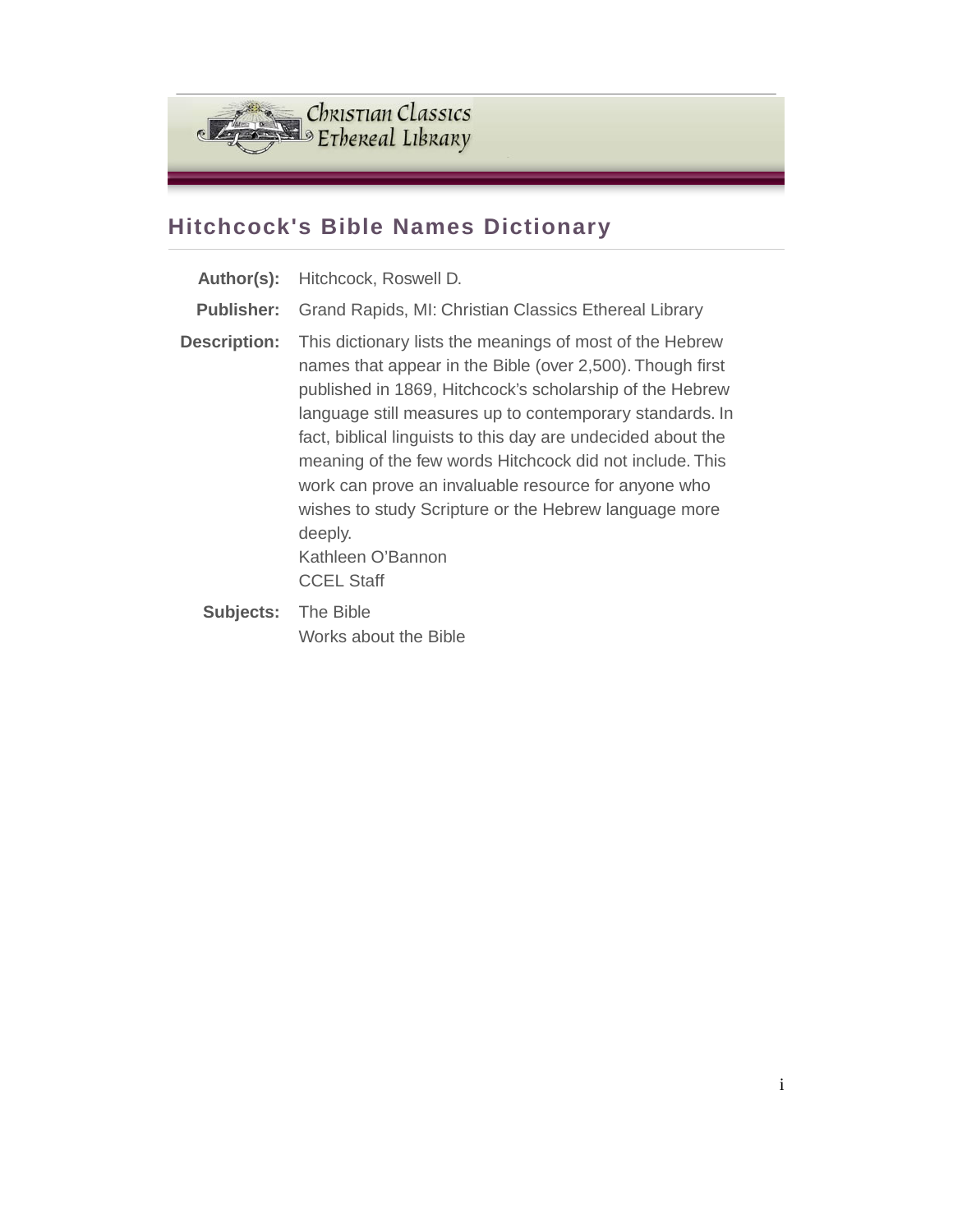### Contents

| Title Page                | $\,1$          |
|---------------------------|----------------|
| <b>Bible Names</b>        | $\overline{c}$ |
| $\mathbf A$               | $\sqrt{2}$     |
| $\, {\bf B}$              | $20\,$         |
| $\mathsf C$               | $30\,$         |
| $\mathbf{D}%$             | $35\,$         |
| ${\bf E}$                 | 39             |
| $\rm F$                   | $\bf 48$       |
| ${\bf G}$                 | 49             |
| $\, {\rm H}$              | 54             |
| $\rm I$                   | 65             |
| $\boldsymbol{J}$          | 69             |
| $\rm K$                   | $82\,$         |
| $\mathbf L$               | 86             |
| $\mathbf M$               | 89             |
| $\mathbf N$               | $101\,$        |
| $\mathcal O$              | $107\,$        |
| ${\bf p}$                 | $109\,$        |
| ${\bf Q}$                 | $116\,$        |
| ${\bf R}$                 | $117\,$        |
| ${\mathsf S}$             | $122\,$        |
| $\mathbf T$               | 136            |
| $\mathbf U$               | $142\,$        |
| $\ensuremath{\mathbf{V}}$ | $144\,$        |
| $\ensuremath{\text{W}}$   | 145            |
| $\mathbf X$               | 146            |
|                           |                |

ii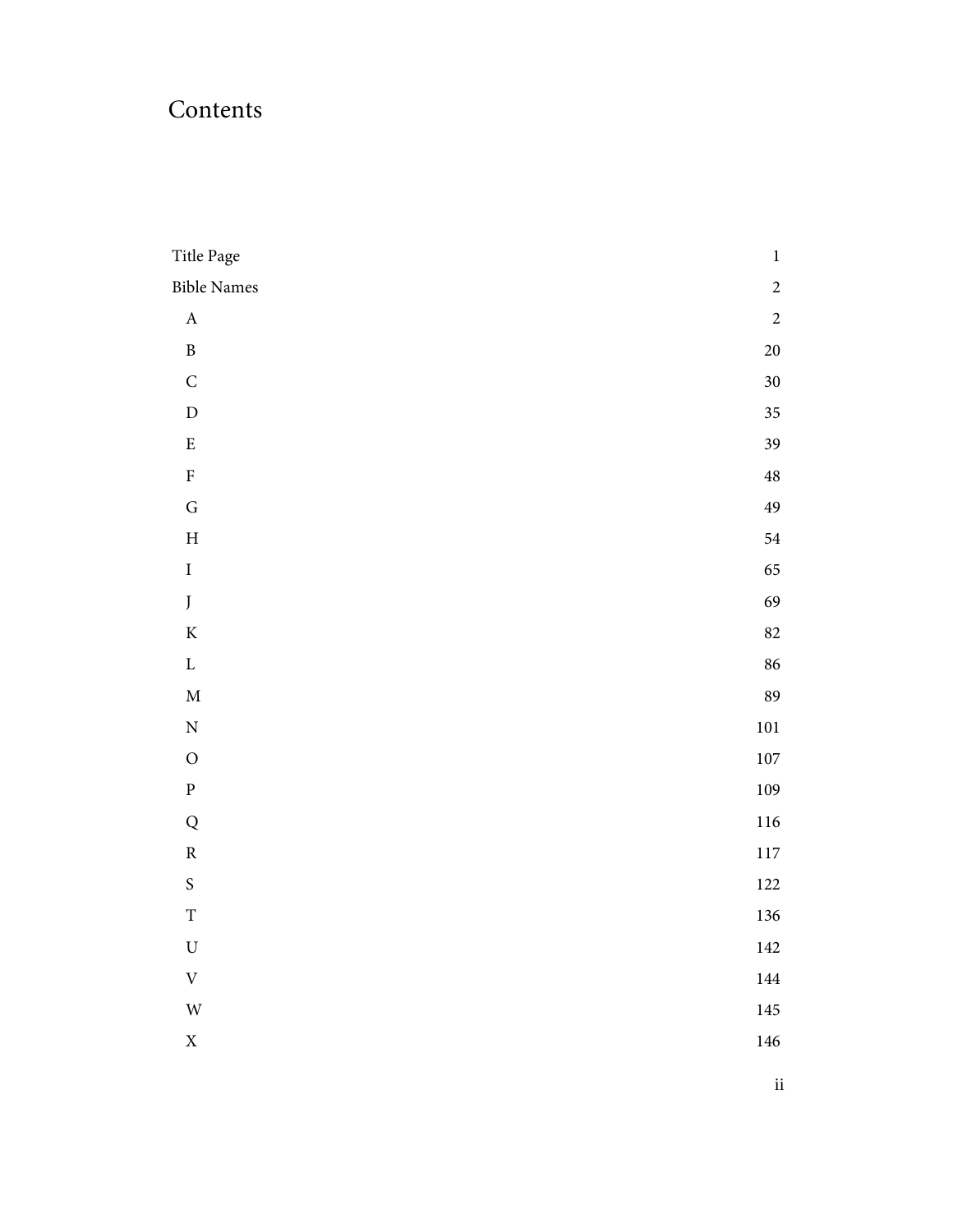|                  | 147 |
|------------------|-----|
|                  | 148 |
| Acknowledgements | 154 |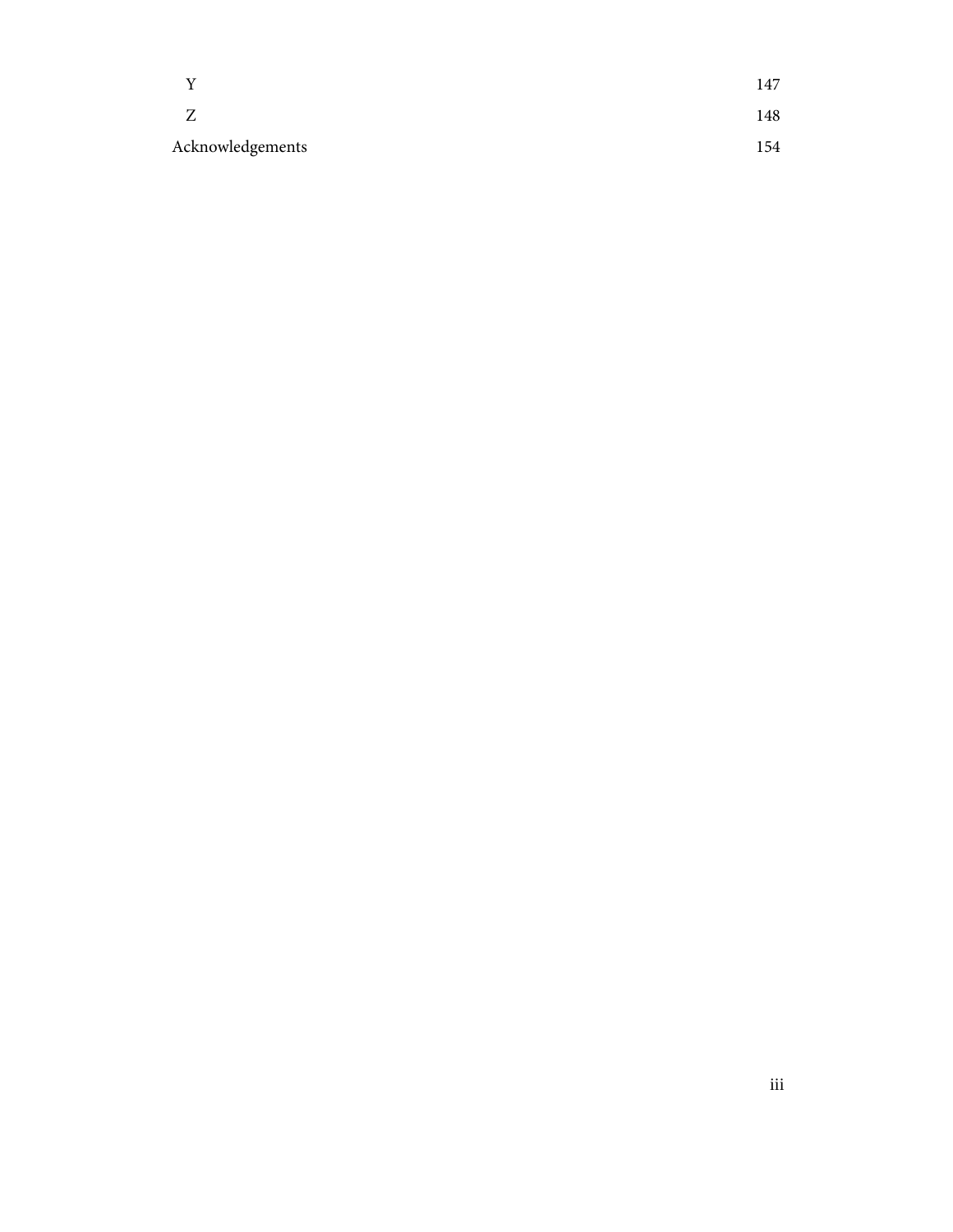

This PDF file is from the Christian Classics Ethereal Library, [www.ccel.org.](http://www.ccel.org) The mission of the CCEL is to make classic Christian books available to the world.

- This book is available in PDF, HTML, ePub, and other formats. See [http://www.ccel.org/ccel/hitchcock/bible\\_names.html](http://www.ccel.org/ccel/hitchcock/bible_names.html).
- Discuss this book online at [http://www.ccel.org/node/2819.](http://www.ccel.org/node/2819)

The CCEL makes CDs of classic Christian literature available around the world through the Web and through CDs. We have distributed thousands of such CDs free in developing countries. If you are in a developing country and would like to receive a free CD, please send a request by email to [cd-request@ccel.org.](mailto:cd-request@ccel.org)

The Christian Classics Ethereal Library is a self supporting non-profit organization at Calvin College. If you wish to give of your time or money to support the CCEL, please visit [http://www.ccel.org/give.](http://www.ccel.org/give)

This PDF file is copyrighted by the Christian Classics Ethereal Library. It may be freely copied for non-commercial purposes as long as it is not modified. All other rights are reserved. Written permission is required for commercial use.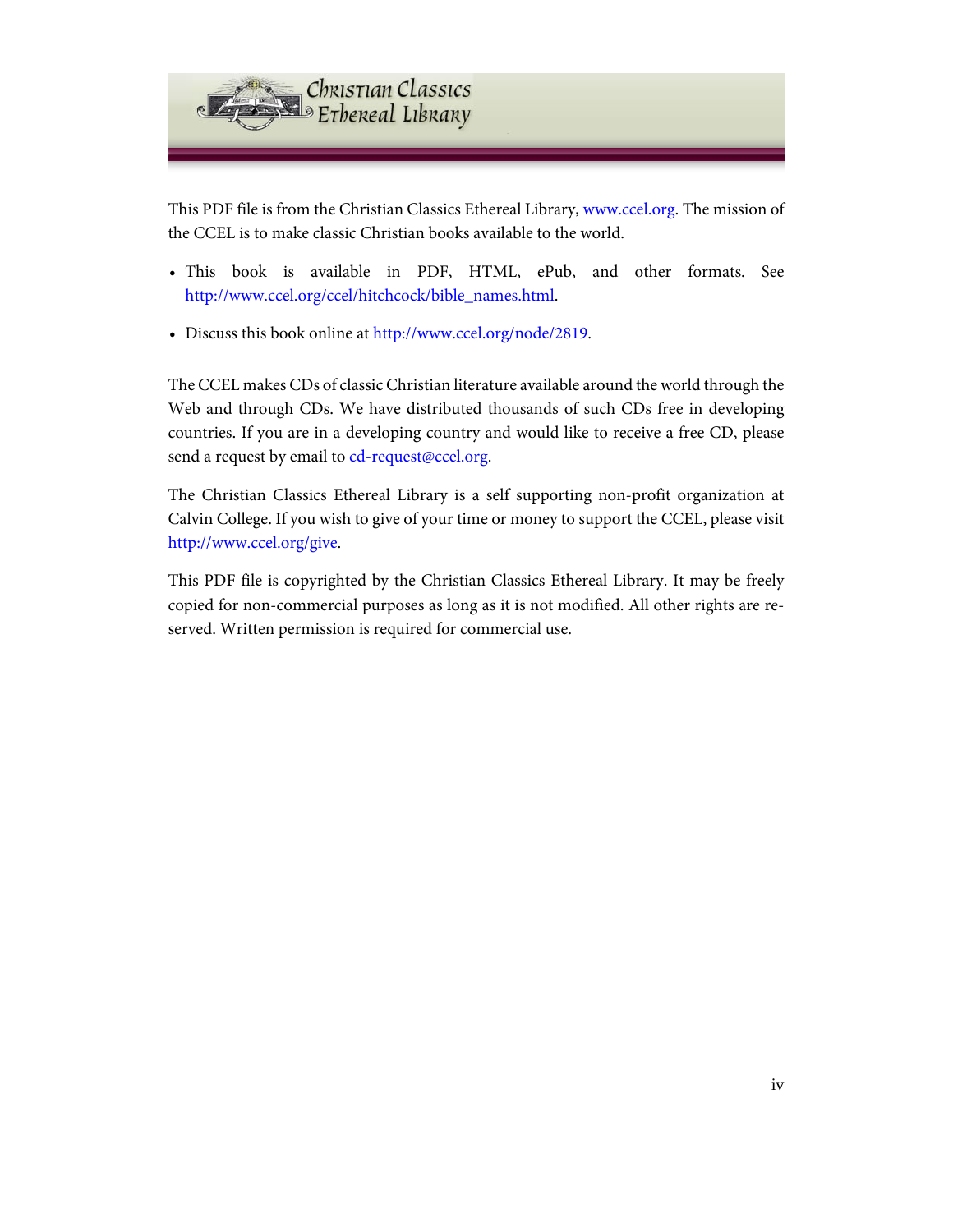#### **Hitchcock's Bible Names Dictionary**

*from*

#### <span id="page-5-0"></span>**Hitchcock's New and Complete Analysis of the Holy Bible (c1869)**

#### **Roswell D. Hitchcock**

**Washburn Professor of Church History in the Union Theological Seminary, New York City**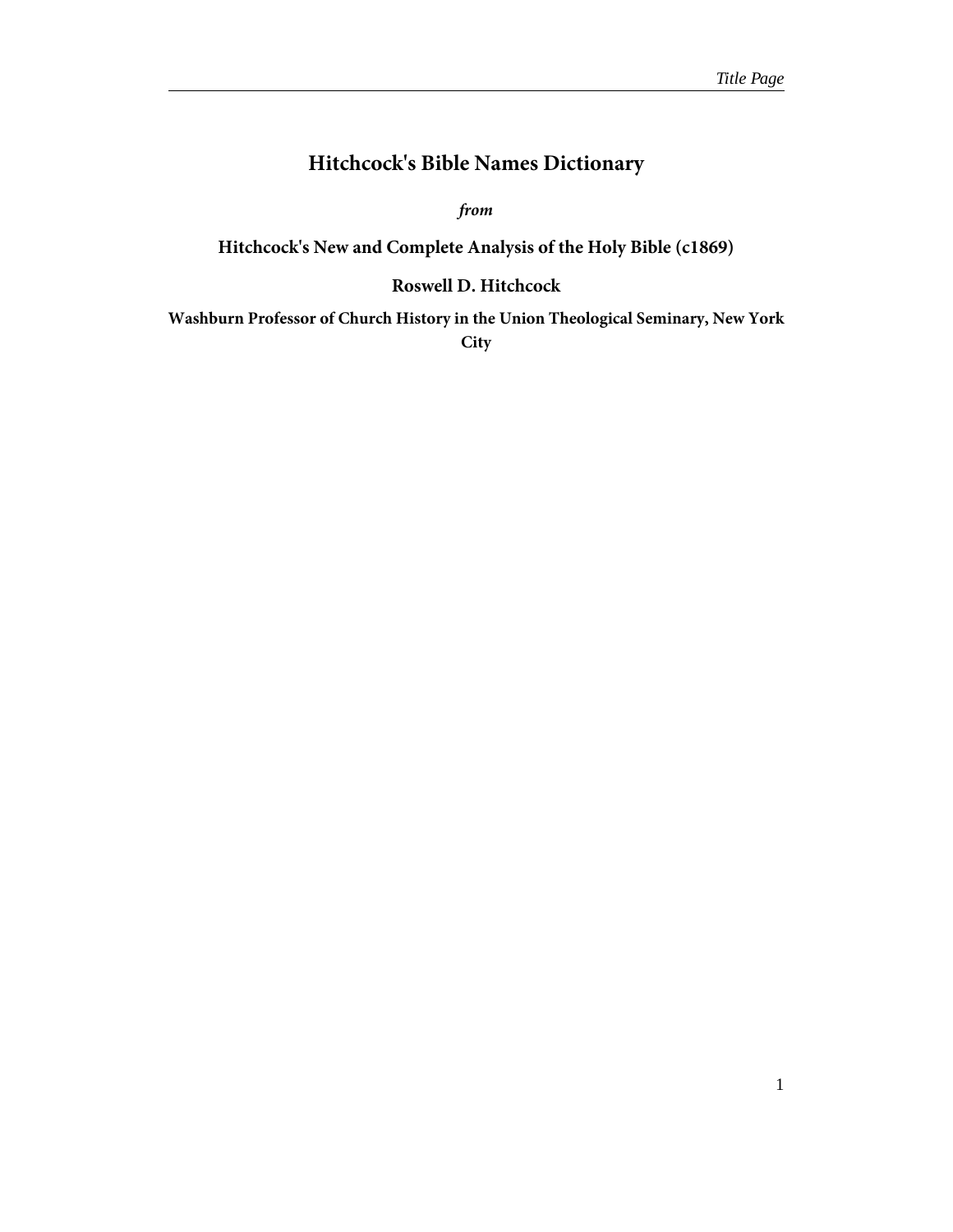<span id="page-6-0"></span>

| Aaron                                  |
|----------------------------------------|
| a teacher; lofty; mountain of strength |
| Abaddon                                |
| the destroyer                          |
| Abagtha                                |
| father of the wine-press               |
| Abana                                  |
| made of stone; a building              |
| Abarim                                 |
| passages; passengers                   |
| Abba                                   |
| father                                 |
| Abda                                   |
| a servant; servitude                   |
| Abdeel                                 |
| a vapor; a cloud of God                |
| Abdi                                   |
| my servant                             |
| Abdiel                                 |
| servant of God                         |
| Abdon                                  |
| servant; cloud of judgment             |
| Abednego                               |
| servant of light; shining              |
| Abel                                   |
| vanity; breath; vapor                  |
| Abel                                   |
| a city; mourning                       |
| Abel-beth-maachah                      |
| mourning to the house of Maachah       |
| Abel-maim                              |
| mourning of waters                     |
| Abel-meholah                           |
| mourning of sickness                   |
| Abel-mizraim                           |
| the mourning of Egyptians              |
| Abel-shittim                           |
| mourning of thorns                     |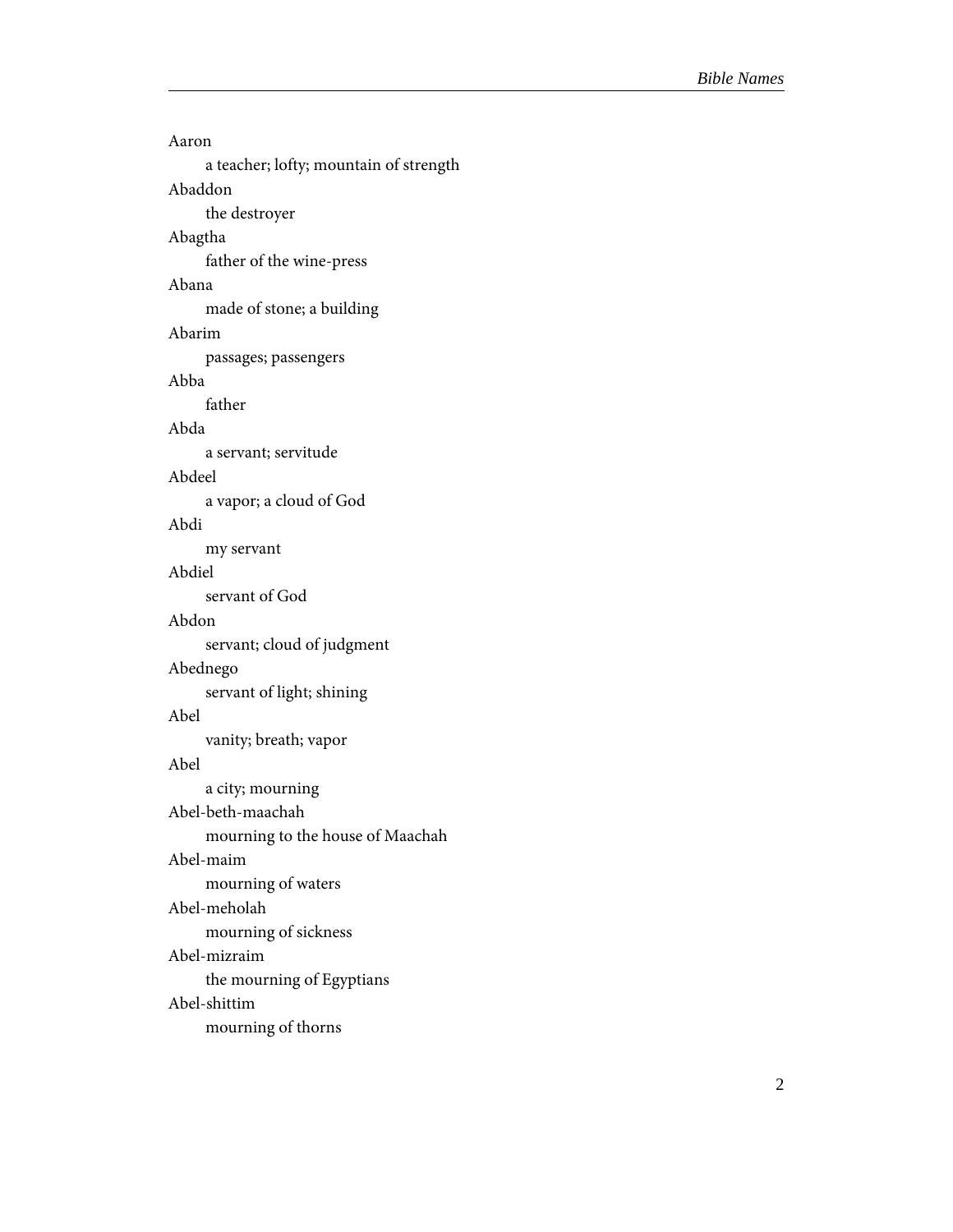Abez an egg; muddy Abi my father Abiah the Lord is my father Abi-albon most intelligent father Abiasaph consuming father; gathering Abiathar excellent father; father of the remnant Abib green fruit; ears of corn Abidah father of knowledge Abidan father of judgment Abiel God my father Abiezer father of help Abigail the father's joy Abihail the father of strength Abihu he is my father Abihud father of praise; confession Abijah the Lord is my father Abijam father of the sea Abilene the father of mourning Abimael a father sent from God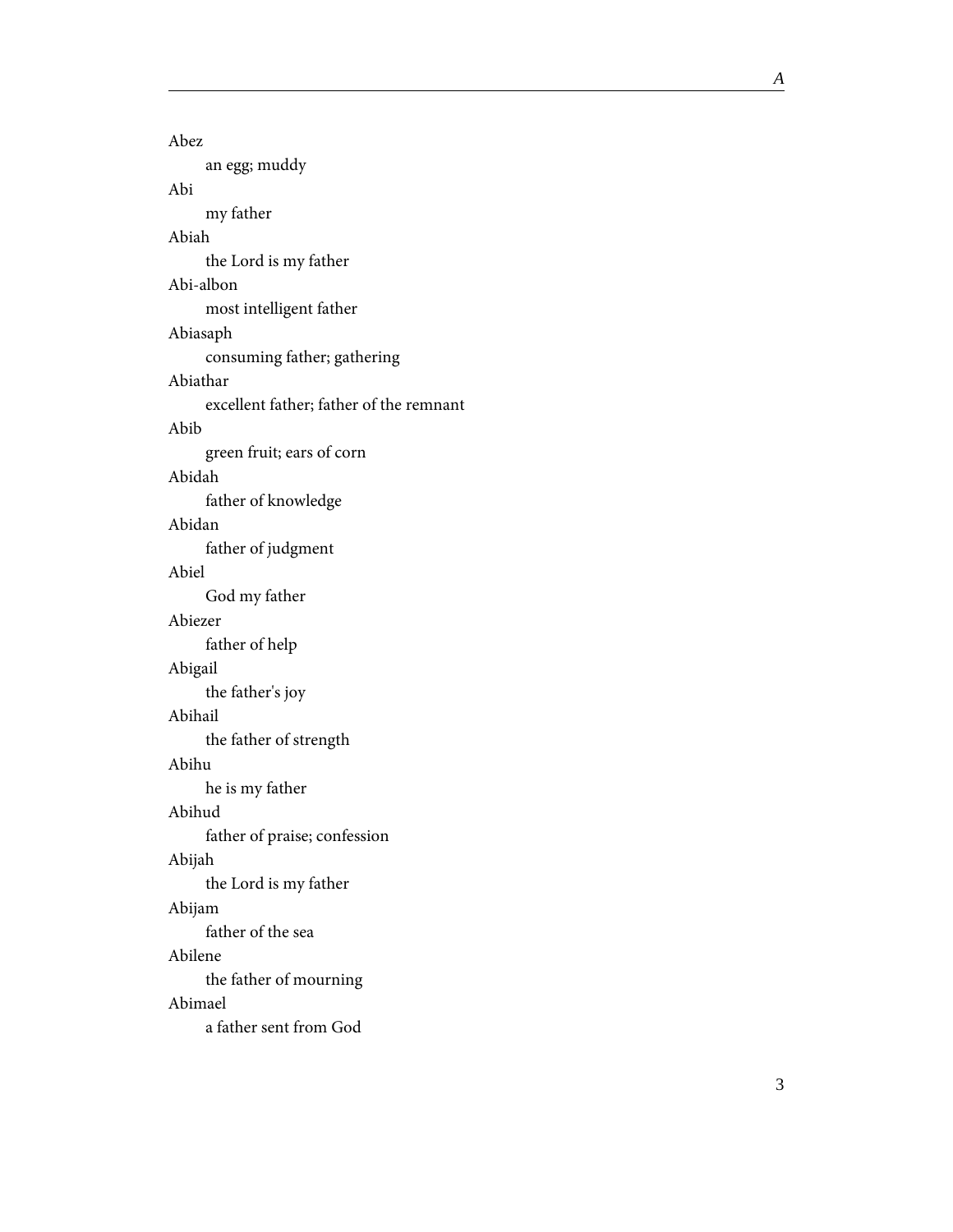| Abimelech                                 |
|-------------------------------------------|
| father of the king                        |
| Abinadab                                  |
| father of a vow, or of willingness        |
| Abinoam                                   |
| father of beauty                          |
| Abiram                                    |
| high father; father of deceit             |
| Abishag                                   |
| ignorance of the father                   |
| Abishai                                   |
| the present of my father                  |
| Abishalom                                 |
| father of peace                           |
| Abishua                                   |
| father of salvation                       |
| Abishur                                   |
| father of the wall; father of uprightness |
| Abital                                    |
| the father of the dew; or of the shadow   |
|                                           |
| Abitub                                    |
| father of goodness                        |
| Abiud                                     |
| father of praise                          |
| Abner                                     |
| father of light                           |
| Abram                                     |
| high father                               |
| Abraham                                   |
| father of a great multitude               |
| Absalom                                   |
| father of peace                           |
| Accad                                     |
| a vessel; pitcher; spark                  |
| Accho                                     |
| close; pressed together                   |
| Aceldama<br>field of blood                |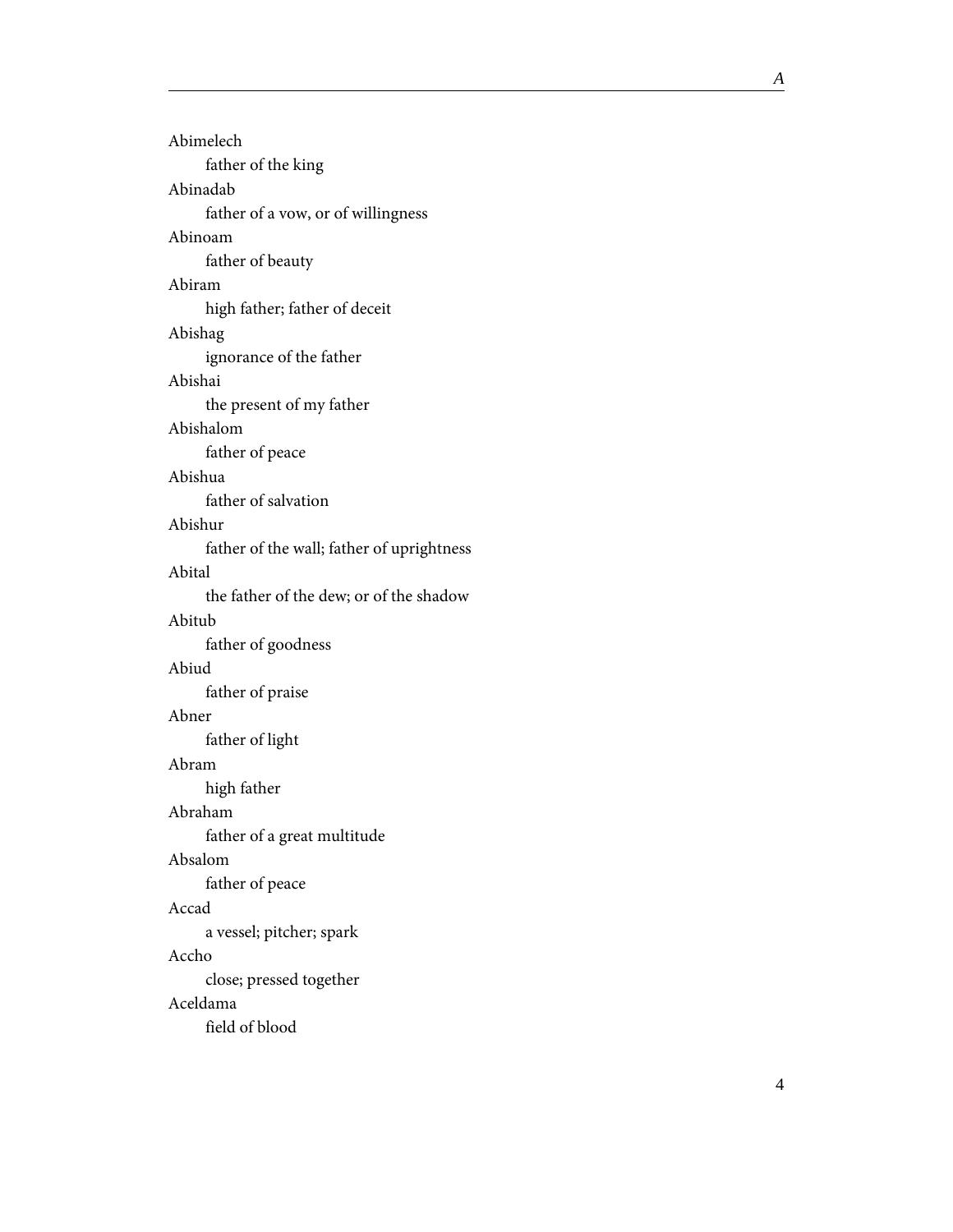| Achab                                       |
|---------------------------------------------|
| brother of the father                       |
| Achaia                                      |
| grief; trouble                              |
| Achaicus                                    |
| a native of Achaia; sorrowing; sad          |
| Achan                                       |
| or Achar, he that troubleth                 |
| Achaz                                       |
| one that takes, or possesses                |
| Achbor                                      |
| a rat; bruising                             |
| Achim                                       |
| preparing; revenging; confirming            |
| Achish                                      |
| thus it is; how is this                     |
| Achmetha                                    |
| brother of death                            |
| Achor                                       |
| trouble                                     |
| Achsah                                      |
| adorned; bursting the veil                  |
| Achshaph                                    |
| poison; tricks                              |
| Achzib                                      |
| liar; lying; one that runs                  |
| Adadah                                      |
| testimony of the assembly                   |
| Adah                                        |
| an assembly                                 |
| Adaiah                                      |
| the witness of the Lord                     |
| Adaliah                                     |
| one that draws water; poverty; cloud; death |
| Adam                                        |
| earthy; red                                 |
| Adamah                                      |
| red earth; of blood                         |
|                                             |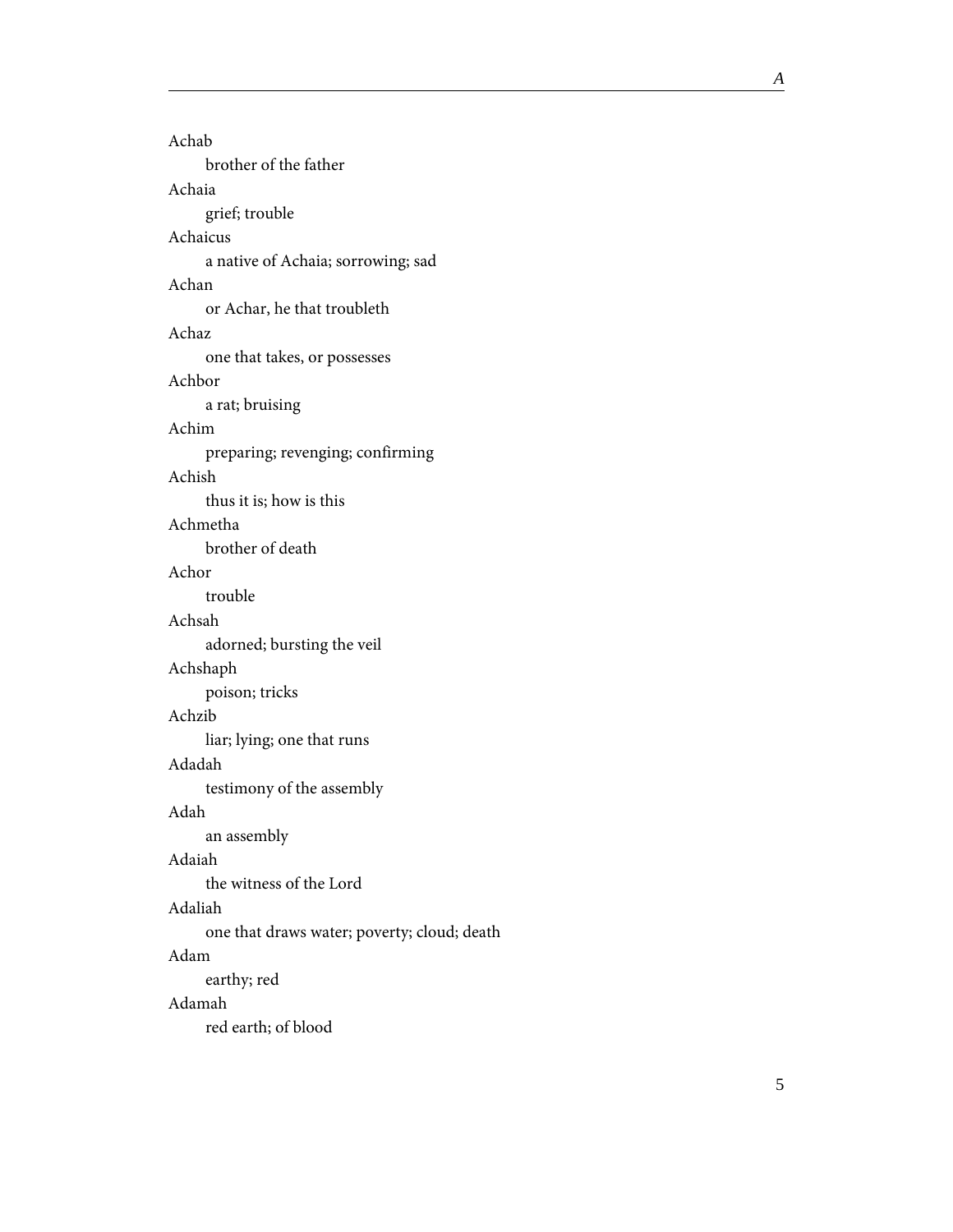| Adami                                             |
|---------------------------------------------------|
| my man; red; earthy; human                        |
| Adar                                              |
| high; eminent                                     |
| Adbeel                                            |
| vapor, or cloud of God                            |
| Addi                                              |
| my witness; adorned; prey                         |
| Addin                                             |
| adorned; delicious; voluptuous                    |
| Addon                                             |
| basis; foundation; the Lord                       |
| Adiel                                             |
| the witness of the Lord                           |
| Adin                                              |
| Adina, adorned; voluptuous; dainty                |
| Adithaim                                          |
| assemblies; testimonies                           |
| Adlai                                             |
| my witness; my ornament                           |
| Admah                                             |
| earthy; red; bloody                               |
| Admatha                                           |
| a cloud of death; a mortal vapor                  |
| Adna                                              |
| pleasure; delight                                 |
| Adnah                                             |
| eternal rest                                      |
| Adoni-bezek                                       |
| the lightning of the Lord; the Lord of lightning  |
| Adonijah                                          |
| the Lord is my master                             |
| Adonikam                                          |
| the Lord is raised                                |
| Adoniram                                          |
| my Lord is most high; Lord of might and elevation |
| Adoni-zedek                                       |
| justice of the Lord; lord of justice              |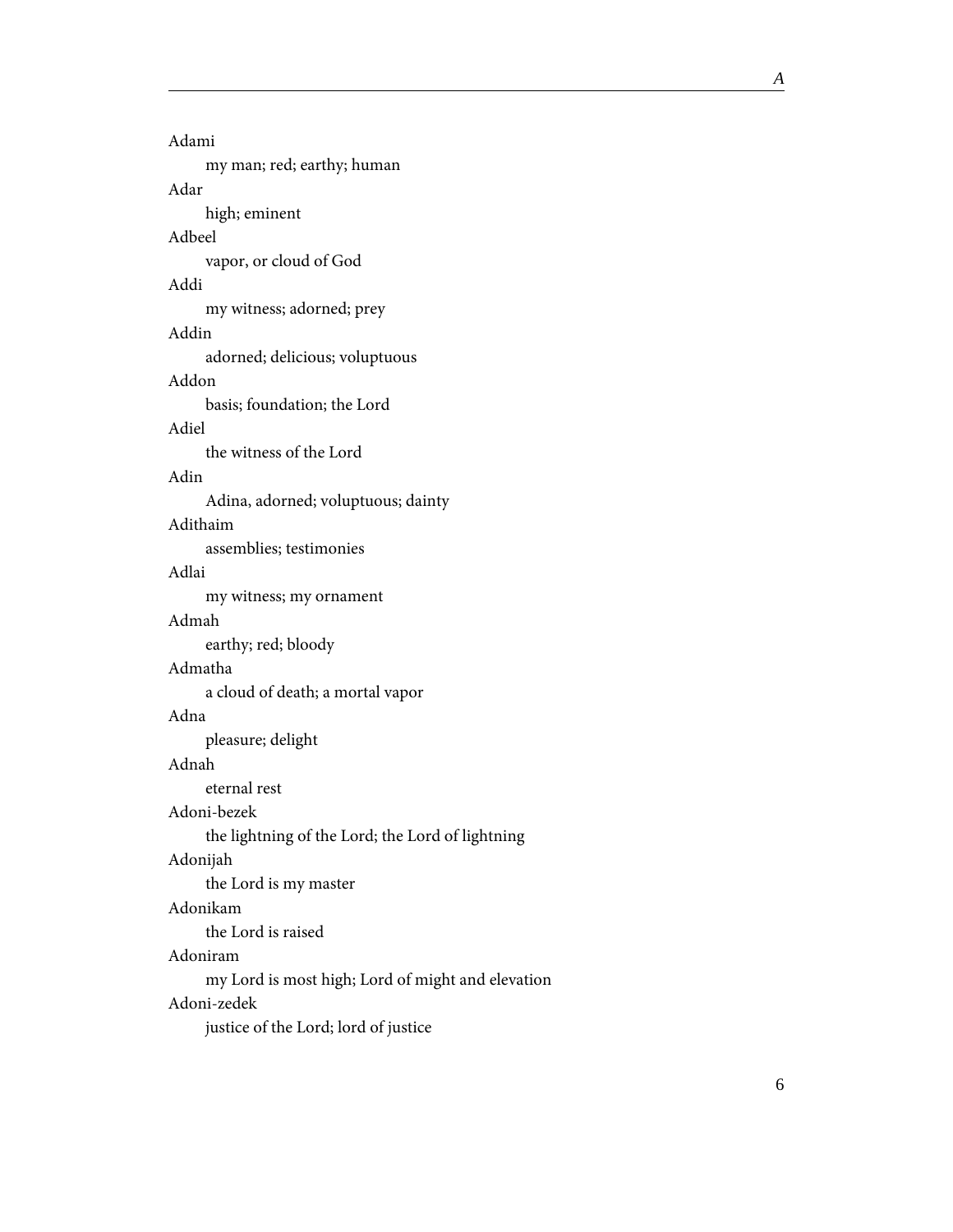| Adoraim                                          |  |
|--------------------------------------------------|--|
| strength of the sea                              |  |
| Adoram                                           |  |
| their beauty; their power                        |  |
| Adrammelech                                      |  |
| the cloak, glory, grandeur or power of the king  |  |
| Adramyttium                                      |  |
| the court of death                               |  |
| Adriel                                           |  |
| the flock of God                                 |  |
| Adullam                                          |  |
| their testimony; their prey; their ornament      |  |
| Adummim                                          |  |
| earthy; red; bloody things                       |  |
| Aeneas                                           |  |
| praised; praiseworthy                            |  |
| Aenon                                            |  |
| a cloud; fountain; his eye                       |  |
| Agabus                                           |  |
| a locust; the father's joy or feast              |  |
| Agag                                             |  |
| roof; upper floor                                |  |
| Agar                                             |  |
| or Hagar, a stranger; one that fears             |  |
| Agee                                             |  |
| a valley; deepness                               |  |
| Agrippa                                          |  |
| one who causes great pain at his birth           |  |
| Agur                                             |  |
| stranger; gathered together                      |  |
| Ahab                                             |  |
| uncle, or father's brother                       |  |
| Aharah                                           |  |
| a smiling brother; a meadow of a sweet savor     |  |
| Aharhel                                          |  |
| another host; the last sorrow; a brother's sheep |  |
|                                                  |  |

#### Ahasbai

trusting in me; a grown-up brother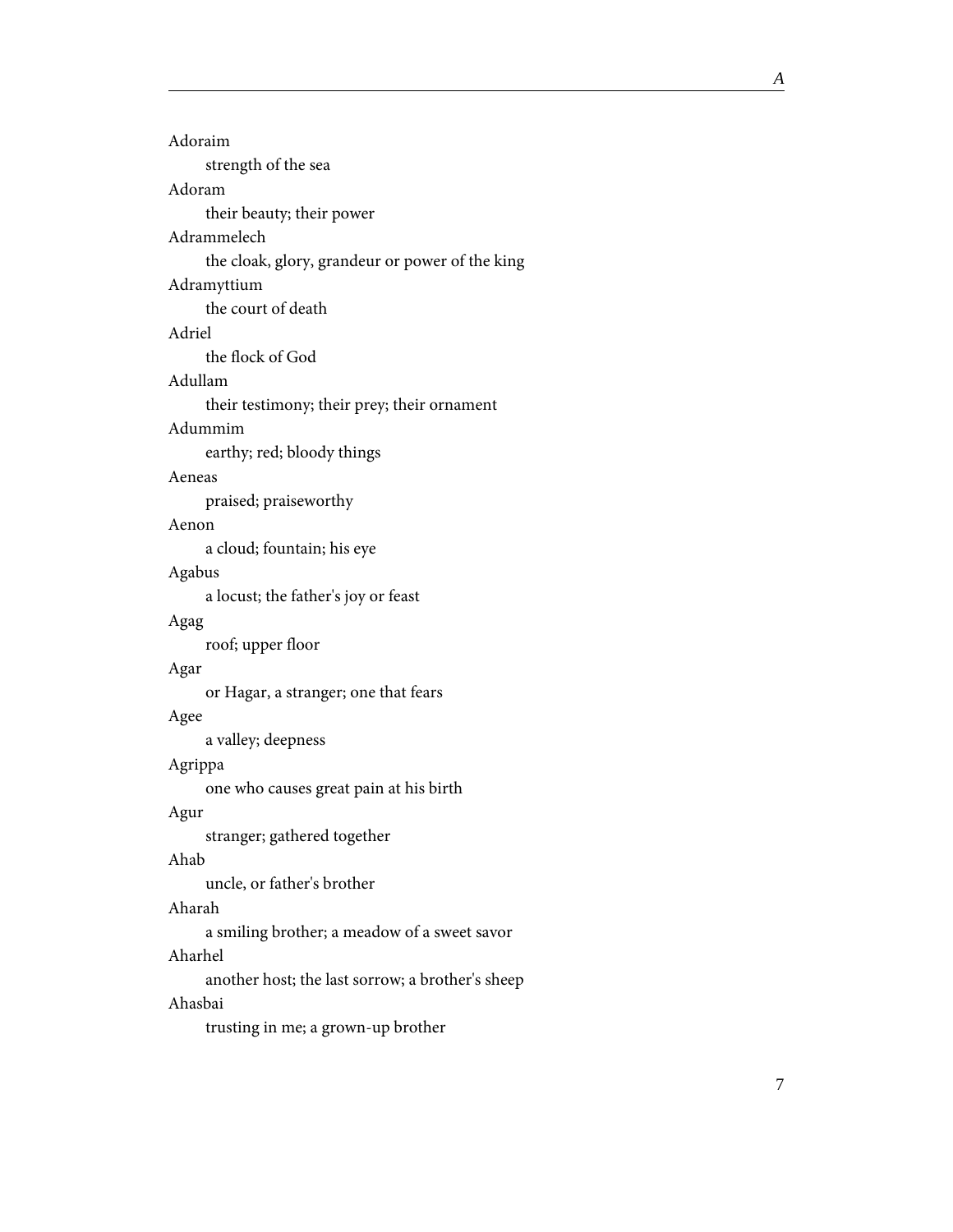| Ahasuerus                                                                 |
|---------------------------------------------------------------------------|
| prince; head; chief                                                       |
| Ahava                                                                     |
| essence; being; generation                                                |
| Ahaz                                                                      |
| one that takes or possesses                                               |
| Ahaziah                                                                   |
| seizure; vision of the Lord                                               |
| Ahi                                                                       |
| my brother; my brethren                                                   |
| Ahiah                                                                     |
| brother of the Lord                                                       |
| Ahiam                                                                     |
| mother's brother; brother of a nation                                     |
| Ahian                                                                     |
| brother of wine                                                           |
| Ahiezer                                                                   |
| brother of assistance                                                     |
| Ahihud                                                                    |
| brother of vanity, or of darkness, or of joy, or of praise; witty brother |
| Ahijah                                                                    |
| same with Ahiah                                                           |
| Ahikam                                                                    |
| a brother who raises up or avenges                                        |
| Ahilud                                                                    |
| a brother born, or begotten                                               |
| Ahimaaz                                                                   |
| a brother of the council                                                  |
| Ahiman                                                                    |
| brother of the right hand                                                 |
| Ahimelech                                                                 |
| my brother is a king; my king's brother                                   |
| Ahimoth                                                                   |
| brother of death                                                          |
| Ahinadab                                                                  |
| a willing brother; brother of a vow                                       |
| Ahinoam                                                                   |
| beauty of the brother; brother of motion                                  |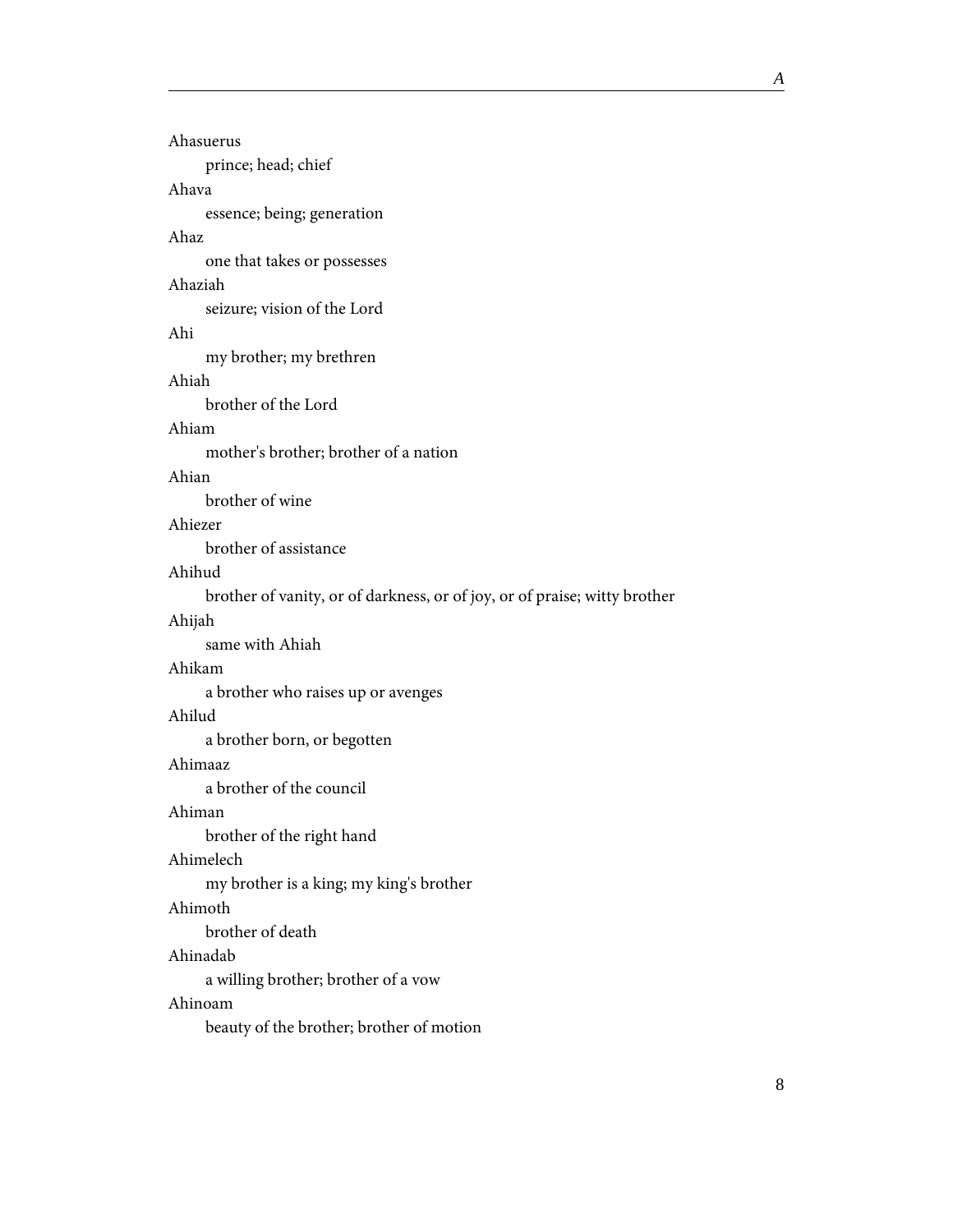| Ahio                                                |
|-----------------------------------------------------|
| his brother; his brethren                           |
| Ahira                                               |
| brother of iniquity; brother of the shepherd        |
| Ahiram                                              |
| brother of craft, or of protection                  |
| Ahisamach                                           |
| brother of strength                                 |
| Ahishahur                                           |
| brother of the morning or dew; brother of blackness |
| Ahishar                                             |
| brother of a prince; brother of a song              |
| Ahithophel                                          |
| brother of ruin or folly                            |
| Ahitub                                              |
| brother of goodness                                 |
| Ahlab                                               |
| made of milk, or of fat; brother of the heart       |
| Ahlai                                               |
| beseeching; sorrowing; expecting                    |
| Ahoah                                               |
| a live brother; my thorn or thistle                 |
| Aholah                                              |
| his tabernacle; his tent                            |
| Aholiab                                             |
| the tent of the father                              |
| Aholibah                                            |
| my tent, or my tabernacle, in her                   |
| Aholibamah                                          |
| my tabernacle is exalted                            |
| Ahumai                                              |
| a meadow of waters; a brother of waters             |
| Ahuzam                                              |
| their taking or possessing vision                   |
| Ahuzzah                                             |
| possession; seizing; collecting                     |
| Ai                                                  |

or Hai, mass; heap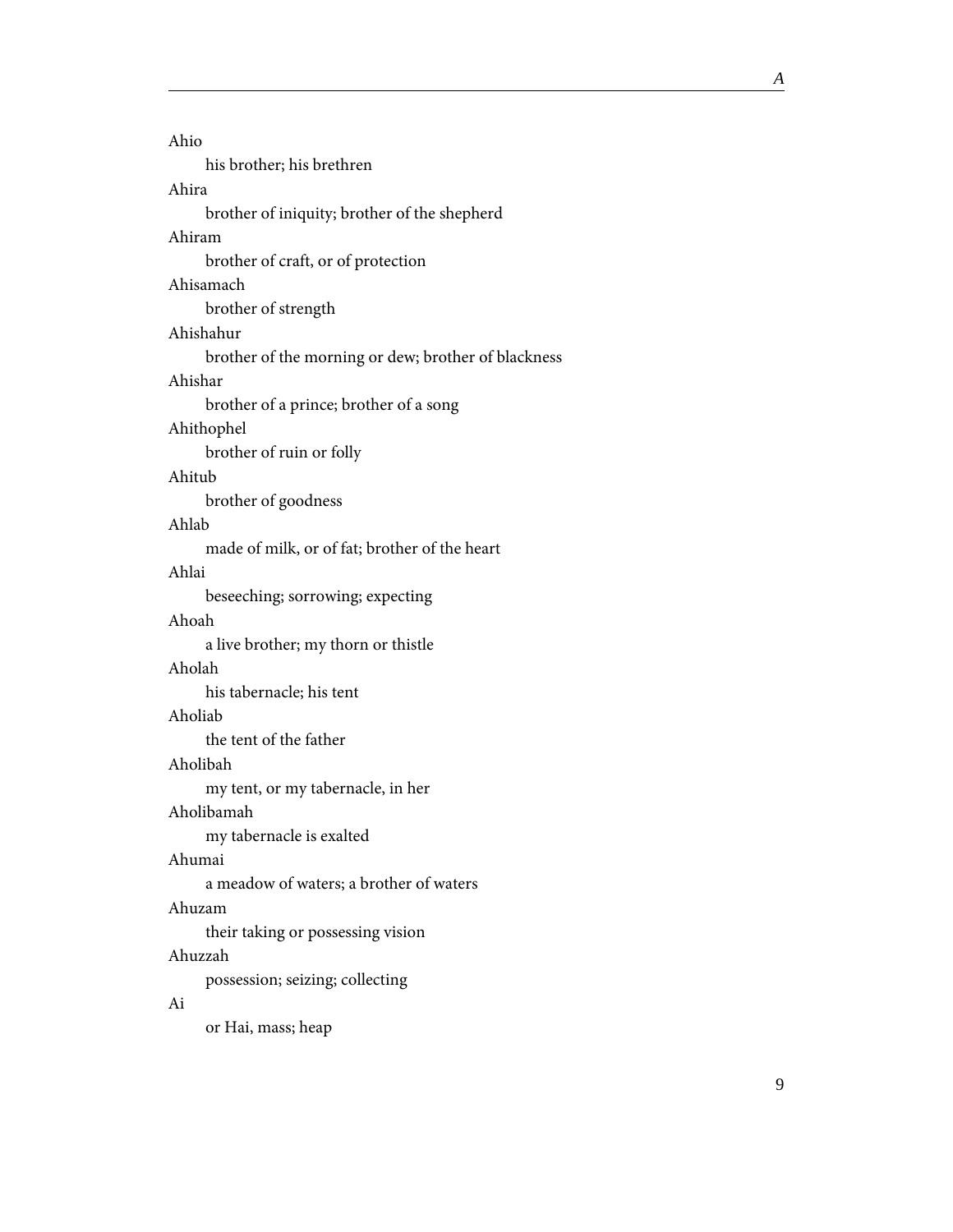| Aiah                                           |
|------------------------------------------------|
| vulture, raven; an isle; alas, where is it?    |
| Aiath                                          |
| same as Ai; an hour; eye; fountain             |
| Aijeleth-Shahar                                |
| the land of the morning                        |
| Ain                                            |
| same as Aiath                                  |
| Ajalon                                         |
| a chain; strength; a stag                      |
| Akkub                                          |
| foot-print; supplanting; crookedness; lewdness |
| Akrabbim                                       |
| scorpions                                      |
| Alammelech                                     |
| God is king                                    |
| Alemeth                                        |
| hiding; youth; worlds; upon the dead           |
| Alexander                                      |
| one who assists men                            |
| Alian                                          |
| high                                           |
| Alleluia                                       |
| praise the Lord                                |
| Allon                                          |
| an oak; strong                                 |
| Allon-bachuth                                  |
| the oak of weeping                             |
| Almodad                                        |
| measure of God                                 |
| Almon                                          |
| hidden                                         |
| Almon-diblathaim                               |
| hidden in a cluster of fig trees               |
| Alpheus                                        |
| a thousand; learned; chief                     |
| Alush                                          |
| mingling together                              |

ngling toge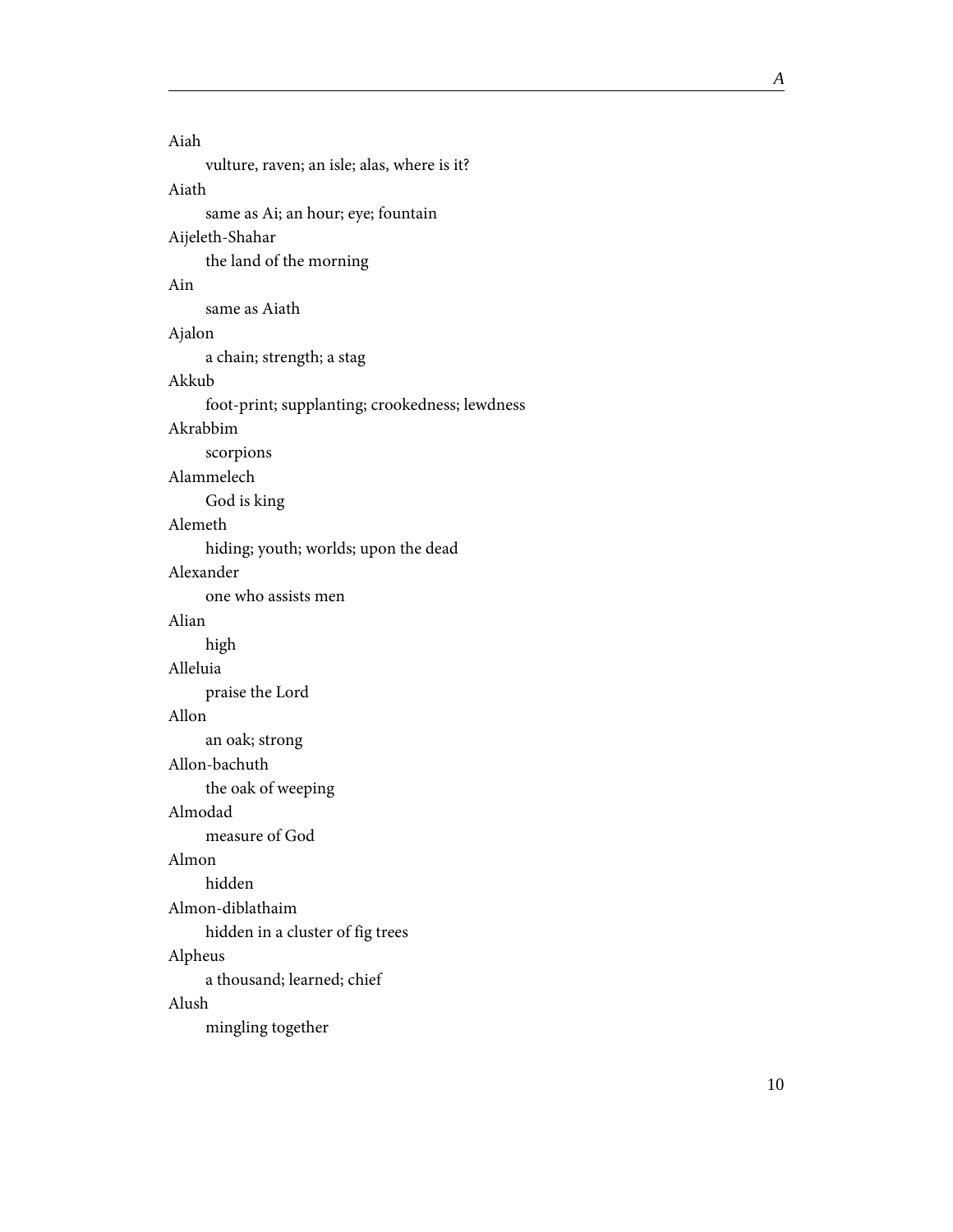Alvah his rising up; his highness Amad people of witness; a prey Amal labor; iniquity Amalek a people that licks up Aman mother; fear of them Amana integrity; truth; a nurse Amariah the Lord says; the integrity of the Lord Amasa sparing the people Amasai strong Amashai the people's gift Amashi-ali same as Amaziah Ami mother; fear; people Amaziah the strength of the Lord Aminadab same as Amminadab Amittai true; fearing Ammah my, or his, people Ammi same as Ammah Ammiel the people of God Ammihud people of praise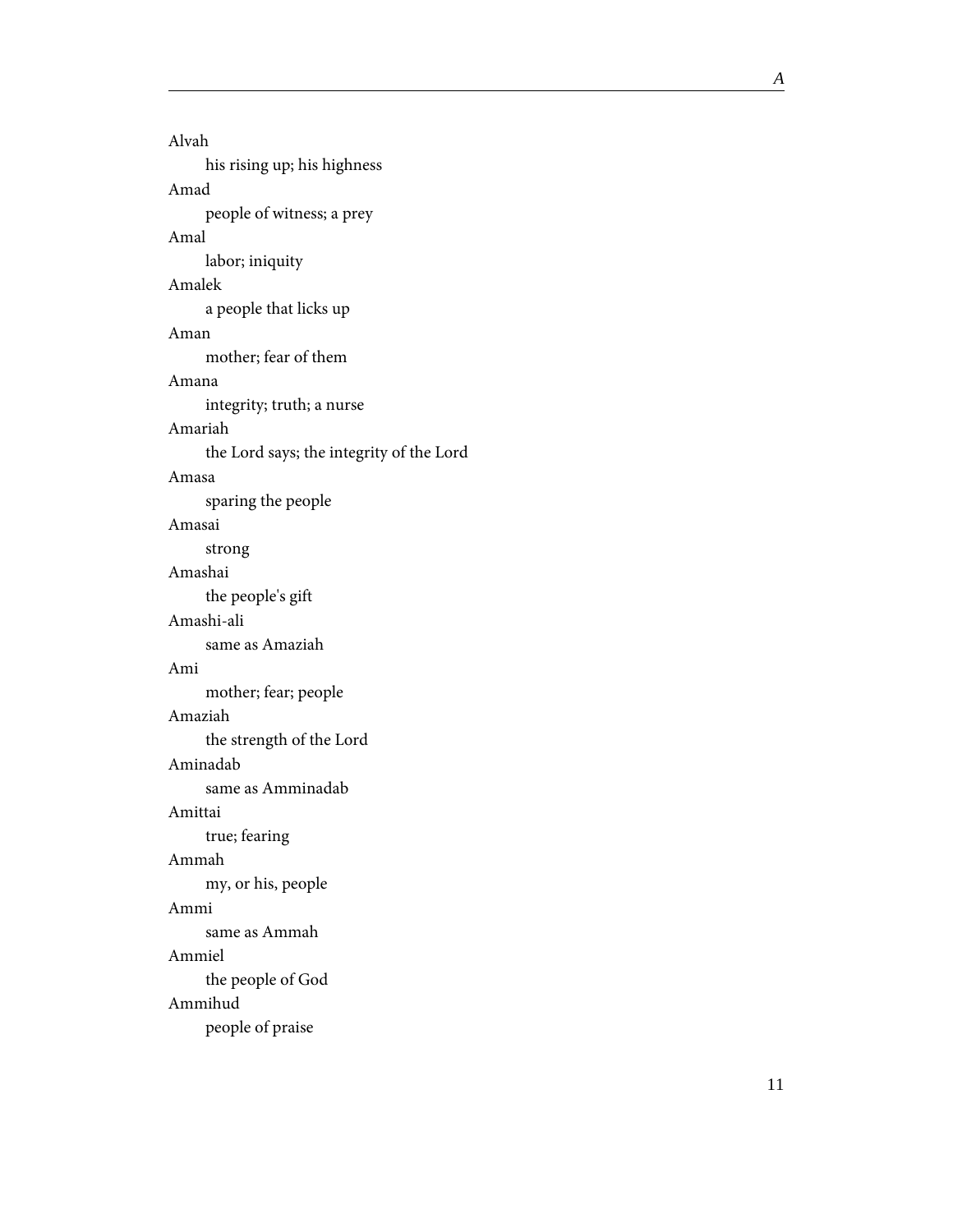| Ammi-nadab                                          |  |
|-----------------------------------------------------|--|
| my people is liberal                                |  |
| Ammishaddai                                         |  |
| the people of the Almighty; the Almighty is with me |  |
| Ammizabad                                           |  |
| dowry of the people                                 |  |
| Ammon                                               |  |
| a people; the son of my people                      |  |
| Amnon                                               |  |
| faithful and true; tutor                            |  |
| Amok                                                |  |
| a valley; a depth                                   |  |
| Amon                                                |  |
| faithful; true                                      |  |
| Amorite                                             |  |
| bitter; a rebel; a babbler                          |  |
| Amos                                                |  |
| loading; weighty                                    |  |
| Amoz                                                |  |
| strong; robust                                      |  |
| Amplias                                             |  |
| large; extensive                                    |  |
| Amram                                               |  |
| an exalted people; their sheaves; handfuls of corn  |  |
| Amraphel                                            |  |
| one that speaks of secrets                          |  |
| Amzi                                                |  |
| strong, mighty                                      |  |
| Anab                                                |  |
| a grape; a knot                                     |  |
| Anah                                                |  |
| one who answers; afflicted                          |  |
| Anaharath                                           |  |
| dryness, burning, wrath                             |  |
| Anak                                                |  |
| a collar; ornament                                  |  |
|                                                     |  |

#### Anamim

a fountain; answer; affliction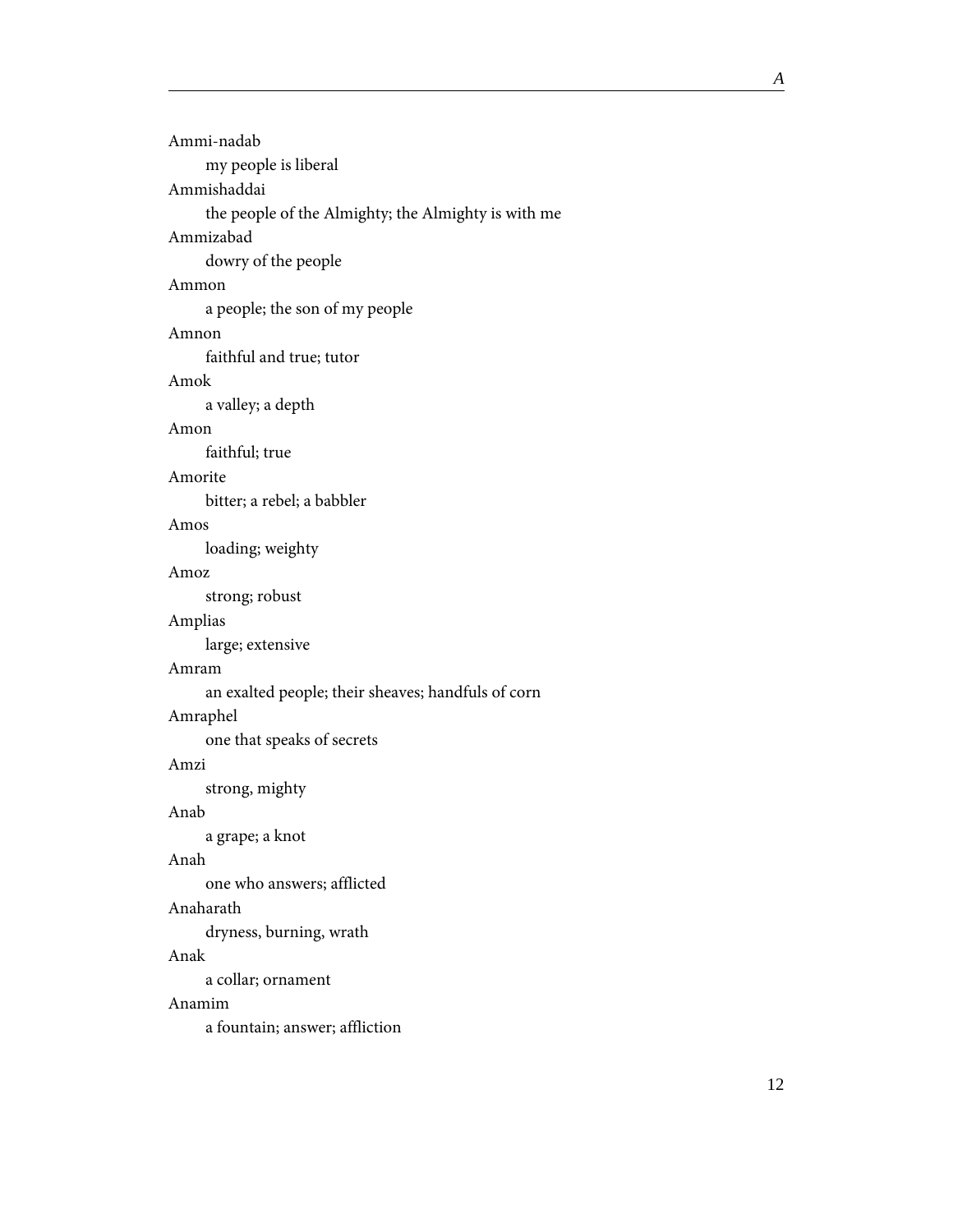| Anammelech                                 |
|--------------------------------------------|
| answer; poverty of the king                |
| Anani                                      |
| a cloud; prophecy; divination              |
| Ananias                                    |
| or Ananiah, the cloud of the Lord          |
| Anathema                                   |
| separated; set apart                       |
| Anathoth                                   |
| or Anath, answer; song; poverty            |
| Andrew                                     |
| a strong man                               |
| Andronicus                                 |
| a man excelling others                     |
| Anem                                       |
| or Anen, an answer; their affliction       |
| Aner                                       |
| answer; song; affliction                   |
| Aniam                                      |
| a people; the strength or sorrow of people |
| Anim                                       |
| answerings; singings; afflicted            |
| Anna                                       |
| gracious; one who gives                    |
| Annas                                      |
| one who answers; humble                    |
| Antichrist                                 |
| an adversary to Christ                     |
| Antioch                                    |
| speedy as a chariot                        |
| Antipas                                    |
| for all, or against all                    |
| Antipatris                                 |
| for, or against the father                 |
| Antothijah                                 |
| answers or songs of the Lord; afflictions  |
| Anub                                       |
| same as Anab                               |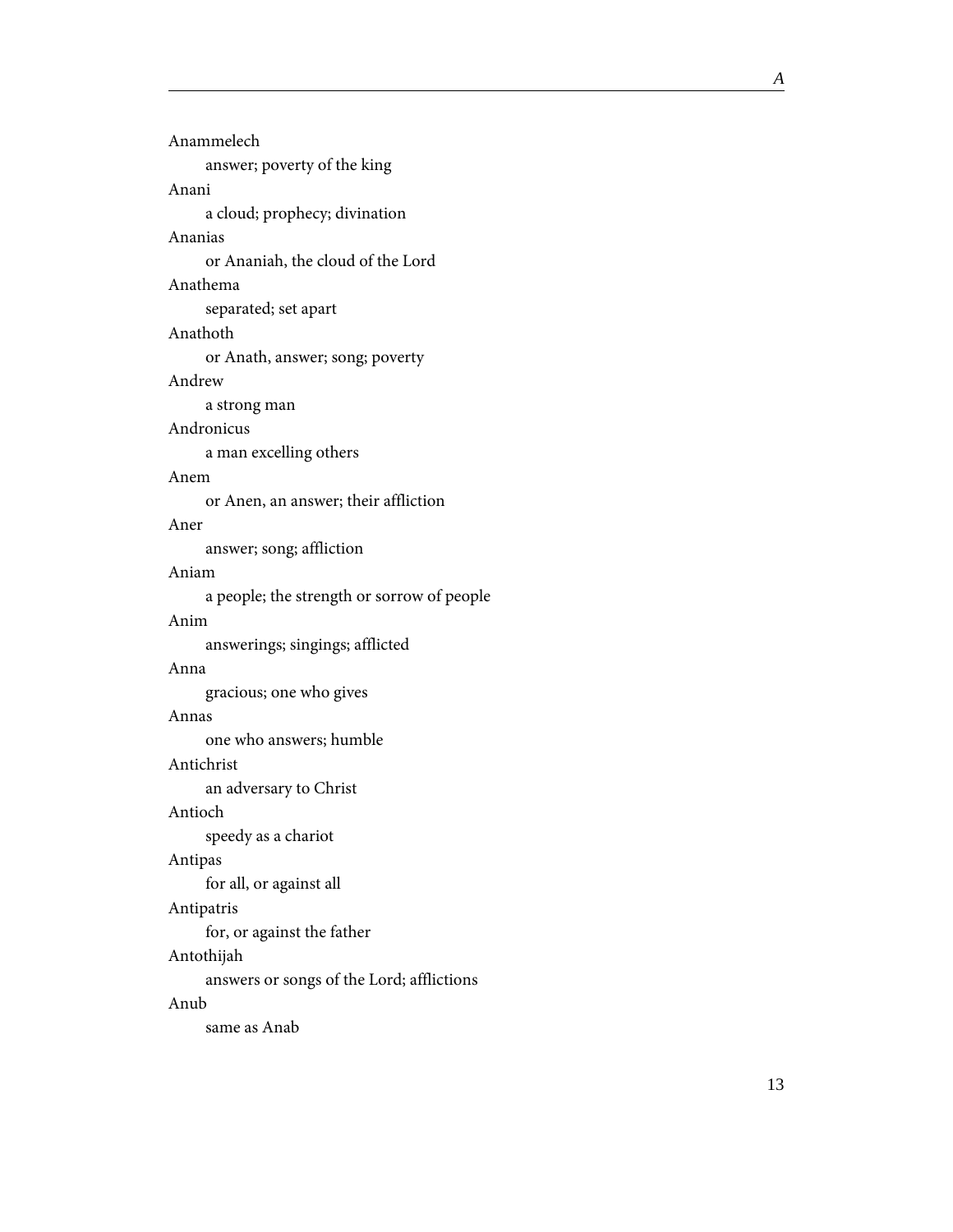```
Apelles
     exclusion; separation
Apharsathchites
     Apharsites (from a root meaning) dividing or rending
Aphek
     Aphekah, Aphik, strength; a rapid torrent
Aphiah
     speaking, blowing
Apocalypse
     uncovering, revelation
Apocrypha
     hidden
Apollonia
     perdition, destruction
Apollonius
     destroying
Apollos
     one who destroys; destroyer
Apollyon
     a destroyer
Appaim
     face; nostrils
Apphia
     productive; fruitful
Aquila
     an eagle
Ar
     awakening; uncovering
Ara
     cursing; seeing
Arab
     multiplying; sowing sedition; a window; a locust
Arabia
     evening; desert; ravens
Arad
     a wild ass; a dragon
Arah
     the way; a traveler
```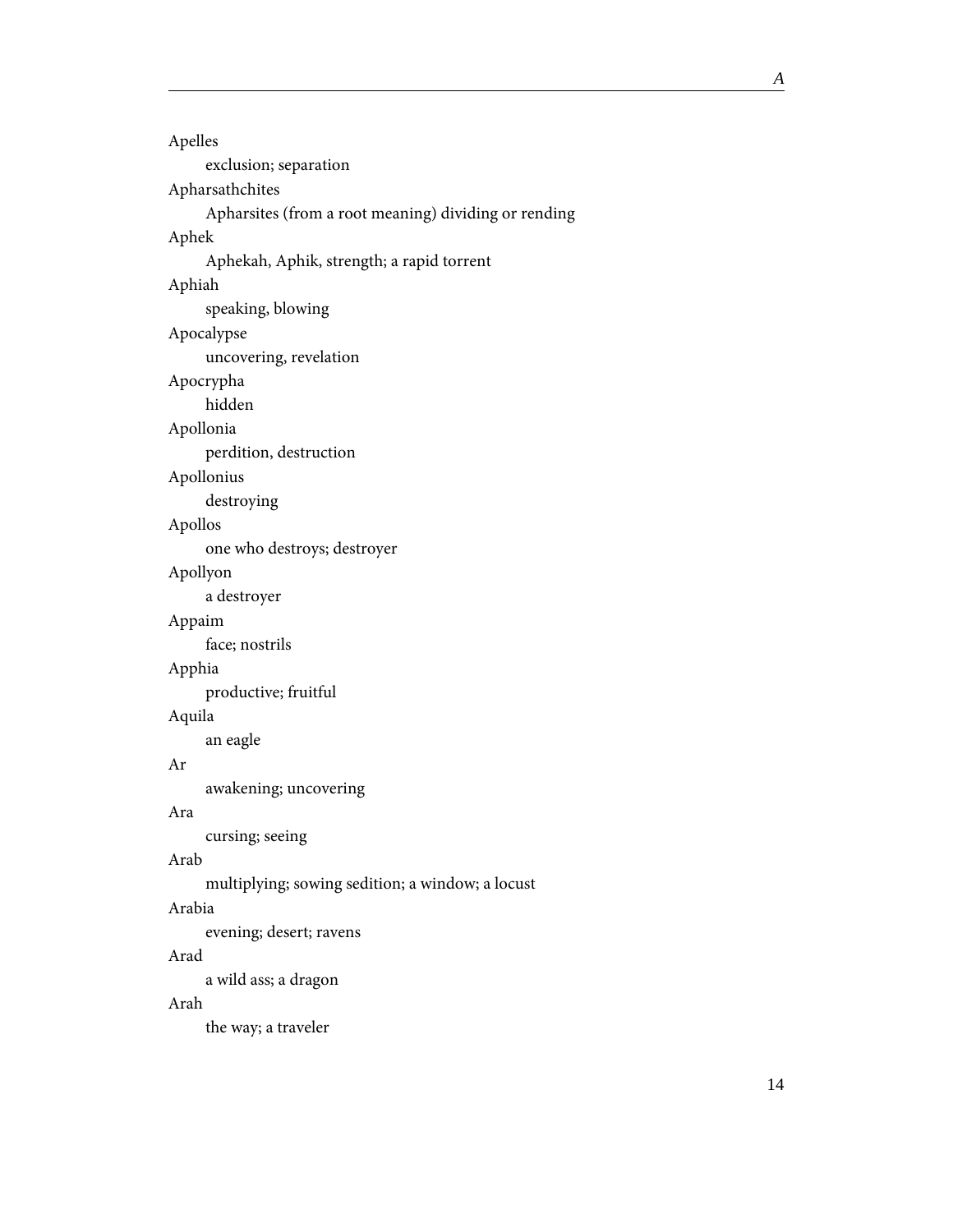#### Aram highness, magnificence, one that deceives; curse Aran an ark; their curse

#### Ararat

the curse of trembling

#### Araunah

ark; song; joyful cry

#### Arba

four

#### Archelaus

the prince of the people

#### Archippus

a master of horses

#### Arcturus

a gathering together

#### Ard

one that commands; he that descends

#### Ardon

ruling; a judgment of malediction

#### Areli

the light or vision of God

#### Areopagus

the hill of Mars

#### Aretas

agreeable, virtuous

#### Argob a turf, or fat land

Ariel

altar; light or lion of God

#### Arimathea

a lion dead to the Lord

#### Arioch

long; great; tall

#### Aristarchus

the best prince

#### Aristobulus

a good counselor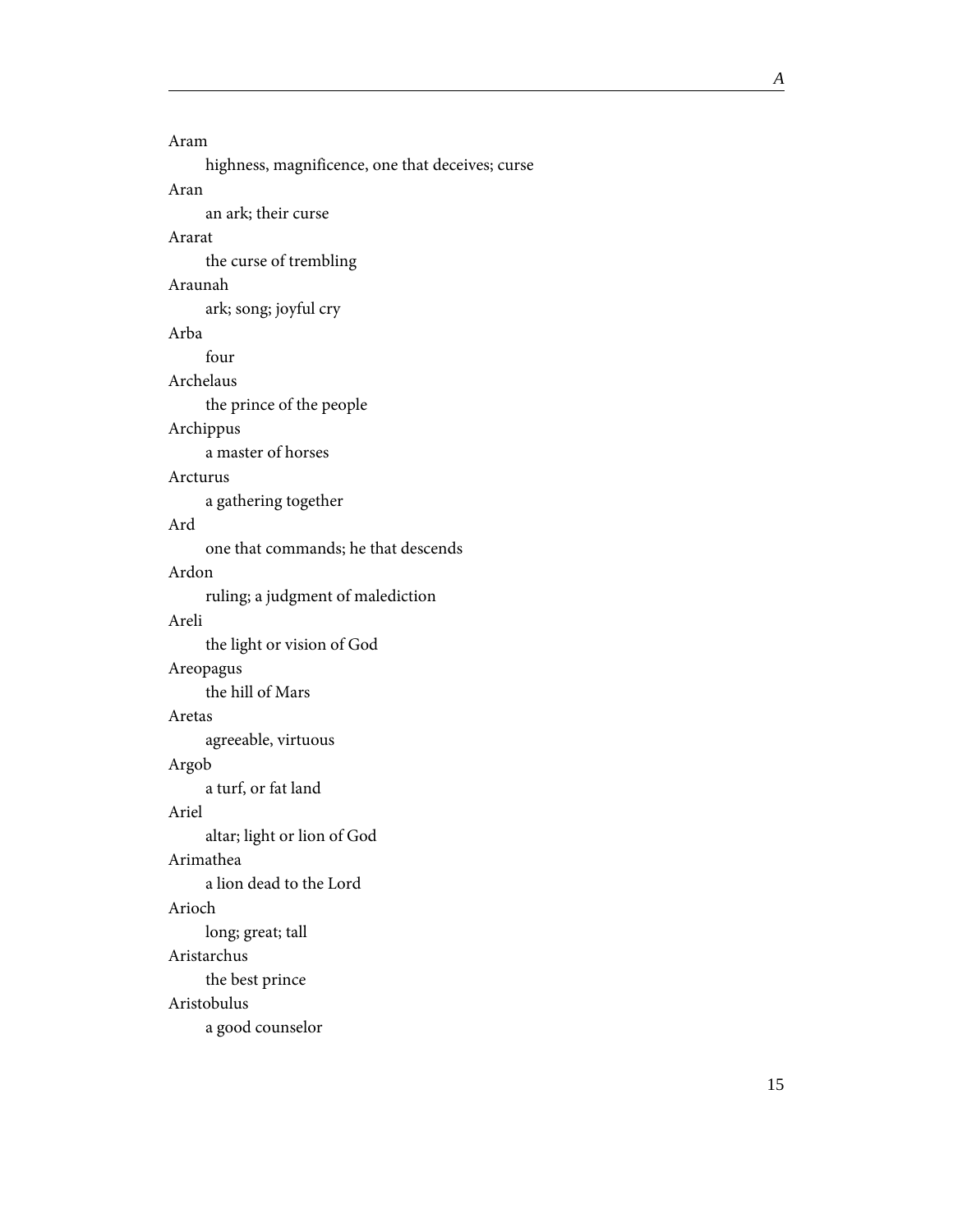| Armageddon                             |
|----------------------------------------|
| hill of fruits; mountain of Megiddo    |
| Arnon                                  |
| rejoicing; sunlight                    |
| Aroer                                  |
| heath; tamarisk                        |
| Arpad                                  |
| the light of redemption                |
| Arphaxad                               |
| a healer; a releaser                   |
| Artaxerxes                             |
| the silence of light; fervent to spoil |
| Artemas                                |
| whole, sound                           |
| Arumah                                 |
| high; exalted                          |
| Asa                                    |
| physician; cure                        |
| Asahel                                 |
| creature of God                        |
| Asaiah                                 |
| the Lord hath wrought                  |
| Asaph                                  |
| who gathers together                   |
| Asareel                                |
| the beatitude of God                   |
| Asenath                                |
| peril; misfortune                      |
| Ashan                                  |
| smoke                                  |
| Ashbel                                 |
| an old fire                            |
| Ashdod                                 |
| effusion; inclination; theft           |
| Asher                                  |
| happiness                              |
| Ashima                                 |
| crime; offense                         |
|                                        |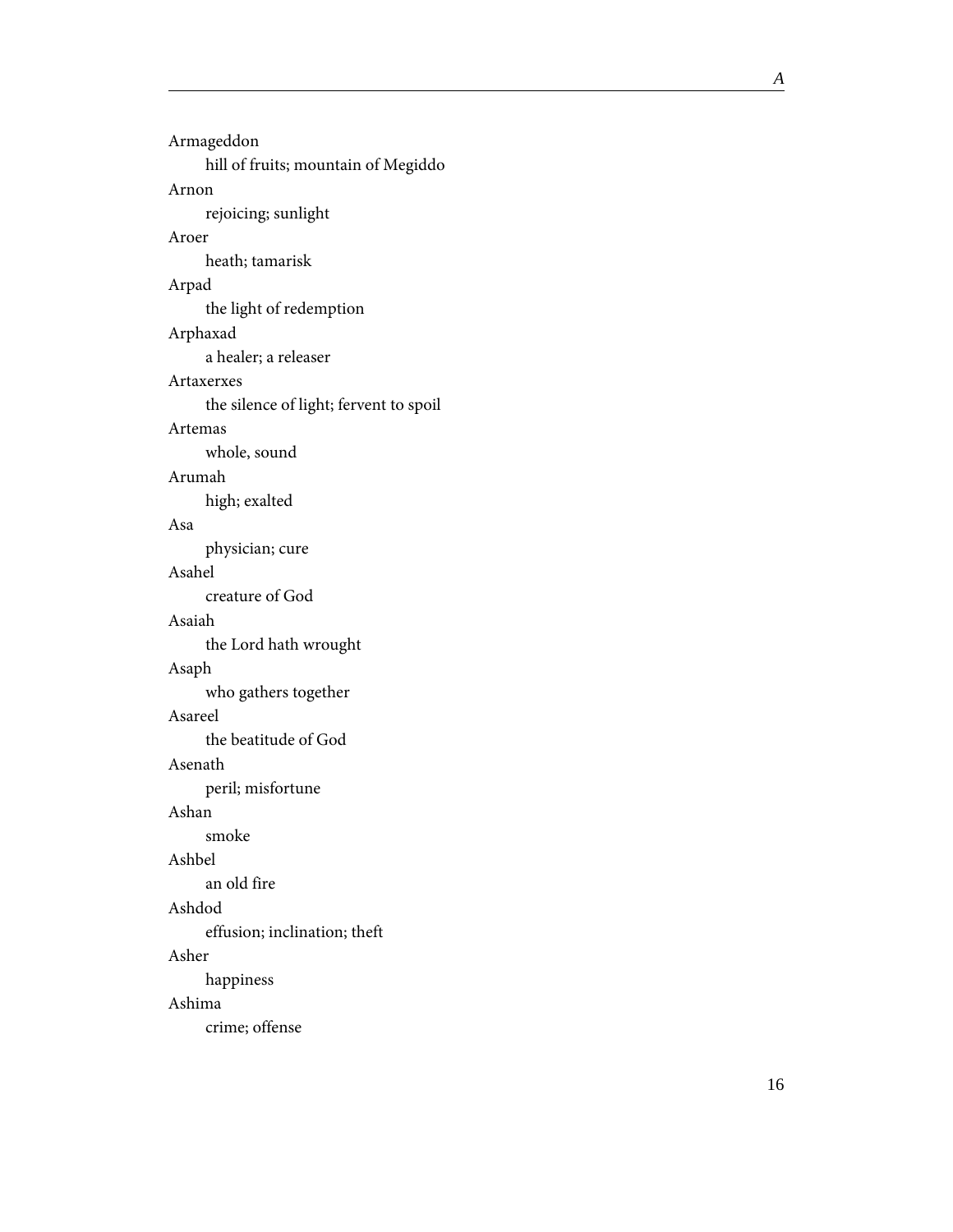Ashkenaz a fire that spreads Ashnah change Ashriel same as Asareel Ashtaroth Ashtoreth, flocks; sheep; riches Ashur who is happy; or walks; or looks Asia muddy; boggy Asiel the work of God Askelon weight; balance; fire of infamy Asnapper unhappiness; increase of danger Asriel help of God Assir prisoner; fettered Asshurim liers in want; beholders Assos approaching; coming near Assur same as Ashur Assyria country of Assur or Ashur Asuppim gatherings Asyncritus incomparable Atad a thorn Atarah a crown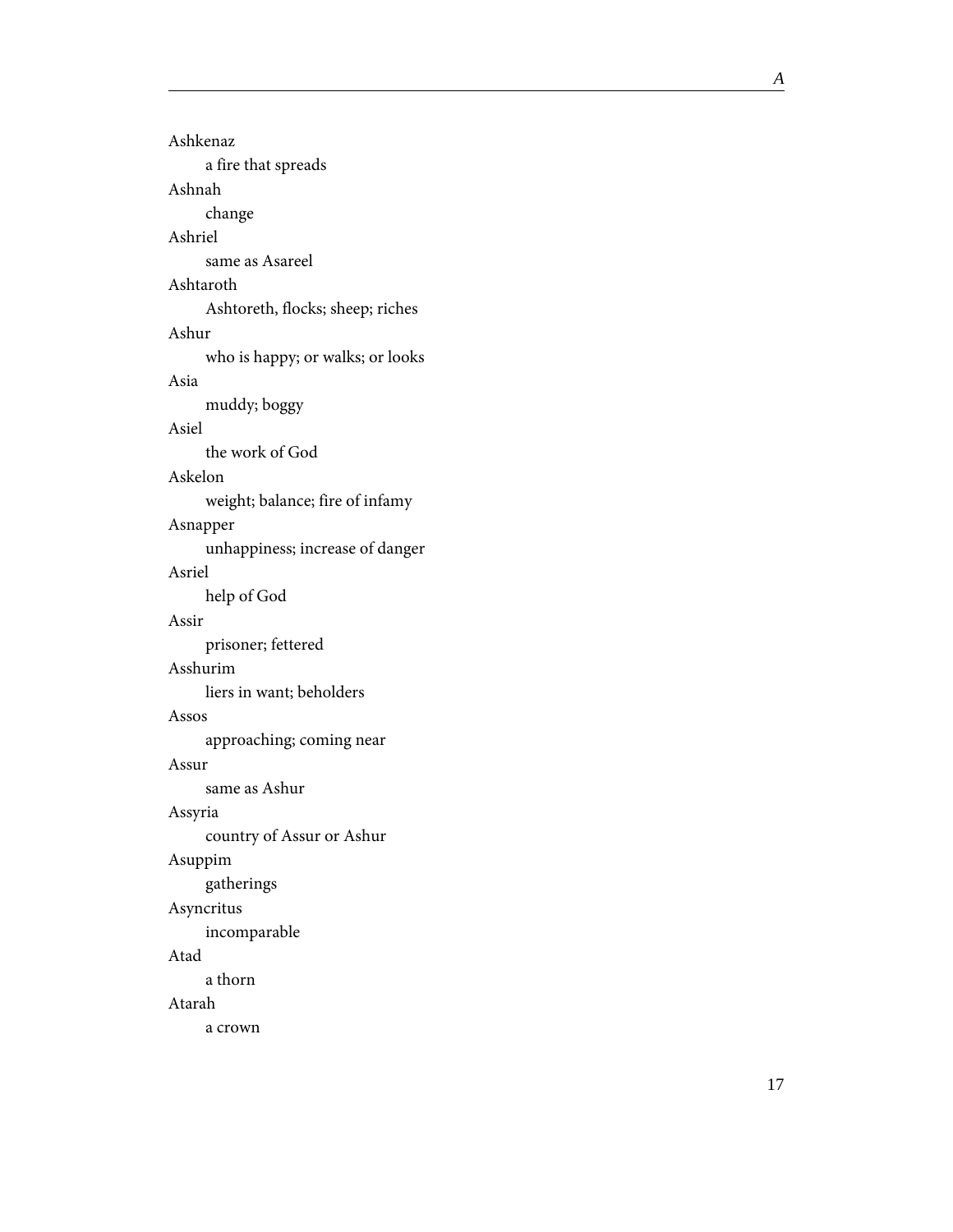Ataroth crowns Ataroth-addar crowns of power Ater left hand; shut Athach thy time Athaiah the Lord's time Athaliah the time of the Lord Athlai my hour or time Attai same as Athlai Attalia that increases or sends Attalus increased, nourished Augustus increased, augmented Ava or Ivah, iniquity Aven iniquity; force; riches; sorrow Avim wicked or perverse men Avith wicked, perverse Azaliah near the Lord Azaniah hearing the Lord; the Lord's weapons Azareel help of God Azariah he that hears the Lord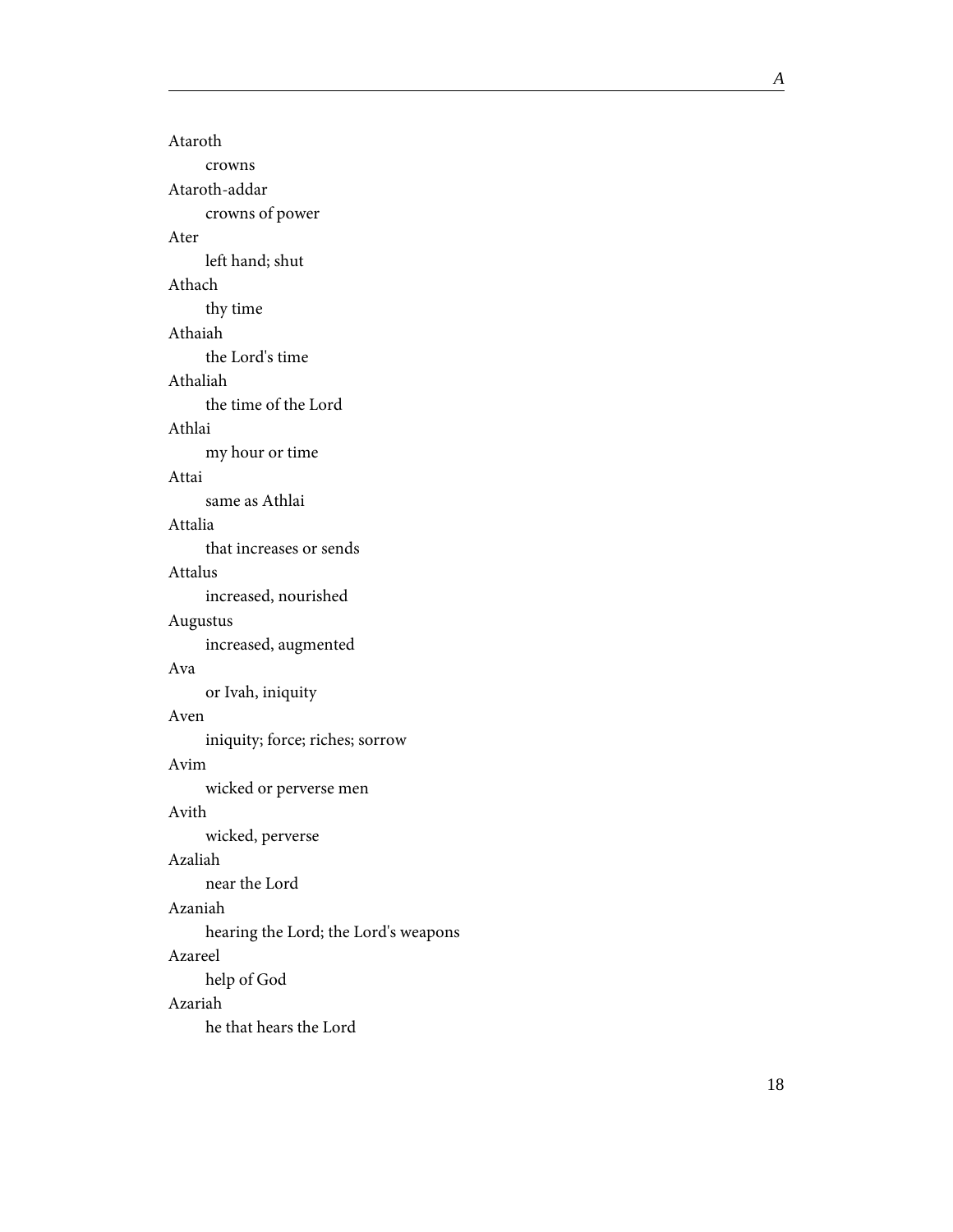| Azaz                                                |
|-----------------------------------------------------|
| strong one                                          |
| Azazel                                              |
| the scape-goat                                      |
| Azaziah                                             |
| strength of the Lord                                |
| Azekah                                              |
| strength of walls                                   |
| Azgad                                               |
| a strong army; a gang of robbers                    |
| Azmaveth                                            |
| strong death; a he-goat                             |
| Azmon                                               |
| bone of a bone; our strength                        |
| Aznoth-tabor                                        |
| the ears of Tabor; the ears of purity or contrition |
| Azor                                                |
| a helper; a court                                   |
| Azotus                                              |
| the same as Ashdod                                  |
| Azriel                                              |
| same as Asriel                                      |
| Azrikam                                             |
| help, revenging                                     |
| Azubah                                              |
| forsaken                                            |
| Azur                                                |
| he that assists or is assisted                      |
| Azzan                                               |
| their strength                                      |
| Azzur                                               |
| same as Azur                                        |
|                                                     |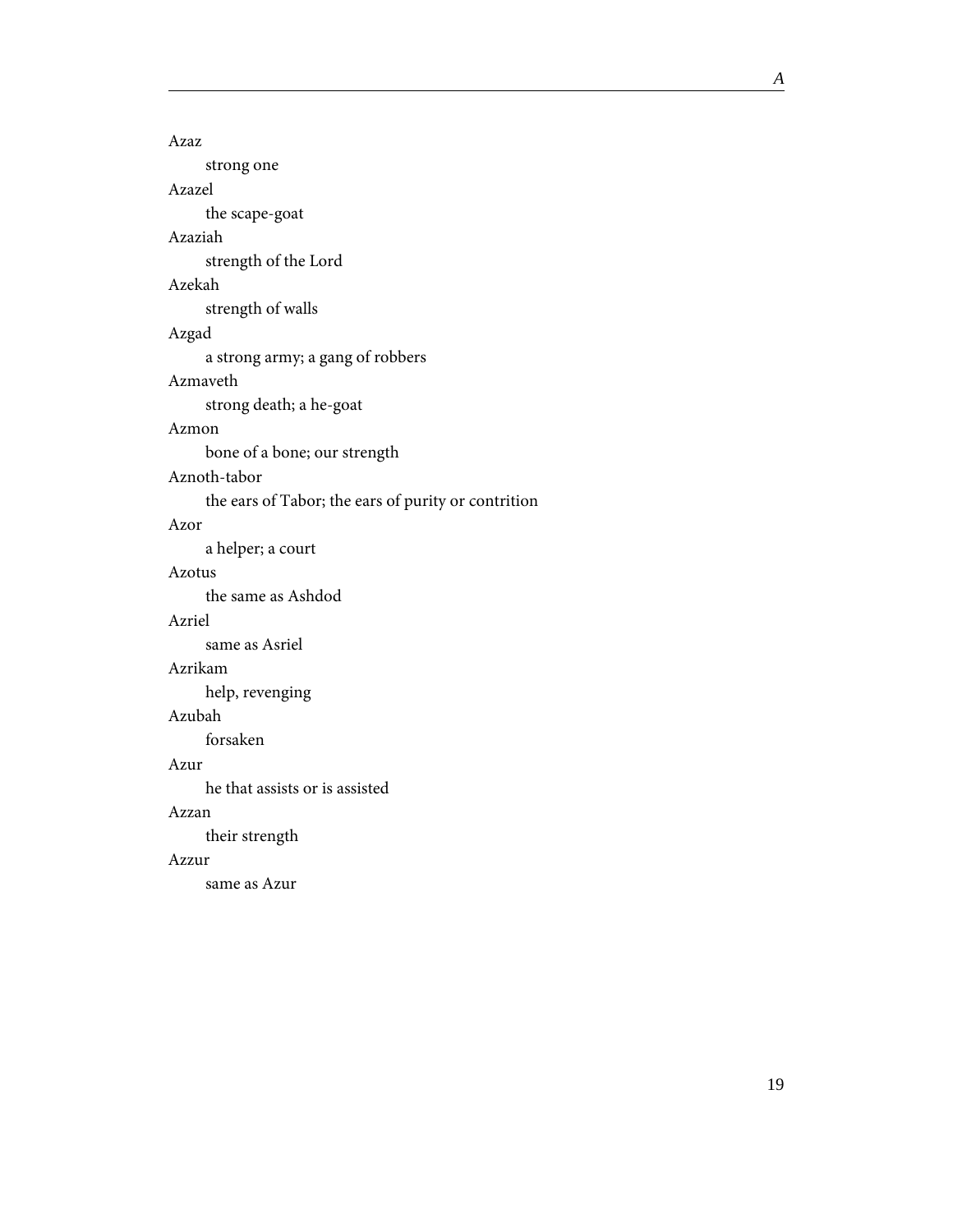<span id="page-24-0"></span>

| Baal                                                |
|-----------------------------------------------------|
| master; lord                                        |
| Baalah                                              |
| her idol; she that is governed or subdued; a spouse |
| Baalath                                             |
| a rejoicing; our proud lord                         |
| Baalath-beer                                        |
| subjected pit                                       |
| Baal-berith                                         |
| idol of the covenant                                |
| Baale                                               |
| same as Baalath                                     |
| Baal-gad                                            |
| idol of fortune or felicity                         |
| Baal-hamon                                          |
| who rules a crowd                                   |
| Baal-hermon                                         |
| possessor of destruction or of a thing cursed       |
| Baali                                               |
| my idol; lord over me                               |
| Baalim                                              |
| idols; masters; false gods                          |
| Baalis                                              |
| a rejoicing; a proud lord                           |
| Baal-meon                                           |
| idol or master of the house                         |
| Baal-peor                                           |
| master of the opening                               |
| Baal-perazim                                        |
| god of divisions                                    |
| Baal-shalisha                                       |
| the god that presides over three; the third idol    |
| Baal-tamar                                          |
| master of the palm-tree                             |
| Baal-zebub                                          |
| god of the fly                                      |
| Baal-zephon                                         |
| the idol or possession of the north; hidden; secret |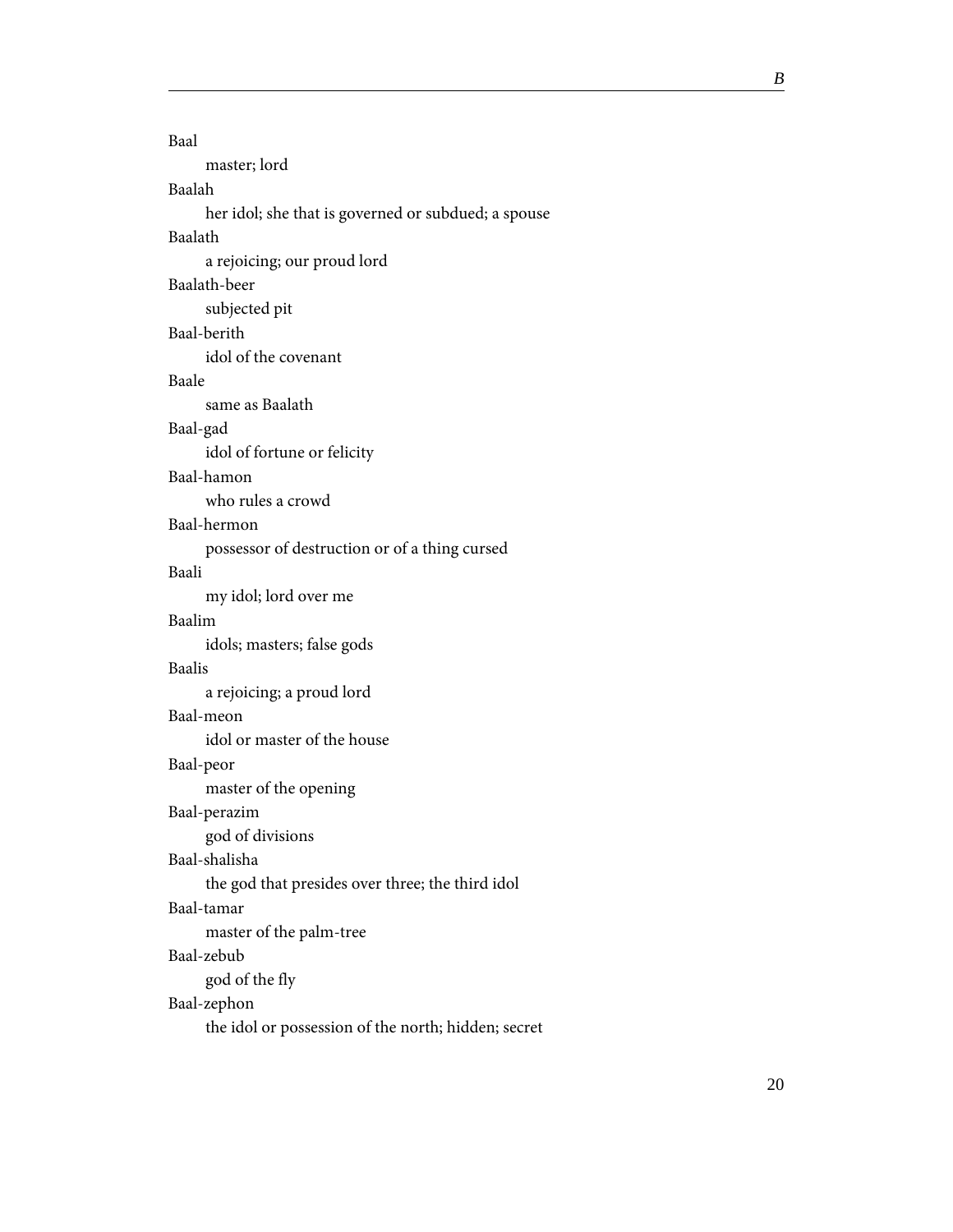| Baanah                                                   |
|----------------------------------------------------------|
| in the answer; in affliction                             |
| Baara                                                    |
| a flame; purging                                         |
| Baaseiah                                                 |
| in making; in pressing together                          |
| Baasha                                                   |
| he that seeks, or lays waste                             |
| Babel                                                    |
| confusion; mixture                                       |
| Babylon                                                  |
| same as Babel                                            |
| Baca                                                     |
| a mulberry-tree                                          |
| Bahurim                                                  |
| choice; warlike; valiant                                 |
| Bajith                                                   |
| a house                                                  |
| Balaam                                                   |
| the ancient of the people; the destruction of the people |
| Baladan                                                  |
| one without judgment                                     |
| Balak                                                    |
| who lays waste or destroys                               |
| Bamah                                                    |
| an eminence or high place                                |
| Barabbas                                                 |
| son of shame, confusion                                  |
| Barachel                                                 |
| that bows before God                                     |
| Barachias                                                |
| same as Barachel                                         |
| Barak                                                    |
| thunder, or in vain                                      |
| <b>Barjesus</b>                                          |
| son of Jesus or Joshua                                   |
| Barjona                                                  |
| son of a Jona; of a dove                                 |
|                                                          |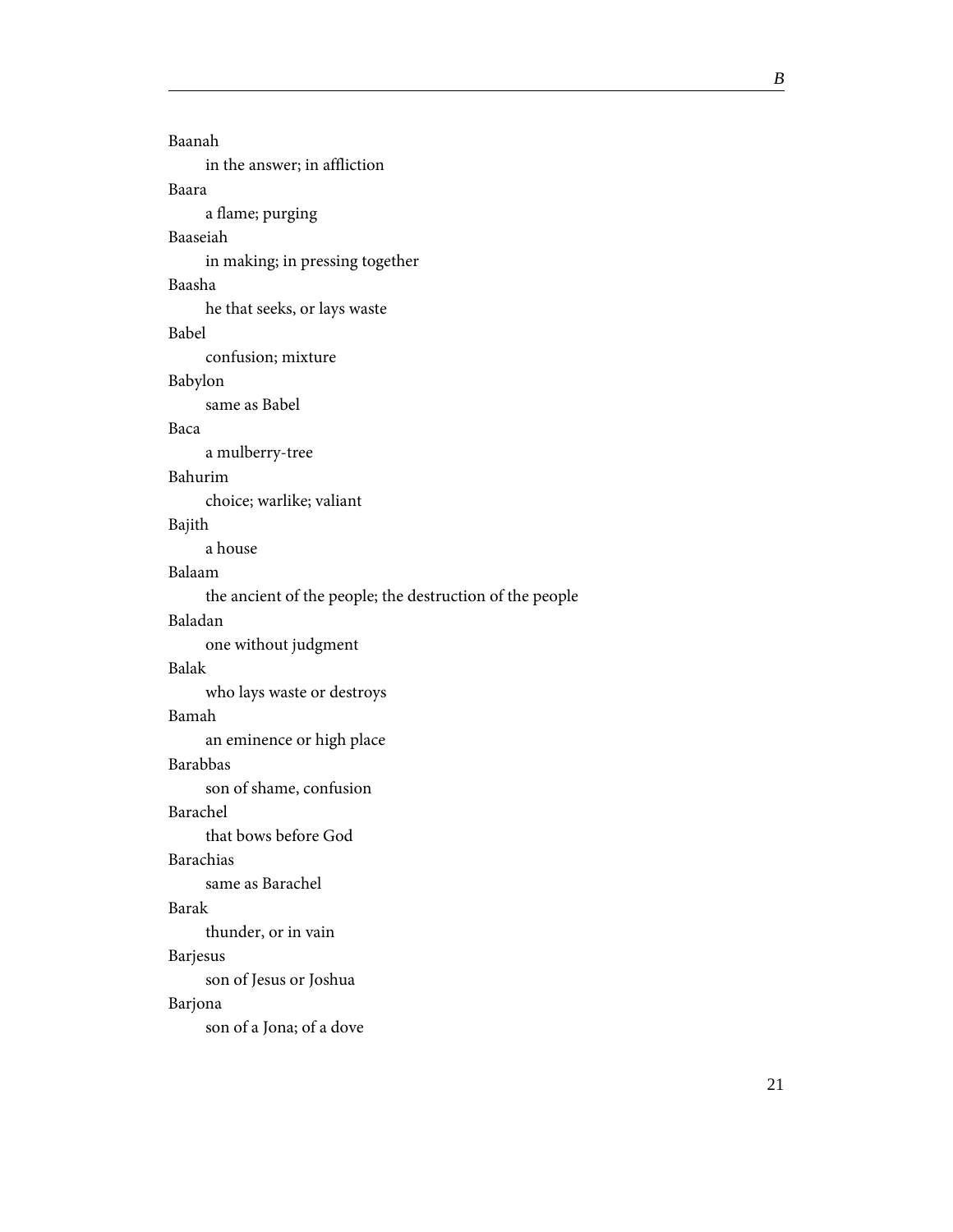| Barnabas                                      |
|-----------------------------------------------|
| son of the prophet, or of consolation         |
| Barsabas                                      |
| son of return; son of rest                    |
| Bartholomew                                   |
| a son that suspends the waters                |
| <b>Bartimeus</b>                              |
| son of the honorable                          |
| Baruch                                        |
| who is blessed                                |
| Barzillai                                     |
| son of contempt; made of iron                 |
| Bashan                                        |
| in the tooth, in ivory                        |
| Bashemath                                     |
| perfumed; confusion of death; in desolation   |
| Bathsheba                                     |
| the seventh daughter; the daughter of satiety |
| Bathsuha                                      |
| same as Bathsheba                             |
| Bealiah                                       |
| the god of an idol; in an assembly            |
| Bealoth                                       |
| cast under                                    |
| Bebai                                         |
| void, empty                                   |
| Becher                                        |
| first begotten; first fruits                  |
| Bechorath                                     |
| first fruits                                  |
| Bedad                                         |
| alone; solitary                               |
| Bedaiah                                       |
| Bedeiah, the only Lord                        |
| Bedan                                         |
| according to judgment                         |
| Beeliada                                      |
| an open idol                                  |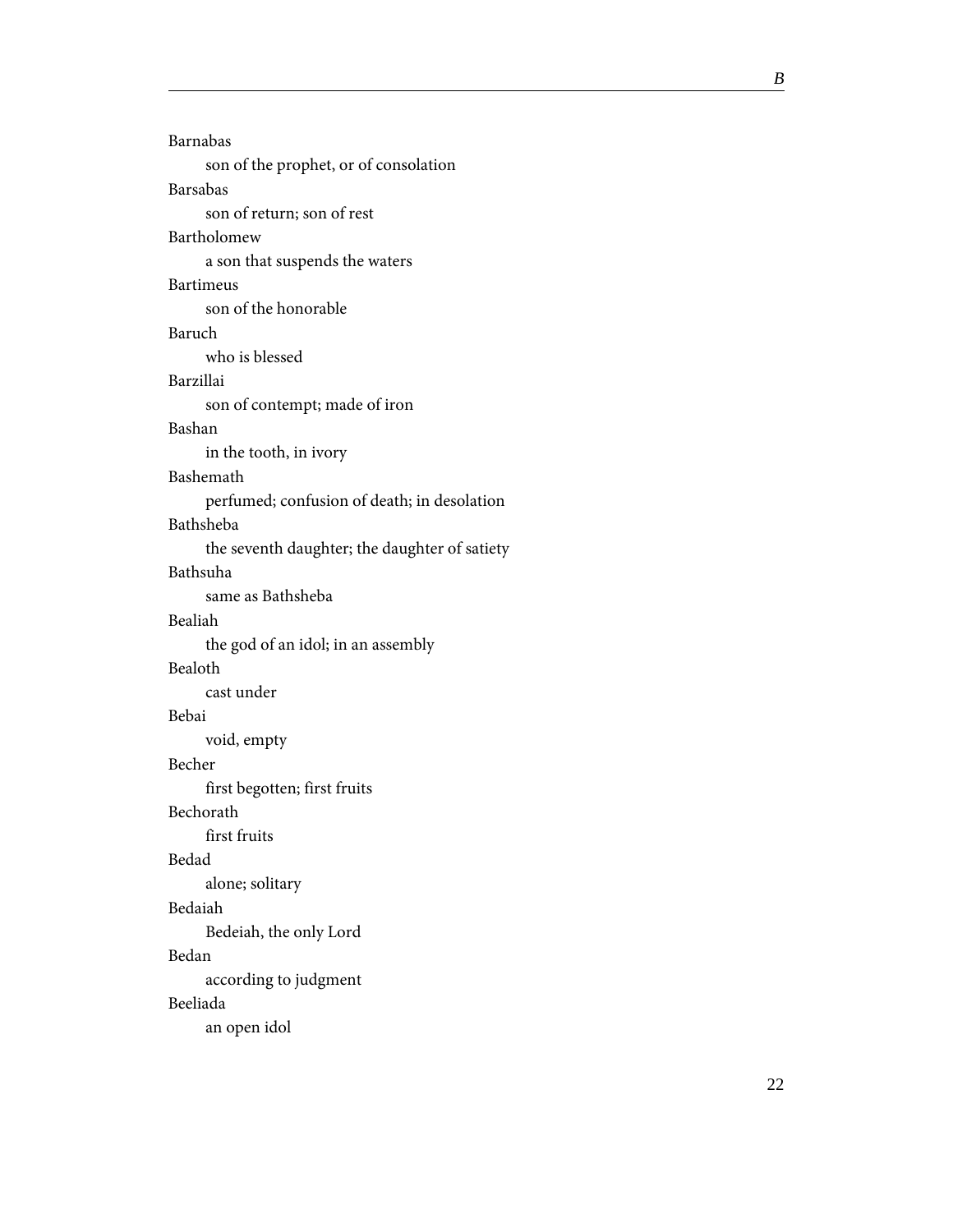| Beelzebub                                |
|------------------------------------------|
| same as Baalzebub                        |
| Beer                                     |
| a well                                   |
| Beera                                    |
| a well; declaring                        |
| Beerelim                                 |
| the well of Elim, or of rains            |
| Beeri                                    |
| my well                                  |
| Beer-lahai-roi                           |
| the well of him that liveth and seeth me |
| Beeroth                                  |
| wells; explaining                        |
| Beersheba                                |
| the well of an oath; the seventh well    |
| Behemoth                                 |
| beasts                                   |
| Bekah                                    |
| half a shekel                            |
| Belah                                    |
| destroying                               |
| Belial                                   |
| wicked, worthless                        |
| Belshazzar                               |
| master of the treasure                   |
| Belteshazzar                             |
| who lays up treasures in secret          |
| Ben                                      |
| a son                                    |
| Benaiah                                  |
| son of the Lord                          |
| Ben-ammi                                 |
| son of my people                         |
| Beneberak                                |
| sons of lightning                        |
| Bene-jaakan                              |
| sons of sorrow                           |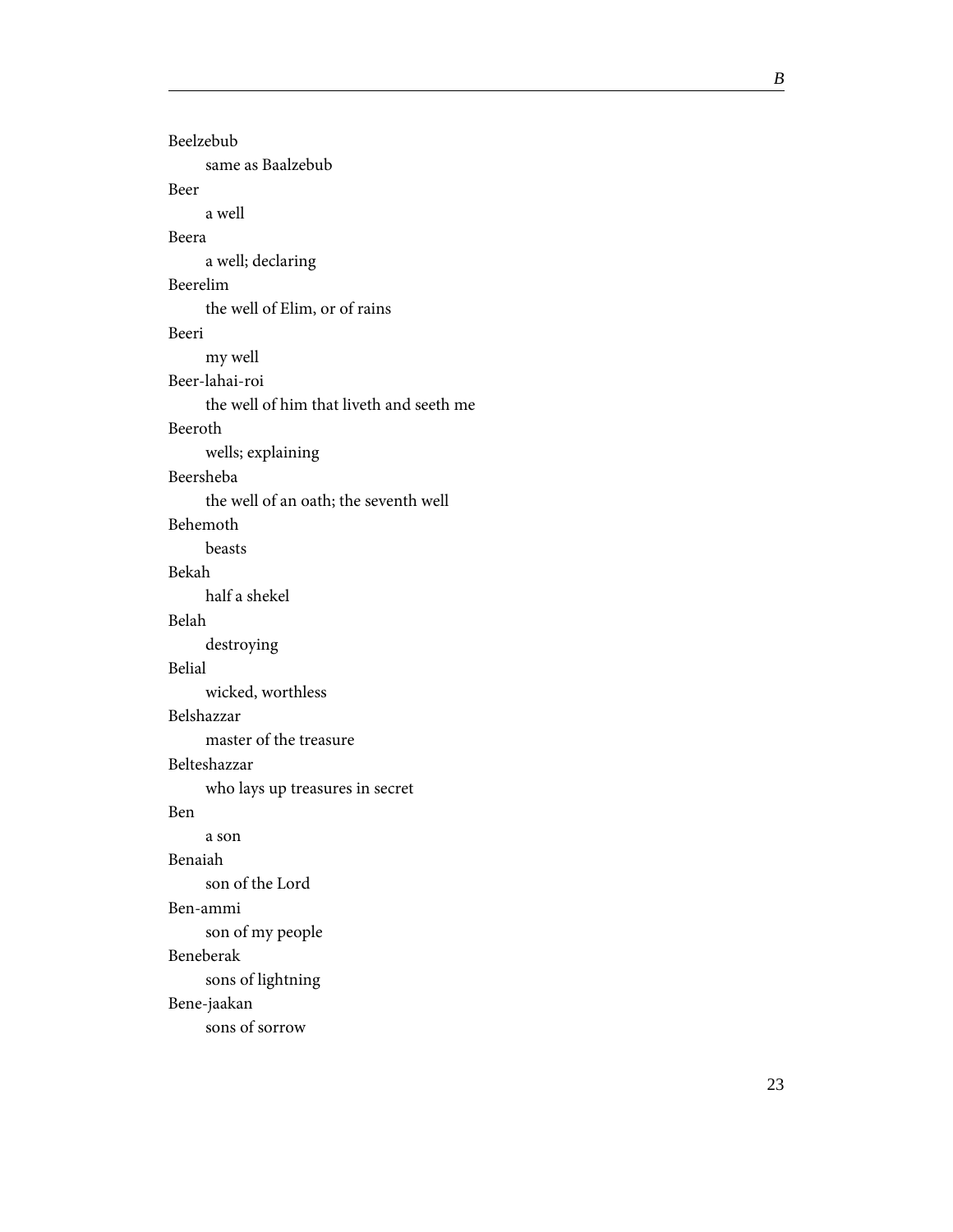Benhadad son of Hadad, or noise Benhail son of strength Benhanan son of grace Benjamin son of the right hand Benimi our sons Beno his son Benoni son of my sorrow, or pain Benzoheth son of separation Beon in affliction Beor burning; foolish; mad Bera a well; declaring Berachah blessing; bending the knee Berachiah speaking well of the Lord Beraiah the choosing of the Lord Berea heavy; weighty Bered hail Beri my son; my corn Beriah in fellowship; in envy Berith covenant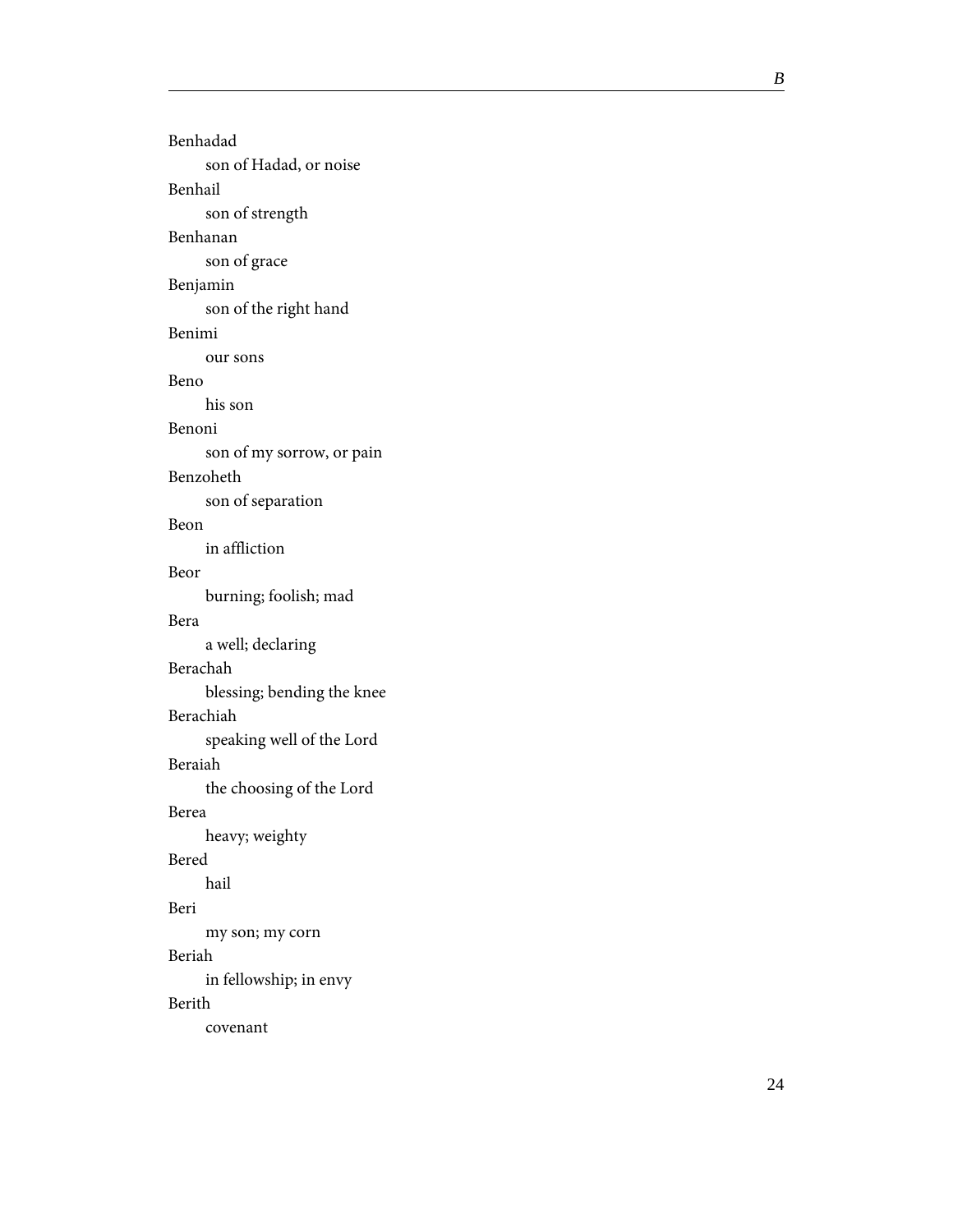Bernice one that brings victory Berodach-baladan the son of death Berothai wells; a cypress Berothath of a well Besai a despising; dirty Besodeiah counsel of the Lord Besor glad news; incarnation Betah confidence Beten belly Bethabara the house of confidence Bethanath house of affliction Bethany the house of song; the house of affliction Betharabah house of sweet smell Beth-aram house of height Beth-aven the house of vanity; of iniquity of trouble Beth-azmaveth house of death's strength Beth-baalmeon an idol of the dwelling-place Beth-barah the chosen house Beth-birei the house of my Creator, the house of my health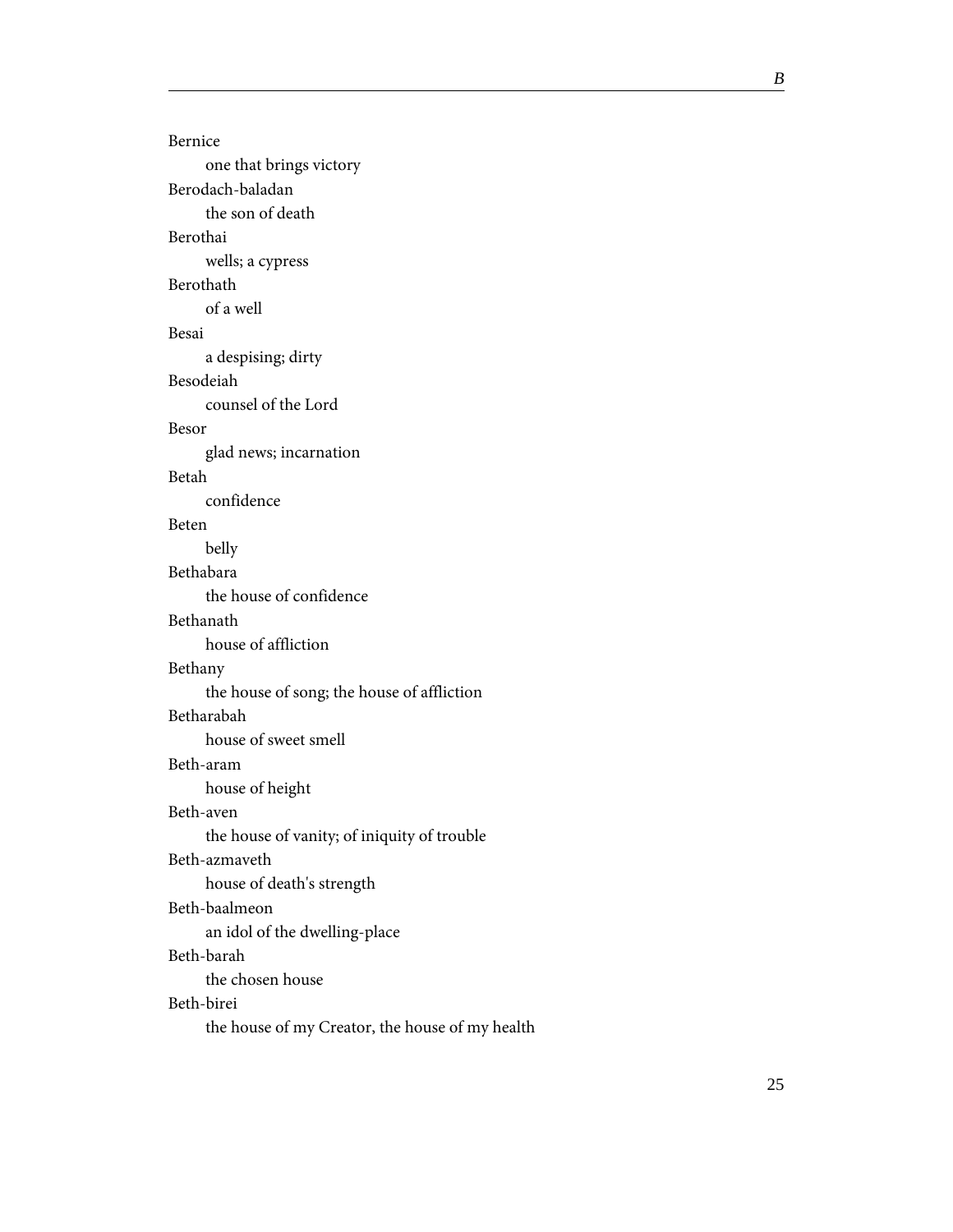| Beth-car                             |
|--------------------------------------|
| the house of the lamb                |
| Beth-dagon                           |
| the house of corn, or of fish        |
| Beth-diblathaim                      |
| house of dry figs                    |
| Beth-el                              |
| the house of God                     |
| Bethemek                             |
| house of deepness                    |
| Bether                               |
| division, or in the trial            |
| Bethesda                             |
| house of pity or mercy               |
| Beth-ezal                            |
| a neighbor's house                   |
| Beth-gader                           |
| a house for a mouse                  |
| Beth-gamul                           |
| house of recompense, or of the camel |
| Beth-haccerem                        |
| house of the vineyard                |
| Beth-haran                           |
| house of grace                       |
| Beth-horon                           |
| house of wrath                       |
| Beth-lebaoth                         |
| house of lionesses                   |
| Beth-lehem                           |
| house of bread                       |
| Beth-marcaboth                       |
| house of bitterness wiped out        |
| Beth-meon                            |
| house of the dwelling-place          |
| Beth-nimrah                          |
| house of rebellion                   |
| Beth-palet                           |
| house of expulsion                   |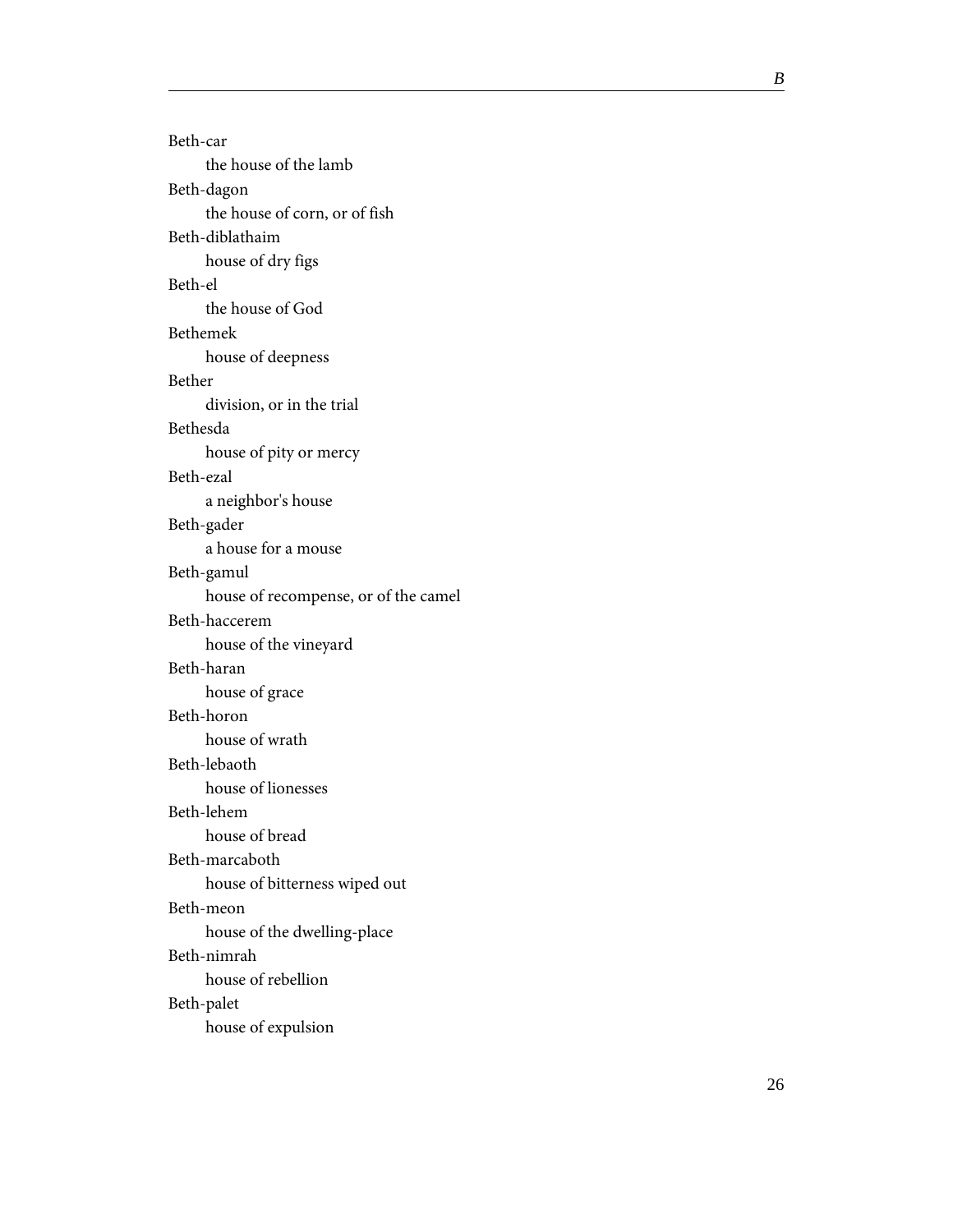| Beth-pazzez                                              |
|----------------------------------------------------------|
| house of dividing asunder                                |
| Beth-peor                                                |
| house of gaping, or opening                              |
| Bethphage                                                |
| house of my month, or of early figs                      |
| Beth-phelet                                              |
| same as Beth-palet                                       |
| Beth-rapha                                               |
| house of health                                          |
| Bethsaida                                                |
| house of fruits, or of food, or of snares                |
| Bethshan                                                 |
| Beth-shean, house of the tooth, or of ivory, or of sleep |
| Beth-shemesh                                             |
| house of the sun                                         |
| Bethuel                                                  |
| filiation of God                                         |
| Beth-zur                                                 |
| house of a rock                                          |
| Betonim                                                  |
| bellies                                                  |
| Beulah                                                   |
| married                                                  |
| Bezai                                                    |
| eggs                                                     |
| Bezaleel                                                 |
| in the shadow of God                                     |
| <b>Bezek</b>                                             |
| lightning; in the chains                                 |
| Bezer                                                    |
| vine branches                                            |
| Bichri                                                   |
| first-born; first fruits                                 |
| Bidkar                                                   |
| in compunction, or sharp pain                            |
| Bigthan                                                  |
| in the press; giving meat                                |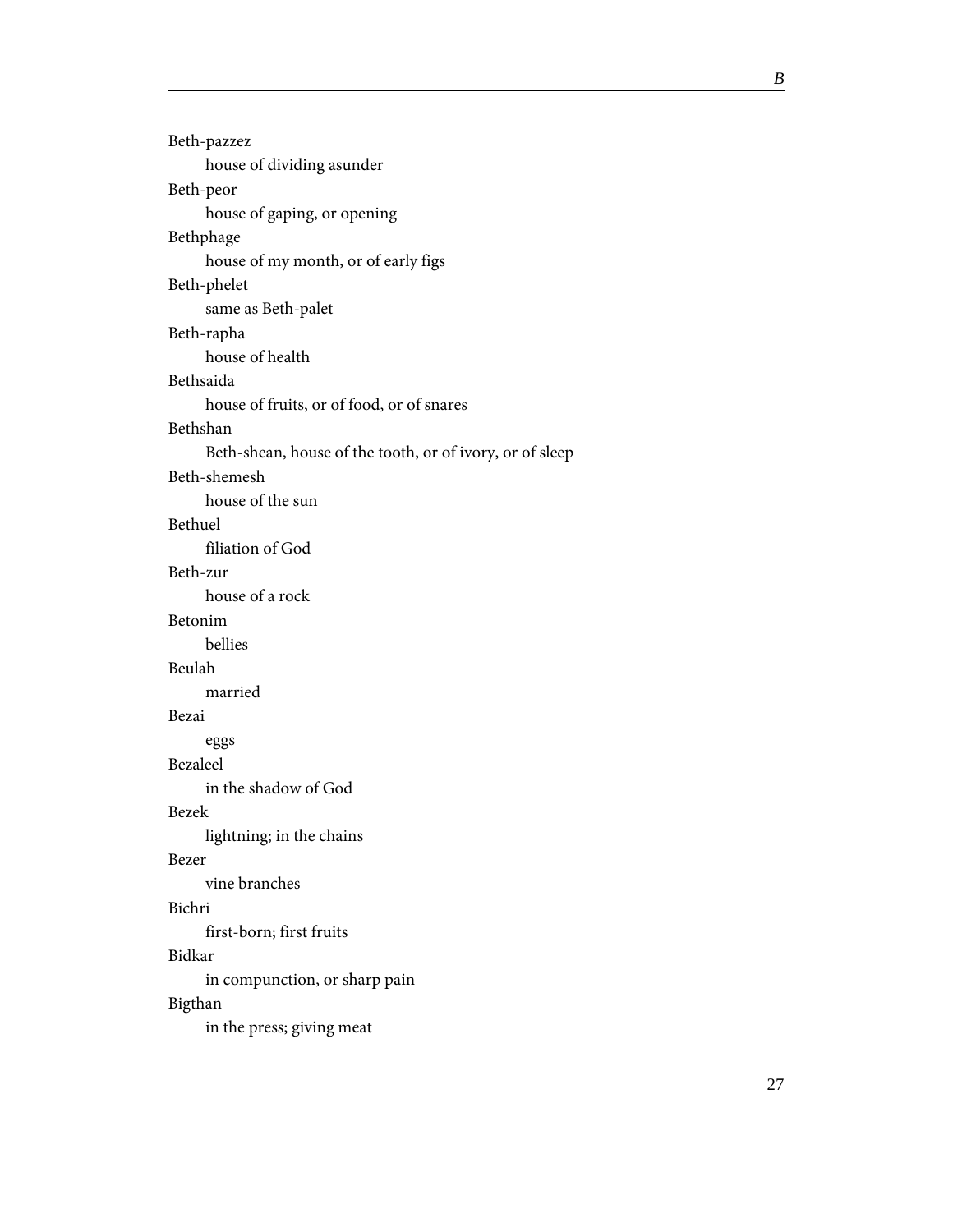Bigvai in my body Bildad old friendship Bileam the ancient of the people; the devourer Bilgah ancient countenance Bilhah Bilhan, who is old or confused Bilshan in the tongue Binea son of the Lord Binnui building Birsha an evil; a son who beholds Bishlam in peace Bithiah daughter of the Lord Bithron divisions Bithynia violent precipitation Bizjothjah despite Blastus that buds or brings forth Boanerges son of thunder Boaz or Booz, in strength Bocheru the first born Bochim the place of weeping; or of mulberry-trees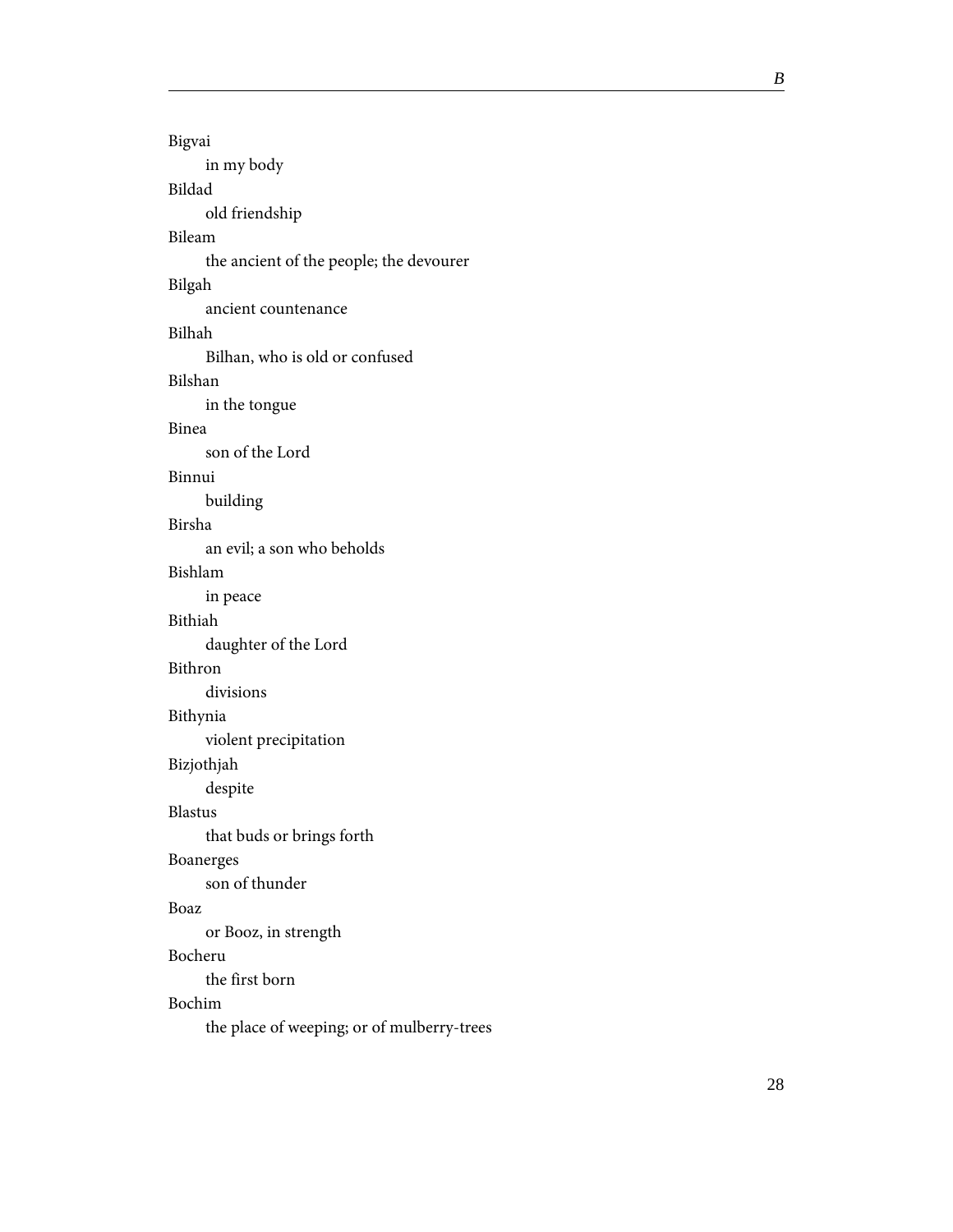Bohan in them Boskath in poverty Boson taking away Bozez mud; bog Bozrah in tribulation or distress Bukki void Bukkiah the dissipation of the Lord Bul old age; perishing Bunah building; understanding Bunni building me Buz despised; plundered Buzi my contempt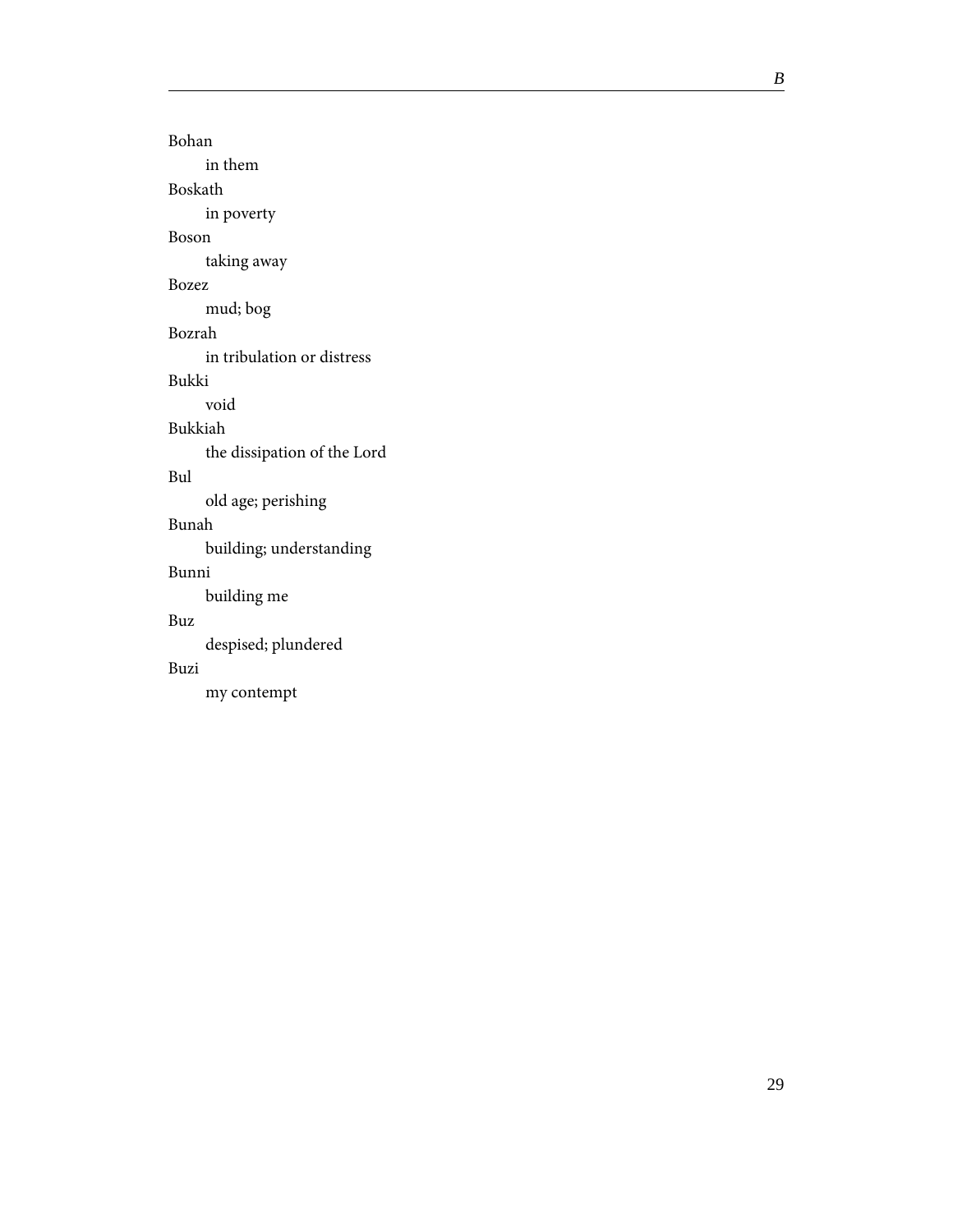#### <span id="page-34-0"></span>Cabbon

as though understanding

#### Cabul

displeasing; dirty

#### Caiphas

he that seeks with diligence; one that vomiteth

#### Cain

possession, or possessed

#### Cainan

possessor; purchaser

#### Calah

favorable; opportunity

#### Calcol

nourishing

#### Caleb

a dog; a crow; a basket

#### Caleb-Ephratah

see Ephratah

#### Calneh

our consummation

#### Calno

our consummation; altogether himself

#### Calvary

the place of a skull

#### Camon

his resurrection

#### Cana

zeal; jealousy; possession

#### Canaan

merchant; trader; or that humbles and subdues

#### Candace

who possesses contrition

#### Capernaum

the field of repentance; city of comfort

#### Caphtor

a sphere, buckle, or hand

#### Cappadocia

the same as Caphtor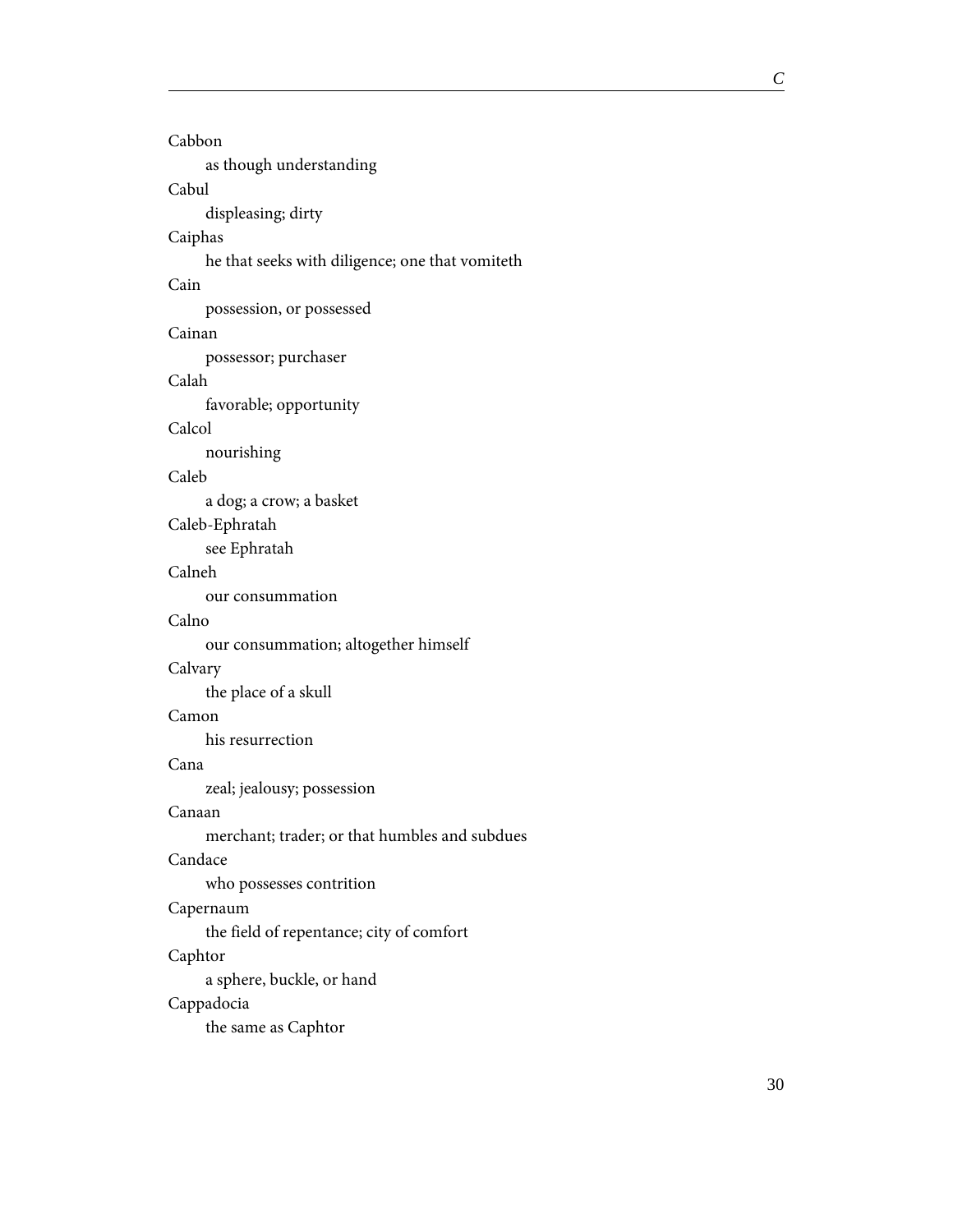Carcas the covering of a lamb Charchemish a lamb; as taken away; withdrawn Careah bald; ice Carmel circumcised lamb; harvest; full of ears of corn Carmi my vineyard; lamb of the waters Carpus fruit; fruitful Carshena a lamb; sleeping Casiphia money; covetousness Casluhim hopes of life Cedron black; sad Cenchrea millet; small pulse Cephas a rock or stone Cesar a name applied to those who are cut out of the womb Chalcol who nourishes, consumes, and sustains the whole Chaldea as demons, or as robbers Charran a singing or calling out Chebar force or strength Chedorlaomer roundness of a sheaf Chelal as night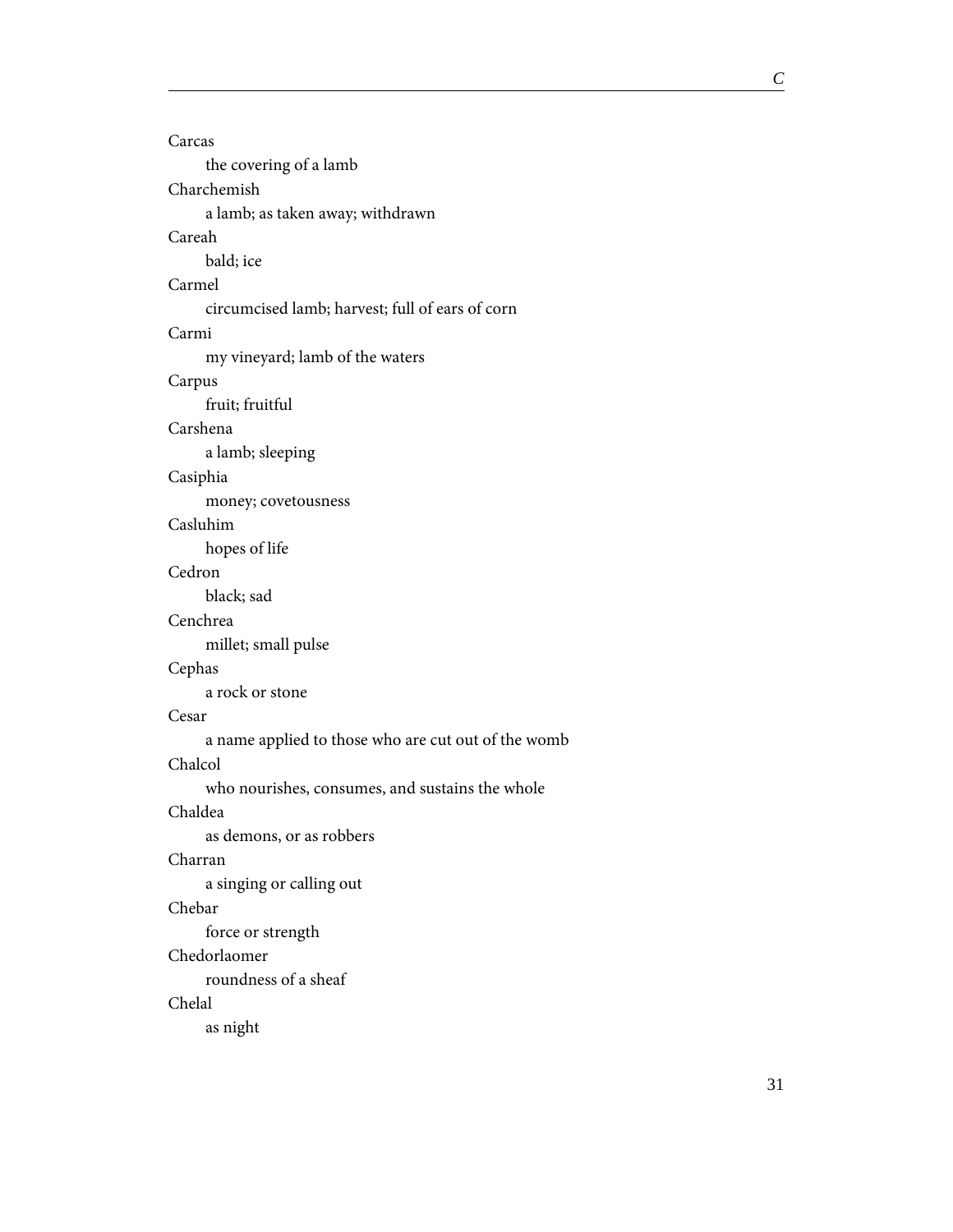Chelub a basket Chelluh all Chelubai he altogether against me Chemarims black ones Chemosh handling; stroking; taking away Chenaanah broken in pieces Chenani my pillar Chenaniah preparation, or disposition, or strength, of the Lord Chephirah a little lioness Cheran anger Cherethims Cherethites, who cut or tear away Cherith cutting; piercing; slaying Chesed as a devil, or a destroyer Chesil foolishness Chesulloth fearfulness Chidon a dart Chiliab totality; or the perfection of the father Chilion finished; complete; perfect Chilmad teaching or learning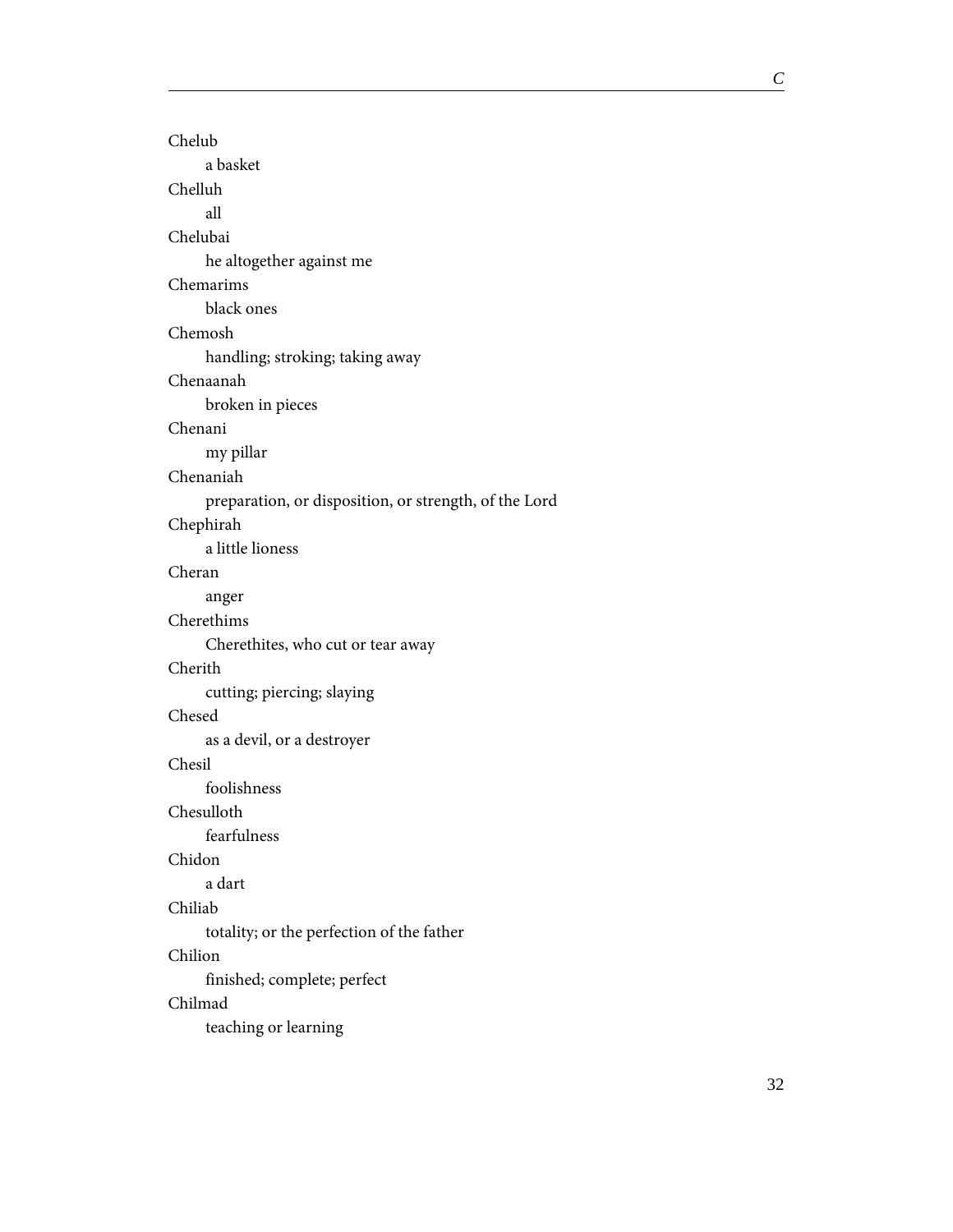| Chimham                              |
|--------------------------------------|
| as they; like to them                |
| Chios                                |
| open; opening                        |
| Chisleu                              |
| Cisleu, Casleu, rashness; confidence |
| Chislon                              |
| hope, trust                          |
| Chisloth-tabor                       |
| fears; purity                        |
| Chittem                              |
| those that bruise; gold              |
| Chloe                                |
| green herb                           |
| Chorazin                             |
| the secret; here is a mystery        |
| Chozeba                              |
| men liers in wait                    |
| Christ                               |
| anointed                             |
| Chun                                 |
| making ready                         |
| Chushan-rishathaim                   |
| blackness of iniquities              |
| Chuza                                |
| the seer or prophet                  |
| Cilicia                              |
| which rolls or overturns             |
| Cis                                  |
| same as Kish                         |
| Clauda                               |
| a lamentable voice                   |
| Claudia                              |
| Claudius, lame                       |
| Clement                              |
| mild; good; merciful                 |
| Cleophas                             |
| the whole glory                      |
|                                      |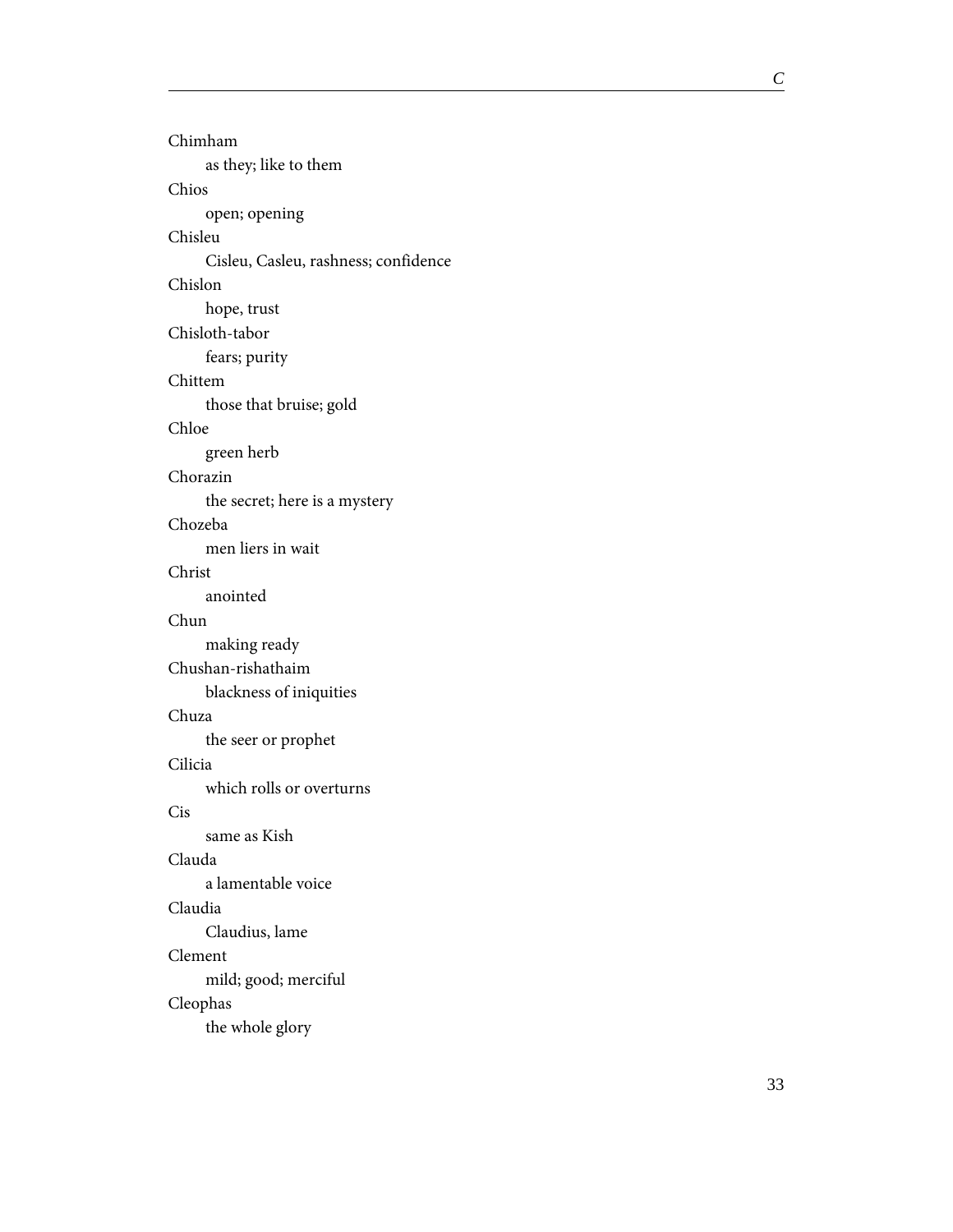Cnidus age Colhozeh every prophet Colosse punishment; correction Coniah strength of the Lord Coos top, summit Corinth which is satisfied; ornament; beauty Cornelius of a horn Cosam divining Coz a thorn Cozbi a liar; sliding away Crescens growing; increasing Crete carnal; fleshly Crispus curled Cush Cushan, Cushi, Ethiopians; blackness Cuth Cuthah, burning Cyprus fair; fairness Cyrene a wall; coldness; the floor Cyrenius who governs Cyrus as miserable; as heir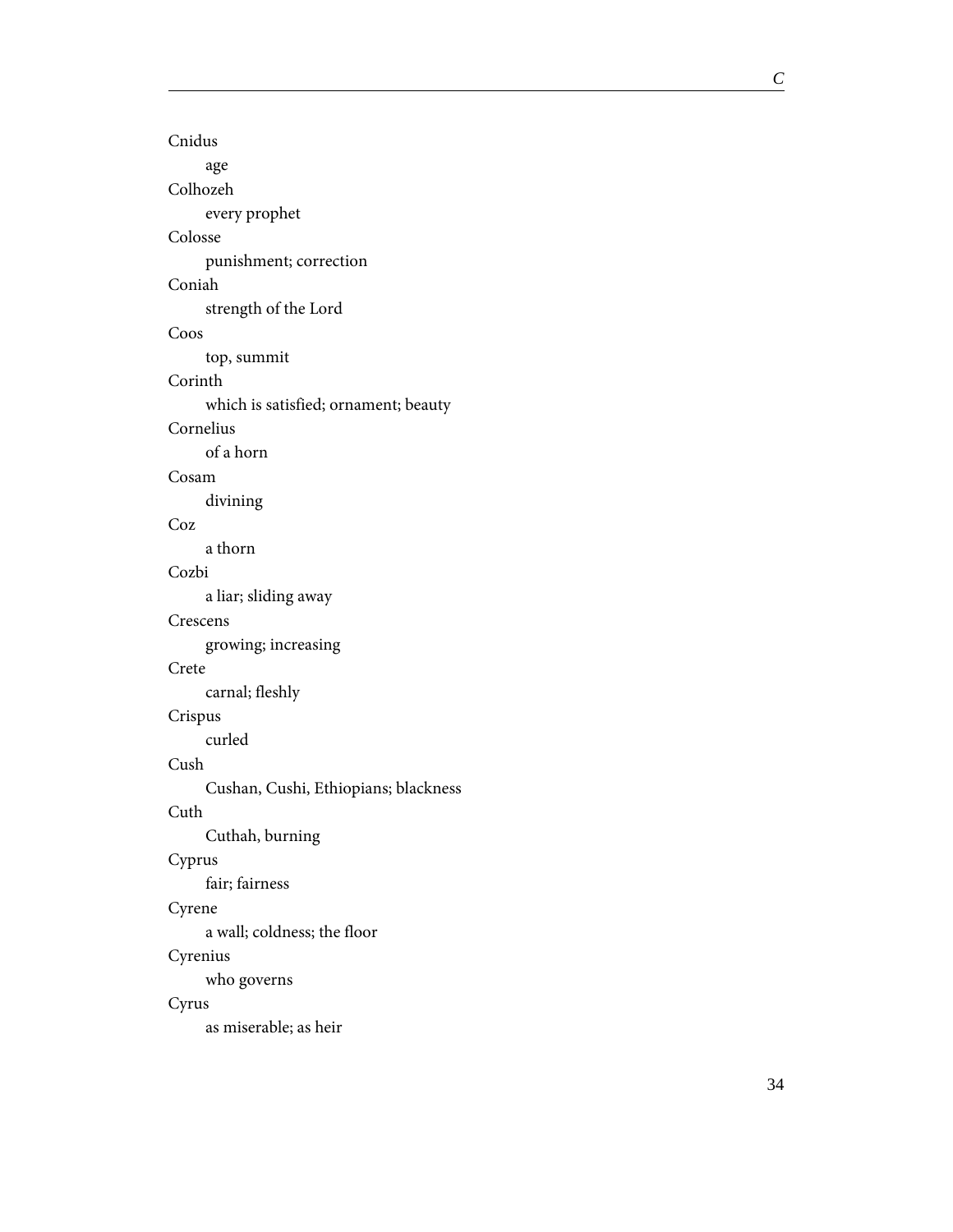| Dabareh                                               |
|-------------------------------------------------------|
| the word; the thing; a bee; obedient                  |
| Dabbasheth                                            |
| flowing with honey                                    |
| Daberath                                              |
| same as Dabareh                                       |
| Dagon                                                 |
| corn; a fish                                          |
| Dalaiah                                               |
| the poor of the Lord                                  |
| Dalmanutha                                            |
| a bucket; a branch                                    |
| Dalmatia                                              |
| deceitful lamps; vain brightness                      |
| Dalphon                                               |
| the house of caves                                    |
| Damaris                                               |
| a little woman                                        |
| Damascus                                              |
| a sack full of blood; the similitude of burning       |
| Dan                                                   |
| judgment; he that judges                              |
| Daniel                                                |
| judgment of God; God my judge                         |
| Dannah                                                |
| judging                                               |
| Darah                                                 |
| generation; house of the shepherd or of the companion |
| Darda                                                 |
| home of knowledge                                     |
| Darius                                                |
| he that informs himself                               |
| Darkon                                                |
| of generation; of possession                          |
| Dathan                                                |
| laws or rites                                         |
| David                                                 |
| well-beloved, dear                                    |
|                                                       |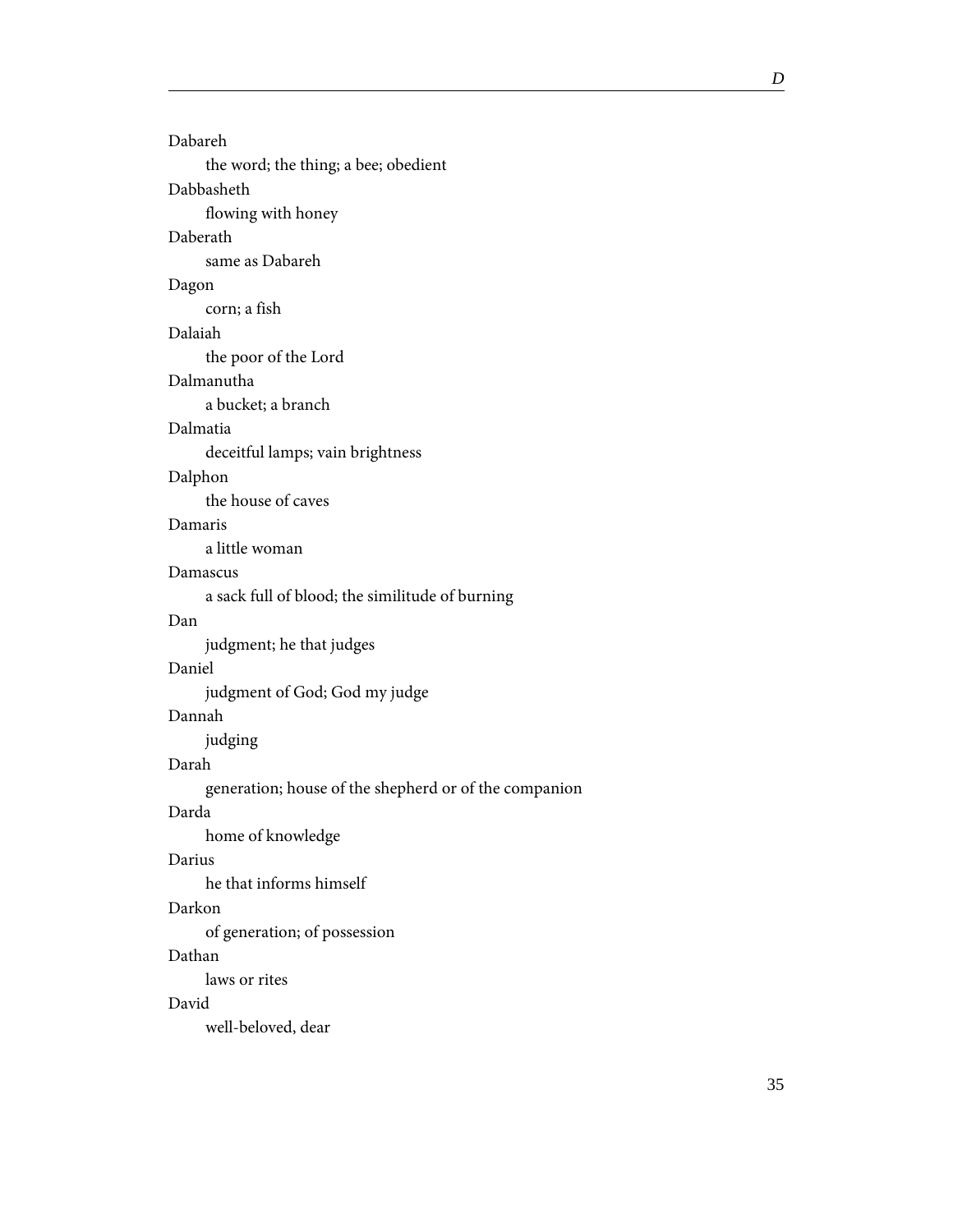| Debir                                  |
|----------------------------------------|
| an orator; a word                      |
| Deborah                                |
| word; thing; a bee                     |
| Decapolis                              |
| containing ten cities                  |
| Dedan                                  |
| their breasts; friendship; a judge     |
| Dedanim                                |
| the descendants of Dedan               |
| Dekar                                  |
| force                                  |
| Delaiah                                |
| the poor of the Lord                   |
| Delilah                                |
| poor; small; head of hair              |
| Demas                                  |
| popular                                |
| Demetrius                              |
| belonging to corn, or to Ceres         |
| Derbe                                  |
| a sting                                |
| Deuel                                  |
| the knowledge of God                   |
| Deuteronomy                            |
| repetition of the law                  |
| Diana                                  |
| luminous, perfect                      |
| Diblaim                                |
| cluster of figs                        |
| Diblath                                |
| paste of dry figs                      |
| Dibon                                  |
| abundance of knowledge                 |
| Dibon-gad                              |
| great understanding; abundance of sons |
| Dibri                                  |
| an orator                              |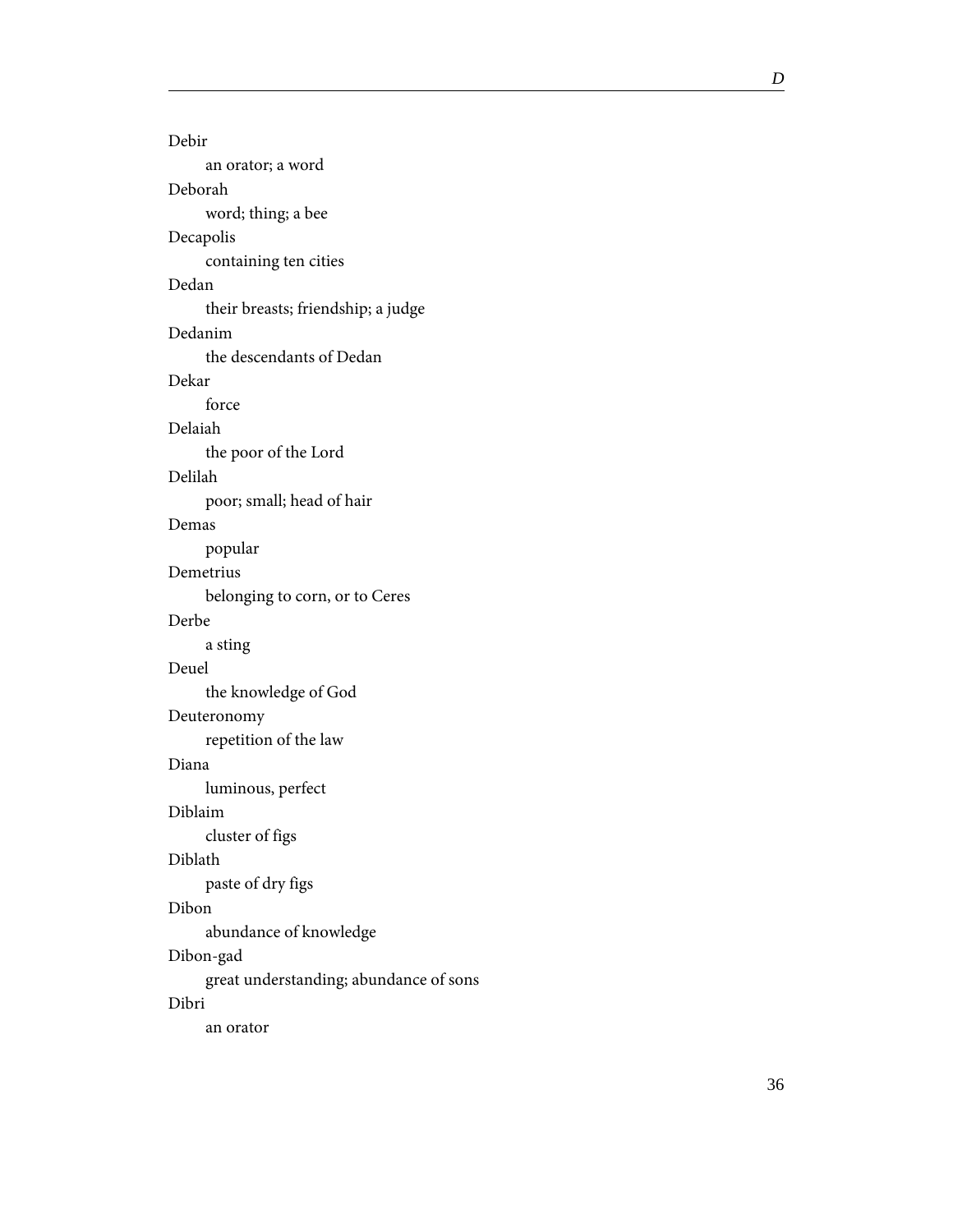Dibzahab Dizahab, where much gold is Didymus a twin; double Diklah Dildah, his diminishing Dilean that is poor Dimon where it is red Dimonah dunghill Dinah judgment; who judges Dinhabah he gives judgment Dionysius divinely touched Diotrephes nourished by Jupiter Dishan a threshing Dishon fatness; ashes Dodai Dodanim, beloved Dodavah love Dodo his uncle Doeg careful, who acts with uneasiness Dophkah a knocking Dor generation, habitation Dorcas a female roe-deer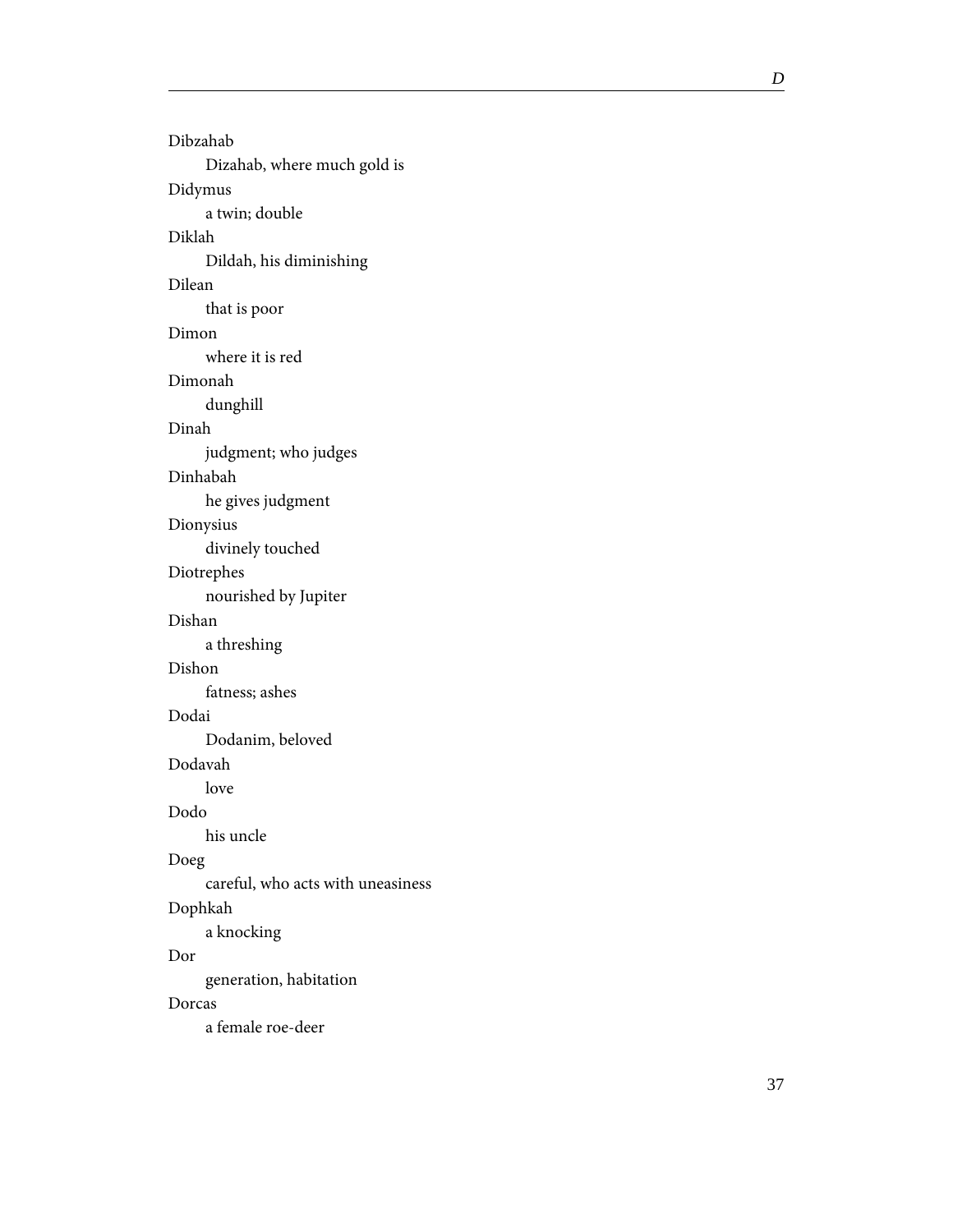Dothan the law; custom Drusilla watered by the dew Dumali silence; resemblance Dura same as Dor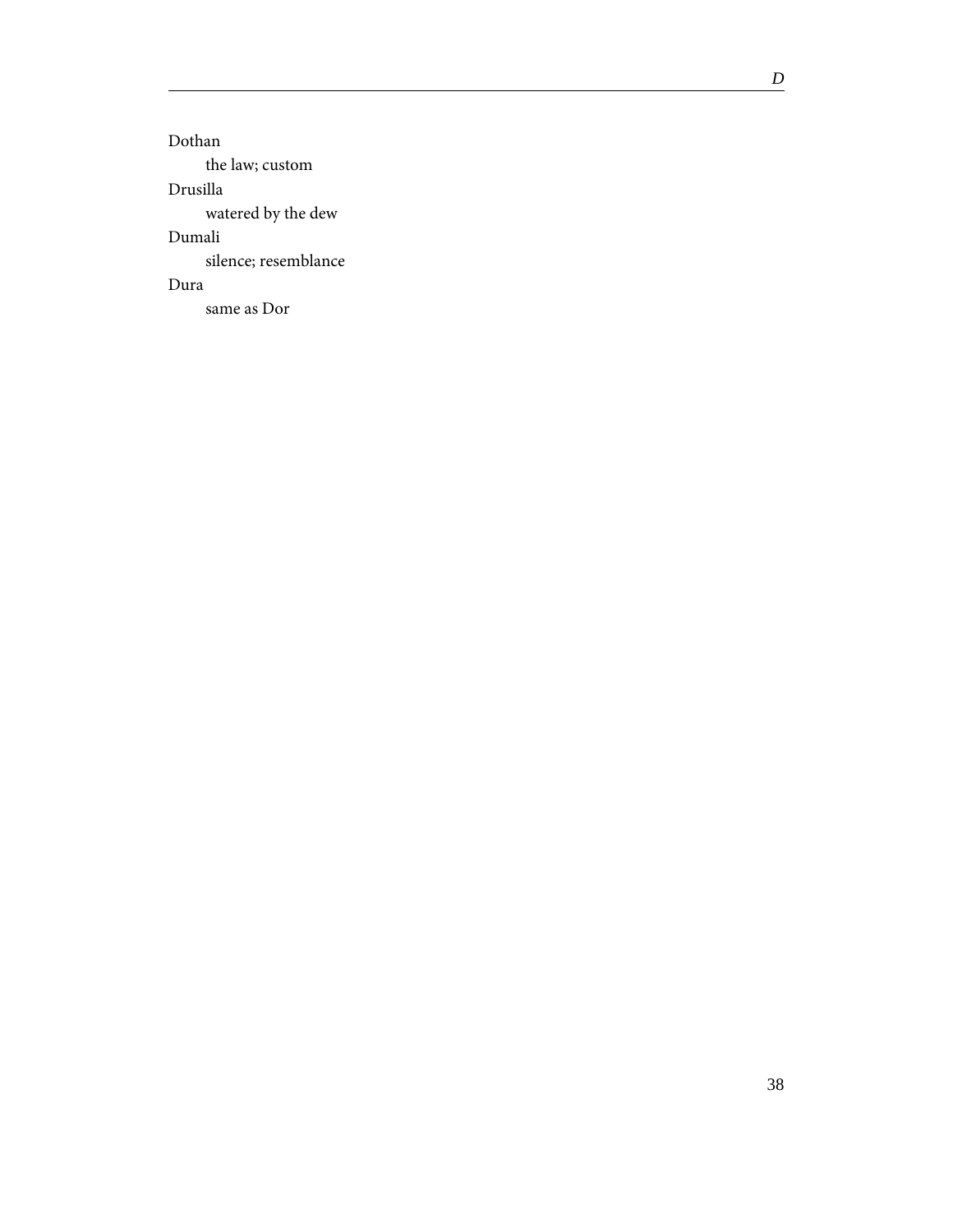Ebal ancient heaps Ebed a servant; laborer Ebed-melech the king's servant Eben-ezer the stone of help Eber one that passes; anger Ebiasaph a father that gathers or adds Ebronah passage over; being angry Ecclesiastes a preacher Ed witness Eden pleasure; delight Eder a flock Edom red, earthy; of blood Edrei a very great mass, or cloud Eglah heifer; chariot; round Eglaim drops of the sea Eglon same as Eglah Egypt that troubles or oppresses; anguish Ehud he that praises Eker barren, feeble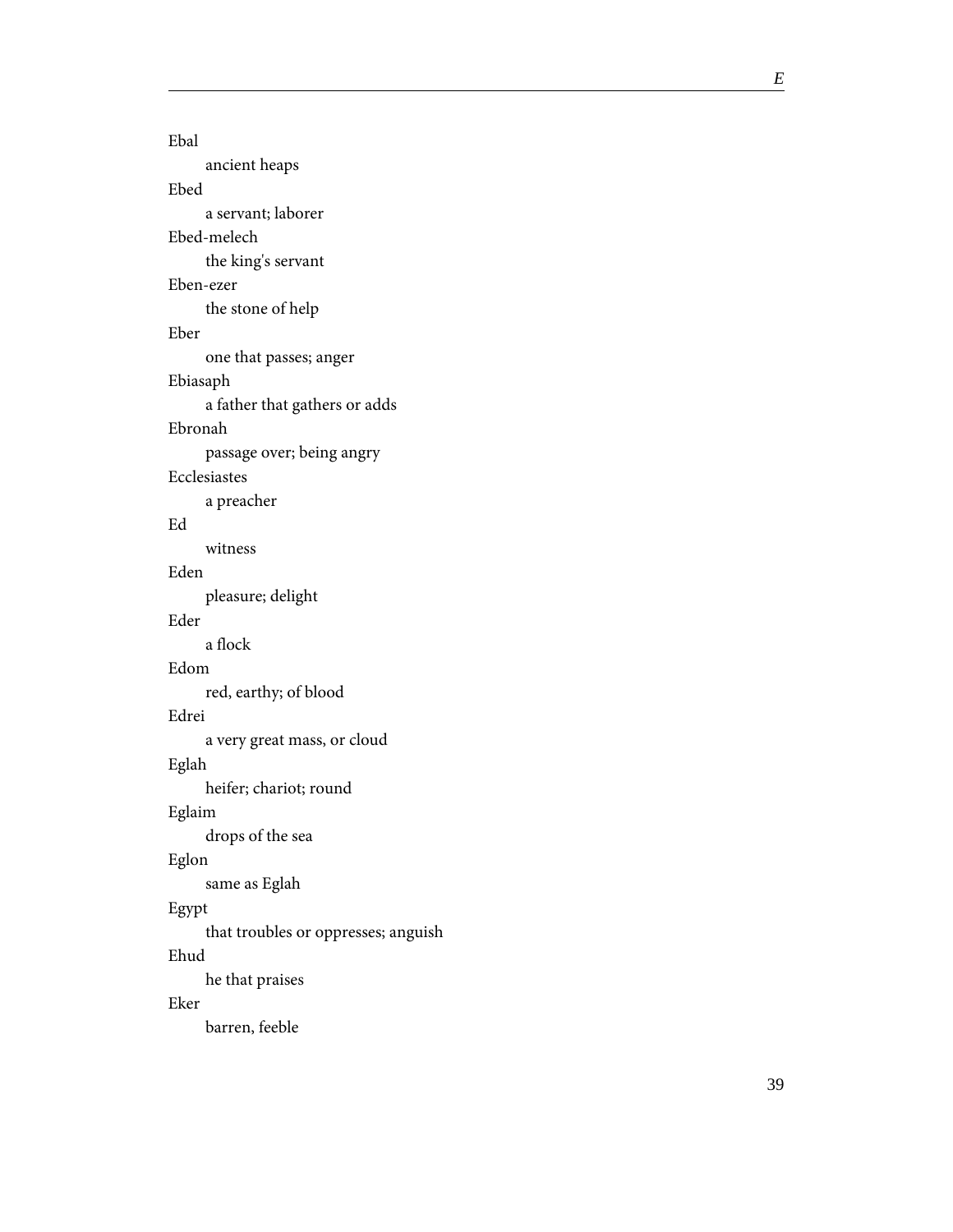| Ekron                               |
|-------------------------------------|
| barrenness; torn away               |
| Eladah                              |
| the eternity of God                 |
| Elah                                |
| an oak; a curse; perjury            |
| Elam                                |
| a young man; a virgin; a secret     |
| Elasah                              |
| the doings of God                   |
| Elath                               |
| a hind; strength; an oak            |
| El-beth-el                          |
| the God of Bethel                   |
| Eldaah                              |
| knowledge of God                    |
| Eldad                               |
| favored of God; love of God         |
| Elead                               |
| witness of God                      |
| Elealeh                             |
| burnt-offering of God               |
| Eleazar                             |
| help of God, court of God           |
| El-elohe-Israel                     |
| God, the God of Israel              |
| Eleph                               |
| learning                            |
| Elhanan                             |
| grace, or gift, or mercy of God     |
| Eli                                 |
| the offering or lifting up          |
| Eli                                 |
| Eli, my God, my God                 |
| Eliab                               |
| God is my father; God is the father |
| Eliada                              |
| knowledge of God                    |
|                                     |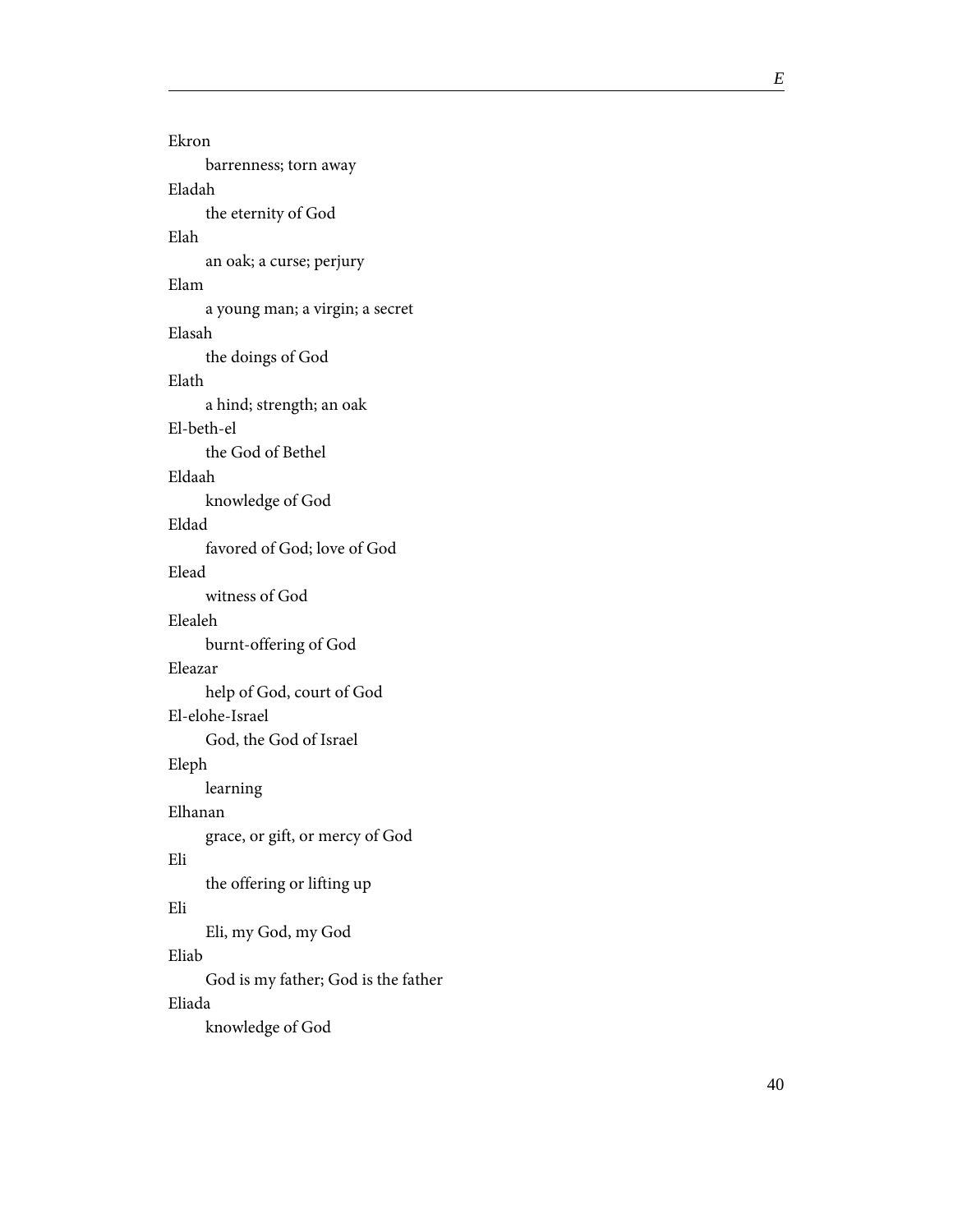Eliah God the Lord Eliahba my God the Father Eliakim resurrection of God Eliam the people of God Elias same as Elijah Eliasaph the Lord increaseth Eliashib the God of conversion Eliathah thou art my God Elidad beloved of God Eliel God, my God Elienai the God of my eyes Eliezer help, or court, of my God Elihoreph god of winter, or of youth Elihu he is my God himself Elijah God the Lord, the strong Lord Elika pelican of God Elim the rams; the strong; stags Elimelech my God is king Elioenai toward him are mine eyes; or to him are my fountains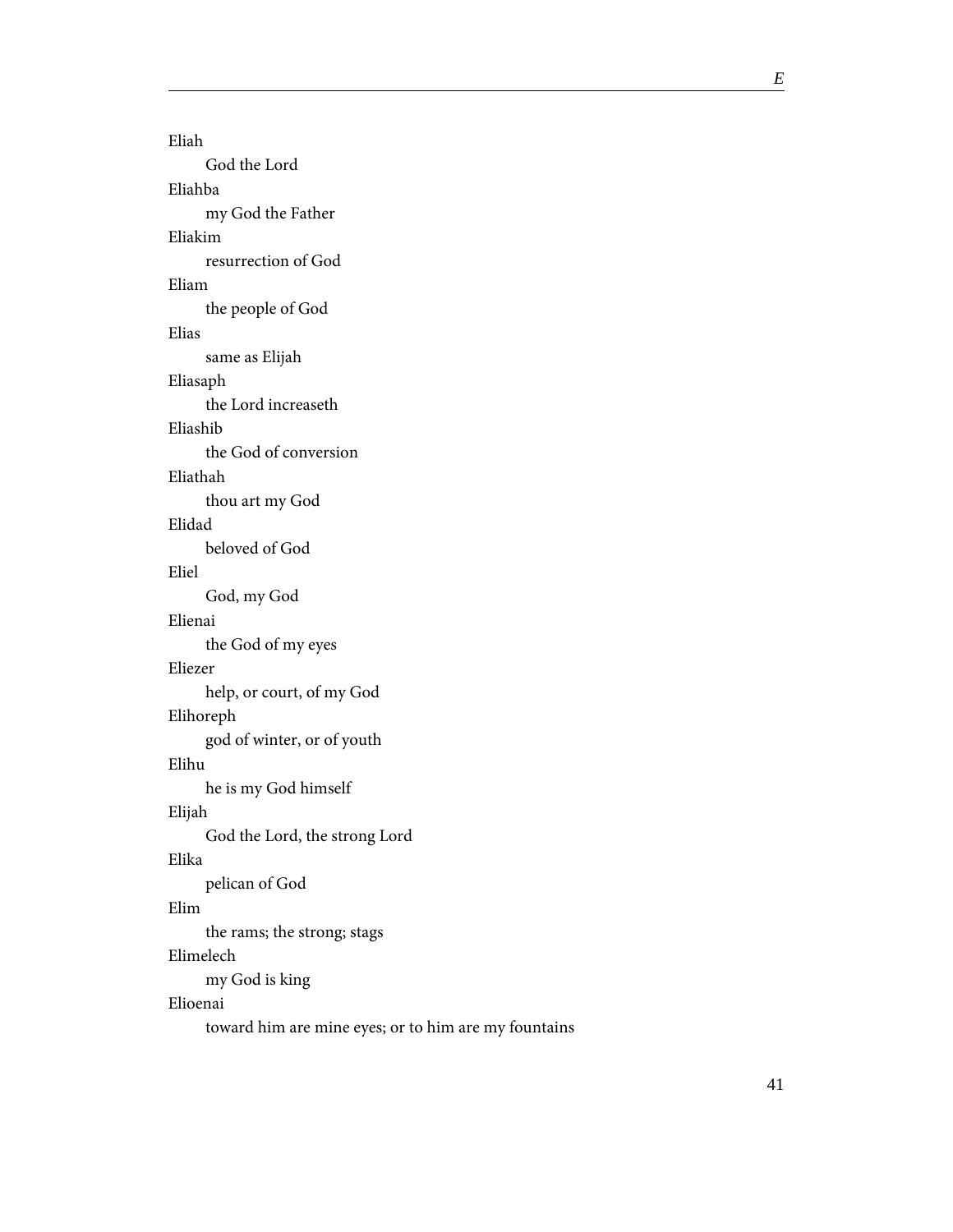| Eliphal                                         |
|-------------------------------------------------|
| a miracle of God                                |
| Eliphalet                                       |
| the God of deliverance                          |
| Eliphaz                                         |
| the endeavor of God                             |
| Elisabeth                                       |
| Elizabeth, the oath, or fullness, of God        |
| Elisha                                          |
| salvation of God                                |
| Elishah                                         |
| it is God; the lamb of God: God that gives help |
| Elishama                                        |
| God hearing                                     |
| Elishaphat                                      |
| my God judgeth                                  |
| Elisheba                                        |
| same as Elisabeth                               |
| Elishua                                         |
| God is my salvation                             |
| Eliud                                           |
| God is my praise                                |
| Elizur                                          |
| God is my strength; my rock; rock of God        |
| Elkanah                                         |
| God the zealous; the zeal of God                |
| Elkeshai                                        |
| hardiness or rigor of God                       |
| Ellasar                                         |
| revolting from God                              |
| Elkoshite                                       |
| a man of Elkeshai                               |
| Elmodam                                         |
| the God of measure, or of the garment           |
| Elnaam                                          |
| God's fairness                                  |
| Elnathan                                        |
| God hath given; the gift of God                 |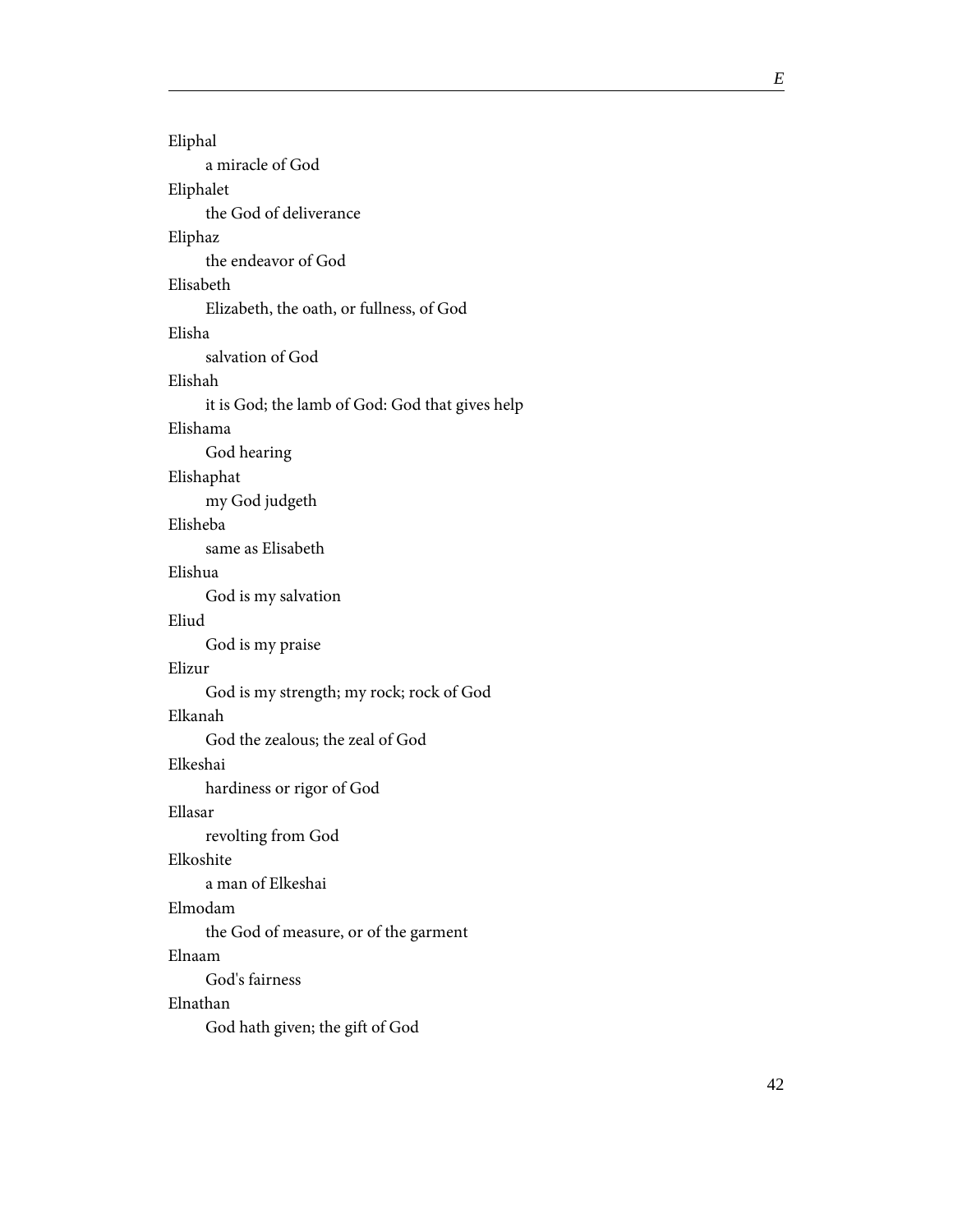Elohi Elohim, God Elon oak; grove; strong Elon-beth-hanan the house of grace or mercy Elpaal God's work Elpalet same as Eliphalet Eltekeh of grace or mercy Elteketh the case of God Eltolad the generation of God Elul cry or outcry Eluzai God is my strength Elymas a magician, a corrupter Elzabad the dowry of God Elzaphan God of the northeast wind Emims fears; terrors; formidable; people Emmanuel God with us Emmaus people despised or obscure Emmor an ass Enam fountain, open place Enan cloud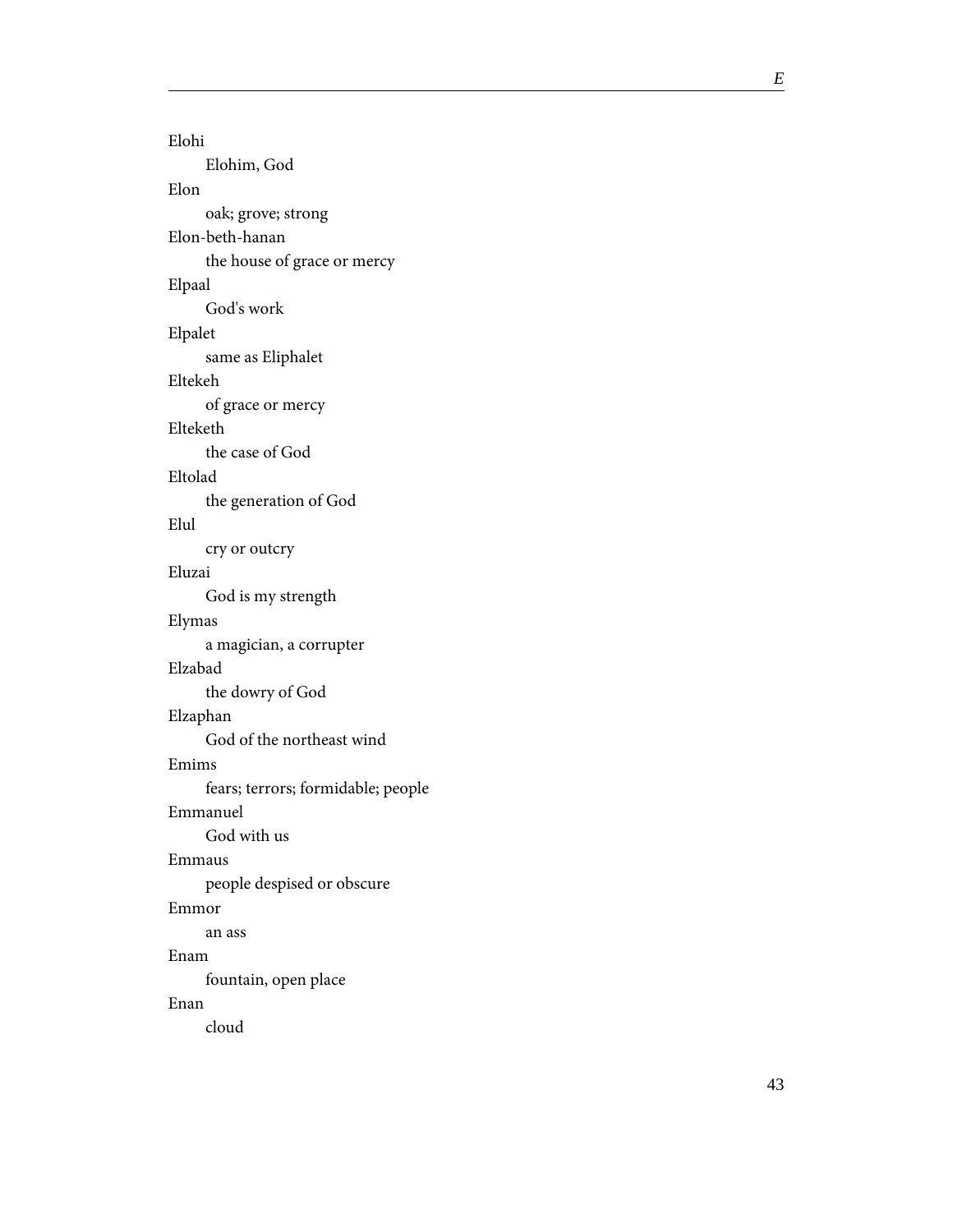| En-dor                                         |
|------------------------------------------------|
| fountain, eye of generation, or of habitation  |
| Eneas                                          |
| laudable                                       |
| En-eglaim                                      |
| eye, or fountain, of calves                    |
| En-gannim                                      |
| eye, or fountain, of protection or of gardens  |
| En-gedi                                        |
| eye, or fountain, of the goat, or of happiness |
| En-haddah                                      |
| quick sight; well of gladness                  |
| En-hakkore                                     |
| fountain of him that called or prayed          |
| En-hazor                                       |
| the grass of the well                          |
| En-mishpat                                     |
| fountain of judgment                           |
| Enoch                                          |
| dedicated; disciplined                         |
| Enon                                           |
| cloud; mass of darkness; fountain; eye         |
| Enos                                           |
| mortal man; sick; despaired of; forgetful      |
| En-rimmon                                      |
| well of weight                                 |
| En-rogel                                       |
| the fuller's fountain; the well of searching   |
| En-shemesh                                     |
| fountain, or eye, of the sun                   |
| En-tappuah                                     |
| fountain of an apple, or of inflation          |
| Epaphras                                       |
| covered with foam                              |
| Epaphroditus                                   |
| agreeable; handsome                            |
| Epenetus                                       |
| laudable; worthy of praise                     |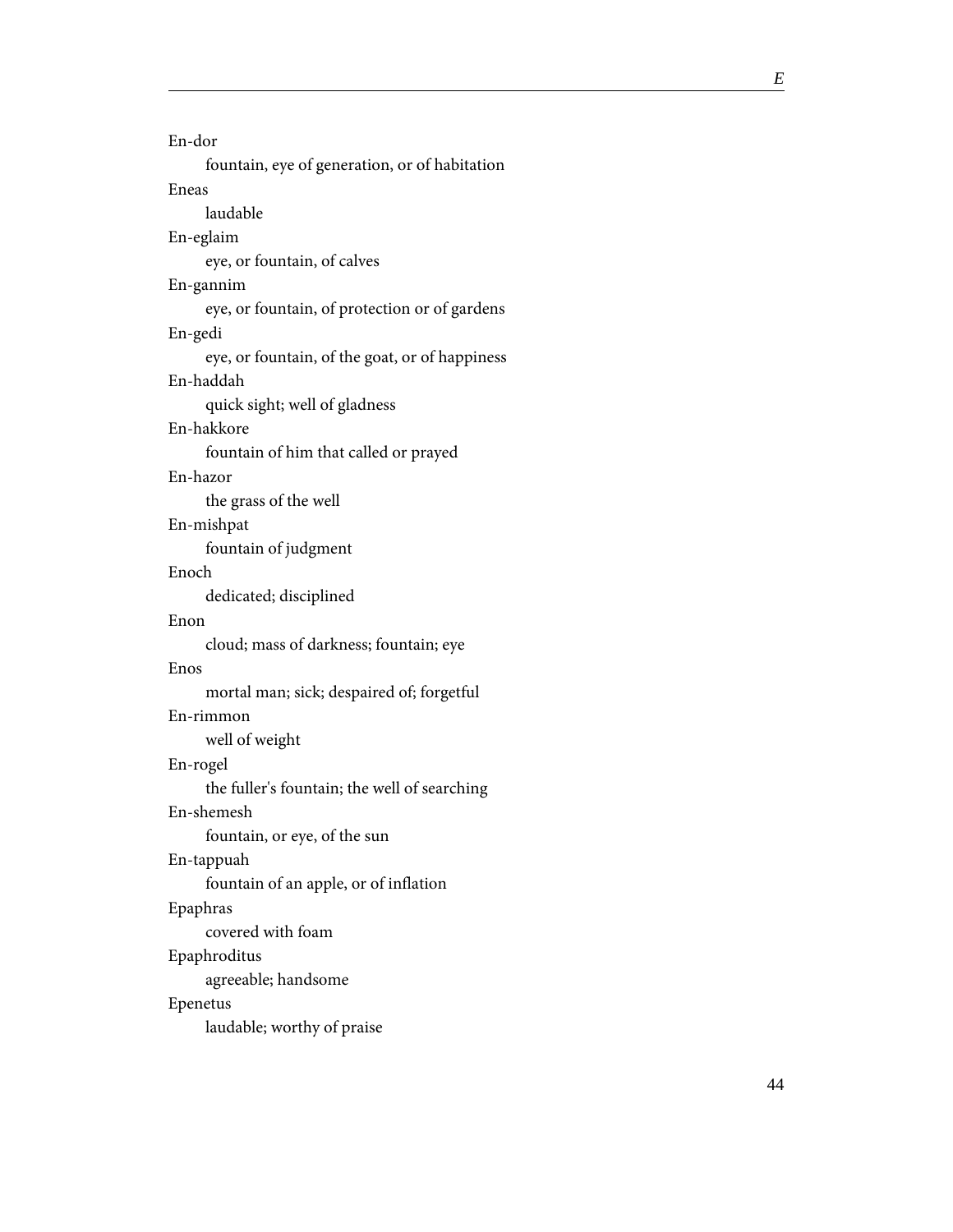| Ephah                                                   |
|---------------------------------------------------------|
| weary; tired                                            |
| Epher                                                   |
| dust; lead                                              |
| Ephes-dammim                                            |
| effusion of blood                                       |
| Ephesus                                                 |
| desirable                                               |
| Eph-lal                                                 |
| judging; praying                                        |
| Ephphatha                                               |
| be opened                                               |
| Ephraim                                                 |
| fruitful; increasing                                    |
| Ephratah                                                |
| Ephrath, abundance; bearing fruit                       |
| Ephron                                                  |
| dust                                                    |
| Epicurean                                               |
| follower of Epicurus, i.e., of one who gives assistance |
| Er                                                      |
| watchman                                                |
| Eran                                                    |
| follower                                                |
| Erastus                                                 |
| lovely, amiable                                         |
| Erech                                                   |
| length; health; physic                                  |
| Eri                                                     |
| my city                                                 |
| Esaias                                                  |
| same as Isaiah                                          |
| Esar-haddon                                             |
| that closes the point; joy; cheerfulness                |
| Esau                                                    |
| he that acts or finishes                                |
| Esek                                                    |
| contention                                              |
|                                                         |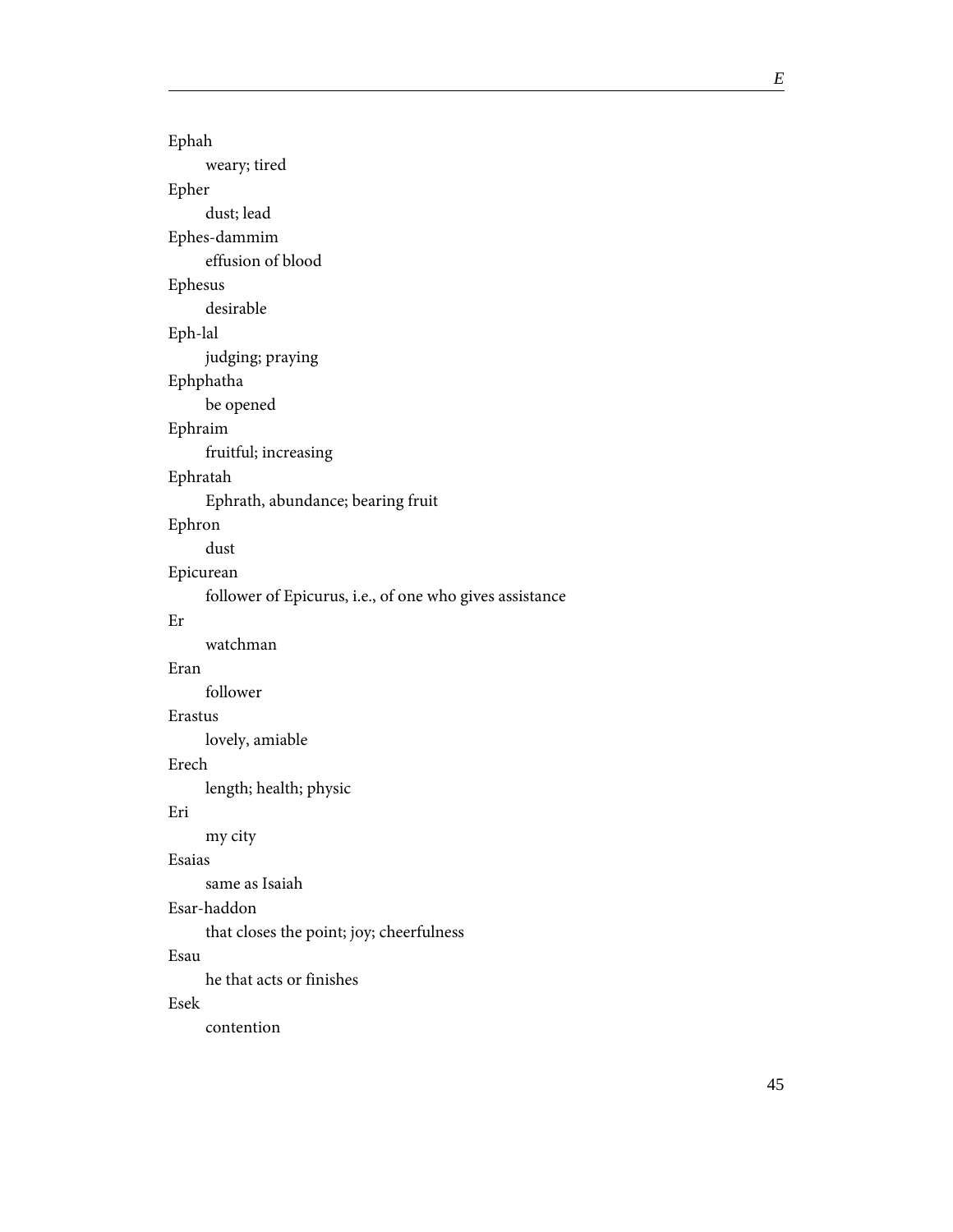Esh-baal the fire of the idol, or of the ruler Esh-ban fire of the sun Eshcol bunch of grapes Eshean held up Eshek violence, force Eshkalon same as Askelon Eshtaol a strong woman Eshtemoa the bosom of a woman Esli near me; he who separates Esmachiah joined to the Lord Esrom dart of joy; division of a song Esther secret; hidden Etam their bird, their covering Etham their strength; their sign Ethan strong; the gift of the island Ethanim strong; valiant Ethbaal toward the idol, or with Baal Ether talk Ethiopia blackness; heat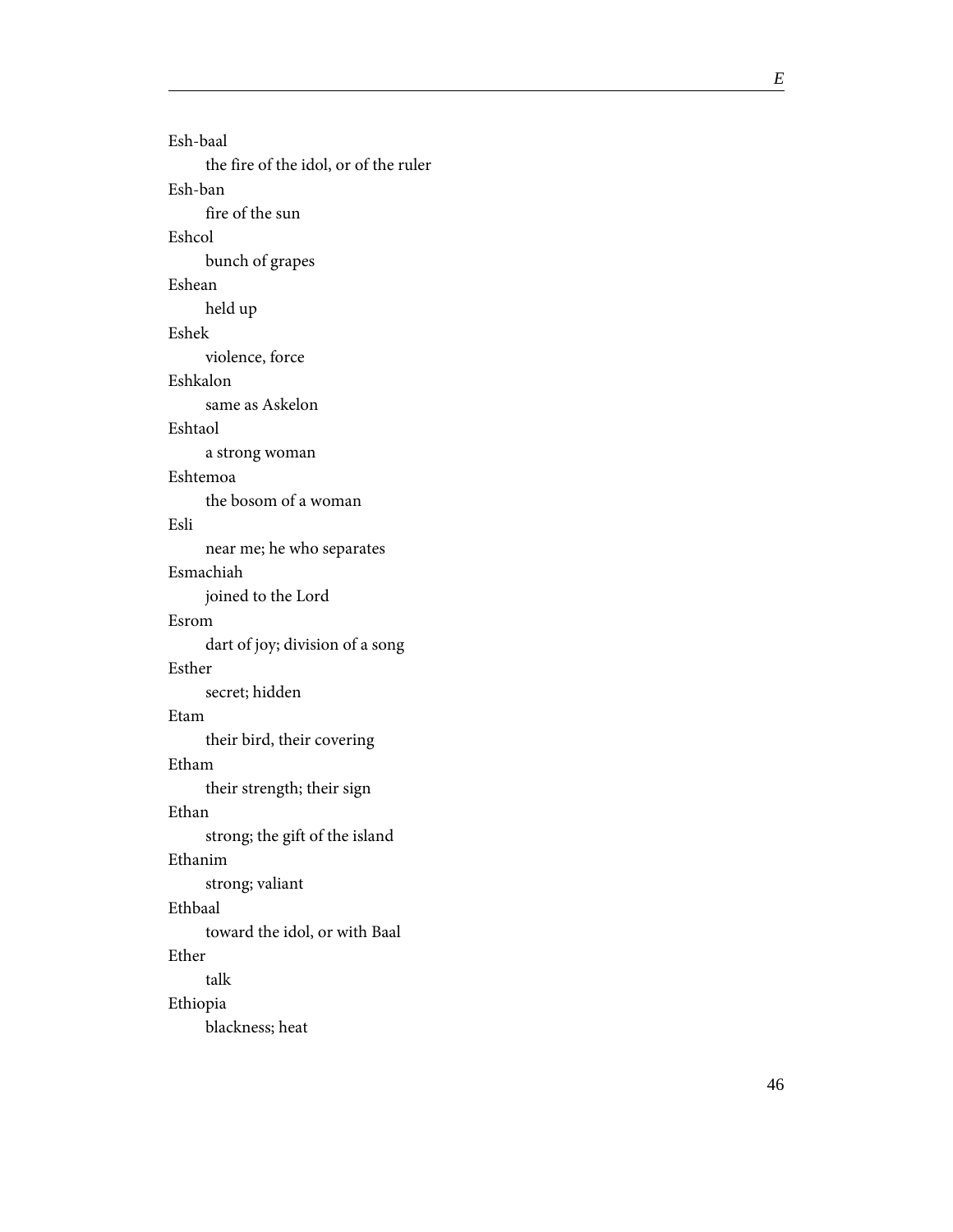Ethnan gift Ethni strong Eubulus prudent; good counselor Eunice good victory Euodias sweet scent Euphrates that makes fruitful Eutychus happy; fortunate Eve living; enlivening Evi unjust Evil-merodach the fool of Merodach; the fool grinds bitterly Exodus going out, departure Ezbon hastening to understand Ezekiel the strength of God Ezel going abroad; walk Ezem a bone Ezer a help Ezion-geber the wood of the man Ezra help; court Ezri my help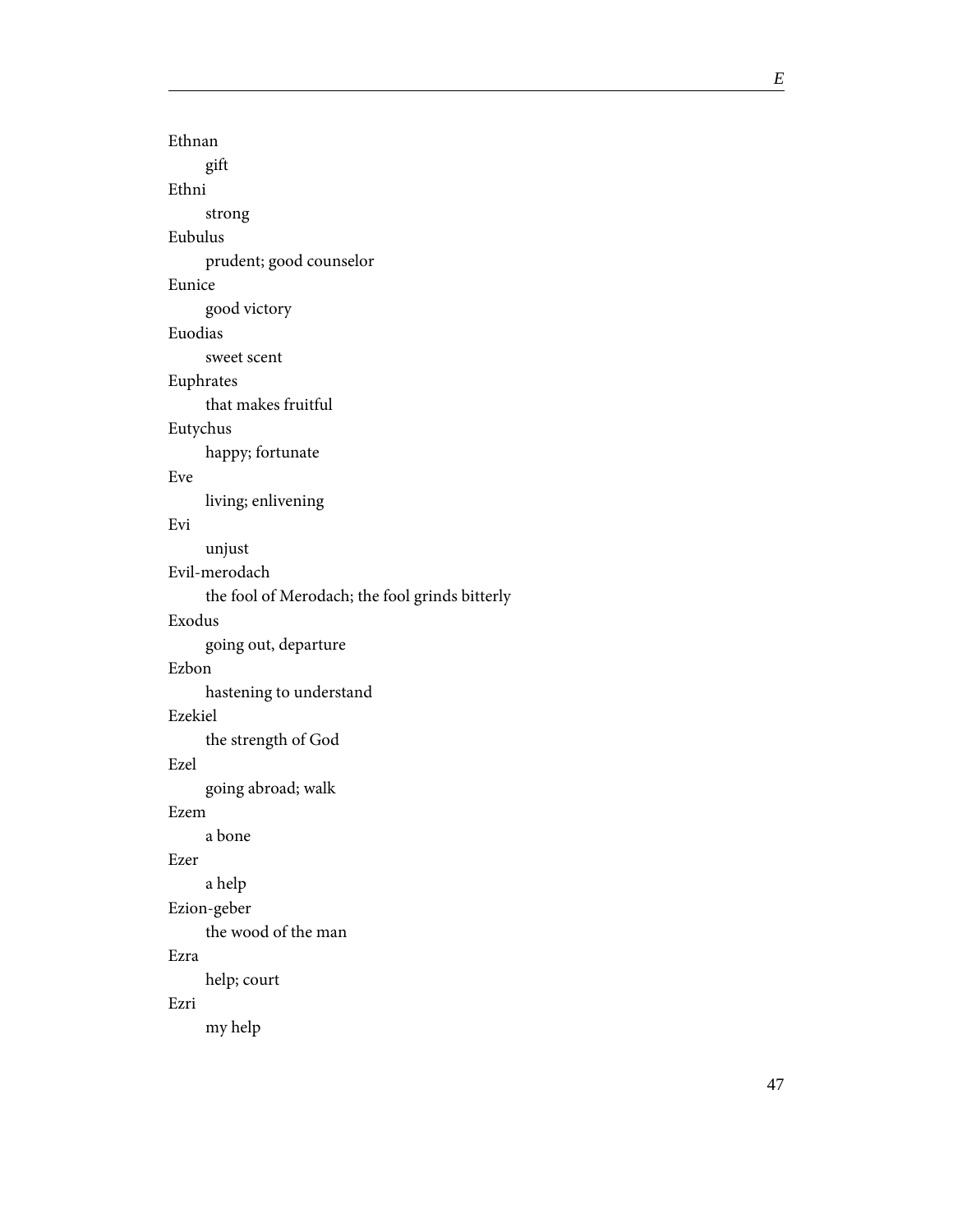*F*

Felix happy, prosperous Festus festive, joyful Fortunatus lucky, fortunate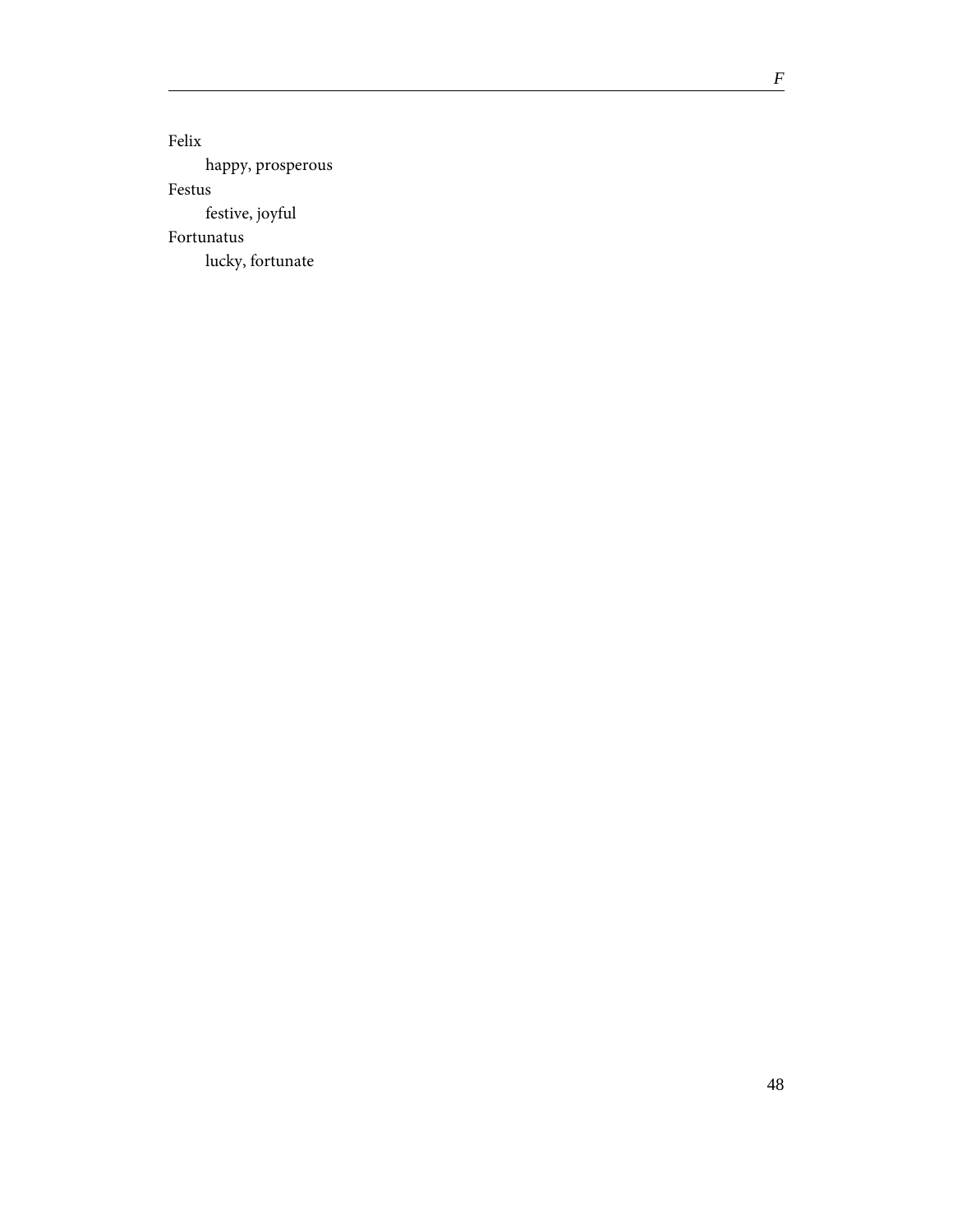Gaal contempt; abomination Gaash tempest; commotion Gabbai the back Gabbatha high; elevated Gabriel God is my strength Gad a band; a troop Gadarenes men of Gadara, i.e., a place surrounded or walled Gaddi my troop; a kid Gaddiel goat of God; the Lord my happiness Gaius lord; an earthly man Galal a roll, a wheel Galatia white; the color of milk Galeed the heap of witness Galilee wheel; revolution Gallim who heap up; who cover Gallio who sucks, or lives on milk Gamaliel recompense of God; camel of God Gammadims dwarfs Gamul a recompense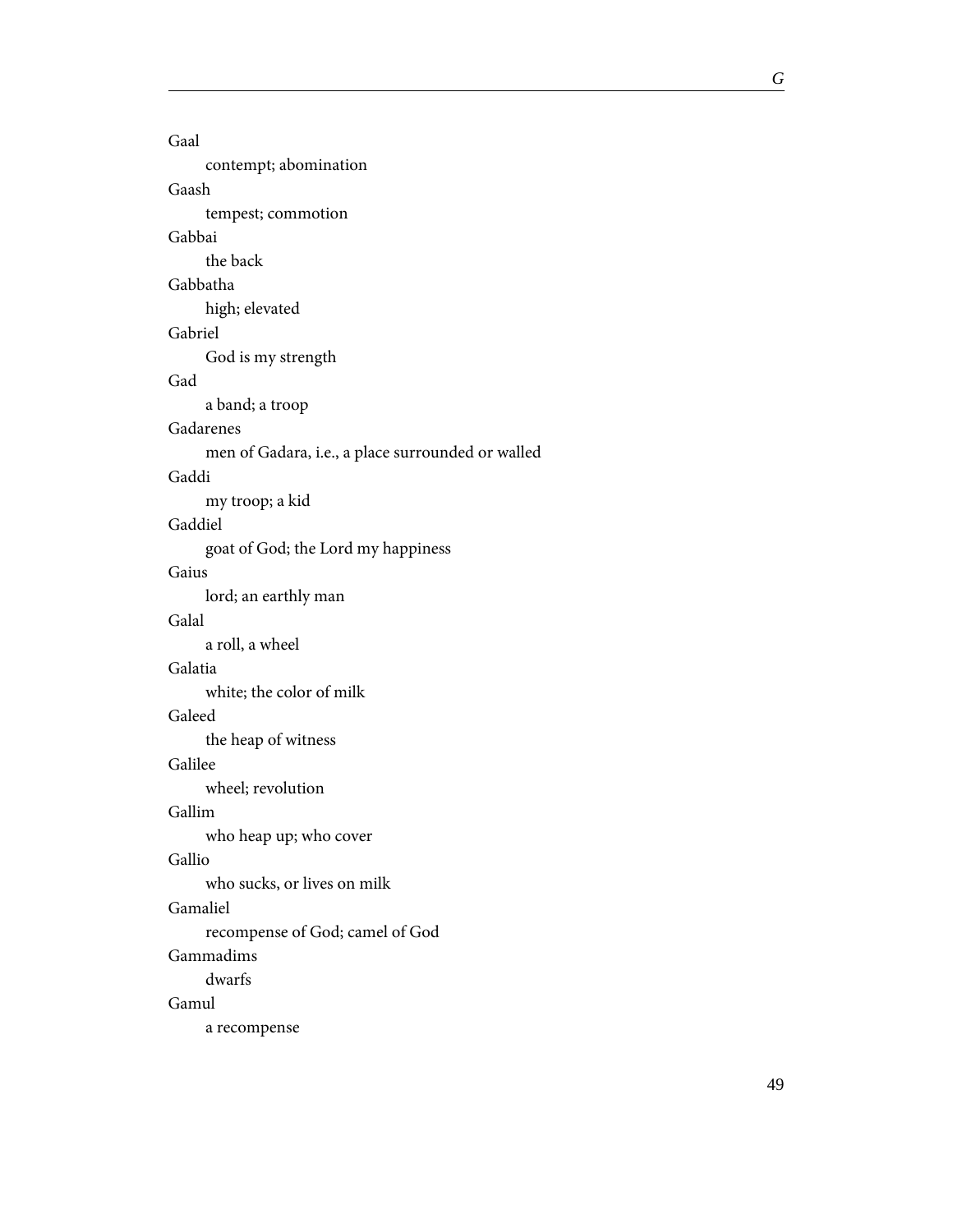Gareb a scab Garmites men of Garmi, ie., bones, or, my cause Gatam their lowing; their touch Gath a wine-press Gath-rimmon the high wine-press Gaza strong; a goat Gazabar a treasurer Gazer a dividing; a sentence Gazez a passing over Gazzam the fleece of them Geba a hill; cup Gebal bound; limit Geber manly, strong Gebim grasshoppers; height Gedaliah God is my greatness Geder Gederah, Gederoth, a wall Gederothaim hedges Gehazi valley of sight Geliloth rolling, wheel, heap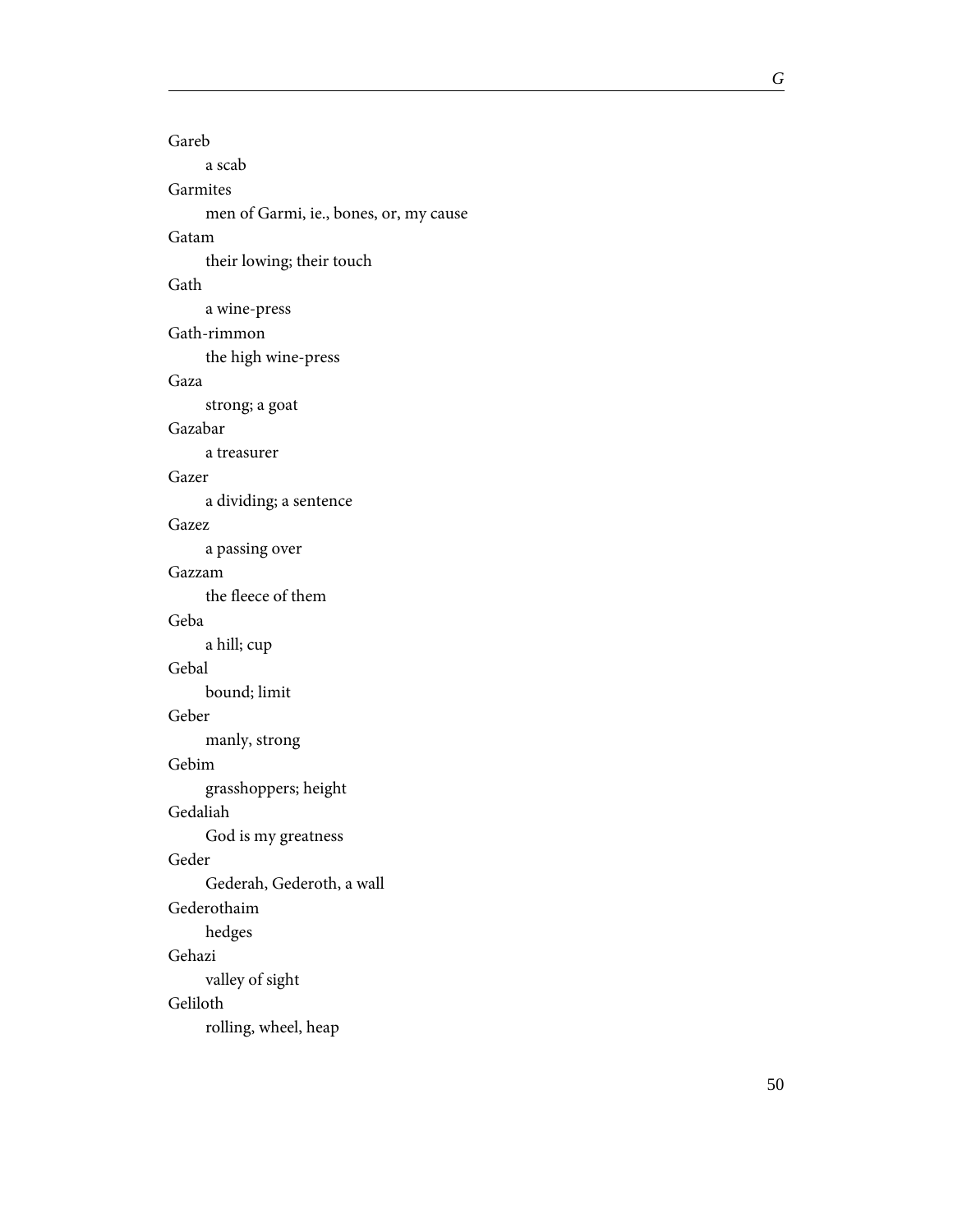| Gemalli                                       |
|-----------------------------------------------|
| wares; a camel                                |
| Gemariah                                      |
| accomplishment or perfection of the Lord      |
| Gennesaret                                    |
| garden of the prince                          |
| Genesis                                       |
| beginning                                     |
| Genubath                                      |
| theft; robbery                                |
| Gera                                          |
| pilgrimage, combat; dispute                   |
| Gerar                                         |
| same as Gera                                  |
| Gergesenes                                    |
| those who come from pilgrimage or fight       |
| Gerizim                                       |
| cutters, hatchets                             |
| Gershom                                       |
| a stranger here                               |
| Gershon                                       |
| his banishment; the change of pilgrimage      |
| Geshur                                        |
| Geshuri, sight of the valley; a walled valley |
| Gether                                        |
| the vale of trial or searching                |
| Gethsemane                                    |
| a very fat or plentiful vale                  |
| Geuel                                         |
| God's redemption                              |
| Gezer                                         |
| dividing, sentence                            |
| Giah                                          |
| to guide; draw out; produce; a groan or sigh  |
| Gibbar                                        |
| strong, manly                                 |

# Gibbethon

a back; a high house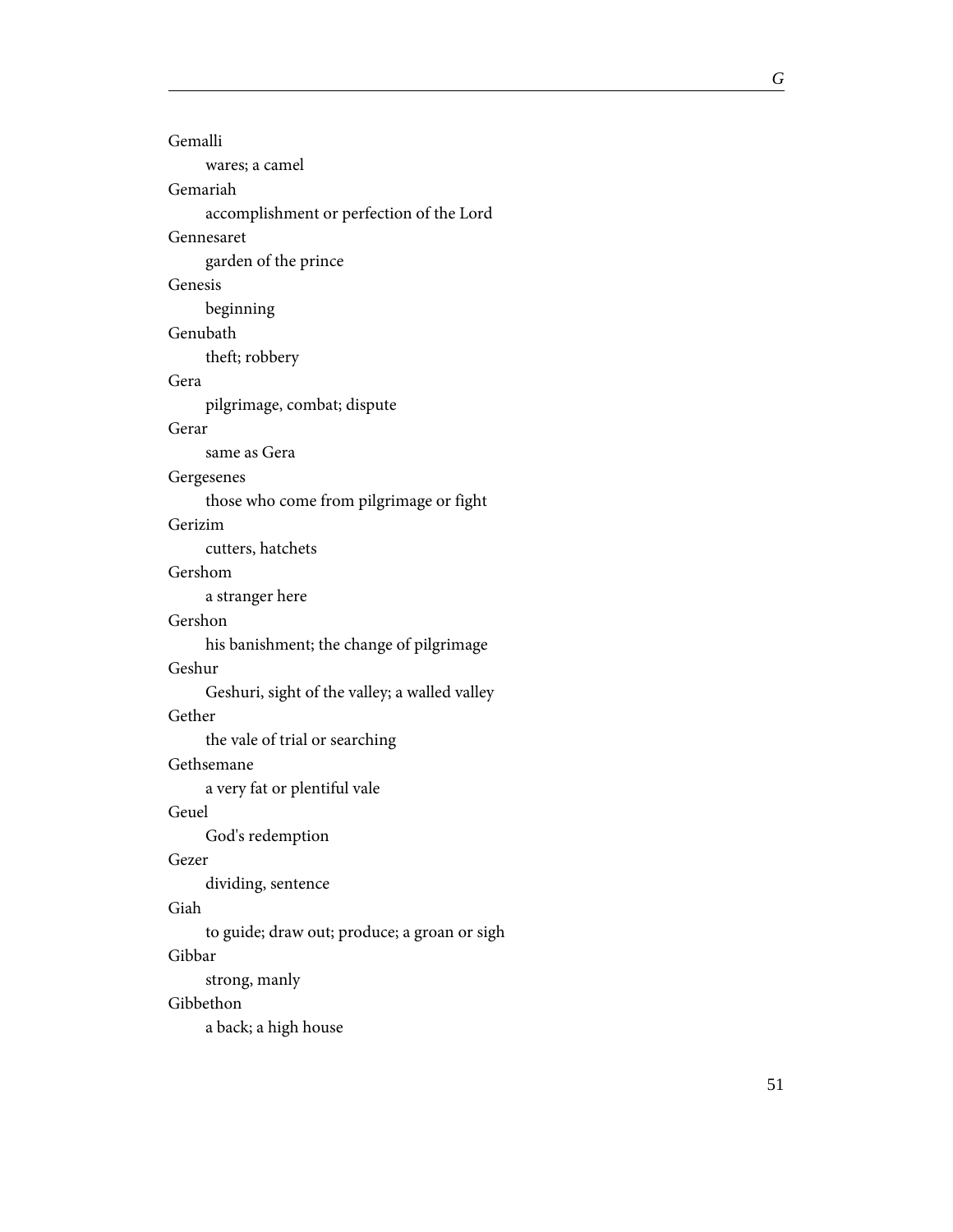Gibeah a hill Gibeon hill; cup; thing lifted up Giddel great Gideon he that bruises or breaks; a destroyer Gideoni same as Gideon Gihon valley of grace Gilalai a wheel Gilboa revolution of inquiry Gilead the heap or mass of testimony Gilgal wheel; rolling; heap Giloh he that rejoices; he that overturns Gimzo that bulrush Ginath Ginnetho, a garden Girgashite who arrives from pilgrimage Gispa coming hither Gittah-hepher digging; a wine-press Gittaim a wine-press **Gittites** men of Gath, ie., of a wine-press Goath his touching; his roaring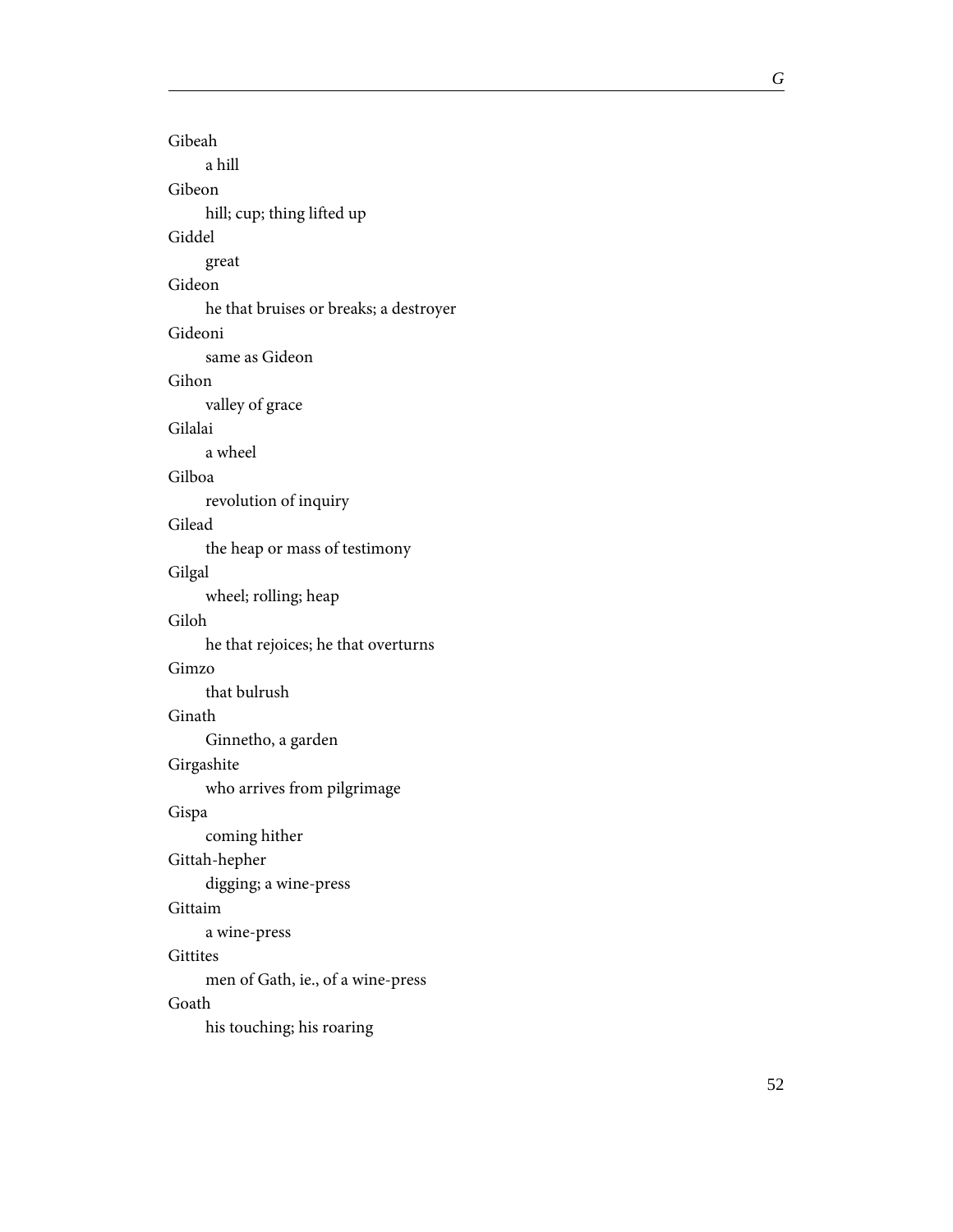#### Gob

cistern; grasshopper

### Gog

roof; covering

### Golan

passage; revolution

## Golgotha

a heap of skulls; something skull-shaped

#### Goliath

passage; revolution; heap

### Gomer

to finish; complete

#### Gomorrah

rebellious people

#### Goshen

approaching; drawing near

### Gozan

fleece; pasture; who nourisheth the body

### Gudgodah

happiness

### Guni

a garden; a covering

#### Gur

the young of a beast; a whelp

#### Gur-baal

the governor's whelp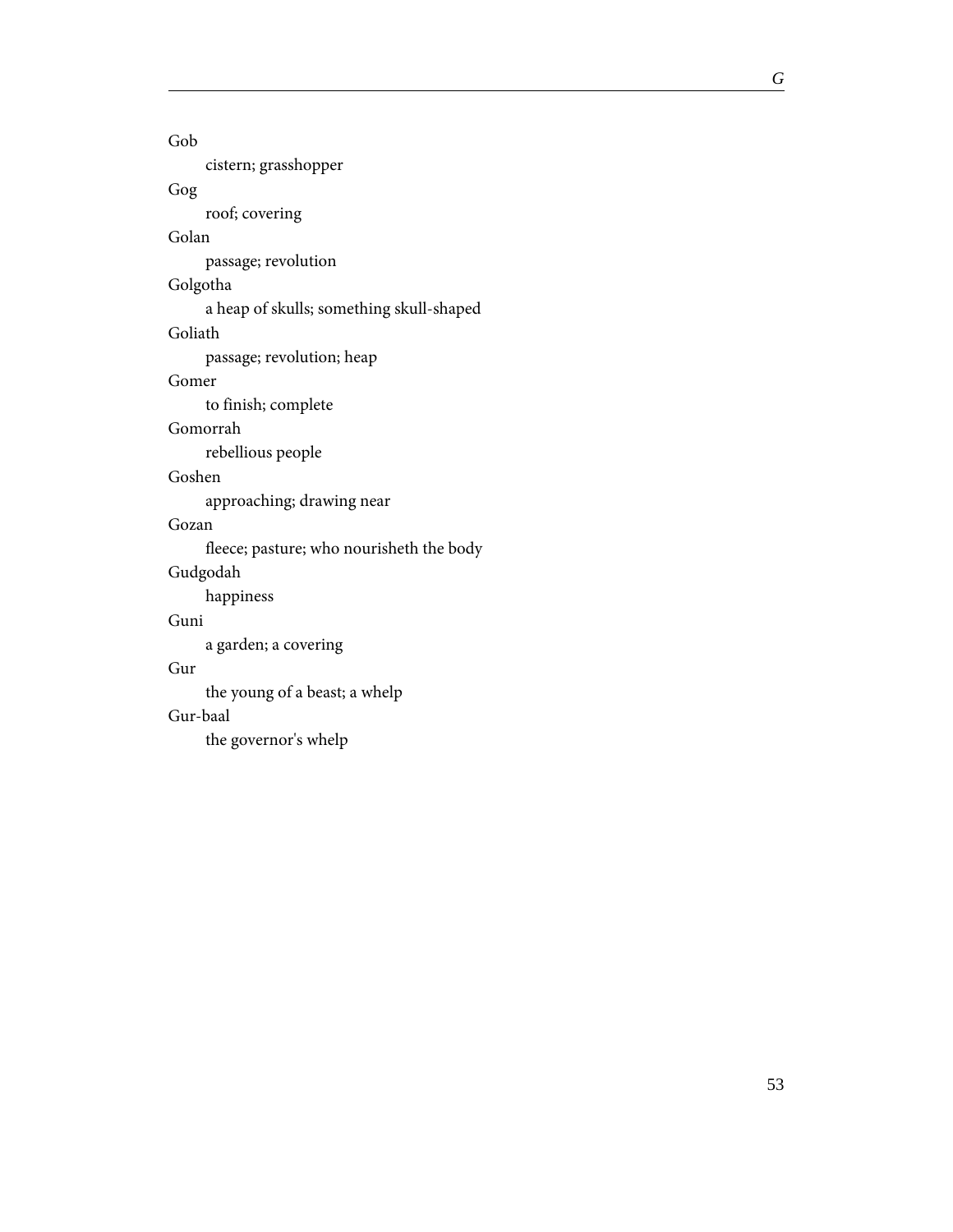Haahashtari a runner Habaiah the hiding of the Lord Habakkuk he that embraces; a wrestler Habazinaiah a hiding of the shield of the Lord Habor a partaker; a companion Hachaliah who waits for the Lord Hachilah my hope is in her Hachmoni a wise man Hadad joy; noise; clamor Hadadezer beauty of assistance Hadadrimmon invocation to the god Rimmon Hadar power; greatness Hadarezer same as Hadadezer Hadashah news; a month Hadassah a myrtle; joy Hadid rejoicing; sharp Hadlai loitering; hindering Hadoram their beauty; their power Hadrach point; joy of tenderness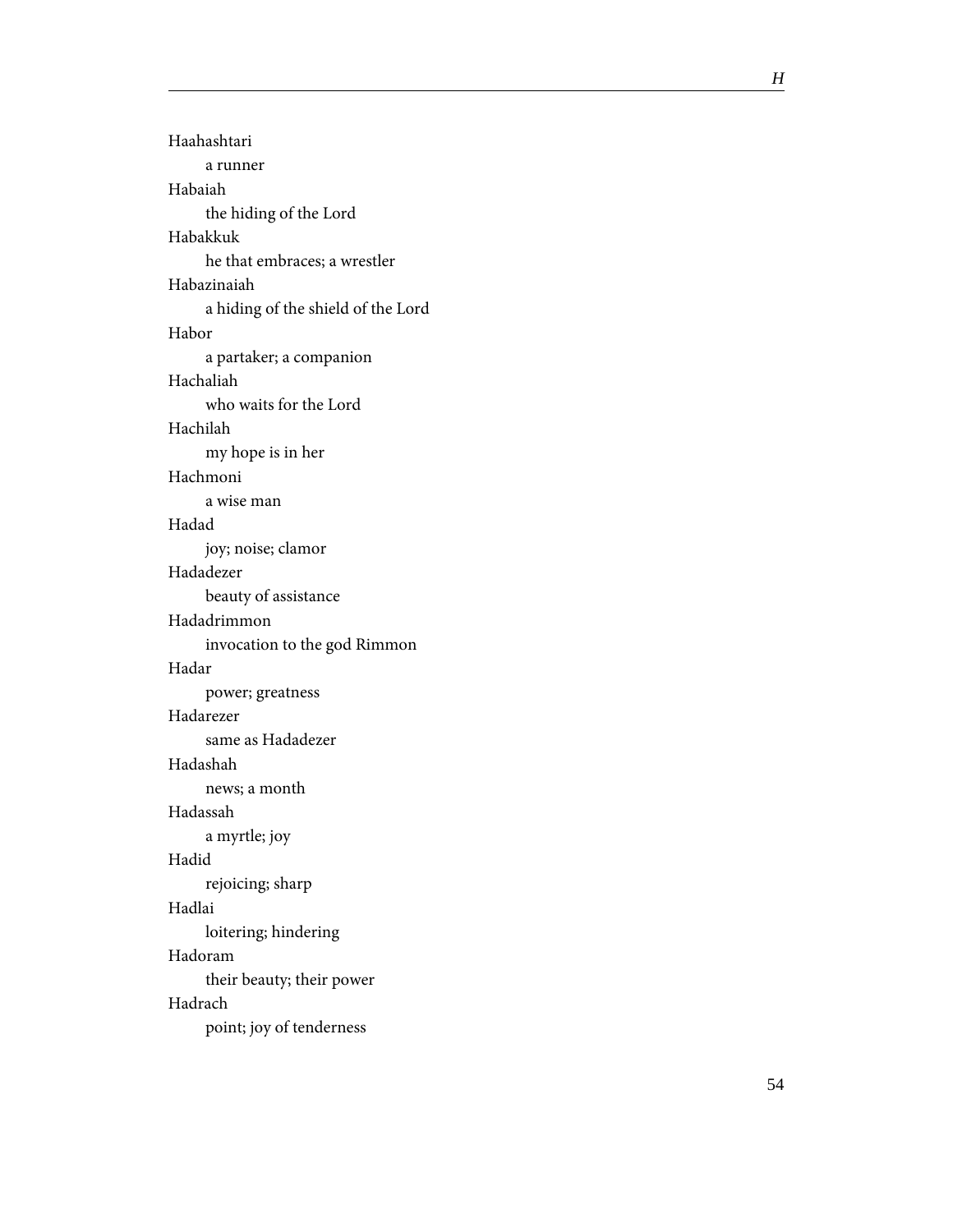| Hagab                                   |
|-----------------------------------------|
| Hagabah, a grasshopper                  |
| Hagar                                   |
| a stranger; one that fears              |
| Haggai                                  |
| feast; solemnity                        |
| Haggeri                                 |
| Haggi, a stranger                       |
| Haggiah                                 |
| the Lord's feast                        |
| Haggith                                 |
| rejoicing                               |
| Hakkatan                                |
| little                                  |
| Hakkoz                                  |
| a thorn; summer; an end                 |
| Hakupha                                 |
| a commandment of the mouth              |
| Halah                                   |
| a moist table                           |
| Halak                                   |
| part                                    |
| Halhul                                  |
| grief; looking for grief                |
| Hali                                    |
| sickness; a beginning; a precious stone |
| Hallelujah                              |
| praise the Lord                         |
| Halloesh                                |
| saying nothing; an enchanter            |
| Ham                                     |
| hot; heat; brown                        |
| Haman                                   |
| noise; tumult                           |
| Hamath                                  |
| anger; heat; a wall                     |
| Hamath-zobah                            |
| the heat, or the wall, of an army       |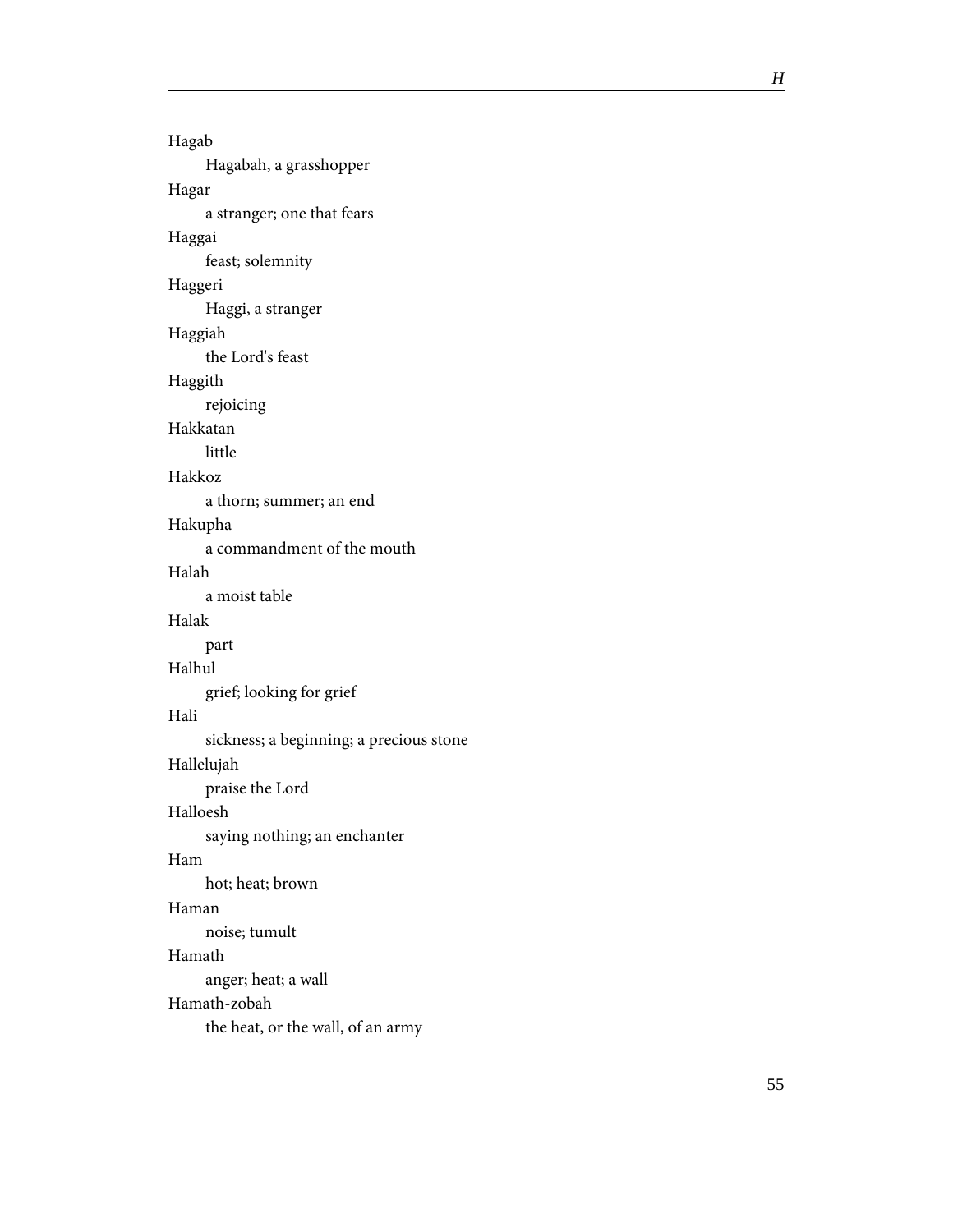| Hammedatha                                 |
|--------------------------------------------|
| he that troubles the law                   |
| Hammelech                                  |
| a king; a counselor                        |
| Hammon                                     |
| heat; the sun                              |
| Hamonah                                    |
| his multitude; his uproar                  |
| Hamon-gog                                  |
| the multitude of Gog                       |
| Hamor                                      |
| an ass; clay; dirt                         |
| Hamoth                                     |
| indignation                                |
| Hamul                                      |
| godly; merciful                            |
| Hamutal                                    |
| the shadow of his heat                     |
| Hanameel                                   |
| the grace that comes from God; gift of God |
| Hanan                                      |
| full of grace                              |
| Hananeel                                   |
| grace, or gift, of God                     |
| Hanani                                     |
| my grace; my mercy                         |
| Hananiah                                   |
| grace; mercy; gift of the Lord             |
| Hanes                                      |
| banishment of grace                        |
| Haniel                                     |
| the gift of God                            |
| Hannah                                     |
| gracious; merciful; he that gives          |
| Hannathon                                  |
| the gift of grace                          |
| Hanniel                                    |
| grace or mercy of God                      |
|                                            |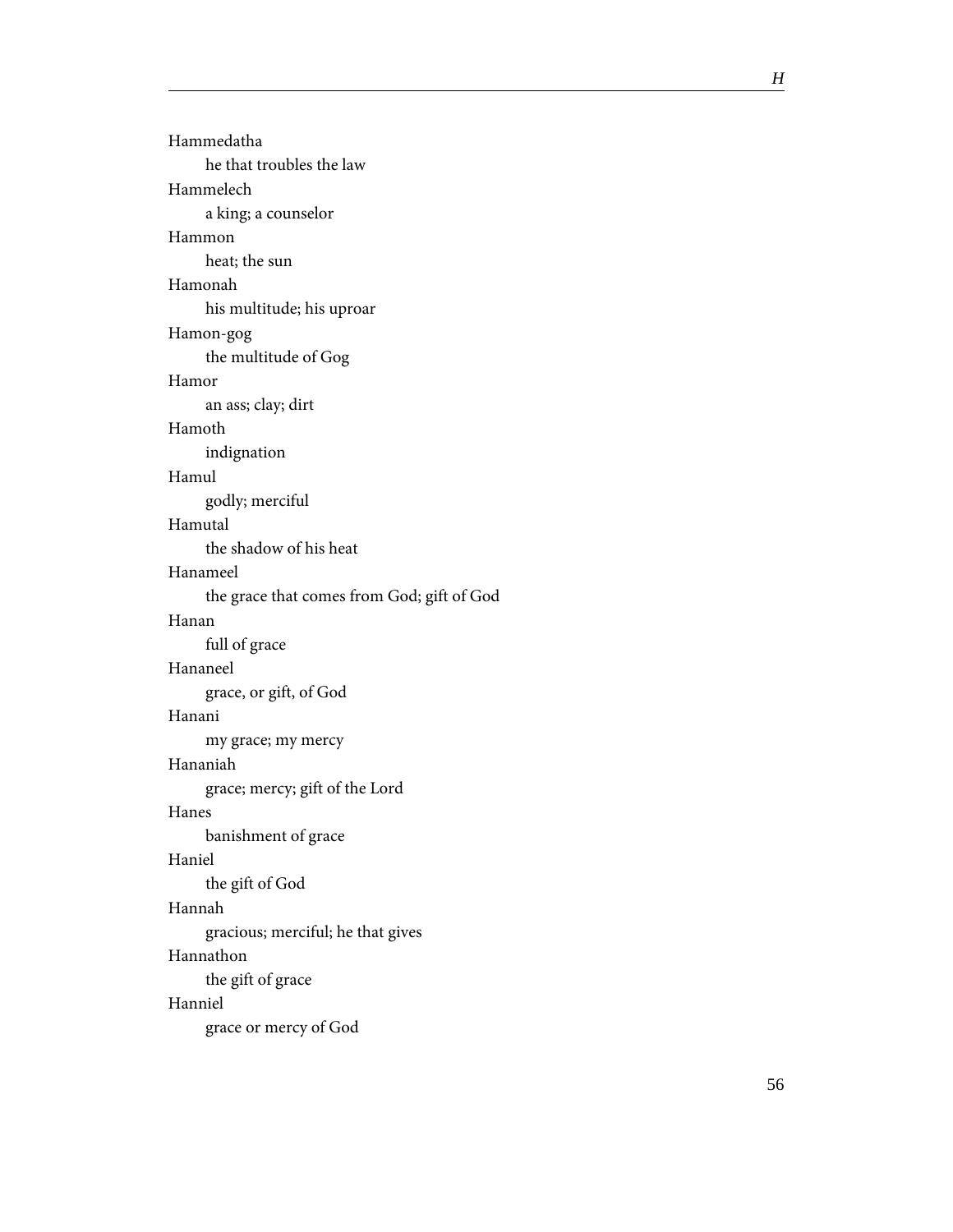| Hanoch                                                |
|-------------------------------------------------------|
| dedicated                                             |
| Hanun                                                 |
| gracious; merciful                                    |
| Hapharaim                                             |
| searching; digging                                    |
| Hara                                                  |
| a hill; showing forth                                 |
| Haradah                                               |
| well of great fear                                    |
| Haran                                                 |
| mountainous country                                   |
| Harran                                                |
| see Charran                                           |
| Harbonah                                              |
| his destruction; his sword                            |
| Hareph                                                |
| winter; reproach                                      |
| Harhas                                                |
| anger; heat of confidence                             |
| Harhaiah                                              |
| heat, or anger, of the Lord                           |
| Harhur                                                |
| made warm                                             |
| Harim                                                 |
| destroyed; dedicated to God                           |
| Harnepher                                             |
| the anger of a bull; increasing heat                  |
| Harod                                                 |
| astonishment; fear                                    |
| Harosheth                                             |
| a forest; agriculture; workmanship; deafness; silence |
| Harsha                                                |
| workmanship; a wood                                   |
| Harum                                                 |
| high; throwing down                                   |
| Harumaph                                              |
| destruction                                           |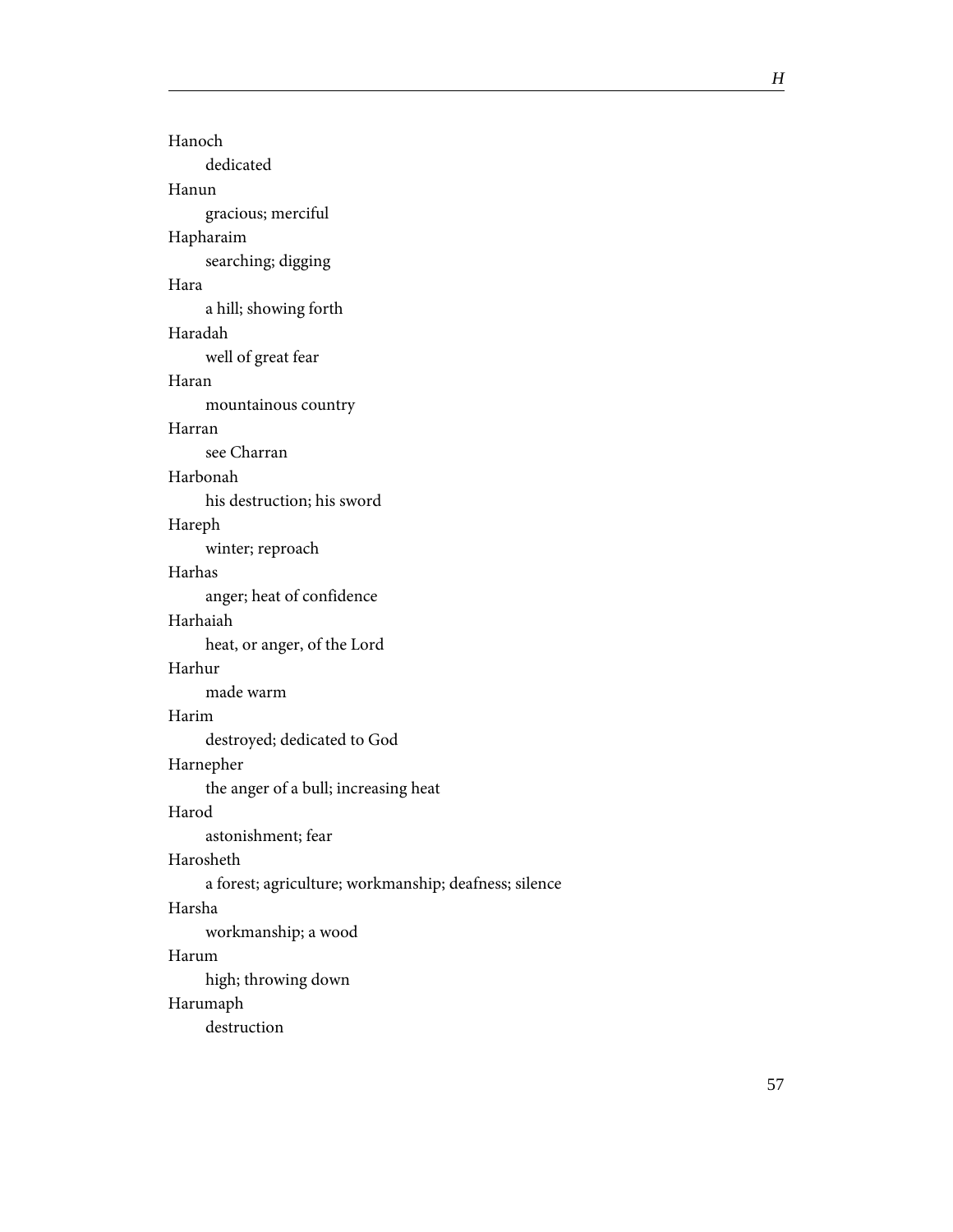| Haruphite                            |
|--------------------------------------|
| slender; sharp                       |
| Haruz                                |
| careful                              |
| Hasadiah                             |
| the mercy of the Lord                |
| Hashabiah                            |
| the estimation of the Lord           |
| Hashabnah                            |
| Hashabniah, the silence of the Lord  |
| Hashem                               |
| named; a putting to                  |
| Hashub                               |
| esteemed; numbered                   |
| Hashubah                             |
| estimation; thought                  |
| Hashum                               |
| silence; their hasting               |
| Hashupha                             |
| spent; made base                     |
| Hasrah                               |
| wanting                              |
| Hatach                               |
| he that strikes                      |
| Hathath                              |
| fear                                 |
| Hatita                               |
| a bending of sin                     |
| Hattil                               |
| howling for sin                      |
| Hattipha                             |
| robbery                              |
| Hattush                              |
| forsaking sin                        |
| Hauran                               |
| a hole; liberty; whiteness           |
| Havilah                              |
| that suffers pain; that brings forth |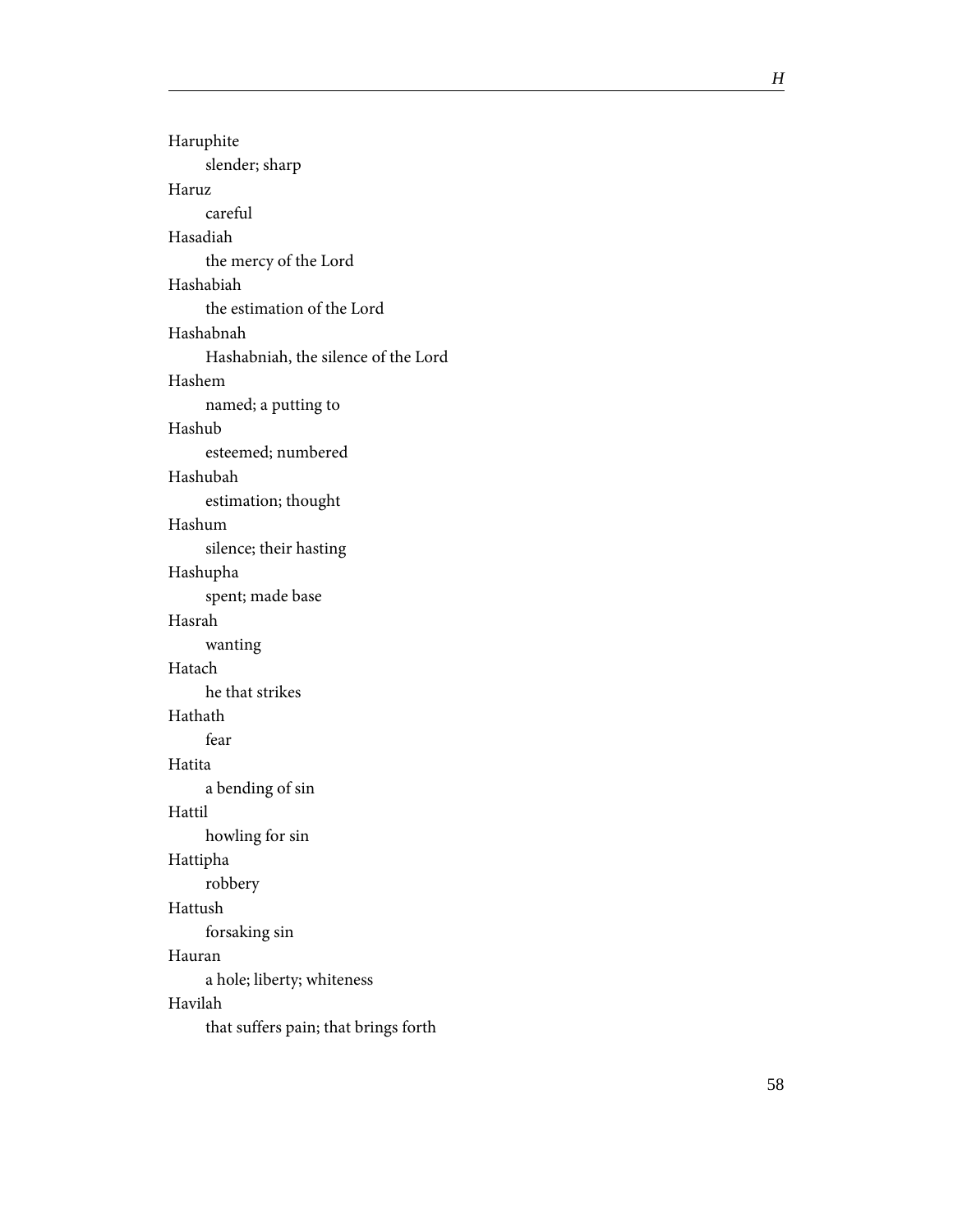| Havoth-jair                                     |
|-------------------------------------------------|
| the villages that enlighten                     |
| Hazael                                          |
| that sees God                                   |
| Hazaiah                                         |
| seeing the Lord                                 |
| Hazar-addar                                     |
| an imprisoned generation                        |
| Hazarenan                                       |
| imprisoned cloud                                |
| Hazargaddah                                     |
| imprisoned band                                 |
| Hazar-hatticon                                  |
| middle village; preparation                     |
| Hazarmayeth                                     |
| dwelling of death                               |
| Hazar-shual                                     |
| a wolf's house                                  |
| Hazar-susah                                     |
| or susim, the hay-paunch of a horse             |
| Hazelelponi                                     |
| sorrow of countenance                           |
| Hazeroth                                        |
| villages; palaces                               |
| Hazezon-tamar                                   |
| drawing near to bitterness                      |
| Hazo                                            |
| seeing; prophesying                             |
| Hazor                                           |
| court; hay                                      |
| Heber                                           |
| one that passes; anger                          |
| Hebrews                                         |
| descendants of Heber                            |
| Hebron                                          |
| society; friendship                             |
| Hegai                                           |
| or Hege, meditation; word; groaning; separation |
|                                                 |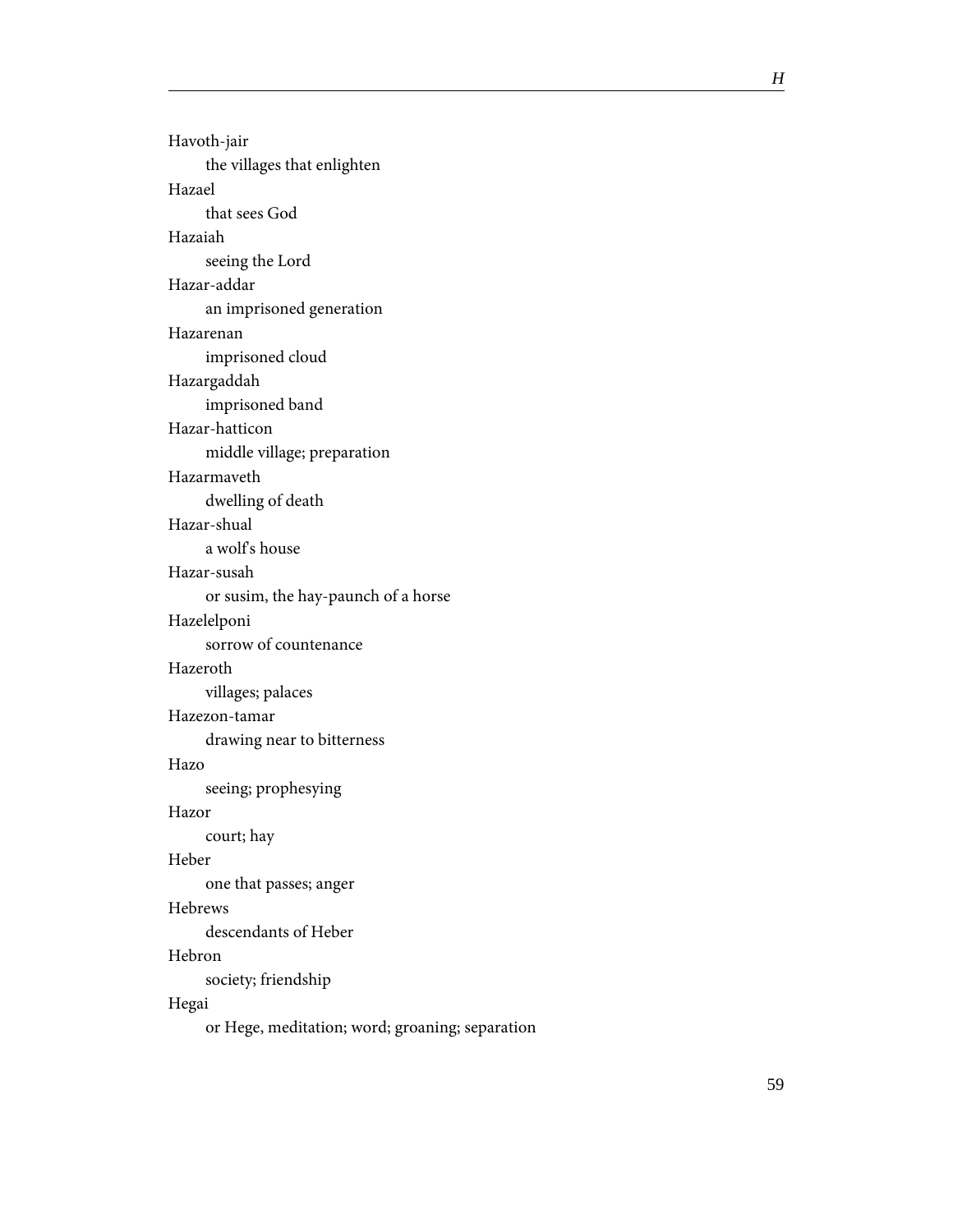| Helam                                        |
|----------------------------------------------|
| their army; their trouble                    |
| Helbah                                       |
| Helbon, milk, fatness                        |
| Heldai                                       |
| Heleb, Heled, the world; rustiness           |
| Helek                                        |
| part; portion                                |
| Helem                                        |
| dreaming; healing                            |
| Heleph                                       |
| changing; passing over                       |
| Helez                                        |
| armed; set free                              |
| Heli                                         |
| ascending; climbing up                       |
| Helkai                                       |
| same as Helek                                |
| Helkath-hazzurim                             |
| the field of strong men, or of rocks         |
| Helon                                        |
| window; grief                                |
| Heman                                        |
| their trouble; tumult; much; in great number |
| Hen                                          |
| grace; quiet; rest                           |
| Hena                                         |
| troubling                                    |
| Henadad                                      |
| grace of the beloved                         |
| Henoch                                       |
| same as Enoch                                |
| Hepher                                       |
| a digger                                     |
| Hephzibah                                    |
| my delight is in her                         |
| Heres                                        |
| the son; an earthen pot                      |
|                                              |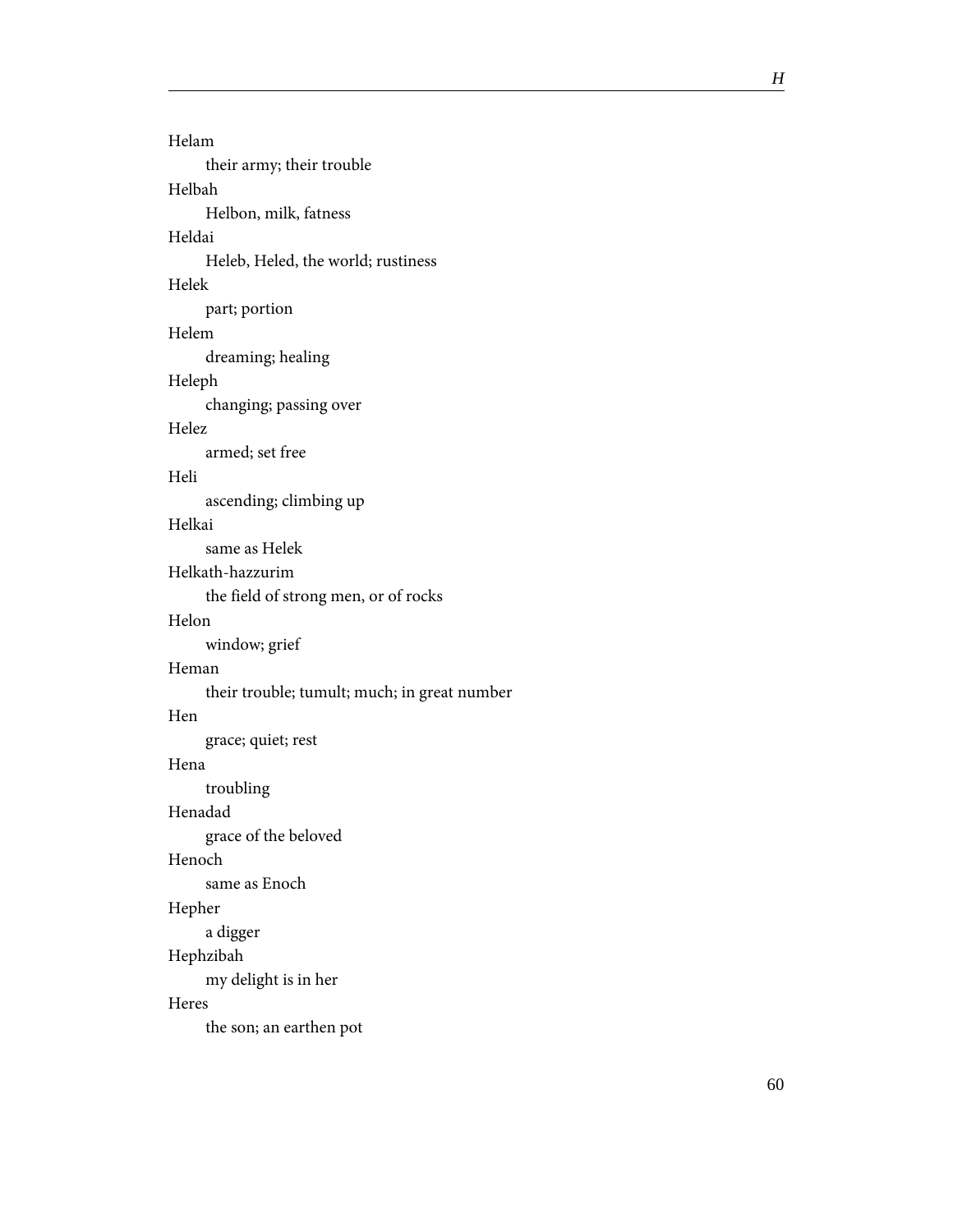| Heresh                                    |
|-------------------------------------------|
| a carpenter                               |
| Hermas                                    |
| Hermes, Mercury; gain; refuge             |
| Hermogenes                                |
| begotten of Mercury                       |
| Hermon                                    |
| anathema; devoted to destruction          |
| Herod                                     |
| son of a hero                             |
| Herodion                                  |
| the song of Juno                          |
| Heshbon                                   |
| invention; industry                       |
| Heshmon                                   |
| a hasty messenger                         |
| Heth                                      |
| trembling; fear                           |
| Hethlon                                   |
| a fearful dwelling                        |
| Hezekiah                                  |
| strength of the Lord                      |
| Hezer                                     |
| Hezir, a bog; converted                   |
| Hezrai                                    |
| an entry or vestibule                     |
| Hezron                                    |
| the dart of joy; the division of the song |
| Hiddai                                    |
| a praise; a cry                           |
| Hiddekel                                  |
| sharp voice; sound                        |
| Hiel                                      |
| God lives; the life of God                |
| Hierapolis                                |
| holy city                                 |
| Higgaion                                  |
| meditation; consideration                 |
|                                           |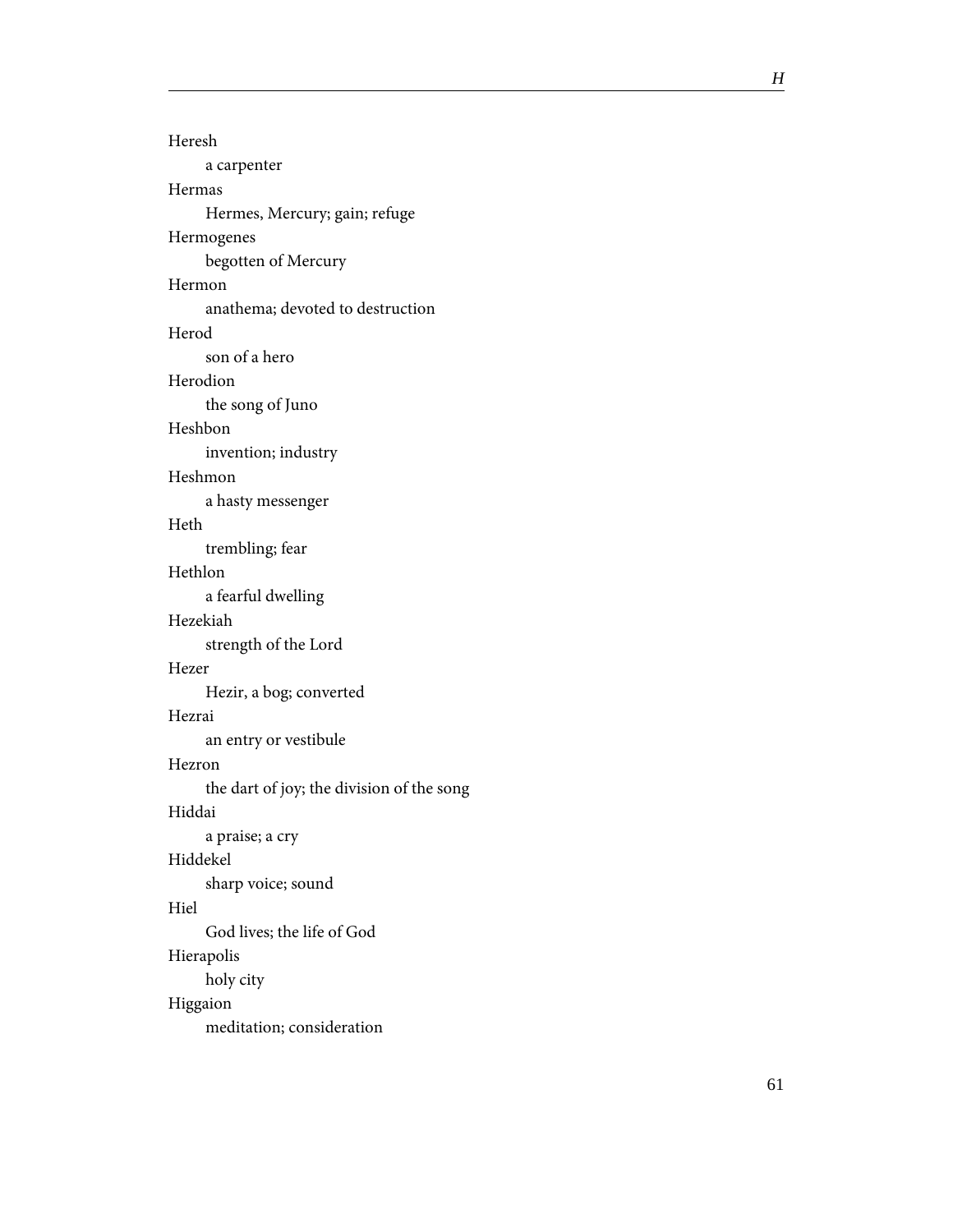Hilen a window; grief Hilkiah God is my portion Hillel he that praises Hinnom there they are; their riches Hirah liberty; anger Hiram exaltation of life; a destroyer Hittite one who is broken; who fears Hivites wicked; wickedness Hizkijah the strength of the Lord Hobab favored; beloved Hobah love; friendship; secrecy Hod praise; confession Hodaiah the praise of the Lord Hodaviah Hodiah, Hodijah, same as Hodaiah Hodesh a table; news Hoglah his festival or dance Hoham woe to them Holon a window; grief Homam making an uproar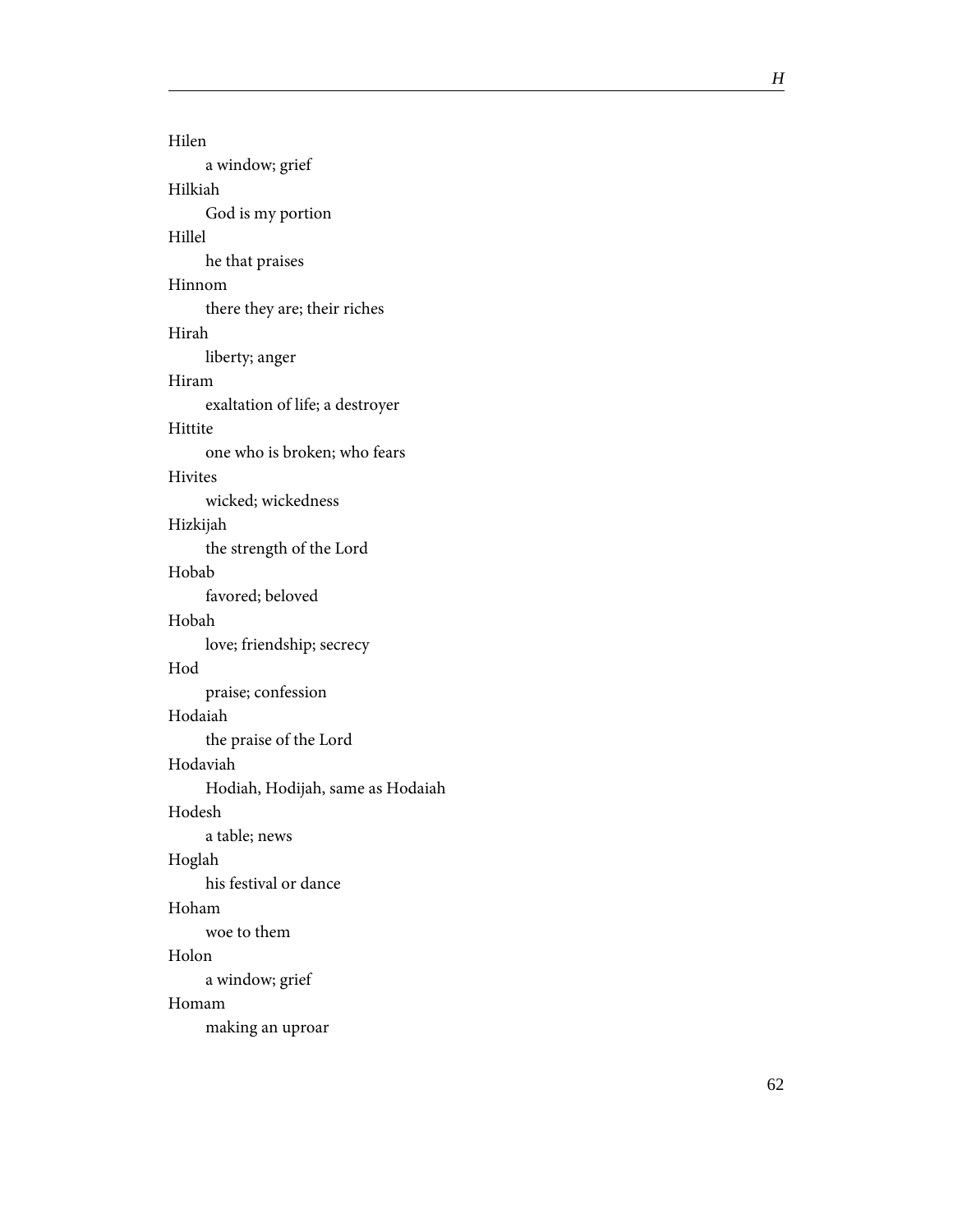| Hophin                                           |
|--------------------------------------------------|
| he that covers; my fist                          |
| Hor                                              |
| who conceives, or shows; a hill                  |
| Horam                                            |
| their hill                                       |
| Horeb                                            |
| desert; solitude; destruction                    |
| Horem                                            |
| an offering dedicated to God                     |
| Hor-hagidgad                                     |
| the hill of felicity                             |
| Hori                                             |
| a prince; freeborn                               |
| Horims                                           |
| princes; being angry                             |
| Hormah                                           |
| devoted or consecrated to God; utter destruction |
| Horonaim                                         |
| angers; ragings                                  |
| Horonites                                        |
| men of anger, or of fury, or of liberty          |
| Hosah                                            |
| trusting                                         |
| Hosanna                                          |
| save I pray thee; keep; preserve                 |
| Hosea                                            |
| Hoshea, savior; safety                           |
| Hoshaiah                                         |
| the salvation of the Lord                        |
| Hoshama                                          |
| heard; he obeys                                  |
| Hotham                                           |
| a seal                                           |
| Hothir                                           |
| excelling; remaining                             |
| Hukkok                                           |
| engraver; scribe; lawyer                         |
|                                                  |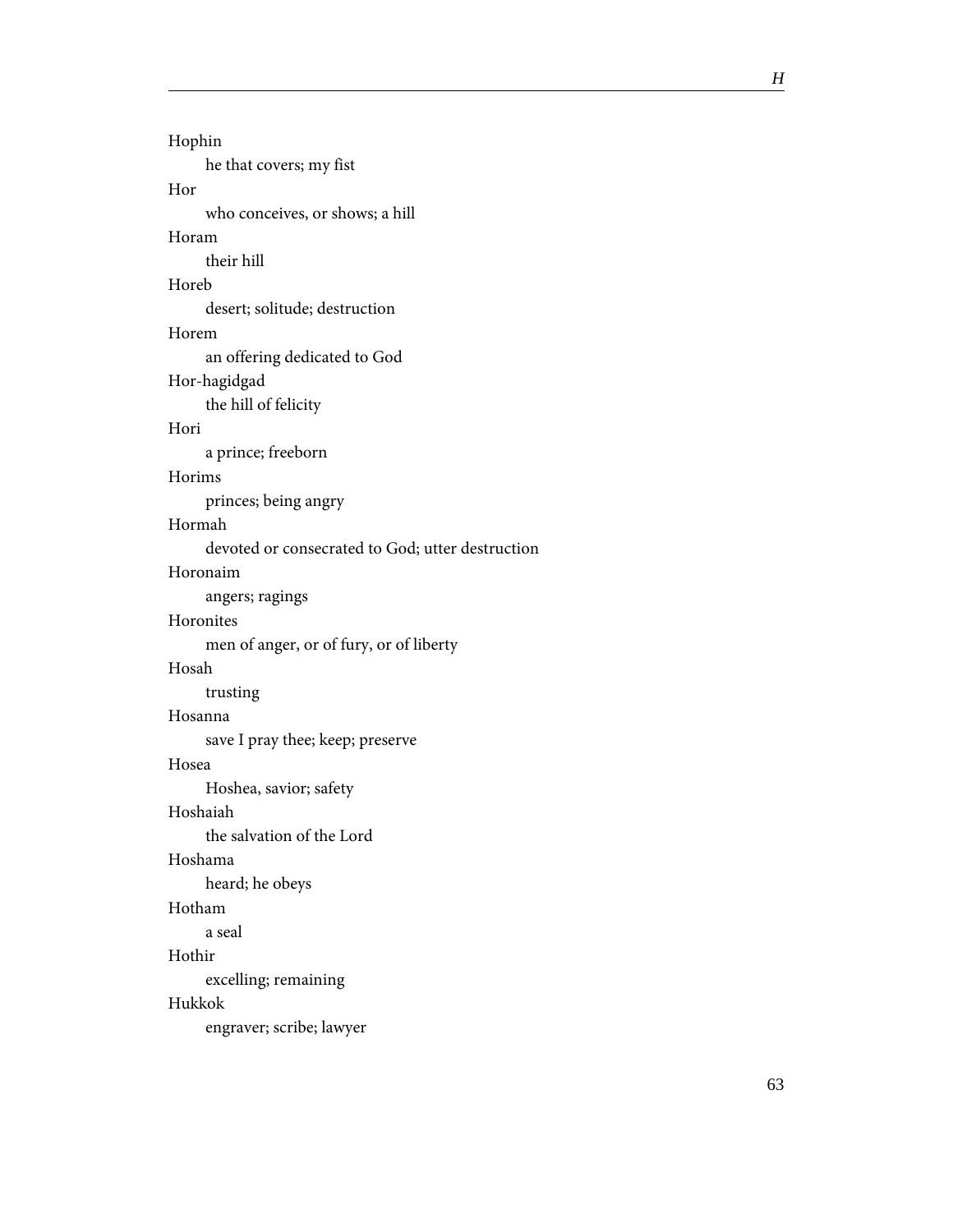| Hul                                          |
|----------------------------------------------|
| pain; infirmity                              |
| Huldah                                       |
| the world                                    |
| Hupham                                       |
| their chamber; their bank                    |
| Huppim                                       |
| a chamber covered; the sea-shore             |
| Hur                                          |
| liberty; whiteness; hole                     |
| Huram                                        |
| their liberty; their whiteness; their hole   |
| Huri                                         |
| being angry; or same as Huram                |
| Hushah                                       |
| hasting; holding peace                       |
| Hushai                                       |
| their haste; their sensuality; their silence |
| Hushathite                                   |
| Hushim, man of haste, or of silence          |
| $_{\rm Huz}$                                 |
| counsel; woods; fastened                     |
| Huzoth                                       |
| streets; populous                            |
| Huzzab                                       |
| molten                                       |
| Hymeneus                                     |
| nuptial; the god of marriage                 |
|                                              |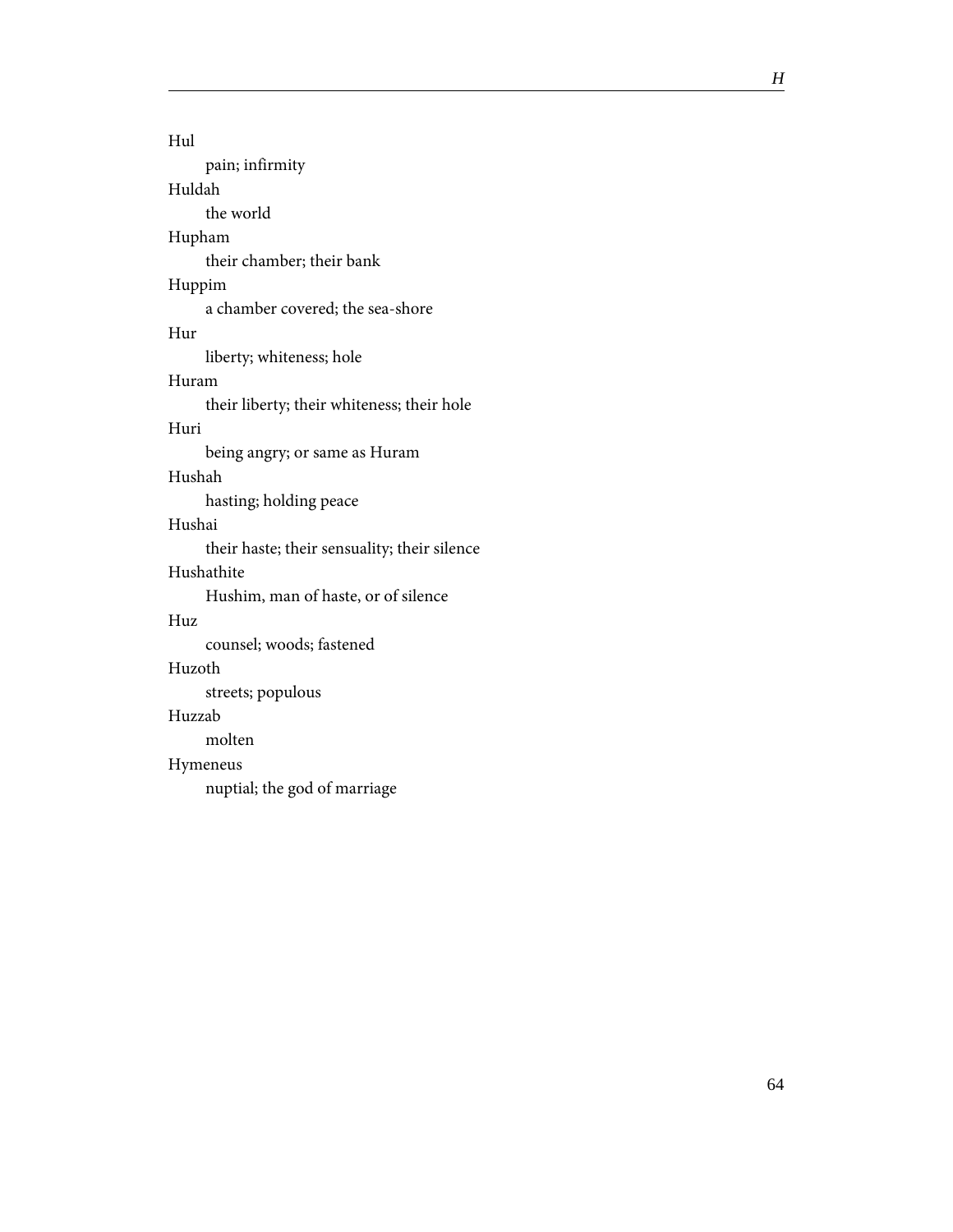```
Ibhar
     election; he that is chosen
Ibleam
     ancient people; people decreasing
Ibneiah
     Ibniah, the building of the Lord; the understanding of the Lord; son by adoption
Ibri
     passing over; being angry; being with young
Ibzan
     father of a target; father of coldness
Ichabod
     where is the glory? or, no glory
Iconium
     coming
Idalah
     the hand of slander, or of cursing
Idbash
     flowing with honey; the land of destruction
Iddo
     his band; power; praise
Idumea
     red; earthy; bloody
Igal
     redeemed; defiled
Igeal
     a redeemer; redeemed; defiled
Igdaliah
     the greatness of the Lord
Iim
     heaps of Hebrews, or of angry men
Ije-abarim
     heaps of Hebrews, or of passers over
Ijon
     look; eye; fountain
Ikkesh
     forward; wicked
Illyricum
     joy; rejoicing
```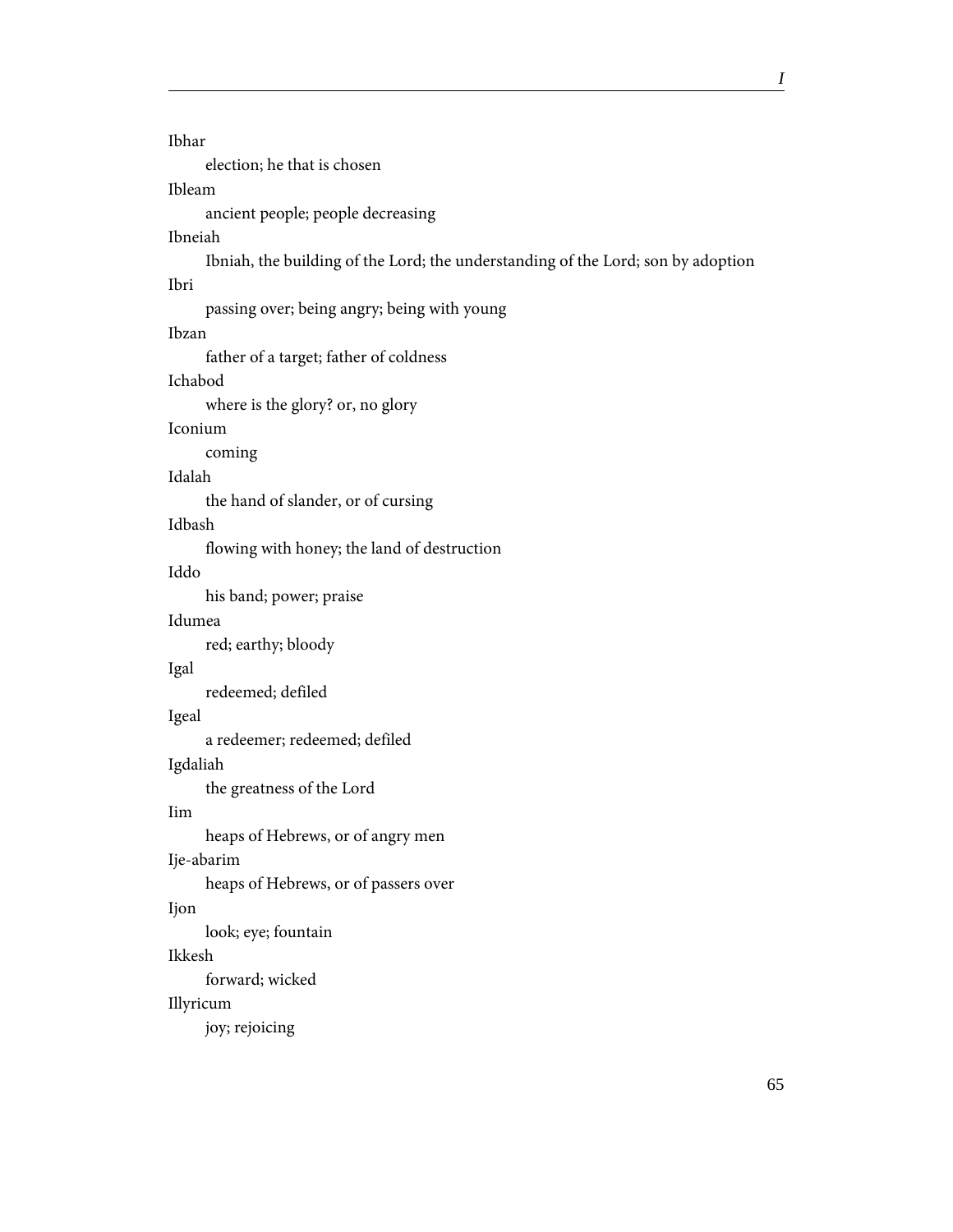| Imlah                                    |
|------------------------------------------|
| plentitude; circumcision                 |
| Immanuel                                 |
| God with us                              |
| Immer                                    |
| saying; speaking; a lamb                 |
| Imnah                                    |
| same as Jimnah                           |
| Imrah                                    |
| a rebel; waxing bitter; changing         |
| Imri                                     |
| speaking; exalting; bitter; a lamb       |
| India                                    |
| praise; law                              |
| Iphedeiah                                |
| redemption of the Lord                   |
| Ir                                       |
| watchman; city; vision                   |
| Ira                                      |
| watchman; making bare; pouring out       |
| Irad                                     |
| wild ass; heap of empire; dragon         |
| Iram                                     |
| the effusion of them; a high heap        |
| Iri                                      |
| fire; light                              |
| Irijah                                   |
| the fear of the Lord                     |
| Irpeel                                   |
| the health, medicine, or exulting of God |
| <b>Irshemesh</b>                         |
| a city of bondage                        |
| Isaac                                    |
| laughter                                 |
| Isaiah                                   |
| the salvation of the Lord                |
| Iscah                                    |
| he that anoints                          |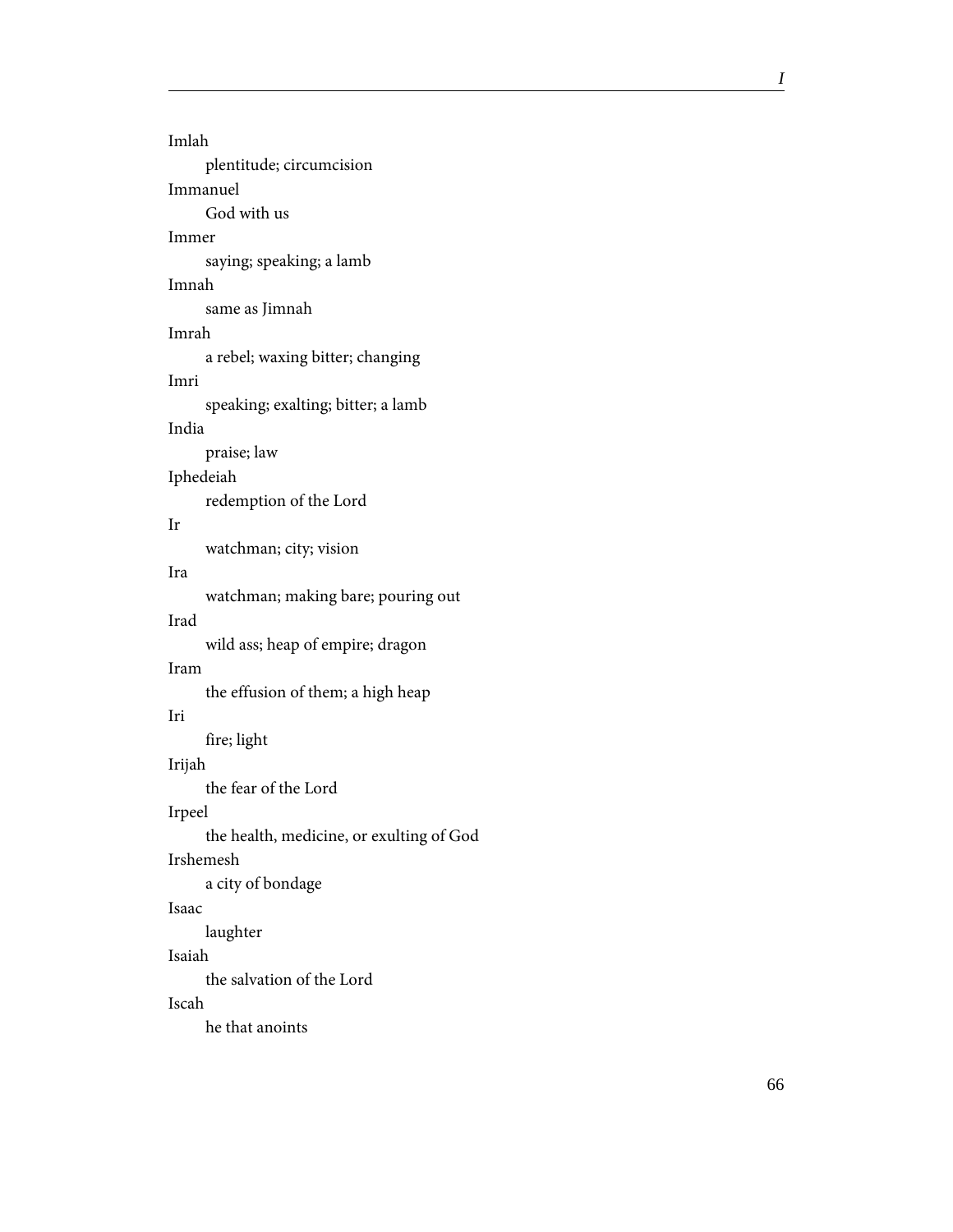Iscariot a man of murder; a hireling Ishbak who is empty or exhausted Ishbi-benob respiration; conversion; taking captive Ishbosheth a man of shame Ishi salvation Ishiah it is the Lord Ishma named; marveling; desolation Ishmael God that hears Ishmaiah hearing or obeying the Lord Ishmerai keeper, or keeping Ishod a comely man Ish-pan hid; broken in two Ish-tob good man Ishua plainness; equal Ishmachiah cleaving to the Lord Ispah a jasper stone Israel who prevails with God Issachar reward; recompense Isui same as Ishuah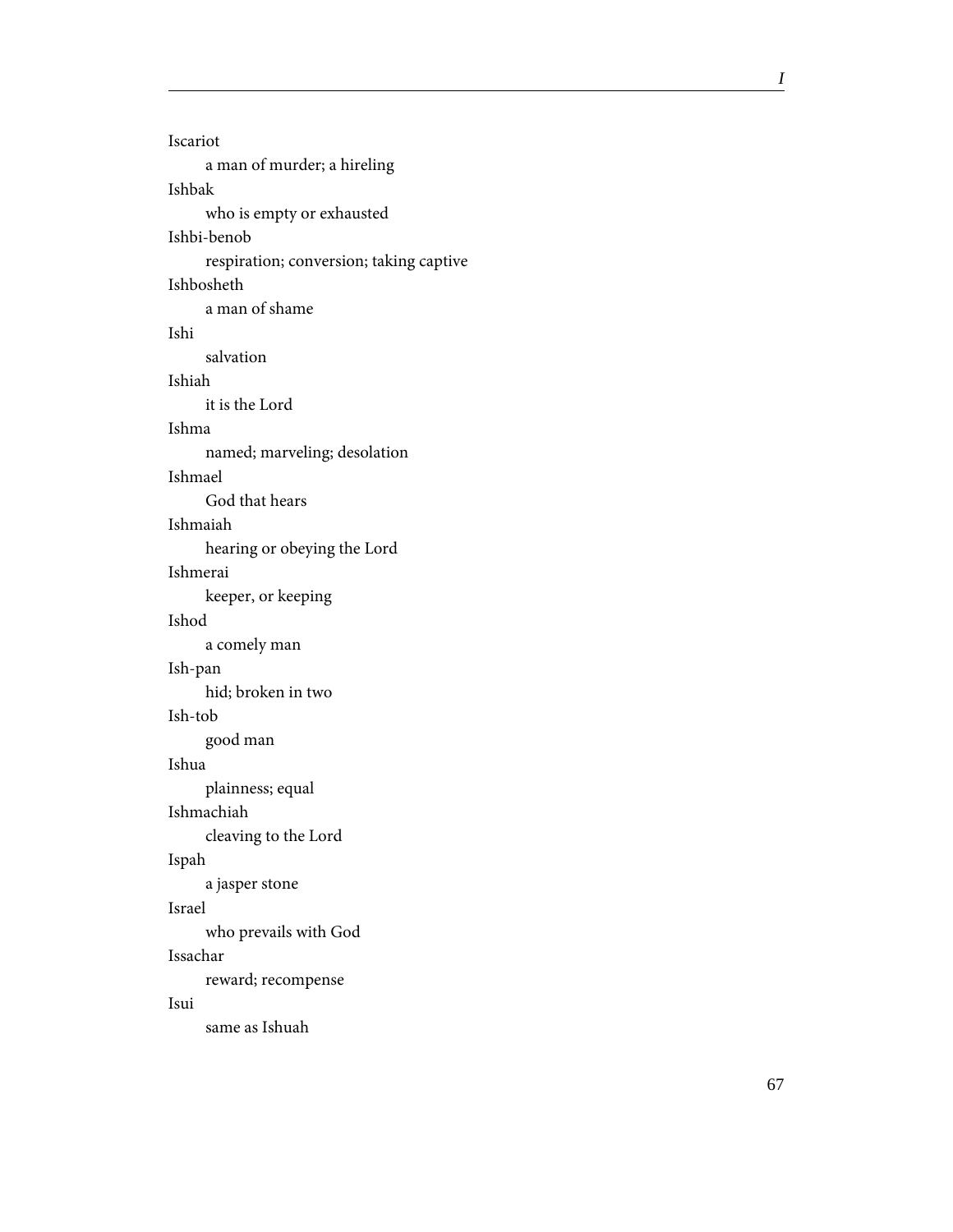Ithai strong; my sign; a plowshare Italy abounding with calves or heifers Ithamar island of the palm-tree Ithiel sign, or coming of God Ithmah an orphan Ithran remaining; searching out diligently Ithream excellence of the people Ittah-kazin hour, or time, of a prince Iturea guarded; mountainous Ivah iniquity Izehar

Izhar, clearness; oil

### Izrahiah

the Lord ariseth; the clearness of the Lord

#### Izri

fasting; tribulation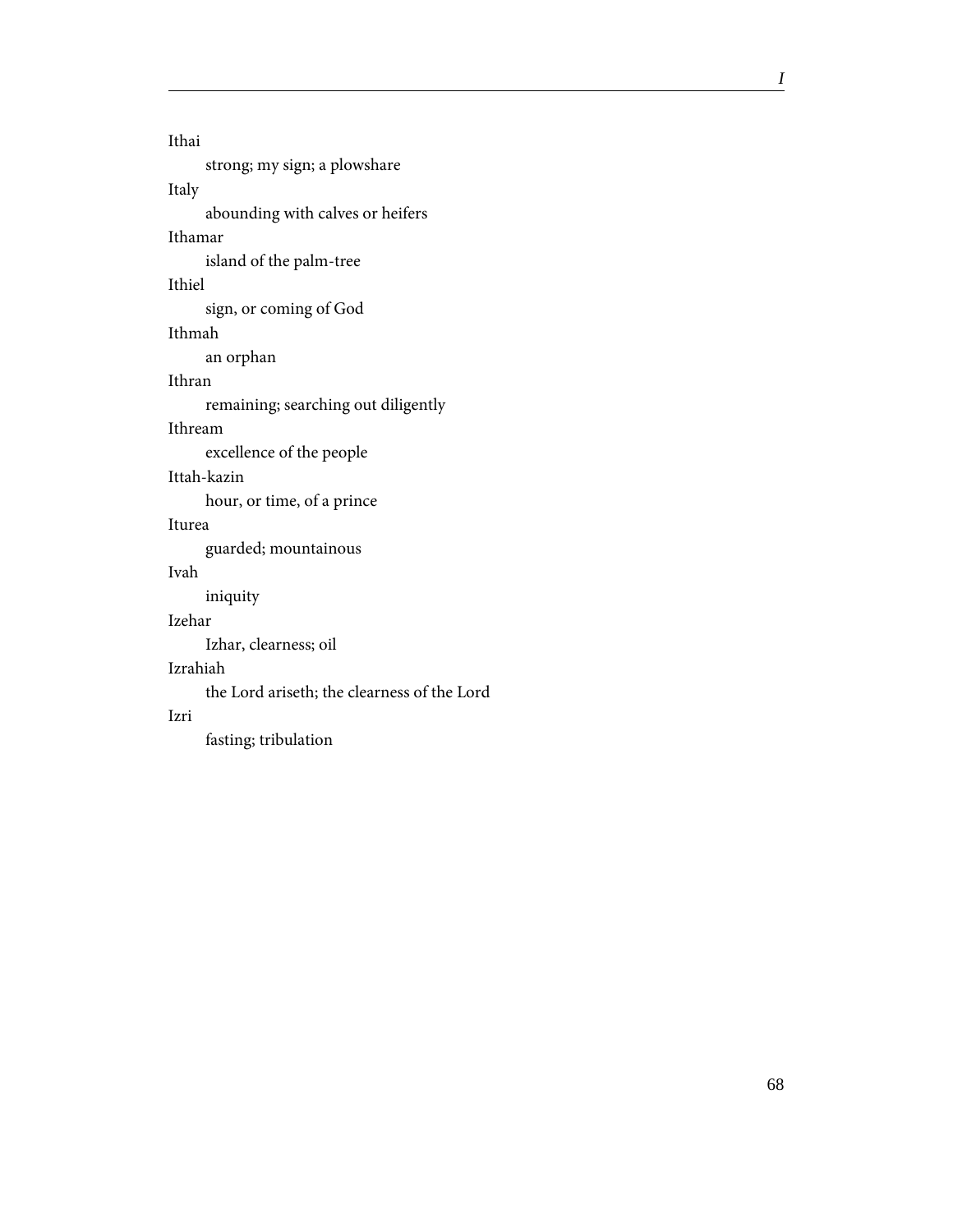| Jaakan                                  |
|-----------------------------------------|
| tribulation; labor                      |
| Jaakobah                                |
| supplanter; deceiver; the heel          |
| Jaala                                   |
| ascending; a little doe or goat         |
| Jaalam                                  |
| hidden; young man; heir                 |
| Jaanai                                  |
| answering; afflicting; making poor      |
| Jaasau                                  |
| doing; my doing                         |
| Jaasiel                                 |
| God's work                              |
| Jaazaniah                               |
| whom the Lord will hear                 |
| Jaazah                                  |
| Jaazar, helper                          |
| Jaaziah                                 |
| Jaaziel, the strength of the Lord       |
| Jabal                                   |
| which glides away                       |
| Jabbok                                  |
| evacuation; dissipation; wrestling      |
| Jabesh                                  |
| dryness; confusion; shame               |
| Jabez                                   |
| sorrow; trouble                         |
| Jabin                                   |
| Jabneh, he that understands; building   |
| Jabneel                                 |
| building of God                         |
| Jachan                                  |
| wearing out; oppressing                 |
| Jachin                                  |
| he that strengthens and makes steadfast |
| Jacob                                   |
| that supplants, undermines; the heel    |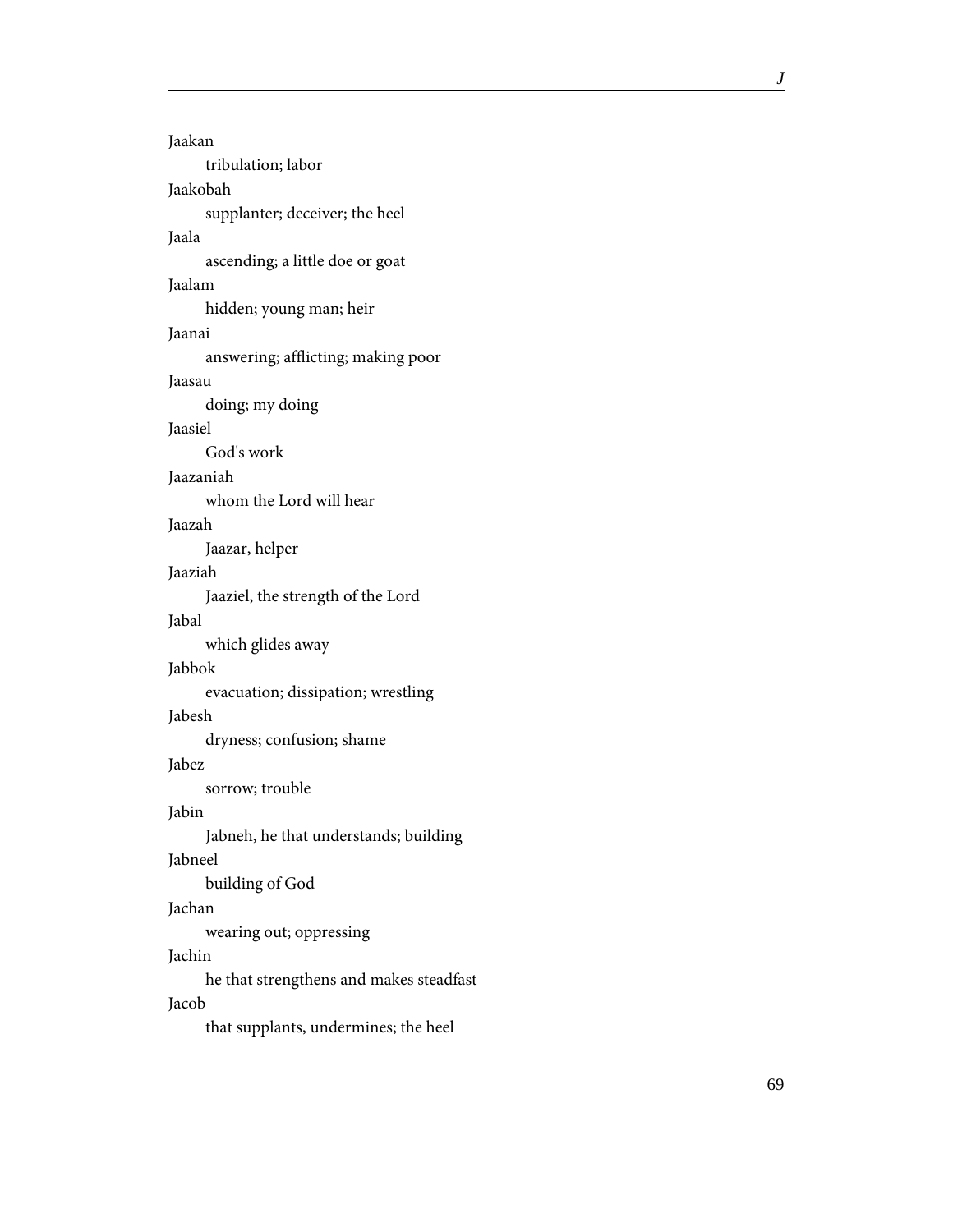| Jada                                                |
|-----------------------------------------------------|
| knowing                                             |
| Jadau                                               |
| his hand; his confession                            |
| Jaddua                                              |
| known                                               |
| Jael                                                |
| he that ascends; a kid                              |
| Jagur                                               |
| husbandman; stranger                                |
| Jah                                                 |
| the everlasting                                     |
| Jahaleel                                            |
| praising God; light of God                          |
| Jahath                                              |
| broken in pieces; descending                        |
| Jahaz                                               |
| Jahazah, quarrel; dispute                           |
| Jahaziah                                            |
| the vision of the Lord                              |
| Jahaziel                                            |
| seeing God                                          |
| Jahdiel                                             |
| the unity, or sharpness, or revenge, of God         |
| Jahdo                                               |
| I alone; his joy; his sharpness of wit; his newness |
| Jahleel                                             |
| waiting for, or beseeching, or hope in, God         |
| Jahmai                                              |
| warm; making warm                                   |
| Jahzeel                                             |
| God hasteth, or divideth                            |
| Jair                                                |
| Jairus, my light; who diffuses light                |
| Jakan                                               |
| same as Achan                                       |
| Jakim                                               |
| rising; confirming; establishing                    |
|                                                     |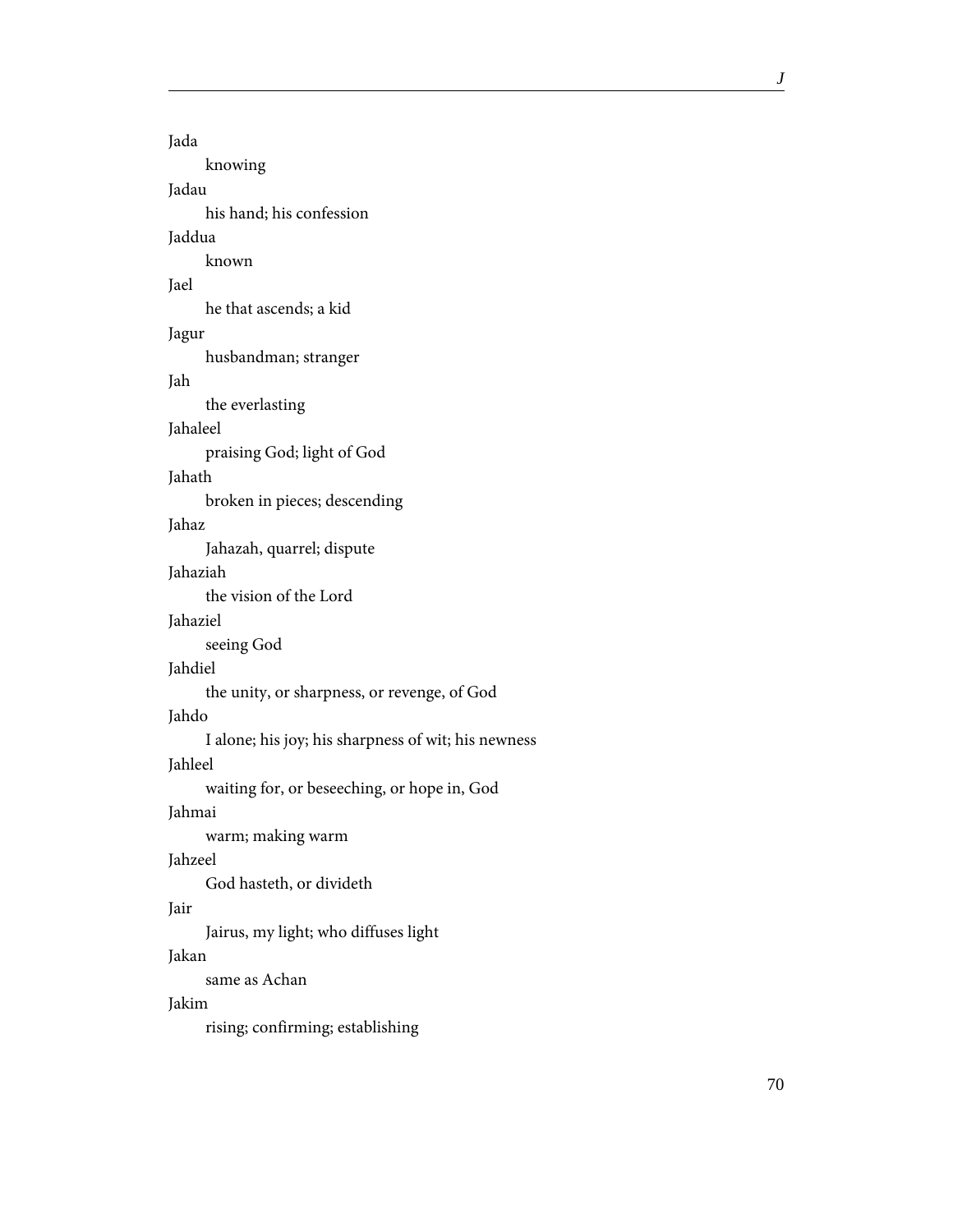```
Jalon
     tarrying; murmuring
Jambres
     poverty; bitter; a rebel
James
     same as Jacob
Jamin
     right hand; south wind
Jamlech
     reigning; asking counsel
Janna
     Jannes, who speaks or answers; afflicted; poor
Janoah
     Janohah, resting; tarrying; deriving
Janum
     sleeping
Japhet
     enlarged; fair; persuading
Japhia
     enlightening; appearing
Japhlet
     Japhleti, delivered; banished
Japho
     fairness; comeliness
Jarah
     a wood; honeycomb; watching closely
Jareb
     a revenger
Jared
     a ruling; commanding; coming down
Jaresiah
     the bed of the Lord; the Lord hath taken away; poverty
Jarib
     fighting; chiding; multiplying; avenging
Jarmuth
     fearing, or seeing, or throwing down, death
Jarvah
     breathing, or making, a sweet smell
```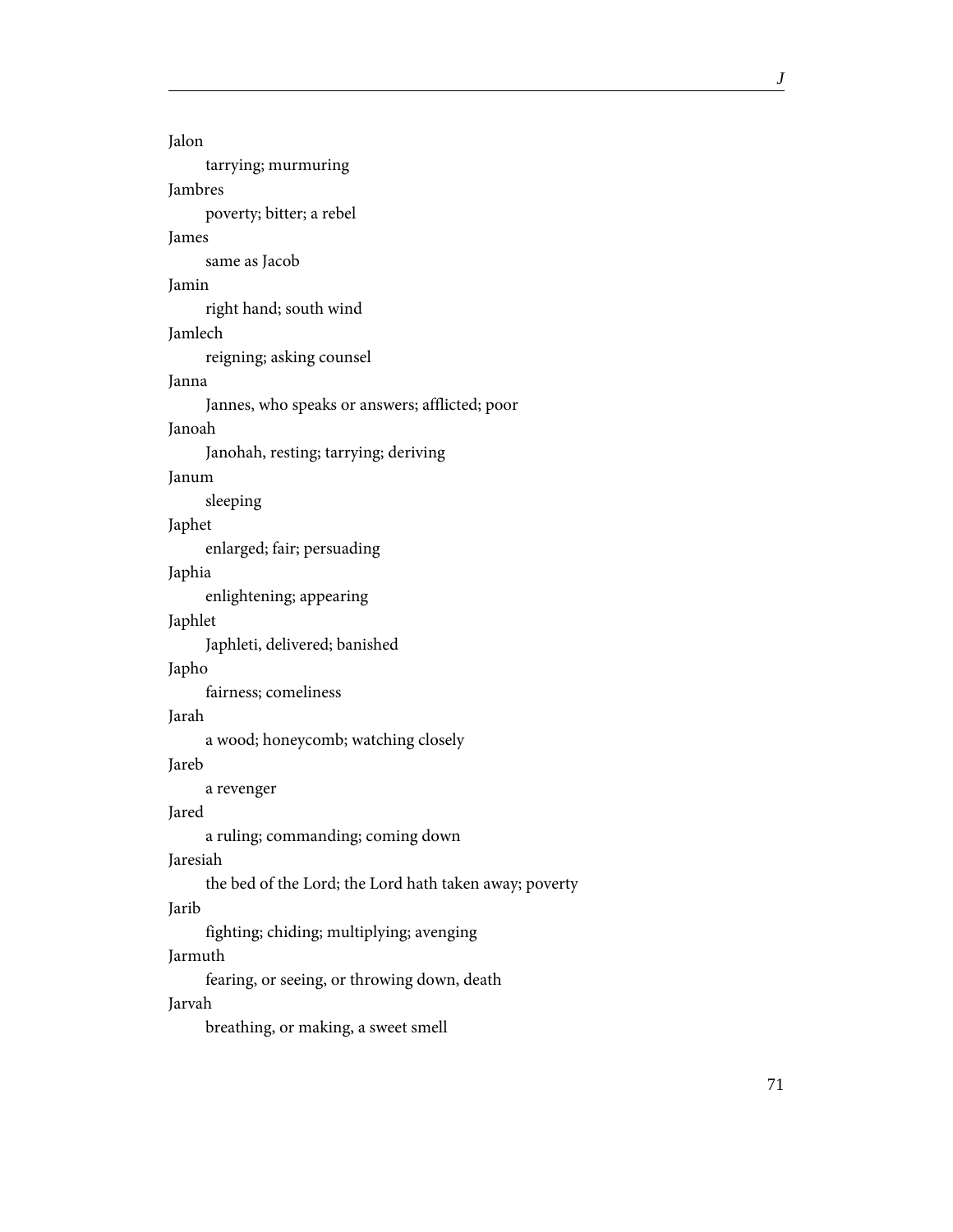```
Jashem
     Jashen, ancient; sleeping
Jasher
     righteous; upright
Jashobeam
     the people sitting; or captivity of the people
Jashub
     a returning; a controversy; a dwelling place
Jasiel
     the strength of God
Jason
     he that cures
Jathniel
     gift of God
Jattir
     a remnant; excellent
Javan
     deceiver; one who makes sad
Jazeel
     strength of God
Jazer
     assistance; helper
Jaziz
     brightness; departing
Jearim
     a leap; woods
Jeaterai
     searching out
Jeberechiah
     speaking well of, or kneeling to, the Lord
Jebus
     treading under foot; manger
Jebusi
     trodden under foot; mangers
Jecamiah
     resurrection, or confirmation, or revenge, of the Lord
Jecoliah
     perfection, or power, of the Lord
```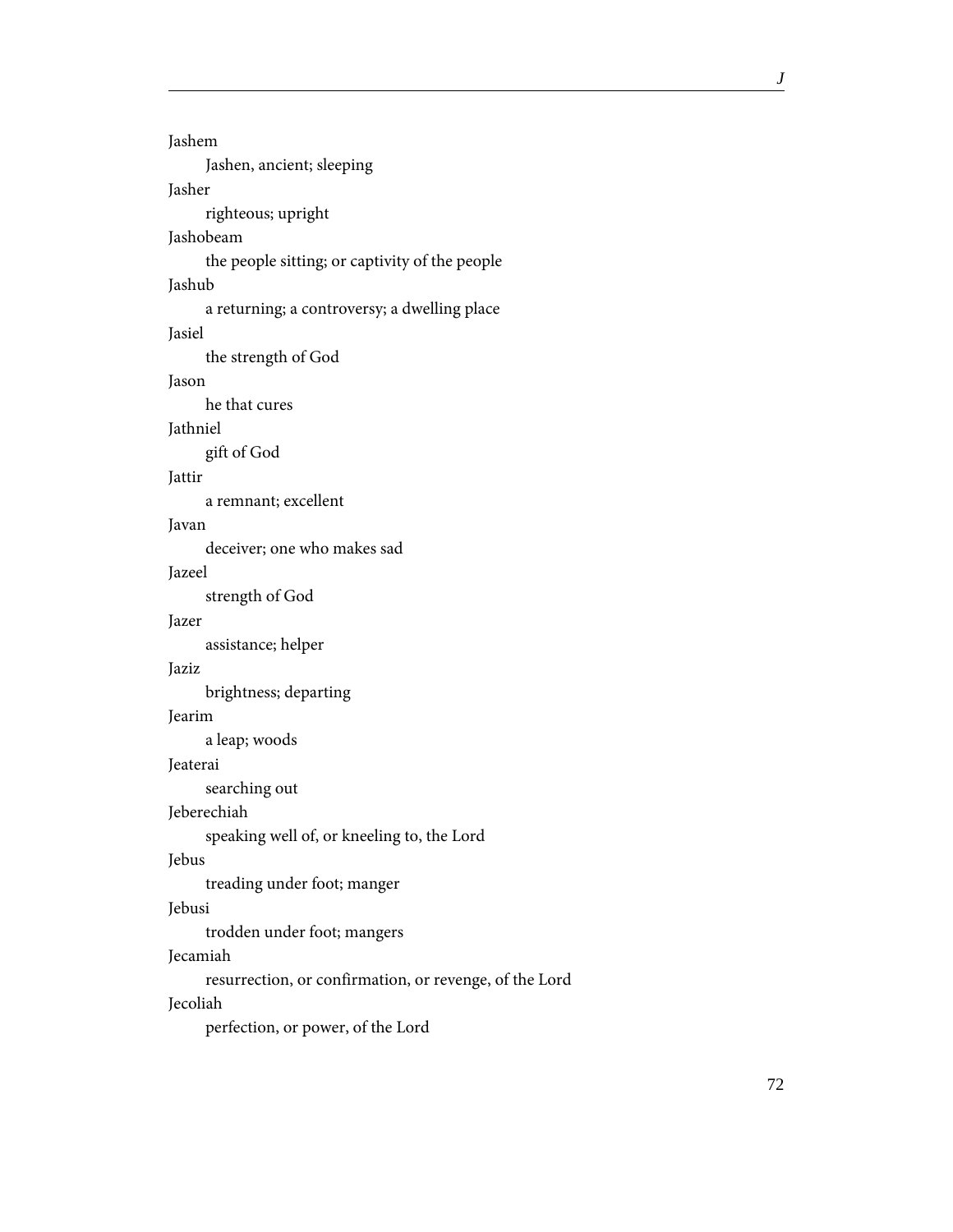Jeconiah preparation, or stability, of the Lord Jedaiah the hand of the Lord; confessing the Lord Jedeiah one Lord; the joy of the Lord Jediael the science, or knowledge, of God Jedidah well beloved; amiable Jedidiah beloved of the Lord Jediel the knowledge, or renewing, of God Jeduthun his law; giving praise Jeezer island of help Jegar-sahadutha heap of witness Jehaleleel Jehalelel, praising God; clearness of God Jehaziel same as Jahaziel Jehdeiah joy together, one Lord Jeheiel God liveth Jehezekel strength of God Jehiah the Lord liveth Jehiskiah the strength, or taking, of the Lord Jehoadah passing over; testimony of the Lord Jehoaddan pleasure, or time, of the Lord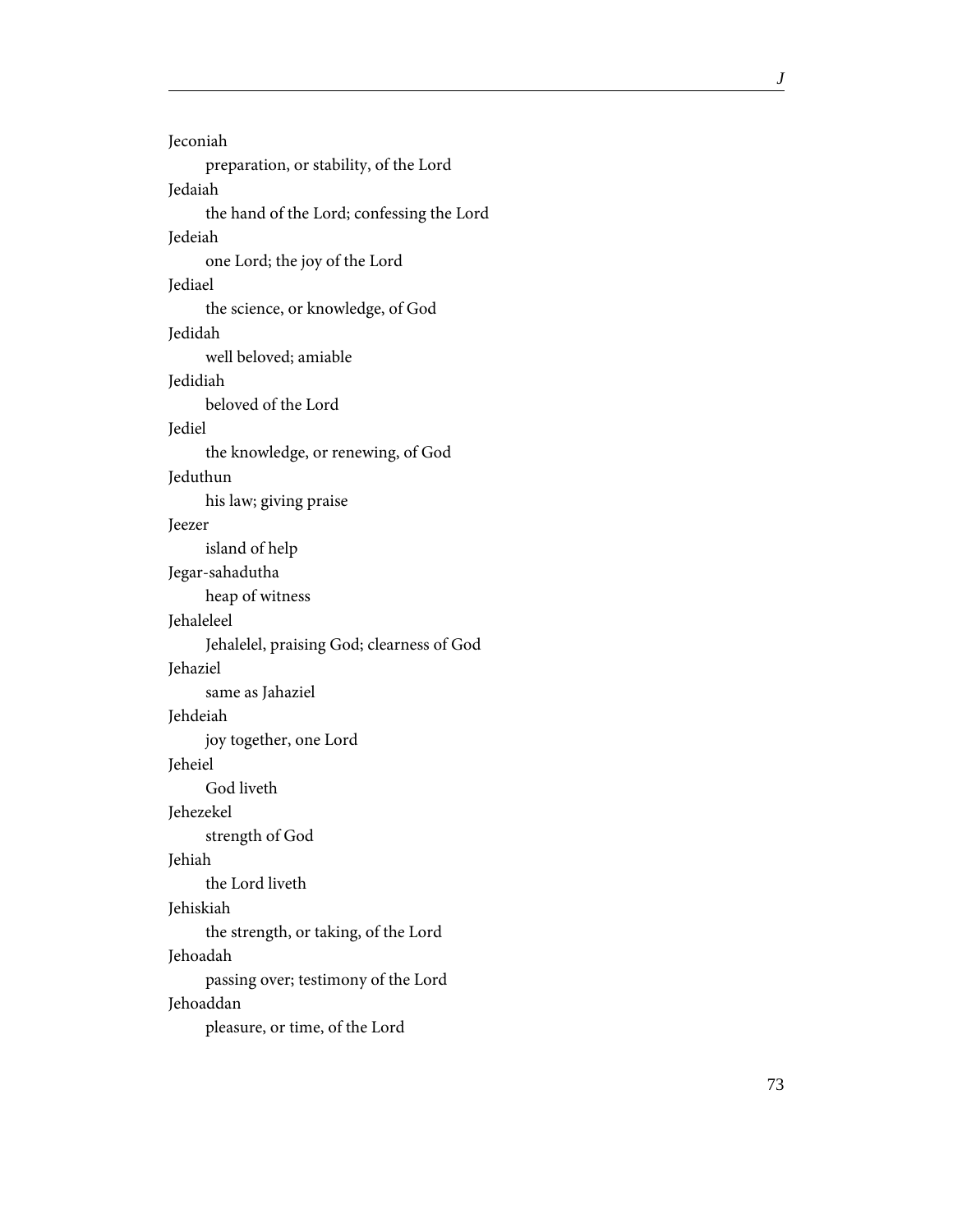| Jehoahaz                                                |
|---------------------------------------------------------|
| possession of the Lord                                  |
| Jehoash                                                 |
| fire of the Lord                                        |
| Jehohanan                                               |
| grace, or mercy, or gift, of the Lord                   |
| Jehoiachin                                              |
| preparation, or strength, of the Lord                   |
| Jehoiada                                                |
| knowledge of the Lord                                   |
| Jehoiakim                                               |
| avenging, or establishing, or resurrection, of the Lord |
| Jehoiarib                                               |
| fighting, or multiplying, of the Lord                   |
| Jehonadab                                               |
| Jonadab, free giver; liberality                         |
| Jehonathan                                              |
| gift of the Lord; gift of a dove                        |
| Jehoram                                                 |
| exaltation of the Lord                                  |
| Jehoshaphat                                             |
| the Lord is judge                                       |
| Jehosheba                                               |
| fullness, or oath, of the Lord                          |
| Jehoshua                                                |
| same as Joshua                                          |
| Jehovah                                                 |
| self-subsisting                                         |
| Jehovah-jireh                                           |
| the Lord will provide                                   |
| Jehovah-nissi                                           |
| the Lord my banner                                      |
| Jehovah-shalom                                          |
| the Lord send peace                                     |
| Jehovah-shammah                                         |
| the Lord is there                                       |
| Jehovah-tsidkenu                                        |
| the Lord our righteousness                              |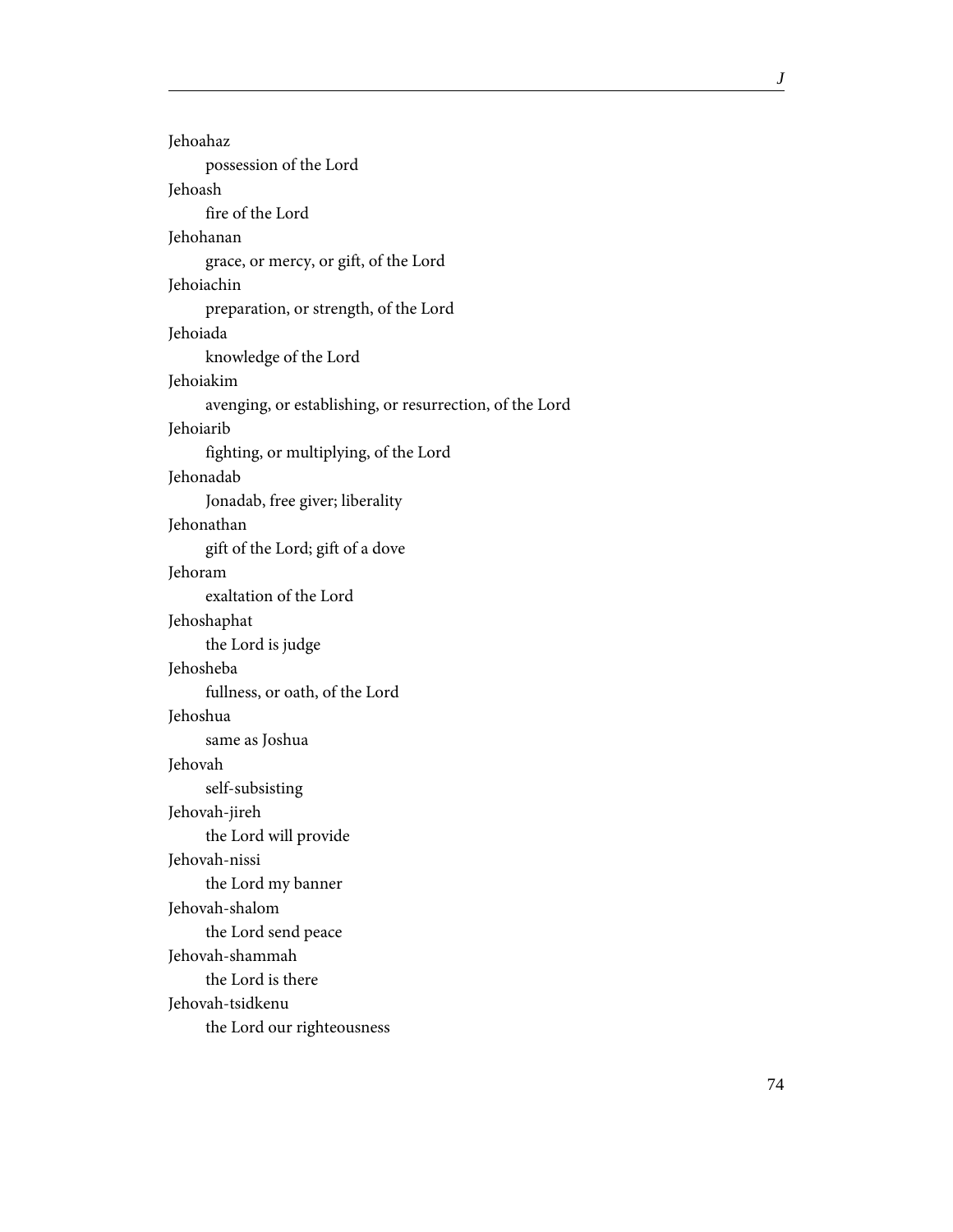| Jehozabad                               |
|-----------------------------------------|
| the Lord's dowry; having a dowry        |
| Jehozadak                               |
| justice of the Lord                     |
| Jehu                                    |
| himself who exists                      |
| Jehubbah                                |
| hiding, binding                         |
| Jehucal                                 |
| mighty; perfect; wasted                 |
| Jehud                                   |
| Jehudi, praising; conferring            |
| Jehudijah                               |
| the praise of the Lord                  |
| Jehush                                  |
| keeping counsel; fastened               |
| Jekabzeel                               |
| the congregation of God                 |
| Jekamean                                |
| the people shall arise                  |
| Jekamiah                                |
| establishing, or revenging, of the Lord |
| Jekuthiel                               |
| hope, or congregation, of the Lord      |
| Jemima                                  |
| handsome as the day                     |
| Jemuel                                  |
| God's day; son of God                   |
| Jephunneh                               |
| he that beholds                         |
| Jerah                                   |
| the moon; month; smelling sweet         |
| Jerahmeel                               |
| the mercy, or the beloved, of God       |
| Jered                                   |
| ruling; coming down                     |
| Jeremai                                 |
| my height; throwing forth waters        |
|                                         |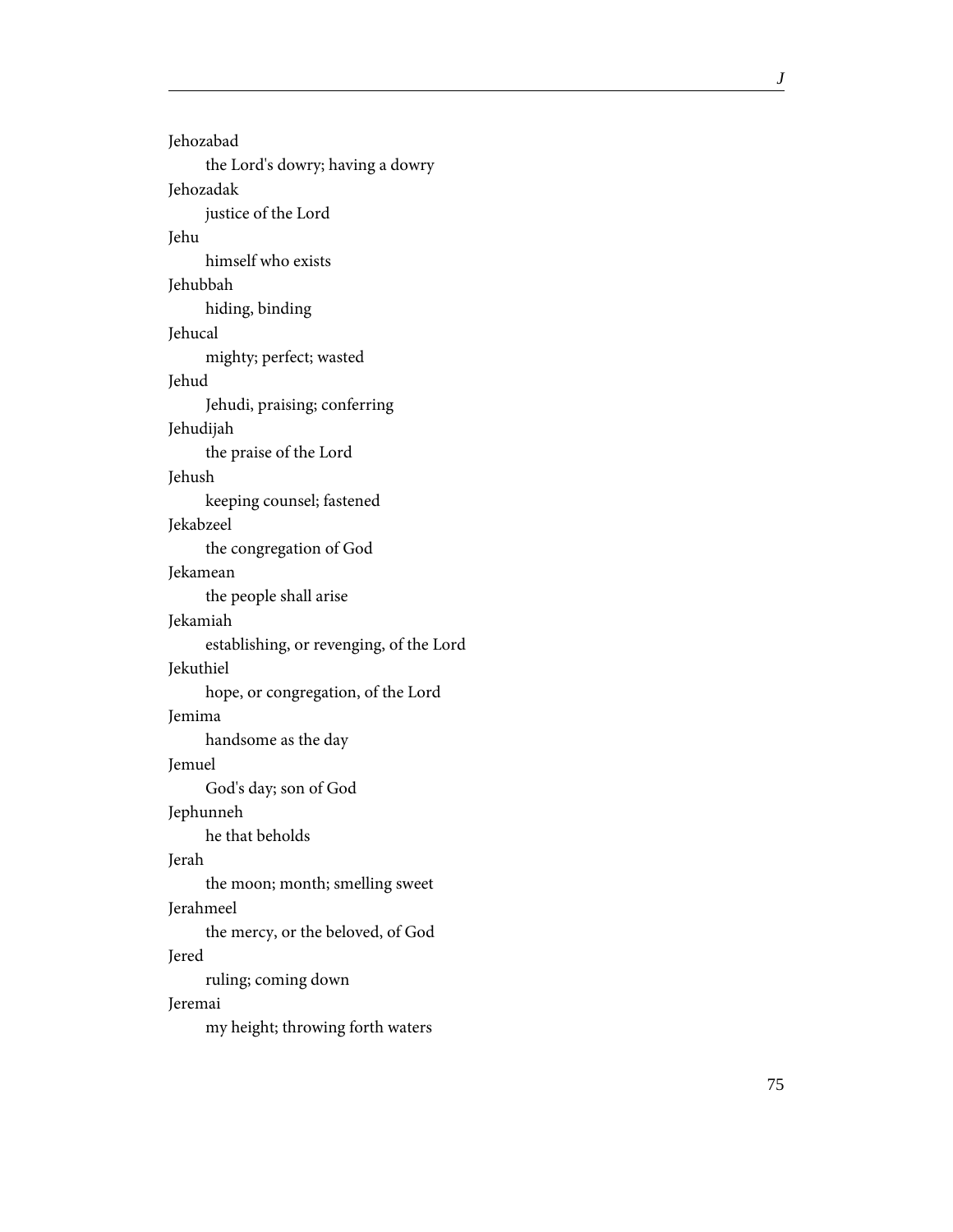| <b>Jeremiah</b>                                 |
|-------------------------------------------------|
| exaltation of the Lord                          |
| Jeremoth                                        |
| eminences; one that fears death                 |
| Jeriah                                          |
| fear, or throwing down, of the Lord             |
| Jerebai                                         |
| fighting; chiding; multiplying                  |
| Jericho                                         |
| his moon; his month; his sweet smell            |
| Jeriel                                          |
| fear, or vision of God                          |
| Jerijah                                         |
| same as Jeriah                                  |
| Jerimoth                                        |
| he that fears or rejects death                  |
| Jerioth                                         |
| kettles; breaking asunder                       |
| Jeroboam                                        |
| he that opposes the people                      |
| Jeroham                                         |
| high; merciful; beloved                         |
| Jerubbaal                                       |
| he that defends Baal, let Baal defend his cause |
| Jerubbesheth                                    |
| let the idol of confusion defend itself         |
| Jeruel                                          |
| fear, or vision of God                          |
| Jerusalem                                       |
| vision of peace                                 |
| Jerusha                                         |
| banished; possession; inheritance               |
| Jesaiah                                         |
| health, or salvation, of the Lord               |
| Jeshebeab                                       |
| sitting, or captivity, of the father            |
| Jesher                                          |
| right; singing                                  |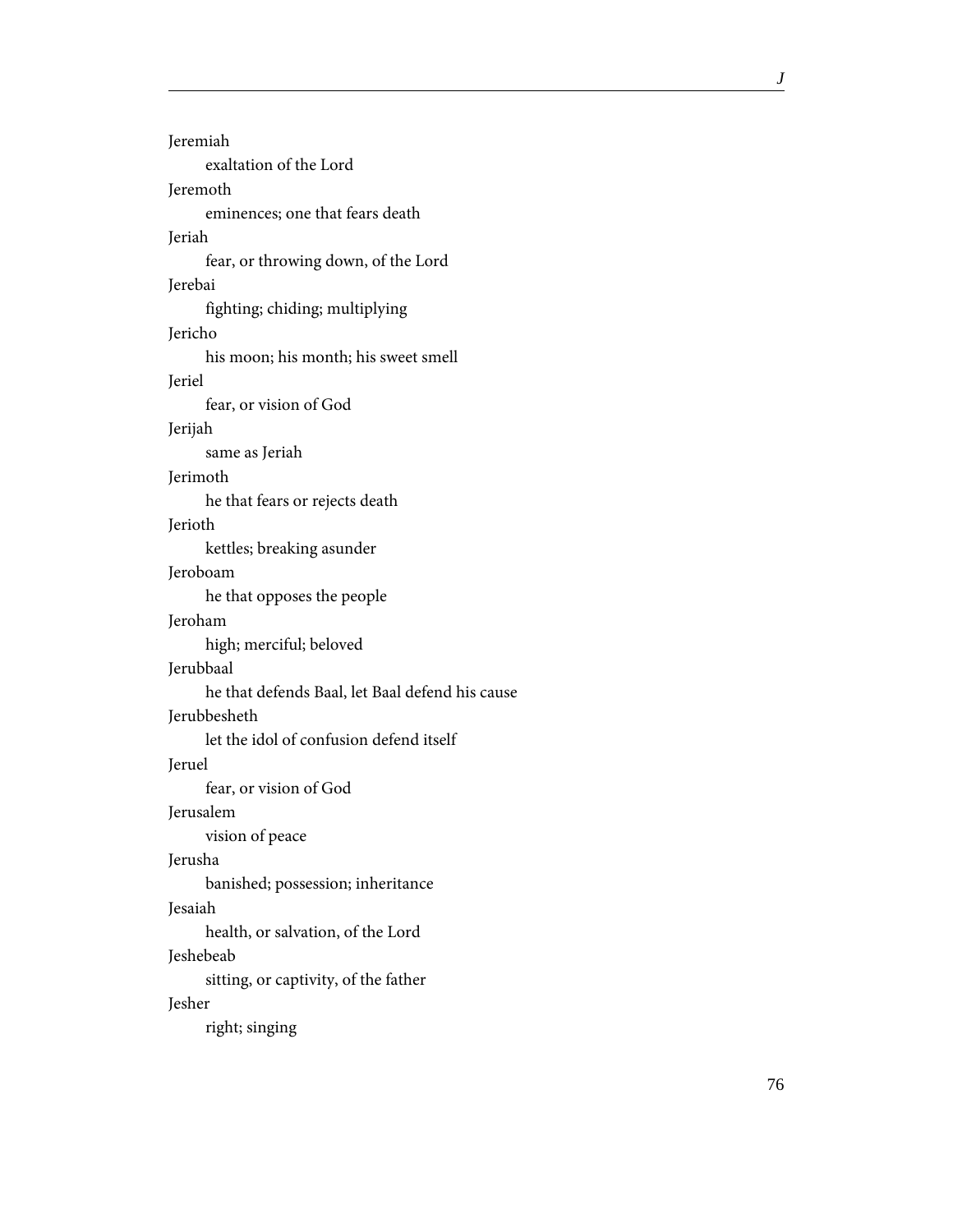| Jeshimon                                 |
|------------------------------------------|
| solitude; desolation                     |
| Jeshishai                                |
| ancient; rejoicing exceedingly           |
| Jeshohaia                                |
| the Lord pressing; the meditation of God |
| Jeshua                                   |
| same as Joshua                           |
| Jesiah                                   |
| sprinkling of the Lord                   |
| Jesimiel                                 |
| naming, or astonishment, of God          |
| Jesse                                    |
| gift; oblation; one who is               |
| Jesui                                    |
| even-tempered; flat country              |
| Jesus                                    |
| savior; deliverer                        |
| Jether                                   |
| he that excels                           |
| Jetheth                                  |
| giving                                   |
| Jethlah                                  |
| hanging up; heaping up                   |
| Jethro                                   |
| his excellence; his posterity            |
| Jetur                                    |
| order; succession; mountainous           |
| Jeuel                                    |
| God hath taken away; God heaping up      |
| Jeush                                    |
| Jeuz, he that is devoured                |
| Jew                                      |
| same as Judah                            |
| Jezaniah                                 |
| nourishment, or weapons, of the Lord     |
| Jezebel                                  |
| chaste                                   |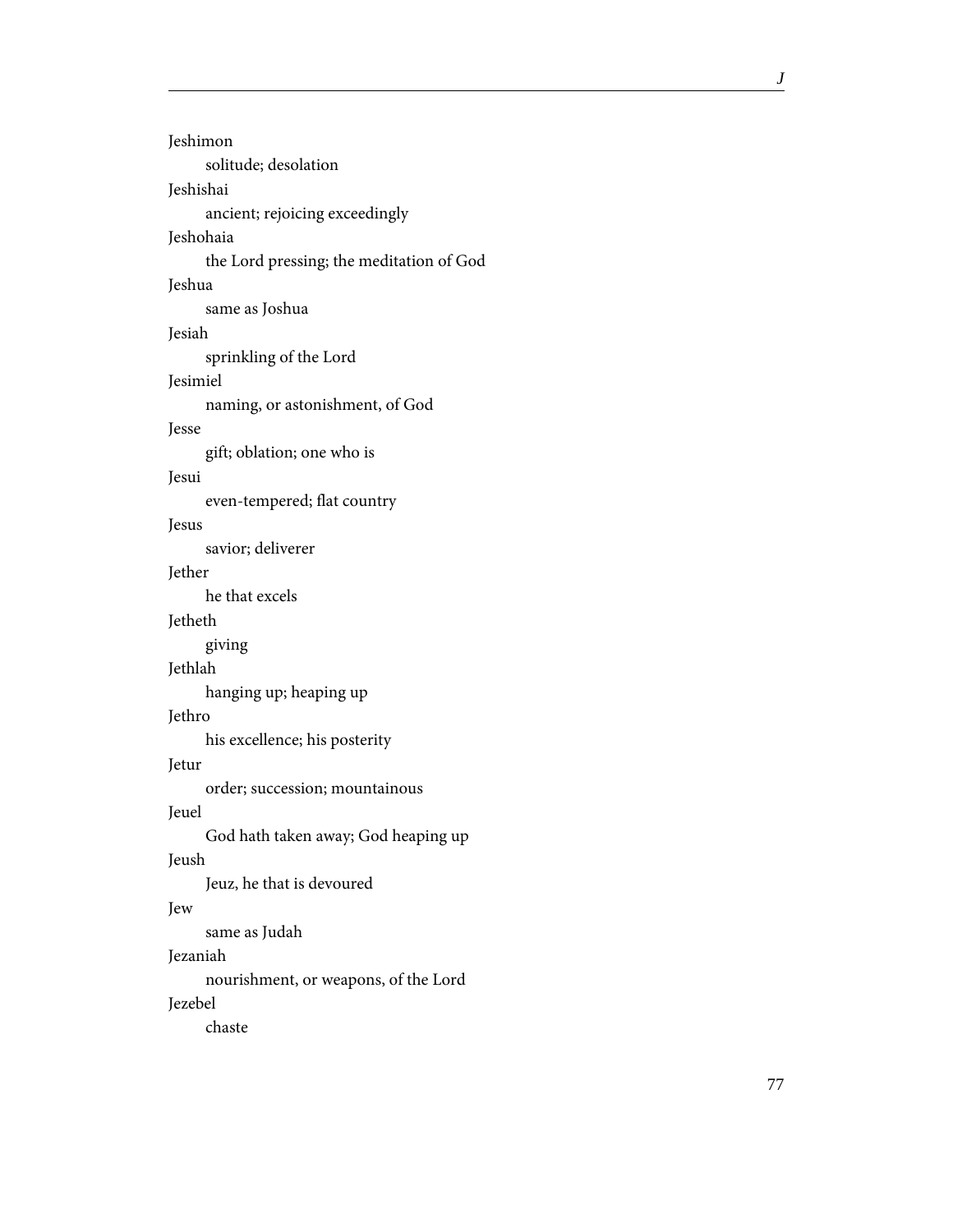Jezer island of help Jeziah Jeziel, sprinkling of the Lord Jezoar clear; white Jezrahiah the Lord arises; brightness of the Lord Jezneel seed of God Jibsam their drought, their confusion Jidlaph he that distills water Jimnah right hand; numbering; preparing Jiphtah opening Jiphthael God opening Joab paternity; voluntary Joah fraternity; brother of the Lord Joahaz apprehending; possessing; seeing Joakim rising or establishing of the Lord Joanna grace or gift of the Lord Joash who despairs or burns Joatham same as Jotham Job he that weeps or cries Jobab sorrowful, hated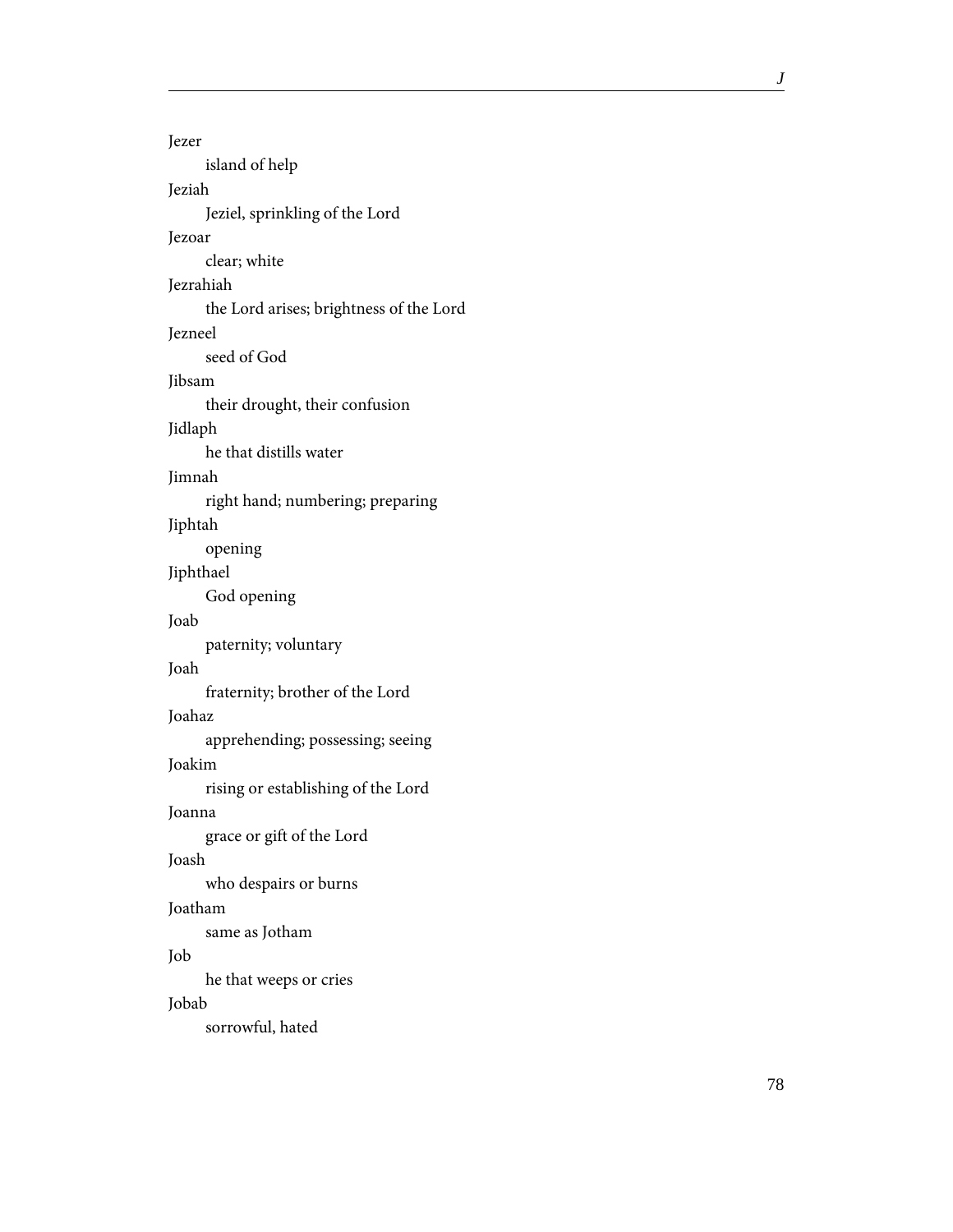| Jochebed                                   |
|--------------------------------------------|
| glorious; honorable                        |
| Joed                                       |
| witnessing; robbing; passing over          |
| Joel                                       |
| he that wills or commands                  |
| Joelah                                     |
| lifting up; profiting; taking away slander |
| Joezer                                     |
| he that aids                               |
| Jogbehah                                   |
| an exalting; high                          |
| Jogli                                      |
| passing over; turning back; rejoicing      |
| Joha                                       |
| who enlivens or gives life                 |
| Johanan                                    |
| who is liberal or merciful                 |
| John                                       |
| the grace or mercy of the Lord             |
| Joiarib                                    |
| chiding, or multiplying, of the Lord       |
| Jokdeam                                    |
| crookedness, or burning, of the people     |
| Jokim                                      |
| that made the sun stand still              |
| Jokmeam                                    |
| confirmation, or revenge, of the people    |
| Jokneam                                    |
| possessing, or building up, of the people  |
| Jokshan                                    |
| an offense; hardness; a knocking           |
| Joktan                                     |
| small dispute; contention; disgust         |
| Jonadab                                    |
| who gives liberally                        |
| Jonah                                      |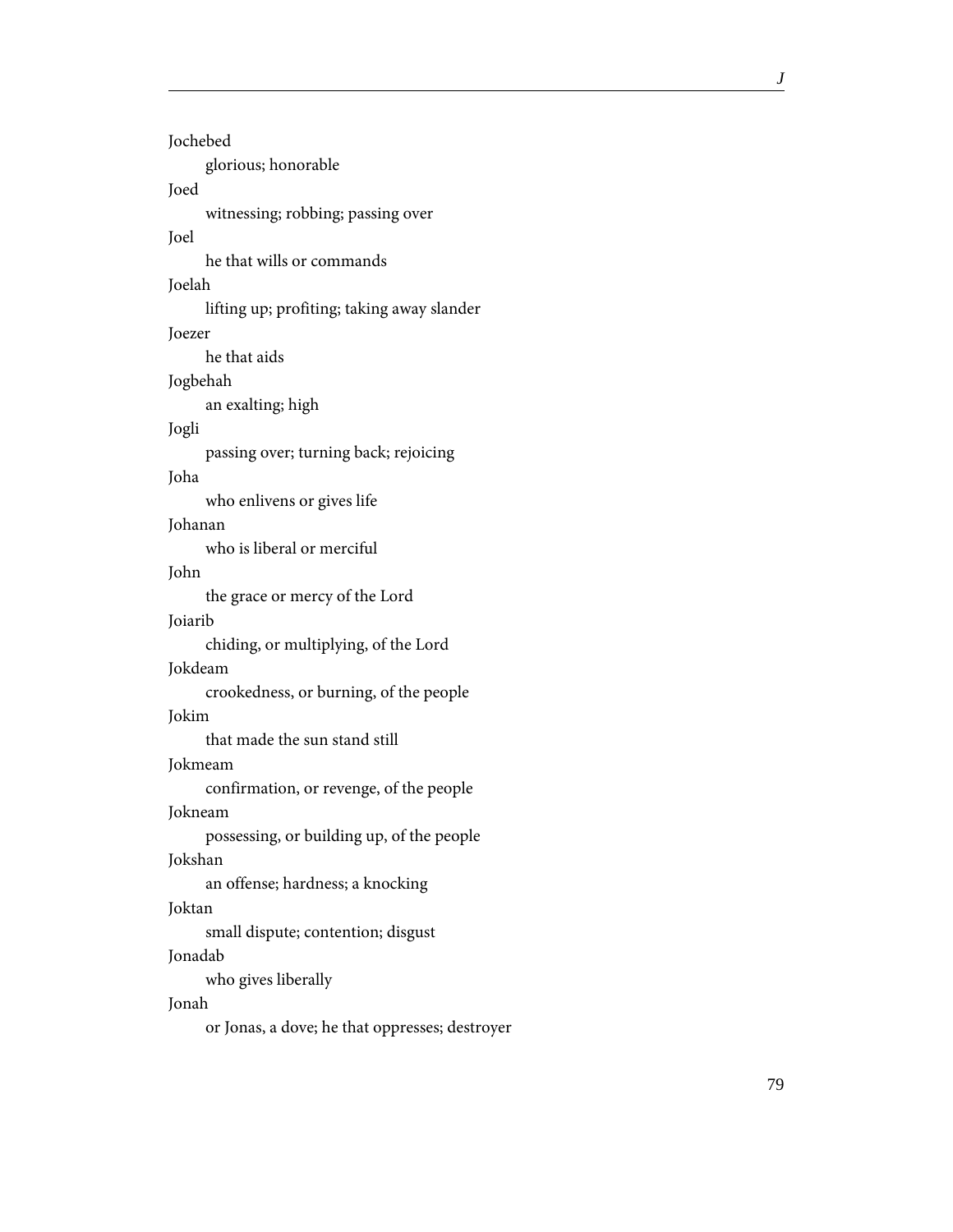Jonan a dove; multiplying of the people Jonathan given of God Joppa beauty; comeliness Jorah Jorai, showing; casting forth; a cauldron Joram to cast; elevated Jordan the river of judgment Jorim he that exalts the Lord Josabad having a dowry Josaphat same as Jehoshaphat Jose raised; who pardons Joseph increase; addition Joses same as Jose Joshah being; forgetting; owing Joshaviah the seat, alteration, or captivity of the Lord Joshbekesha it is requiring or beseeching Joshua a savior; a deliverer Josiah the Lord burns; the fire of the Lord Josibiah the seat, or captivity of the Lord Josiphiah increase of the Lord; the Lord's finishing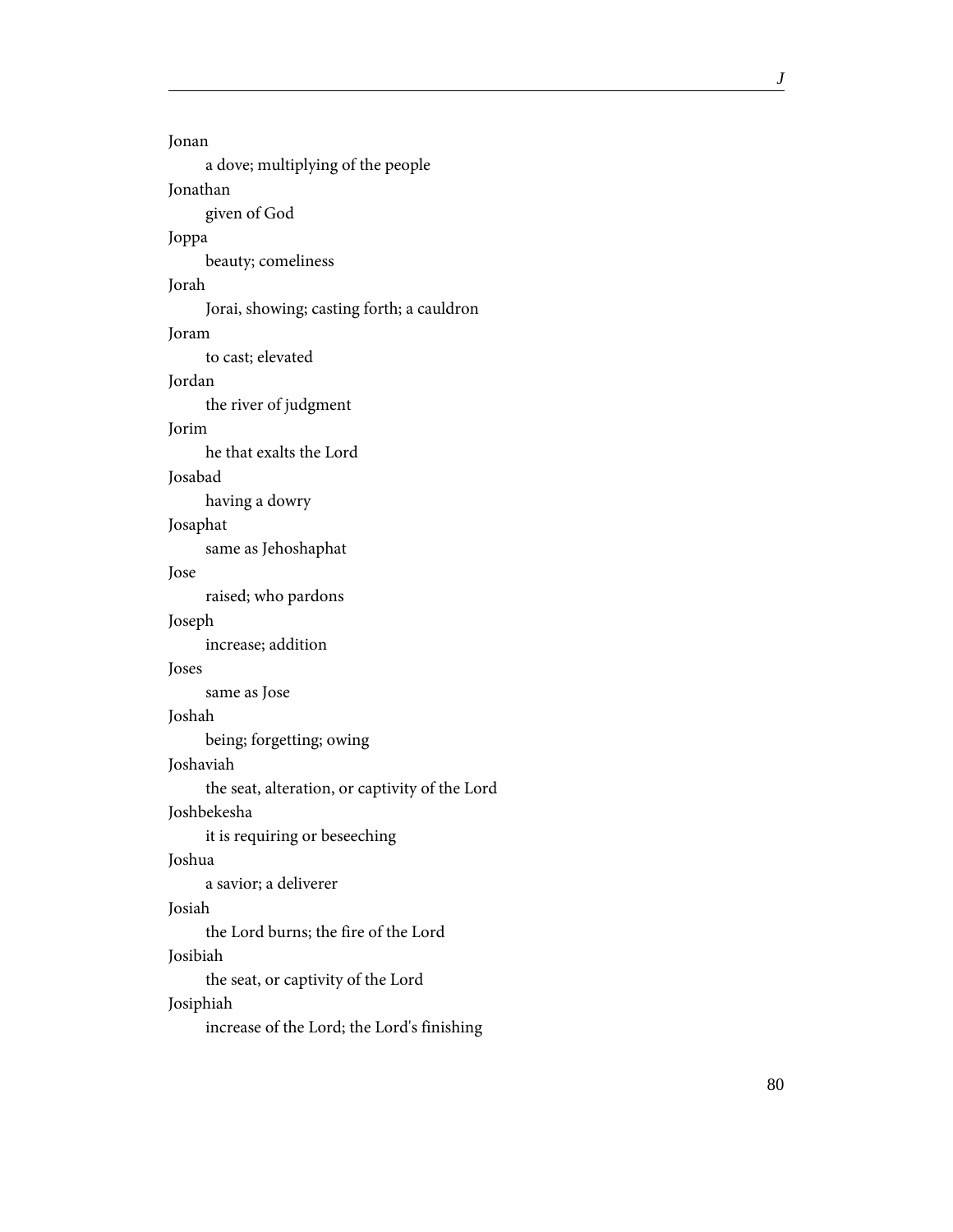Jotham the perfection of the Lord Jothath Jothatha, his goodness Jozabad same as Josabad Jozachar remembering; of the male sex Jubal he that runs; a trumpet Jucal mighty; perfect Judah the praise of the Lord; confession Judas Jude, same as Judah Judaea Judea, same as Judah Judith same as Judah Julia downy; soft and tender hair Julius same as Julia Junia youth Jupiter the father that helpeth Jushabhesed dwelling-place; change of mercy Justus just or upright Juttah turning away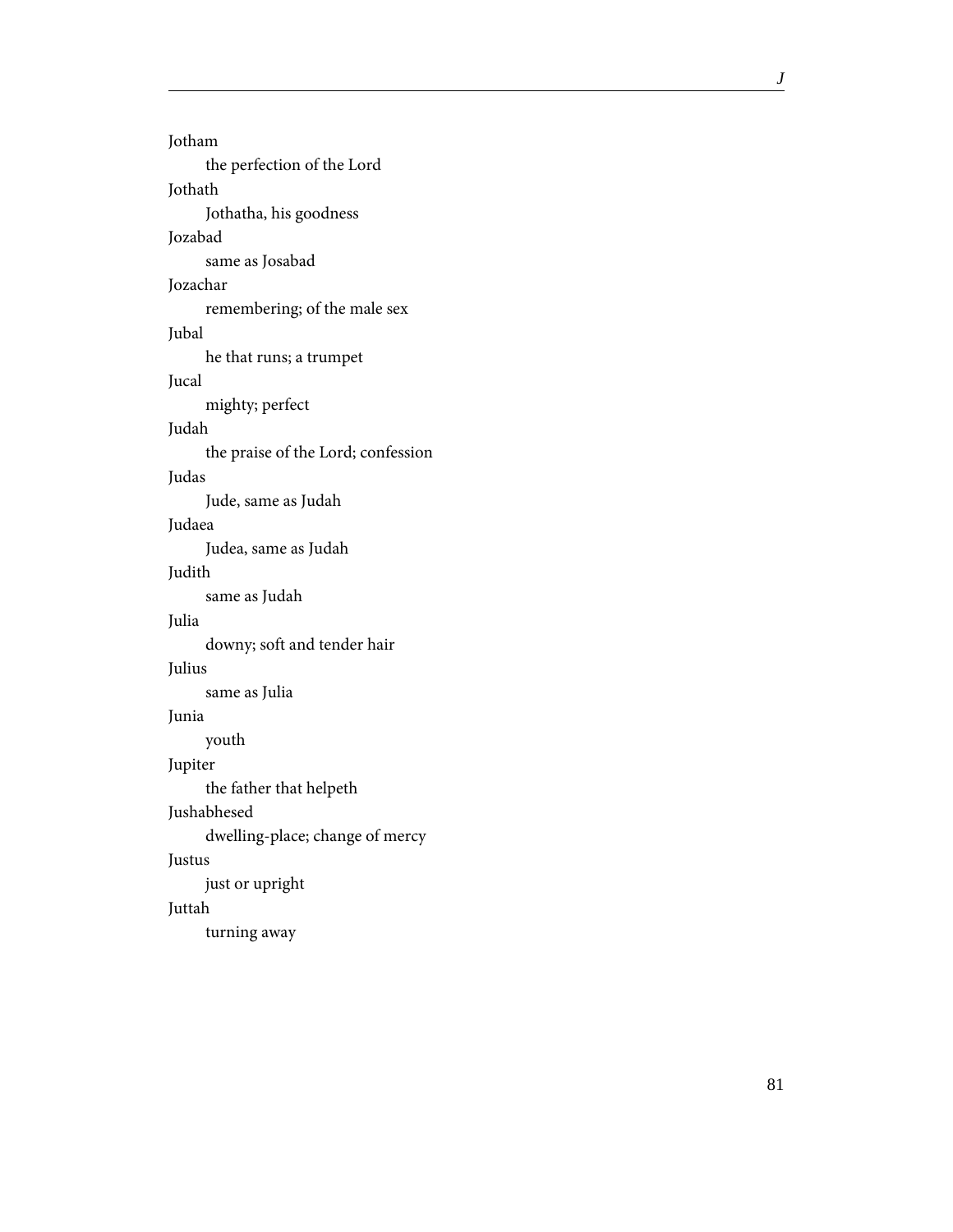Kabzeel the congregation of God Kadesh holiness Kadesh-barnea holiness of an inconstant son Kadmiel God of antiquity; God of rising Kadmonites ancients; chiefs Kallai light; resting by fire; my voice Kanah of reeds Kareah bald; ice Karkaa floor; dissolving coldness Karkor they rested Karnaim horns Kartah calling; meeting Kedar blackness; sorrow Kedemah oriental; ancient; first Kedemoth antiquity; old age Kehelahath a whole; a congregation Keiiah she that divides or cuts Kelaiah voice of the Lord; gathering together Kelitah same as Kelaiah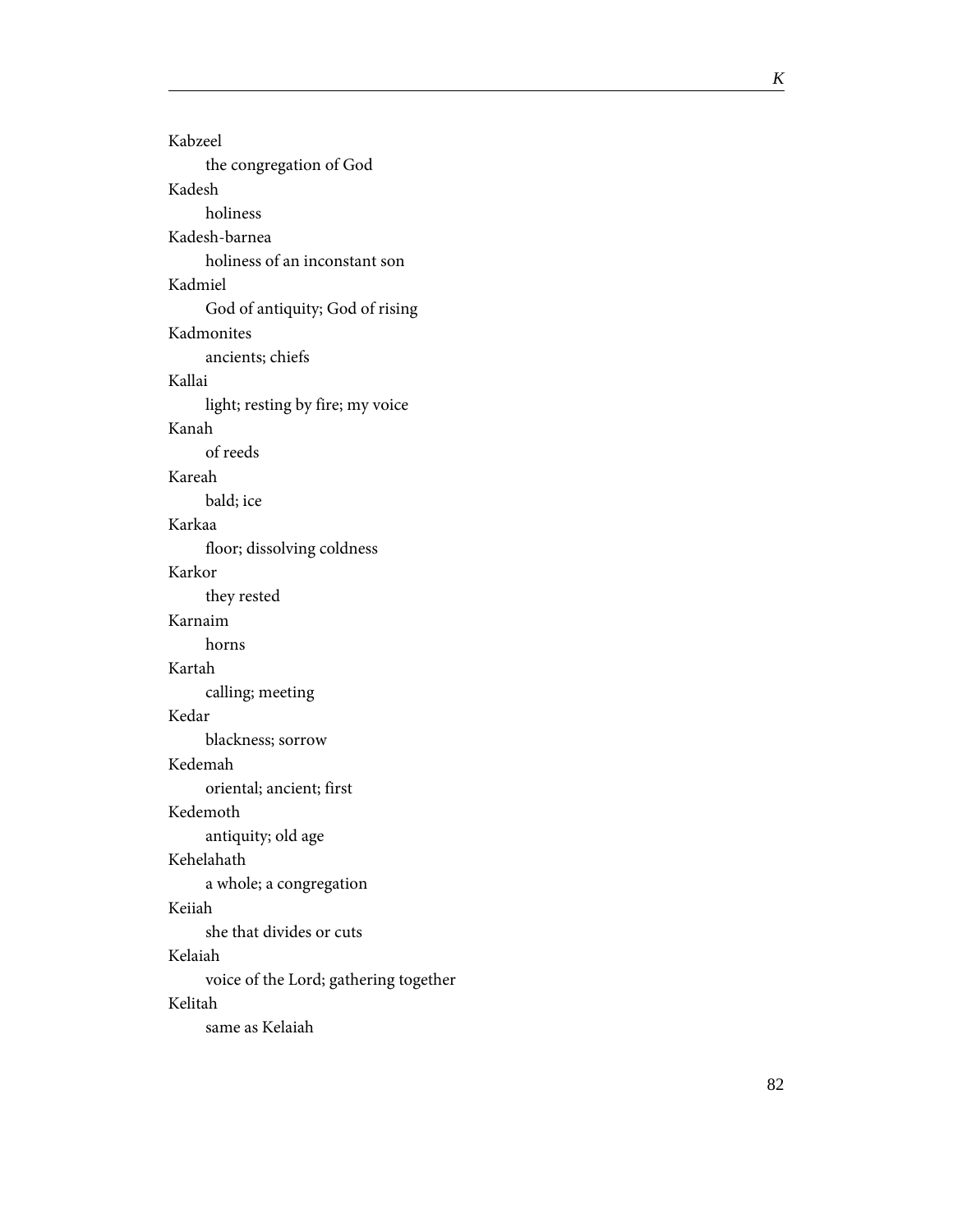| Kemuel                                          |
|-------------------------------------------------|
| God hath raised up, or established him          |
| Kenah                                           |
| buying; possession                              |
| Kenan                                           |
| buyer; owner                                    |
| Kenaz                                           |
| this purchase; this lamentation                 |
| Kenites                                         |
| possession; purchase; lamentation               |
| Kenizzites                                      |
| possession; purchase                            |
| Keren-happuch                                   |
| the horn or child of beauty                     |
| Kerioth                                         |
| the cities; the callings                        |
| Keros                                           |
| crooked; crookedness                            |
| Keturah                                         |
| that makes the incense to fume                  |
| Kezia                                           |
| superficies; the angle; cassia                  |
| Keziz                                           |
| end; extremity                                  |
| Kibroth-hattaavah                               |
| the graves of lust                              |
| Kibzaim                                         |
| congregation                                    |
| Kidron                                          |
| obscure; making black or sad                    |
| Kinah                                           |
| same as Kenah                                   |
| Kir                                             |
| a city; wall; meeting                           |
| Kirharaseth                                     |
| Kirharesh, city of the sun; wall of burnt brick |
| Kirioth                                         |

same as Kerioth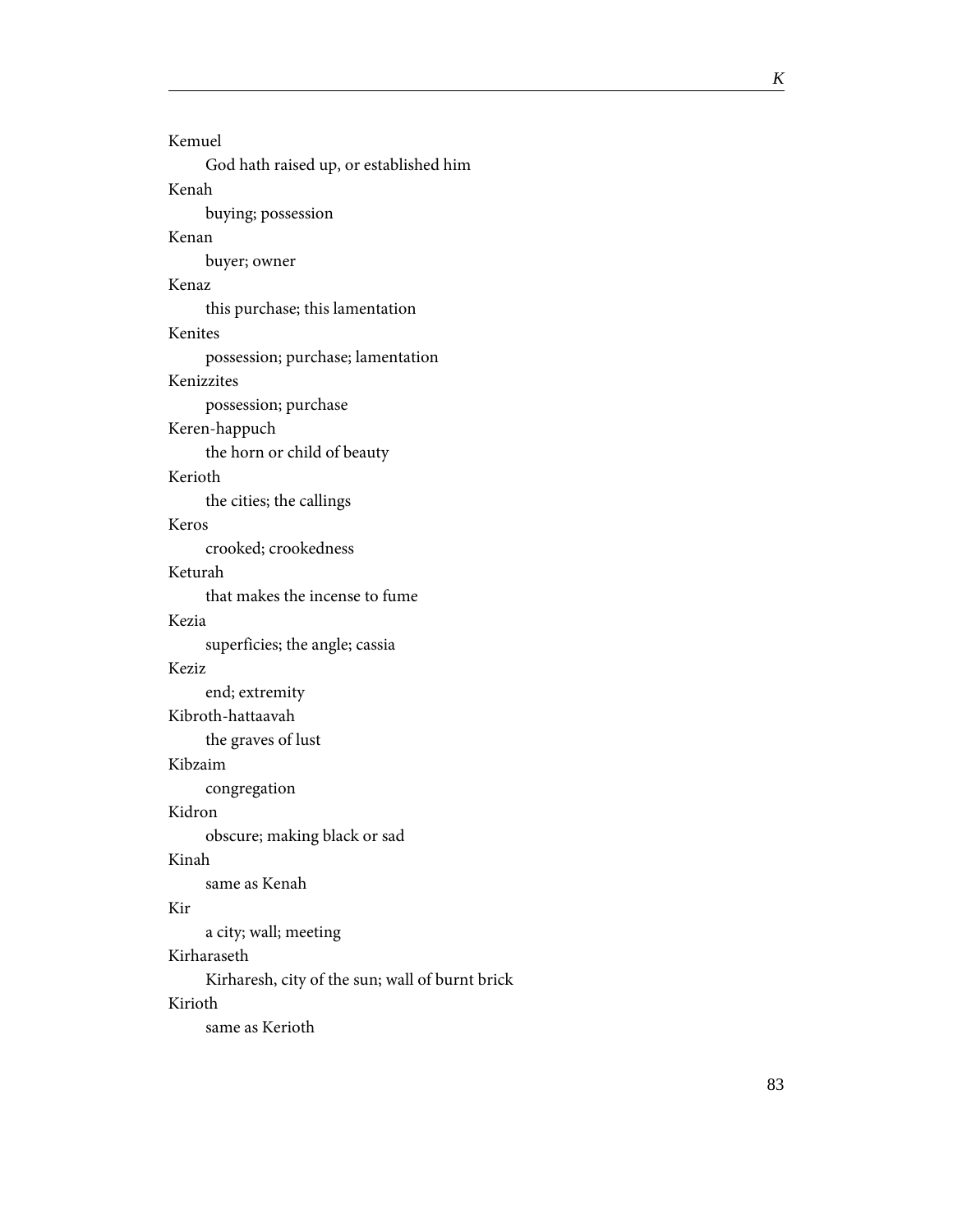| Kirjath                                  |
|------------------------------------------|
| city; vocation; meeting                  |
| Kirjathaim                               |
| the two cities; callings; or meetings    |
| Kirjath-arba                             |
| city of four; fourth city                |
| Kirjath-arim                             |
| city of those who watch                  |
| Kirjath-baal                             |
| city of Baal, or of a ruler              |
| Kirjath-huzoth                           |
| city of streets; populous city           |
| Kirjath-jearim                           |
| city of woods                            |
| Kirjath-sannah                           |
| city of enmity, or of a blackberry bush  |
| Kirjath-sepher                           |
| city of letters, or of the book          |
| Kish                                     |
| hard; difficult; straw; for age          |
| Kishi                                    |
| hardness; his gravity; his offense       |
| Kishion                                  |
| hardness; soreness                       |
| Kishon                                   |
| hard; sore                               |
| Kithlish                                 |
| it is a wall; the company of a lioness   |
| Kitron                                   |
| making sweet; binding together           |
| Kittim                                   |
| breaking; bruising small; gold; coloring |
| Koa                                      |
| hope; a congregation; a line; a rule     |
| Kohath                                   |
| congregation; wrinkle; bluntness         |
| Kolariah                                 |
| voice of the Lord                        |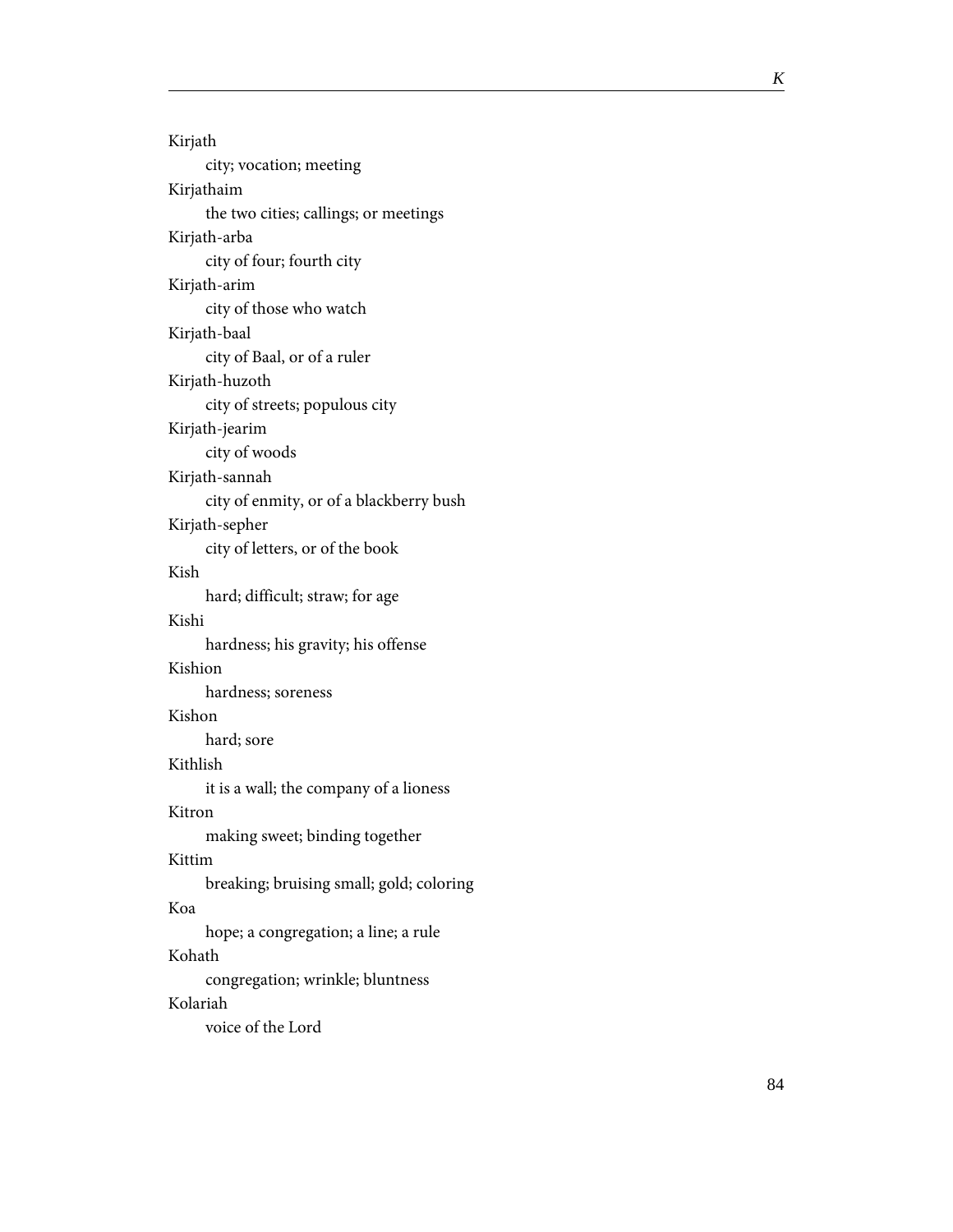Korah baldness; ice; frost Kushaiah same as Kishi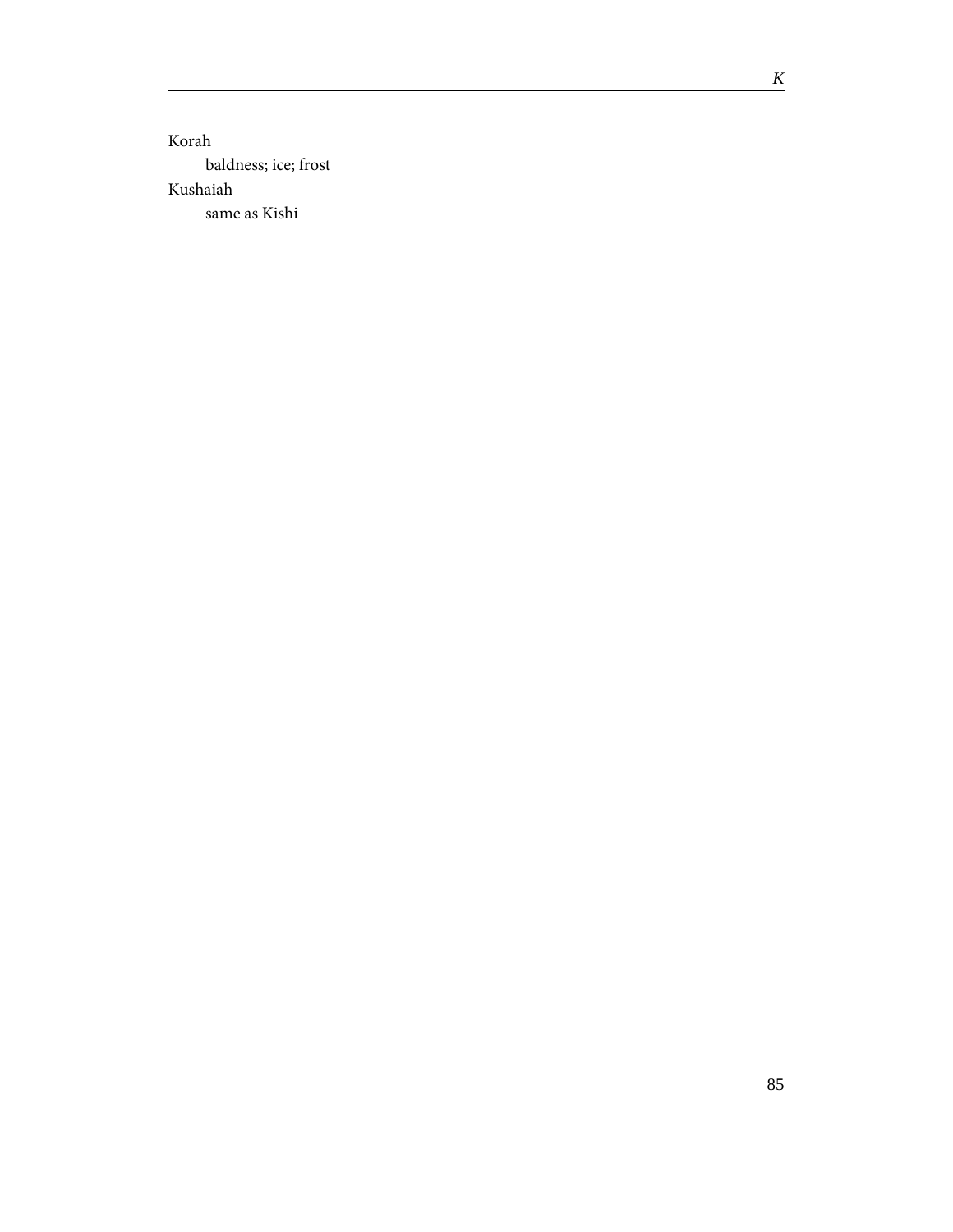Laadah to assemble together; to testify; passing over Laadan for pleasure; devouring; judgment Laban white; shining; gentle; brittle Labana the moon; whiteness; frankincense Lachish who walks, or exists, of himself Lael to God; to the mighty Lahad praising; to confess Lahairoi who liveth and seeth me Lahmam their bread; their war Lahmi my bread; my war Laish a lion Lamech poor; made low Laodicea just people Lapidoth enlightened; lamps Lasea thick; wise Lashah to call; to anoint Lazarus assistance of God Leah weary; tired Lebanon white, incense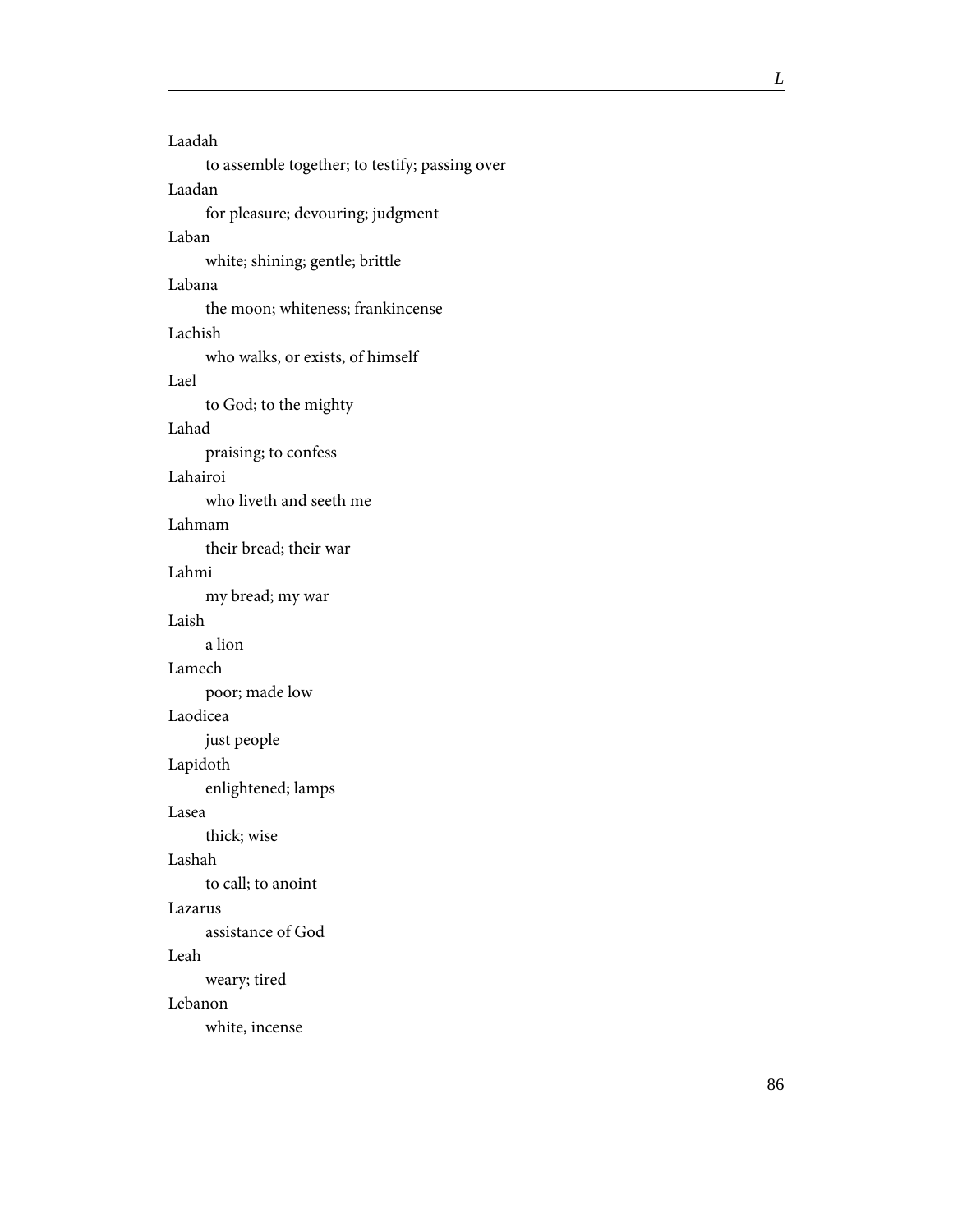| Lebaoth                               |
|---------------------------------------|
| lividness                             |
| Lebbeus                               |
| a man of heart; praising; confessing  |
| Lebonah                               |
| same as Labana                        |
| Lehabim                               |
| flames; inflamed; swords              |
| Lehi                                  |
| jawbone                               |
| Lekah                                 |
| walking; going                        |
| Lemuel                                |
| God with them, or him                 |
| Leshem                                |
| a name; putting; a precious stone     |
| Letushim                              |
| hammermen; filemen                    |
| Leummim                               |
| countries; without water              |
| Levi                                  |
| associated with him                   |
| Libnah                                |
| white; whiteness                      |
| Libni                                 |
| same as Libnah                        |
| Libya                                 |
| the heart of the sea; fat             |
| Linus                                 |
| net                                   |
| Lo-ammi                               |
| not my people                         |
| Lod                                   |
| nativity; generation                  |
| Lois                                  |
| better                                |
| Lo-ruhamah                            |
| not having obtained mercy; not pitied |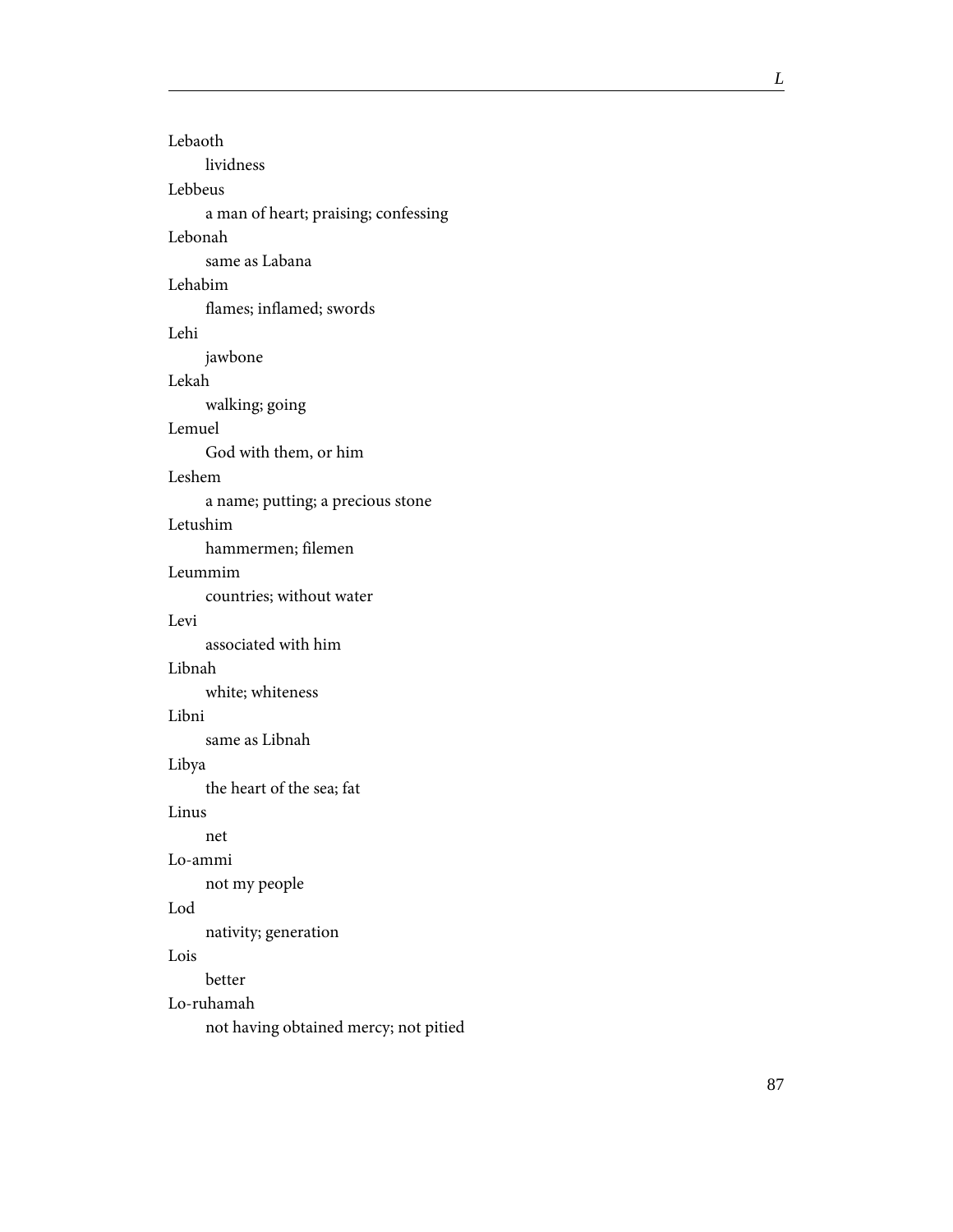#### Lot

Lotan, wrapt up; hidden; covered; myrrh; rosin

# Lubin

heart of a man; heart of the sea

### Lucas

Lucius, luminous; white

### Lucifer

bringing light

# Lud

Ludim, same as Lod

#### Luhith

made of boards

### Luke

luminous; white

### Luz

separation; departure; an almond

#### Lycaonia

she-wolf

# Lydda

Lydia, a standing pool

#### Lysanias

that drives away sorrow

#### Lysias

dissolving

# Lysimachus

scattering the battle

#### Lystra

that dissolves or disperses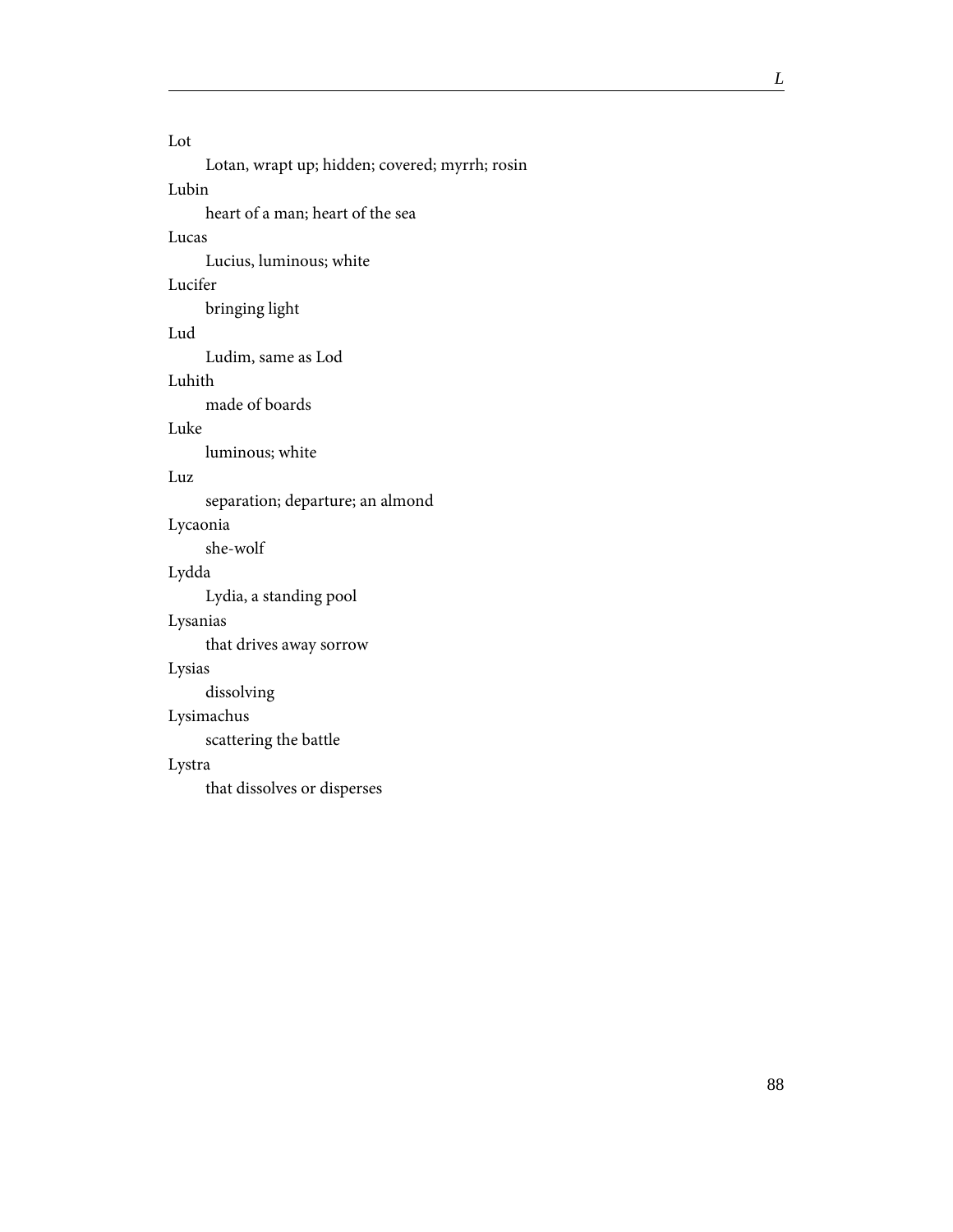| Maachah                                        |
|------------------------------------------------|
| pressed down; worn; fastened                   |
| Maachathi                                      |
| broken                                         |
| Maadai                                         |
| pleasant; testifying                           |
| Maadiah                                        |
| pleasantness; the testimony of the Lord        |
| Maai                                           |
| belly; heaping up                              |
| Maale-akrabbim                                 |
| ascent of scorpions                            |
| Maarath                                        |
| den; making empty; watching                    |
| Maaseiah                                       |
| the work of the Lord                           |
| Maasiai                                        |
| the defense, or strength, or trust of the Lord |
| Maath                                          |
| wiping away; breaking; fearing; smiting        |
| Maaz                                           |
| wood; wooden                                   |
| Macedonia                                      |
| burning; adoration                             |
| Machbenah                                      |
| Machbanai, poverty; the smiting of his son     |
| Machi                                          |
| poor; a smiter                                 |
|                                                |
| Machir                                         |
| selling; knowing                               |
| Machnadebai                                    |
| smiter                                         |
| Machpelah                                      |
| double                                         |
| Madai                                          |
| a measure; judging; a garment                  |
| Madian                                         |
|                                                |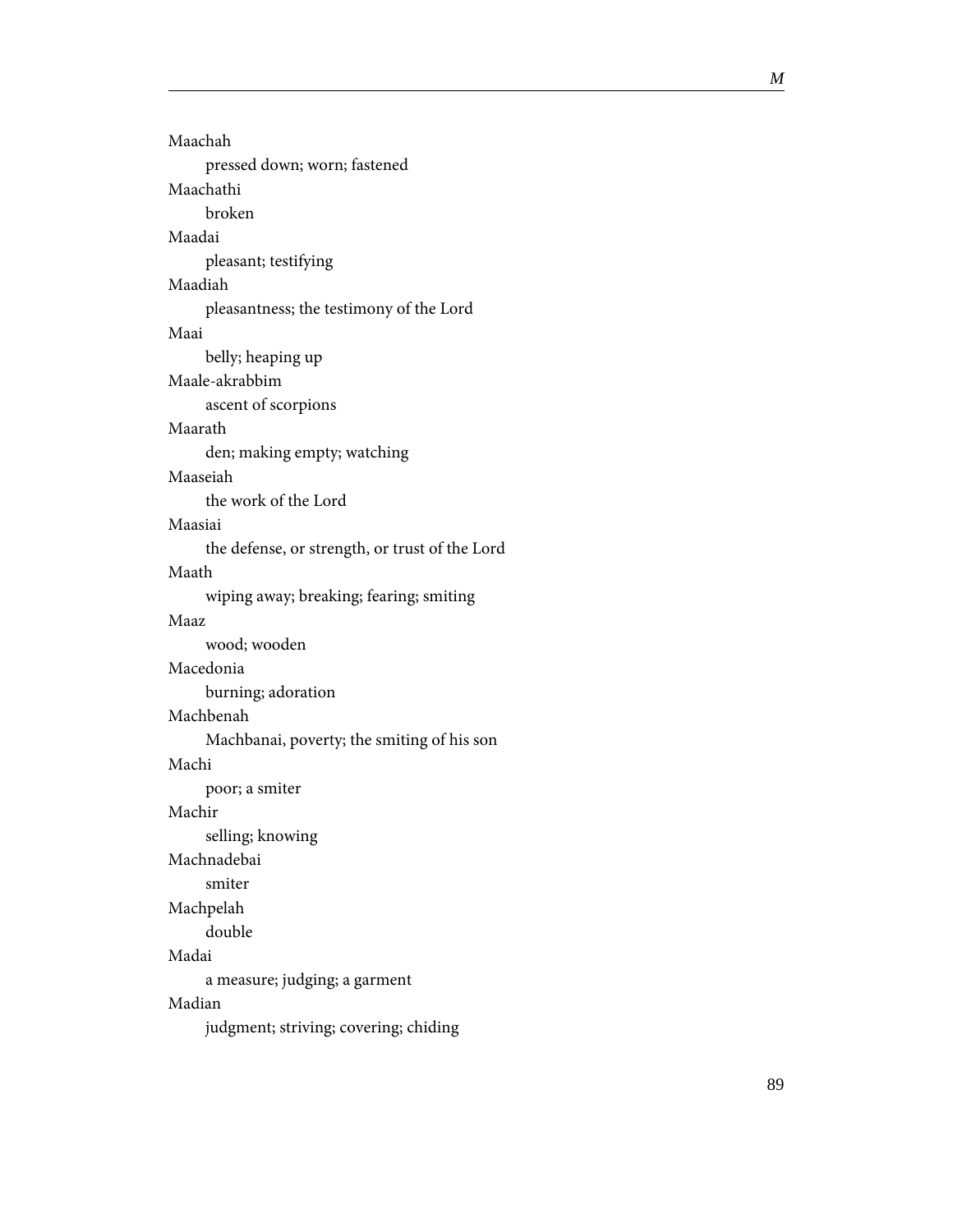| Madmannah                                        |
|--------------------------------------------------|
| measure of a gift; preparation of a garment      |
| Madon                                            |
| a chiding; a garment; his measure                |
| Magbish                                          |
| excelling; height                                |
| Magdala                                          |
| tower; greatness                                 |
| Magdalene                                        |
| a person from Magdala                            |
| Magdiel                                          |
| declaring God; chosen fruit of God               |
| Magog                                            |
| covering; roof; dissolving                       |
| Magor-missabib                                   |
| fear on every side                               |
| Magpiash                                         |
| a body thrust hard together                      |
| Mahalah                                          |
| Mahalath, sickness; a company of dancers; a harp |
| Mahaleleel                                       |
| praising God                                     |
| Mahali                                           |
| infirmity; a harp; pardon                        |
| Mahanaim                                         |
| tents; two fields; two armies                    |
| Mahanehdan                                       |
| tents of judgment                                |
| Mahanem                                          |
| a comforter                                      |
| Maharai                                          |
| hasting; a hill; from a hill                     |
| Mahath                                           |
| same as Maath                                    |
| Mahavites                                        |
| declaring a message; marrow                      |
| Mahaz                                            |
| an end; ending; growing hope                     |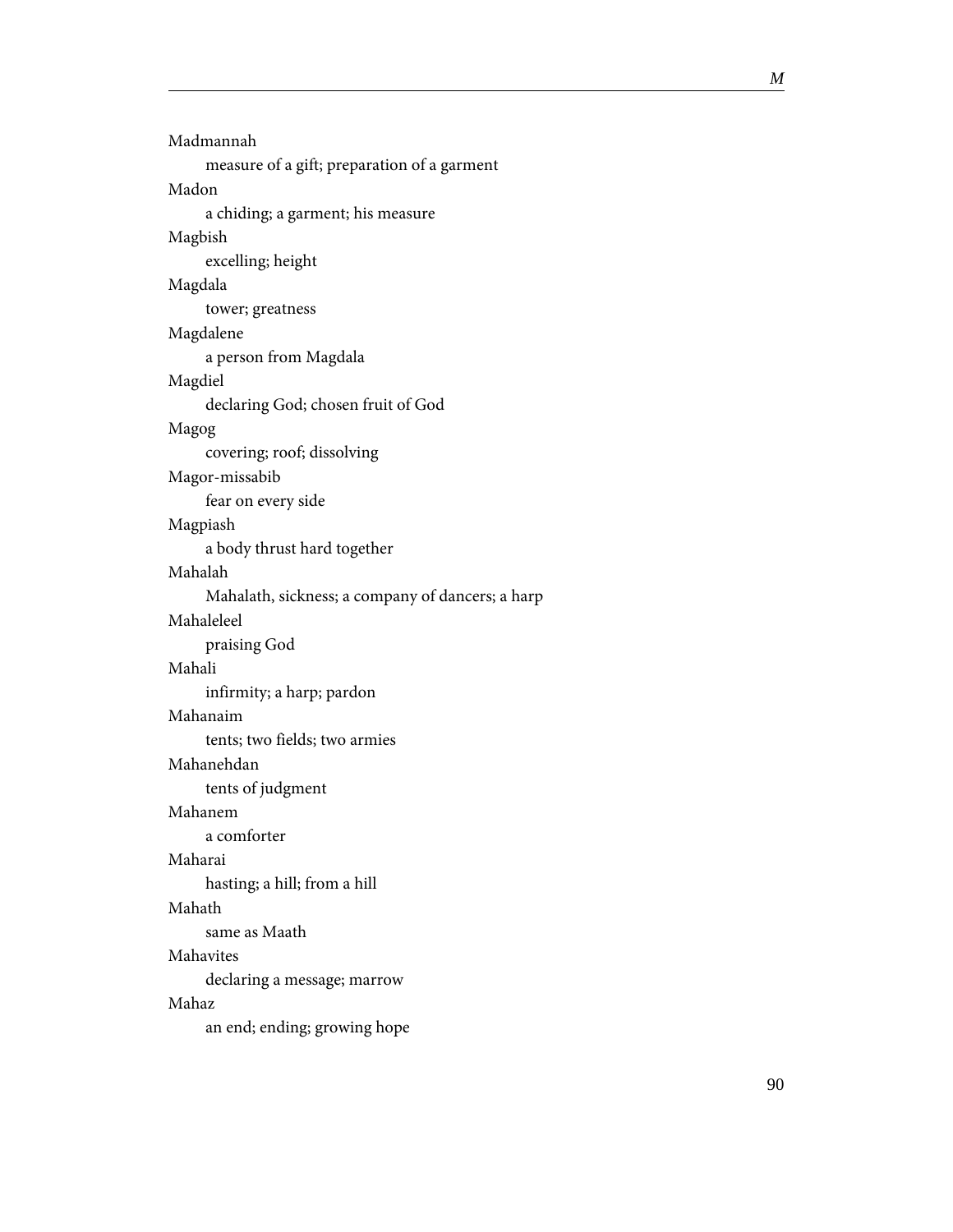| Mahazioth                                         |
|---------------------------------------------------|
| seeing a sign; seeing a letter                    |
| Maher-shalal-hash-baz                             |
| making speed to the spoil; he hastens to the prey |
| Mahlah                                            |
| Mahli, Mahlon, same as Mahali                     |
| Makas                                             |
| same as Mahaz                                     |
| Makheloth                                         |
| assemblies; congregations                         |
| Makkedah                                          |
| worshiping; burning; raised; crookedness          |
| Malachi                                           |
| my messenger; my angel                            |
| Malcham                                           |
| Malchom, their king; their counselor              |
| Malchiah                                          |
| Malchijah, the Lord my king, or my counselor      |
| Malchiel                                          |
| God is my king, or counselor                      |
| Malchus                                           |
| my king, kingdom, or counselor                    |
| Maleleel                                          |
| same as Mahaleleel                                |
| Mallothi                                          |
| fullness; circumcision                            |
| Malluch                                           |
| reigning; counseling                              |
| Mammon                                            |
| riches                                            |
| Mamre                                             |
| rebellious; bitter; set with trees                |
| Manaen                                            |
| a comforter; a leader                             |
| Manahethites                                      |
| my lady; my prince of rest                        |
| Manasseh                                          |
| forgetfulness; he that is forgotten               |
|                                                   |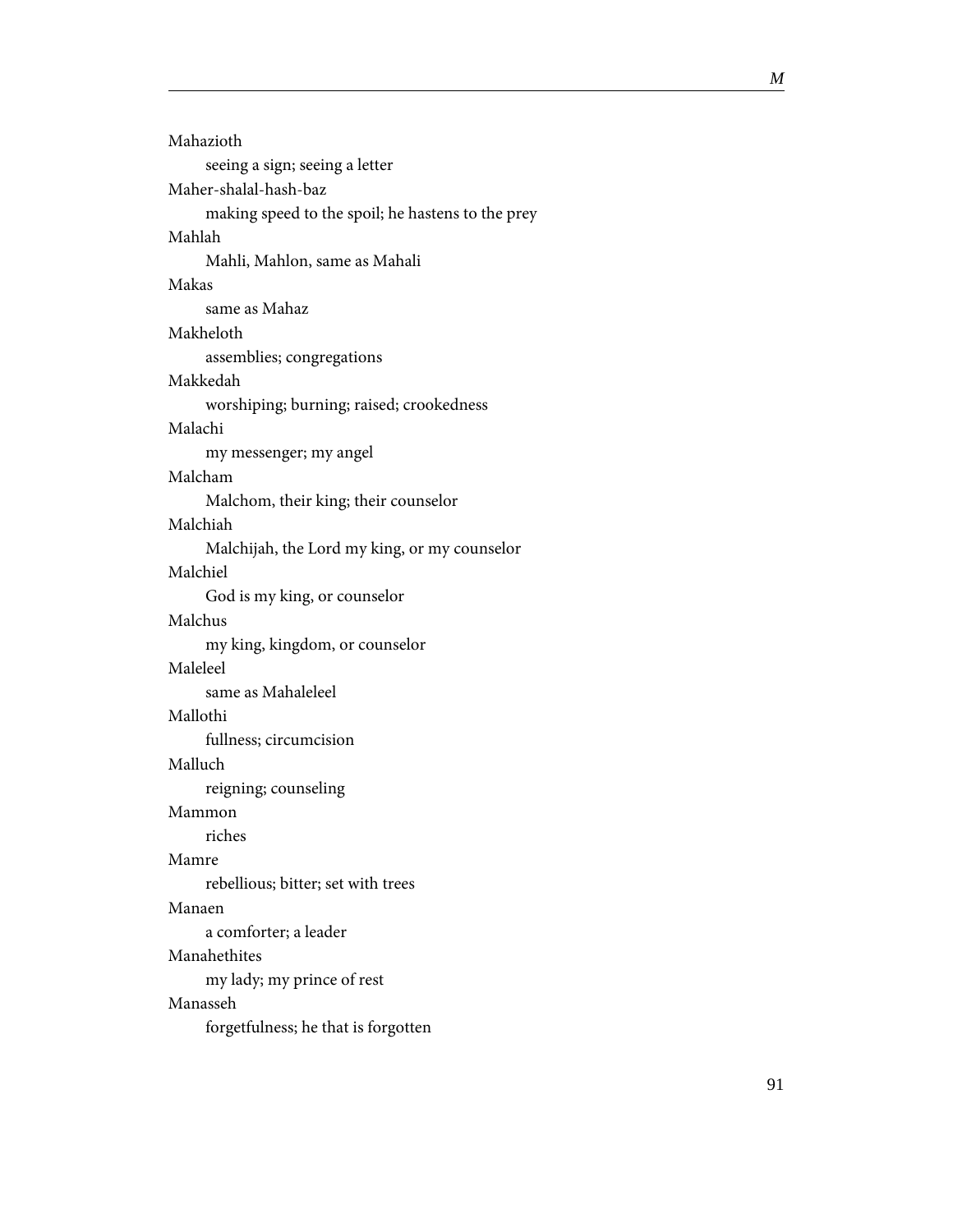| Manoah                                 |
|----------------------------------------|
| rest; a present                        |
| Maon                                   |
| house; place of sin                    |
| Mara                                   |
| Marah, bitter; bitterness              |
| Maralah                                |
| sleep; a sacrifice of myrrh; ascension |
| Maranatha                              |
| the Lord is coming                     |
| Marcus                                 |
| polite; shining                        |
| Mareshah                               |
| from the beginning; an inheritance     |
| Mark                                   |
| same as Marcus                         |
| Maroth                                 |
| <b>bitterness</b>                      |
| Marsena                                |
| bitterness of a bramble                |
| Martha                                 |
| who becomes bitter; provoking          |
| Mary                                   |
| same as Miriam                         |
| Mash                                   |
| same as Meshech                        |
| Mashal                                 |
| a parable; governing                   |
| Masrekah                               |
| whistling; hissing                     |
| Massa                                  |
| a burden; prophecy                     |
| Massah                                 |
| temptation                             |
| Matred                                 |
| wand of government                     |
| Matri                                  |
| rain; prison                           |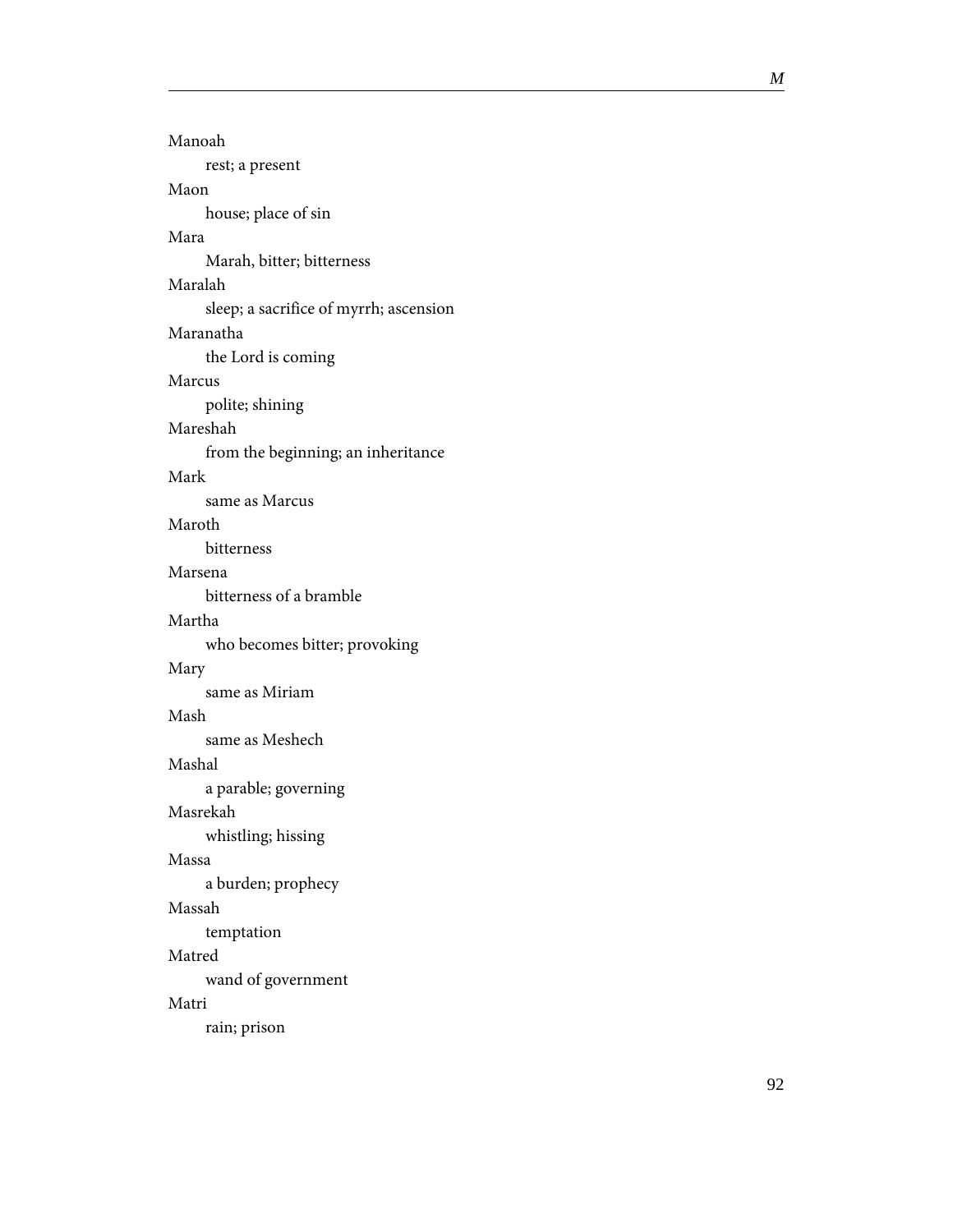Mattan Mattana, Mattenai, gifts; rains Mattaniah gift, or hope, of the Lord Mattatha his gift Mattathias the gift of the Lord Matthan same as Mattan Matthanias same as Mattaniah Matthal gift; he that gives Matthew given; a reward Matthias Mattithiah, same as Mattathias Mazzaroth the twelve signs of the zodiac Meah a hundred cubits Mearah den; cave; making empty Mebunnai son; building; understanding Mecherath selling; knowledge Medad he that measures; water of love Medan judgment; process Medeba waters of grief; waters springing up Media measure; habit; covering Megiddo his precious fruit; declaring a message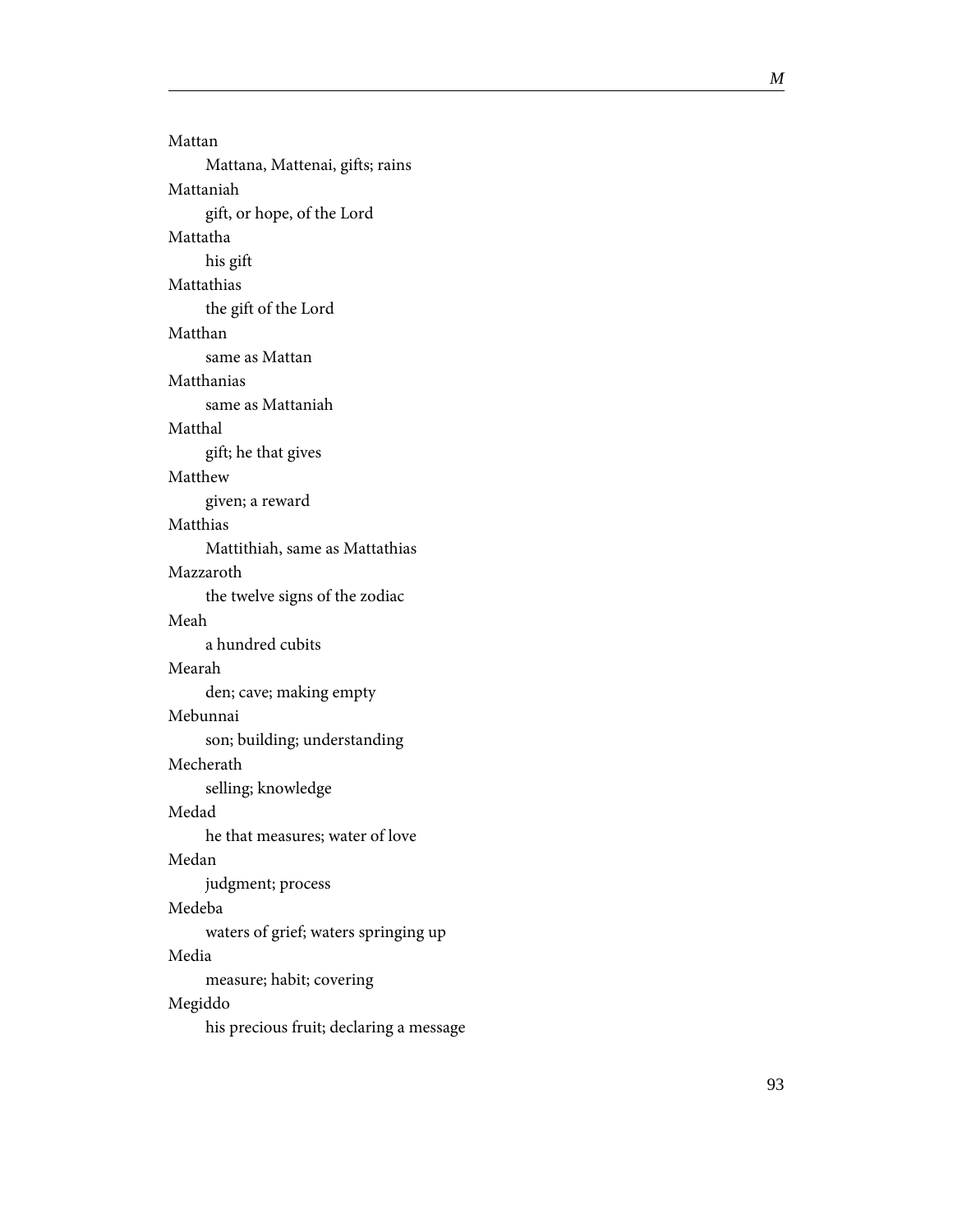| Megiddon                                     |
|----------------------------------------------|
| same as Megiddo                              |
| Mehetabel                                    |
| how good is God                              |
| Mehida                                       |
| a riddle; sharpness of wit                   |
| Mehir                                        |
| a reward                                     |
| Mehujael                                     |
| who proclaims God                            |
| Mehuman                                      |
| making an uproar; a multitude                |
| Mejarkon                                     |
| the waters of Jordan                         |
| Mekonah                                      |
| a foot of a pillar; provision                |
| Melatiah                                     |
| deliverance of the Lord                      |
| Melchi                                       |
| my king; my counsel                          |
| Melchiah                                     |
| God is my king                               |
| Melchi-shua                                  |
| king of health; magnificent king             |
| Melchizedek                                  |
| king of justice                              |
| Melea                                        |
| supplying; supplied<br>Melech                |
|                                              |
| king; counselor<br>Melita                    |
|                                              |
| affording honey<br>Mellicu                   |
| his kingdom; his counselor                   |
| Melzar                                       |
| circumcision of a narrow place, or of a bond |
| Memphis                                      |
| abode of the good                            |
|                                              |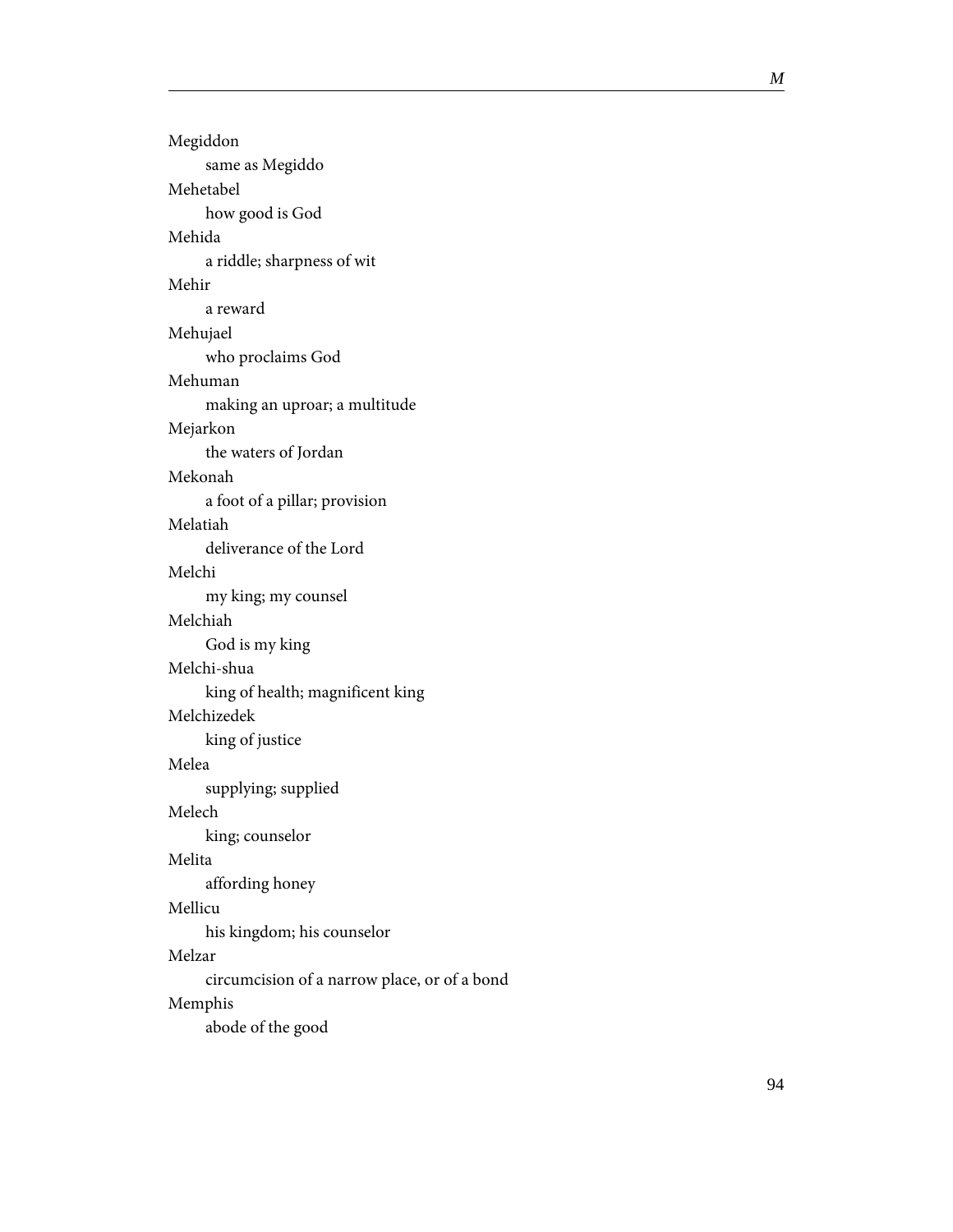| Memucan                                           |
|---------------------------------------------------|
| impoverished; to prepare; certain; true           |
| Menahem                                           |
| comforter; who conducts them; preparation of heat |
| Menan                                             |
| numbered; rewarded; prepared                      |
| Mene                                              |
| who reckons or is counted                         |
| Meonenim                                          |
| charmers, regarders of times                      |
| Mephaath                                          |
| appearance, or force, of waters                   |
| Mephibosheth                                      |
| out of my mouth proceeds reproach                 |
| Merab                                             |
| he that fights or disputes                        |
| Meraioth                                          |
| bitterness; rebellious; changing                  |
| Merari                                            |
| bitter; to provoke                                |
| Mercurius                                         |
| an orator; an interpreter                         |
| Mered                                             |
| rebellious, ruling                                |
| Meremoth                                          |
| bitterness; myrrh of death                        |
| Meres                                             |
| defluxion; imposthume                             |
| Meribah                                           |
| dispute; quarrel                                  |
| Meribbaal                                         |
| he that resists Baal; rebellion                   |
| Merodach                                          |
| bitter contrition                                 |
| Merodach-baladan                                  |
| bitter contrition, without judgment               |
| Merom                                             |
| eminences; elevations                             |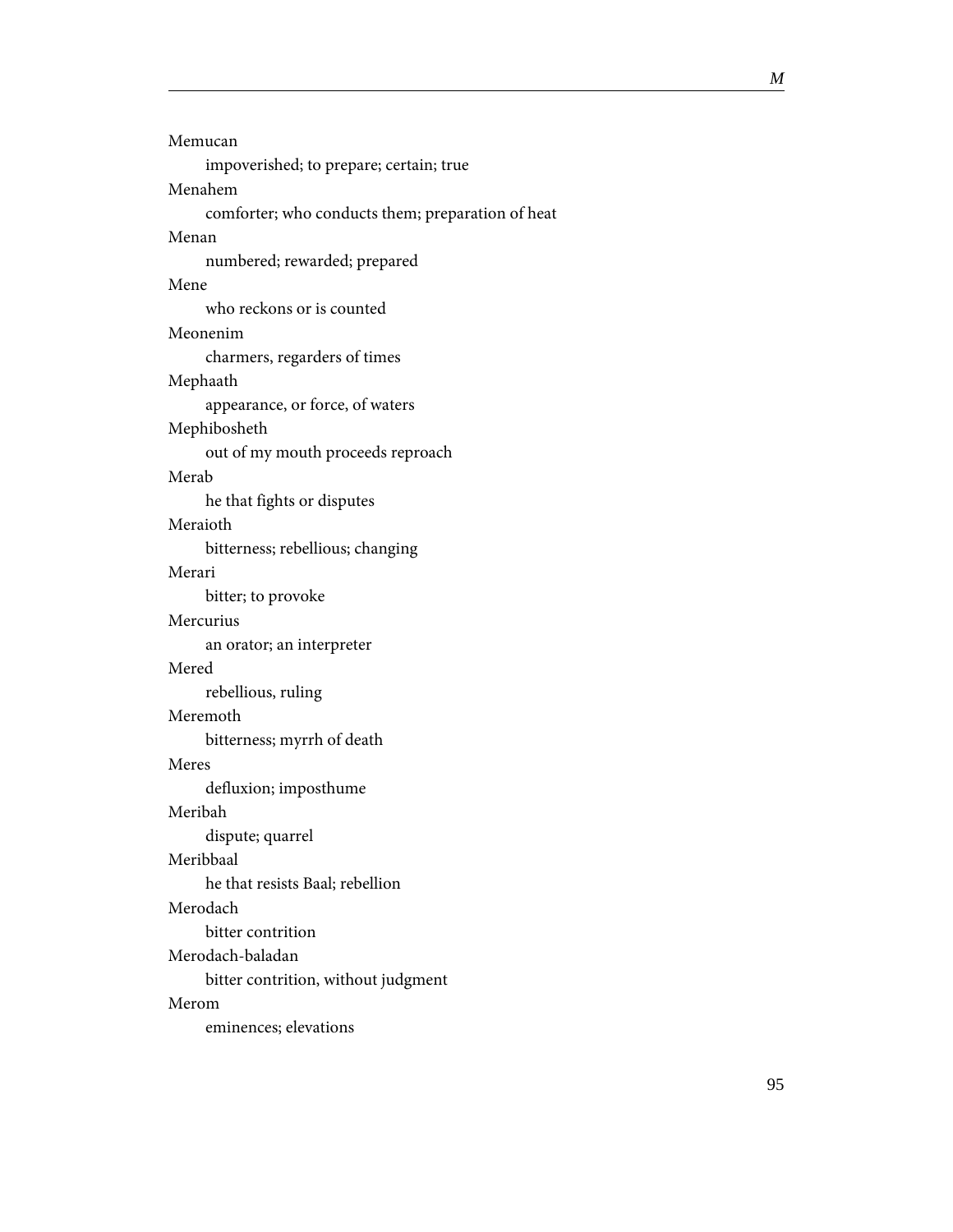| Meronothite                             |
|-----------------------------------------|
| my singing; rejoicing; bearing rule     |
| Meroz                                   |
| secret, leanness                        |
| Mesha                                   |
| burden; salvation                       |
| Meshach                                 |
| that draws with force                   |
| Meshech                                 |
| who is drawn by force                   |
| Meshelemiah                             |
| peace, or perfection, of the Lord       |
| Meshezaheel                             |
| God taking away; the salvation of God   |
| Meshillamith                            |
| peaceable; perfect; giving again        |
| Meshullam                               |
| peaceable; perfect; their parables      |
| Mesobaite                               |
| the Lord's standing-place; a little doe |
| Mesopotamia                             |
| between two rivers                      |
| Messiah                                 |
| anointed                                |
| Metheg-ammah                            |
| bridle of bondage                       |
| Methusael                               |
| who demands his death                   |
| Methusaleh                              |
| he has sent his death                   |
| Meunim                                  |
| dwelling-places; afflicted              |
| Mezahab                                 |
| gilded                                  |
| Miamin                                  |
| the right hand                          |
| Mibhar                                  |
| chosen; youth                           |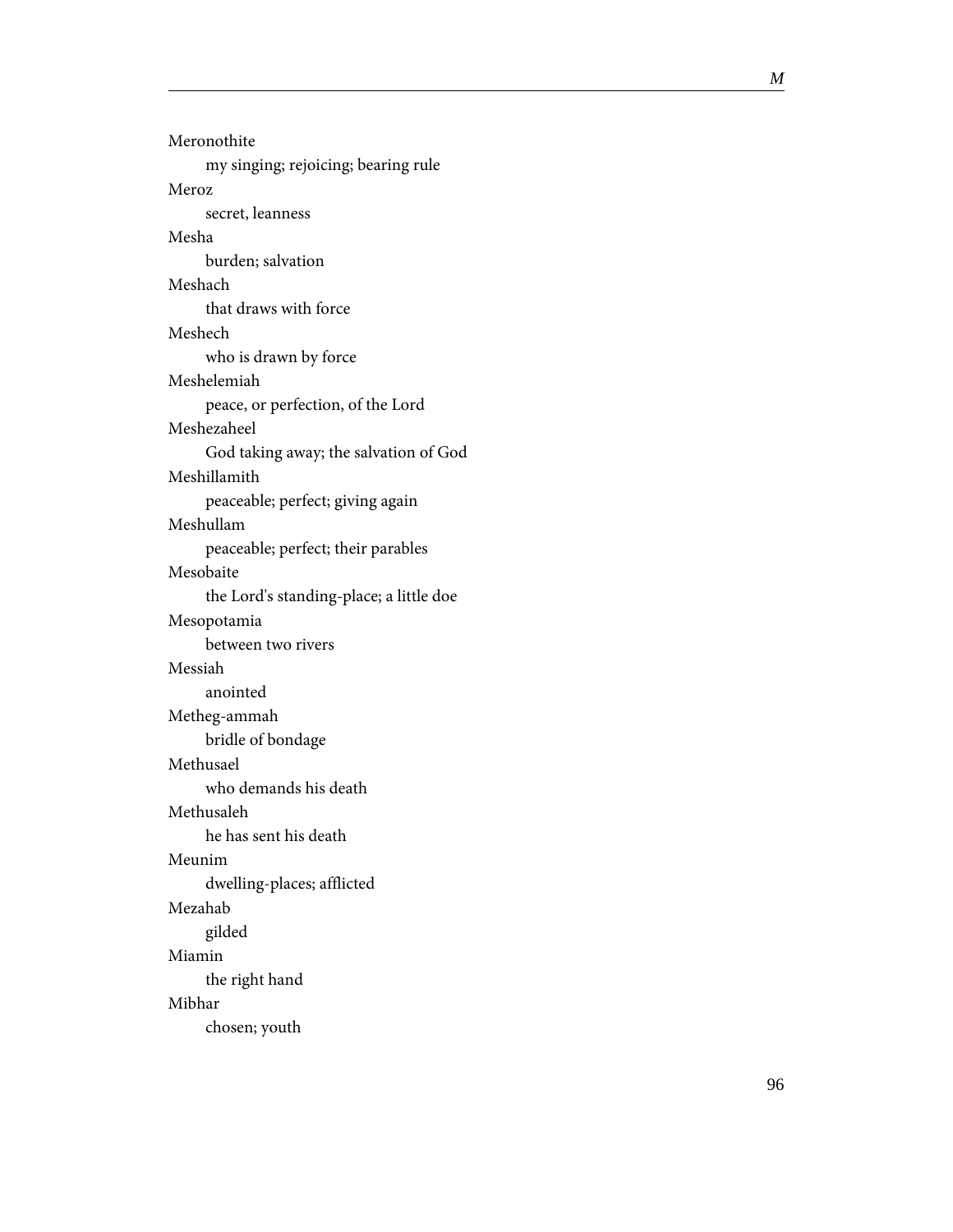Mibsam smelling sweet Mibzar defending; forbidding; taking away Micah poor; humble Micaiah who is like to God? Micha same as Micaiah Michaiah Michael, same as Micah Michal who is perfect? Michmach he that strikes Michmethah the gift or death of a striker Michri selling Michtam golden psalm Middin judgment; striving Midian judgment; covering; habit Migdalel tower of God Migdalgad tower compassed about Migdol a tower Migron fear; farm; throat Mijamin right hand Mikloth little wants; little voices; looking downward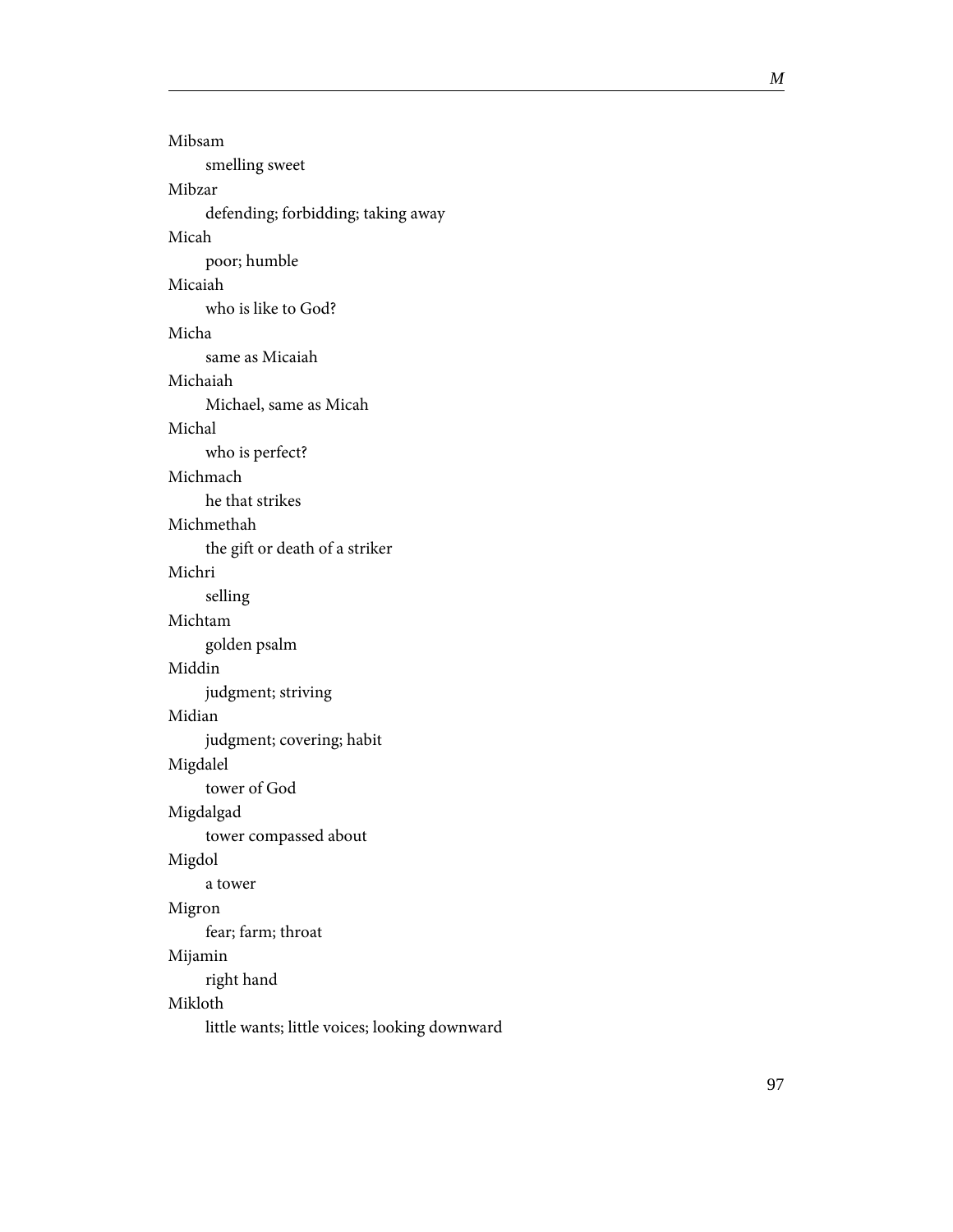Minneiah possession of the Lord Milalai circumcision; my talk Milcah queen Milcom their king Miletum red; scarlet Millo fullness Miniamin right hand Minni reckoned; prepared Minnith same as Minni Miriam rebellion Mishael who is asked for or lent Mishal parables; governing Misham their savior; taking away Misheal requiring; lent; pit Mishma hearing; obeying Mishmannah fatness; taking away provision Mishraites spread abroad Mispar Mispereth, numbering; showing; increase of tribute Misrephoth-maim hot waters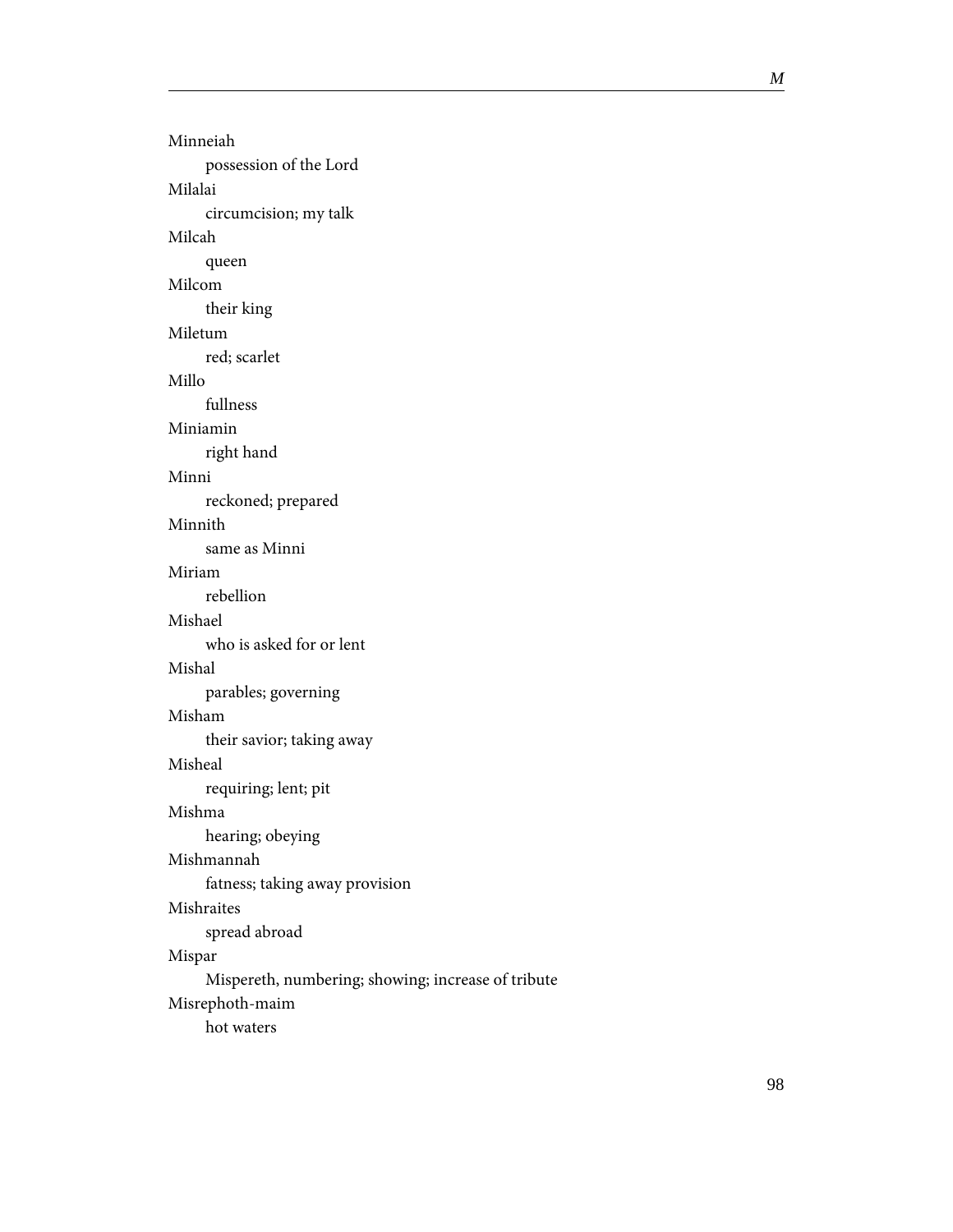| Mithcah                            |
|------------------------------------|
| sweetness; pleasantness            |
| Mithnite                           |
| loin; gift; hope                   |
| Mithredath                         |
| breaking the law                   |
| Mitylene                           |
| purity; cleansing; press           |
| Mizar                              |
| little                             |
| Mizpah                             |
| Mizpeh, a watch-tower; speculation |
| Mizraim                            |
| tribulations                       |
| Mizzah                             |
| defluxion from the head            |
| Mnason                             |
| a diligent seeker; an exhorter     |
| Moab                               |
| of his father                      |
| Moladah                            |
| birth; generation                  |
| Molech                             |
| Moloch, king                       |
| Molid                              |
| nativity; generation               |
| Mordecai                           |
| contrition; bitter; bruising       |
| Moreh                              |
| stretching                         |
| Moriah                             |
| bitterness of the Lord             |
| Moserah                            |
| Moseroth, erudition; discipline    |
| Moses                              |
| taken out; drawn forth             |
| Mozah                              |
| unleavened                         |
|                                    |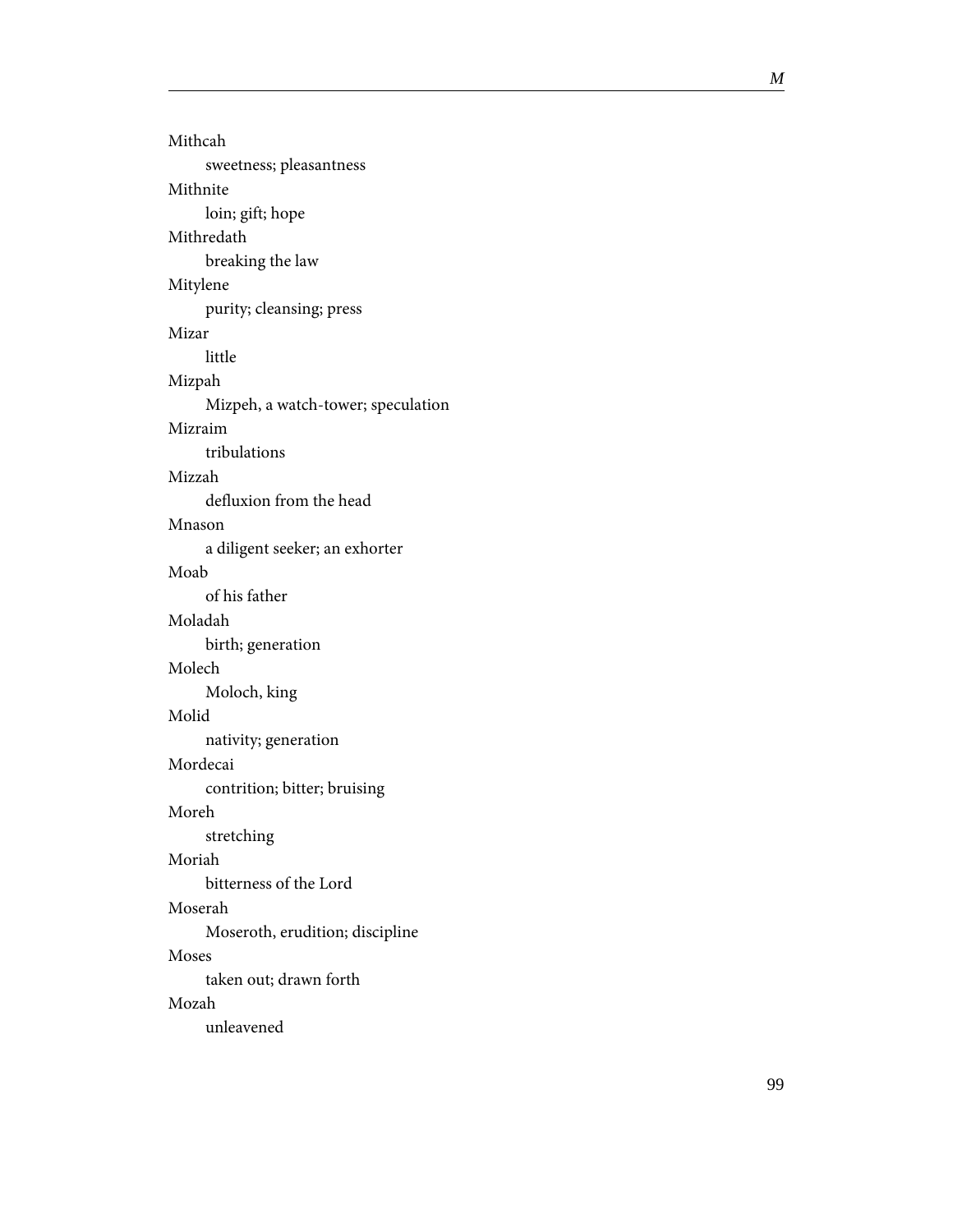Muppim out of the mouth; covering Mushi

he that touches, that withdraws or takes away

Myra

I flow; pour out; weep

Mysia

criminal; abominable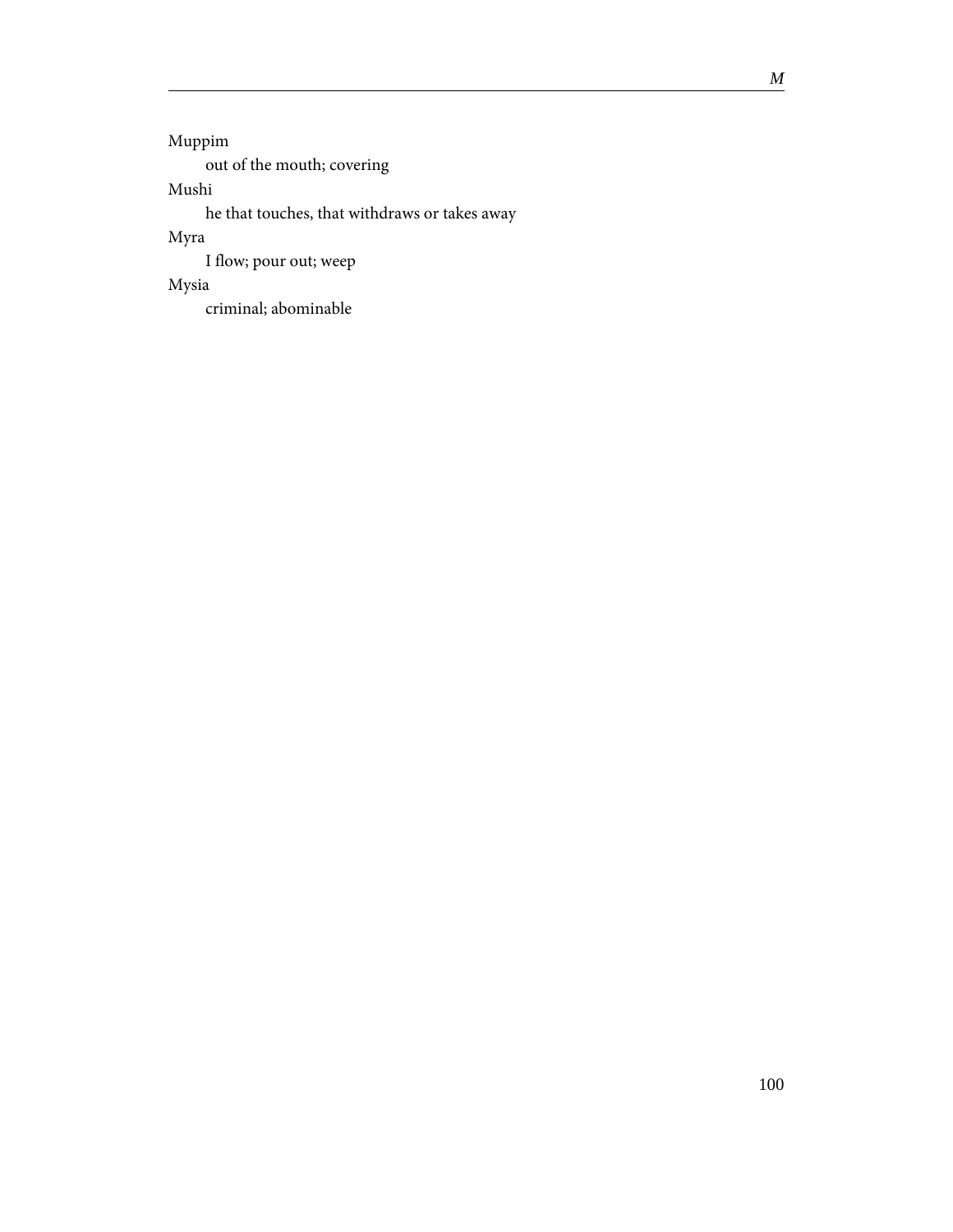| Naam                             |
|----------------------------------|
| fair; pleasant                   |
| Naamah                           |
| Naaman, beautiful; agreeable     |
| Naarah                           |
| Naarai, young person             |
| Naashon                          |
| that foretells; that conjectures |
| Nabal                            |
| fool; senseless                  |
| Naboth                           |
| words; prophecies                |
| Nachon                           |
| ready; sure                      |
| Nachor                           |
| same as Nahor                    |
| Nadah                            |
| free and voluntary gift; prince  |
| Nagge                            |
| clearness; brightness; light     |
| Nahaliel                         |
| inheritance; valley of God       |
| Nahallal                         |
| praised; bright                  |
| Naham                            |
| Nahamani, comforter; leader      |
| Naharai                          |
| my nostrils; hot; anger          |
| Nahash                           |
| snake; serpent                   |
| Nahath                           |
| rest; a leader                   |
| Nahbi                            |
| very secret                      |
| Nahor                            |
| hoarse; dry; hot                 |
| Nahshon                          |
| same as Naashon                  |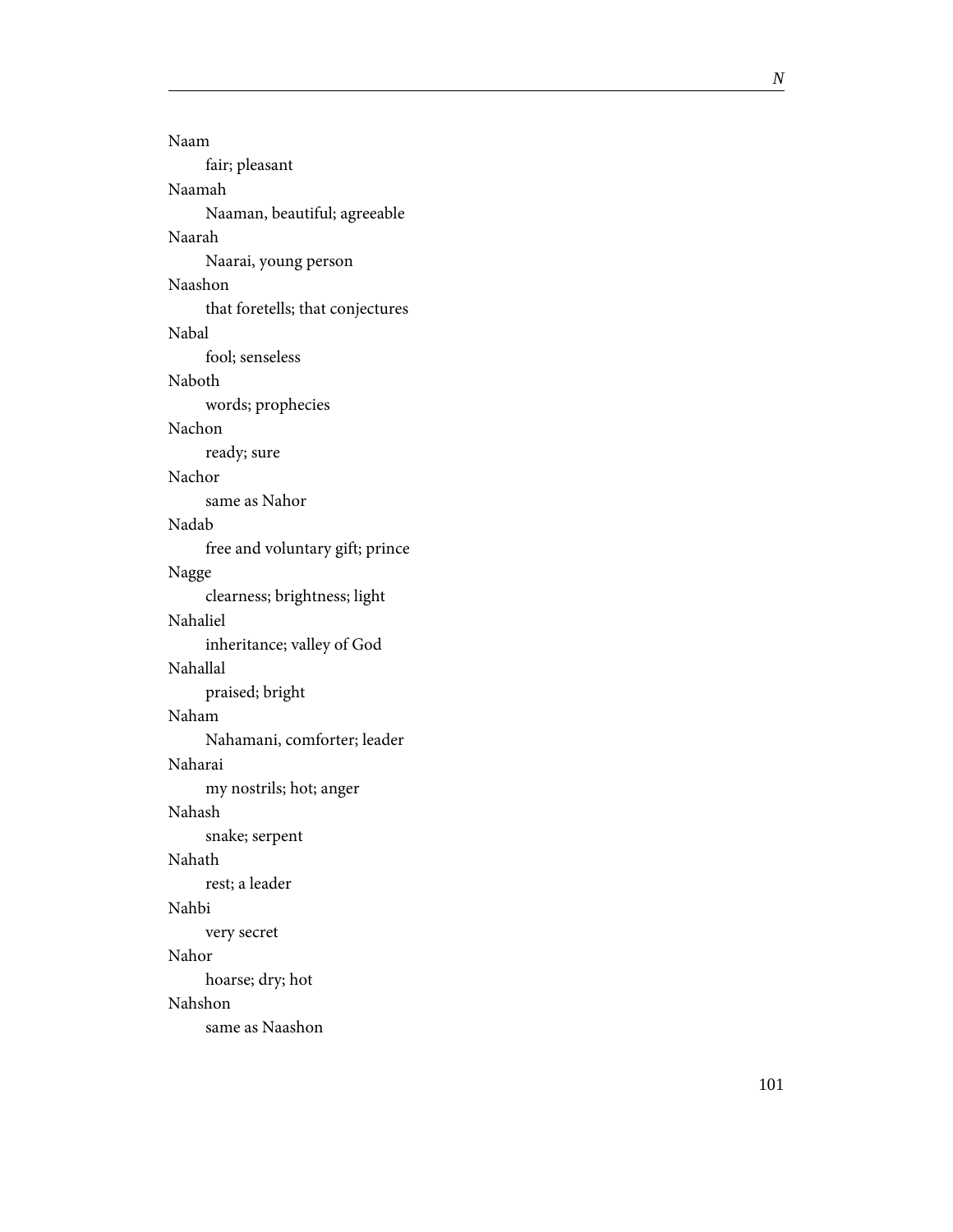| Nahum                                                   |
|---------------------------------------------------------|
| comforter; penitent                                     |
| Nain                                                    |
| beauty; pleasantness                                    |
| Naioth                                                  |
| beauties; habitations                                   |
| Naomi                                                   |
| beautiful; agreeable                                    |
| Naphish                                                 |
| the soul; he that rests, refreshes himself, or respires |
| Naphtali                                                |
| that struggles or fights                                |
| <b>Narcissus</b>                                        |
| astonishment; stupidity                                 |
| Nason                                                   |
| helper; entry-way                                       |
| Nathan                                                  |
| given; giving; rewarded                                 |
| Nathanael                                               |
| the gift of God                                         |
| Nathan-melech                                           |
| the gift of the king, or of counsel                     |
| Naum                                                    |
| same as Nahum                                           |
| Nazareth                                                |
| separated; crowned; sanctified                          |
| Nazarite                                                |
| one chosen or set apart                                 |
| Neah                                                    |
| moved; moving                                           |
| Neapolis                                                |
| the new city                                            |
| Neariah                                                 |
| child of the Lord                                       |
| Nebai                                                   |
| budding; speaking; prophesying                          |
| Nebaioth                                                |
| words; prophecies; buds                                 |
|                                                         |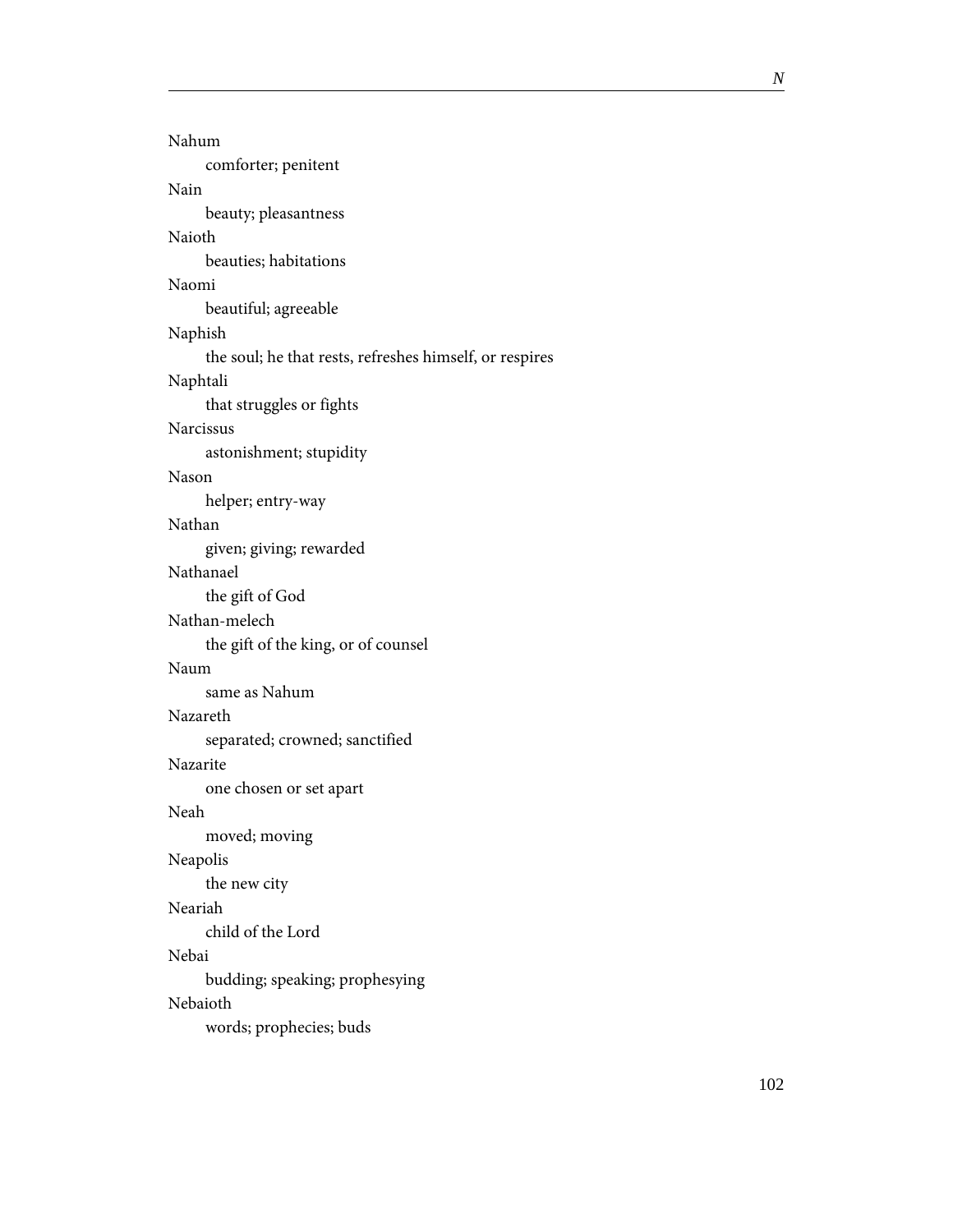| Neballat                                     |
|----------------------------------------------|
| prophecy; budding                            |
| Nebat                                        |
| that beholds                                 |
| Nebo                                         |
| that speaks or prophesies                    |
| Nebuchadnezzar                               |
| Nebuchadrezzar, tears and groans of judgment |
| Nebushasi_hahban                             |
| speech; prophecy; springing; flowing         |
| Nebuzar-adan                                 |
| fruits or prophecies of judgment             |
| Necho                                        |
| lame; beaten                                 |
| Nedabiah                                     |
| prince or vow of the Lord                    |
| Neginoth                                     |
| stringed instruments                         |
| Nehelamite                                   |
| dreamer; vale; brook                         |
| Nehemiah                                     |
| consolation; repentance of the Lord          |
| Nehum                                        |
| comforter; penitent                          |
| Nehushta                                     |
| made of brass                                |
| Nehushtan                                    |
| a trifling thing of brass                    |
| Neiel                                        |
| commotion, or moving, of God                 |
| Nekoda                                       |
| painted; inconstant                          |
| Nemuel                                       |
| the sleeping of God                          |
| Nepheg                                       |
| weak; slacked                                |
| Nephish                                      |
| same as Naphish                              |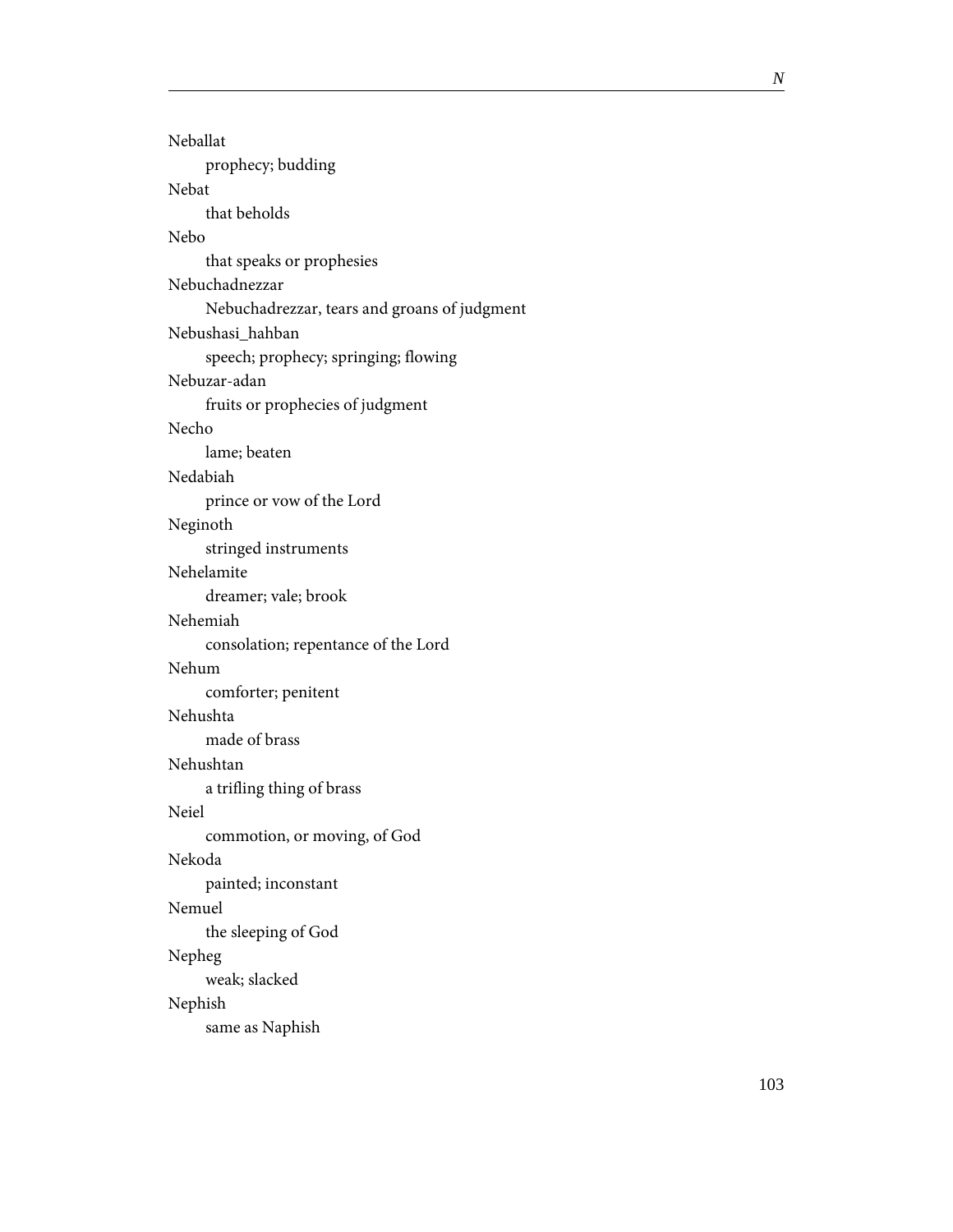Nephishesim diminished; torn in pieces Nephthalim same as Naphtali Nephthoah opening; open Nephusim same as Nephishesim Ner a lamp; new-tilled land Nereus same as Ner Nergal the great man; the hero Nergal-sharezer treasurer of Nergal Neri my light Neriah light; lamp of the Lord Nethaneel same as Nathanael Nethaniah the gift of the Lord Nethinims given or offered Neziah conqueror; strong Nezib standing-place Nibhaz budding; prophesying Nibshan prophecy; growing of a tooth Nicanor a conqueror; victorious Nicodemus victory of the people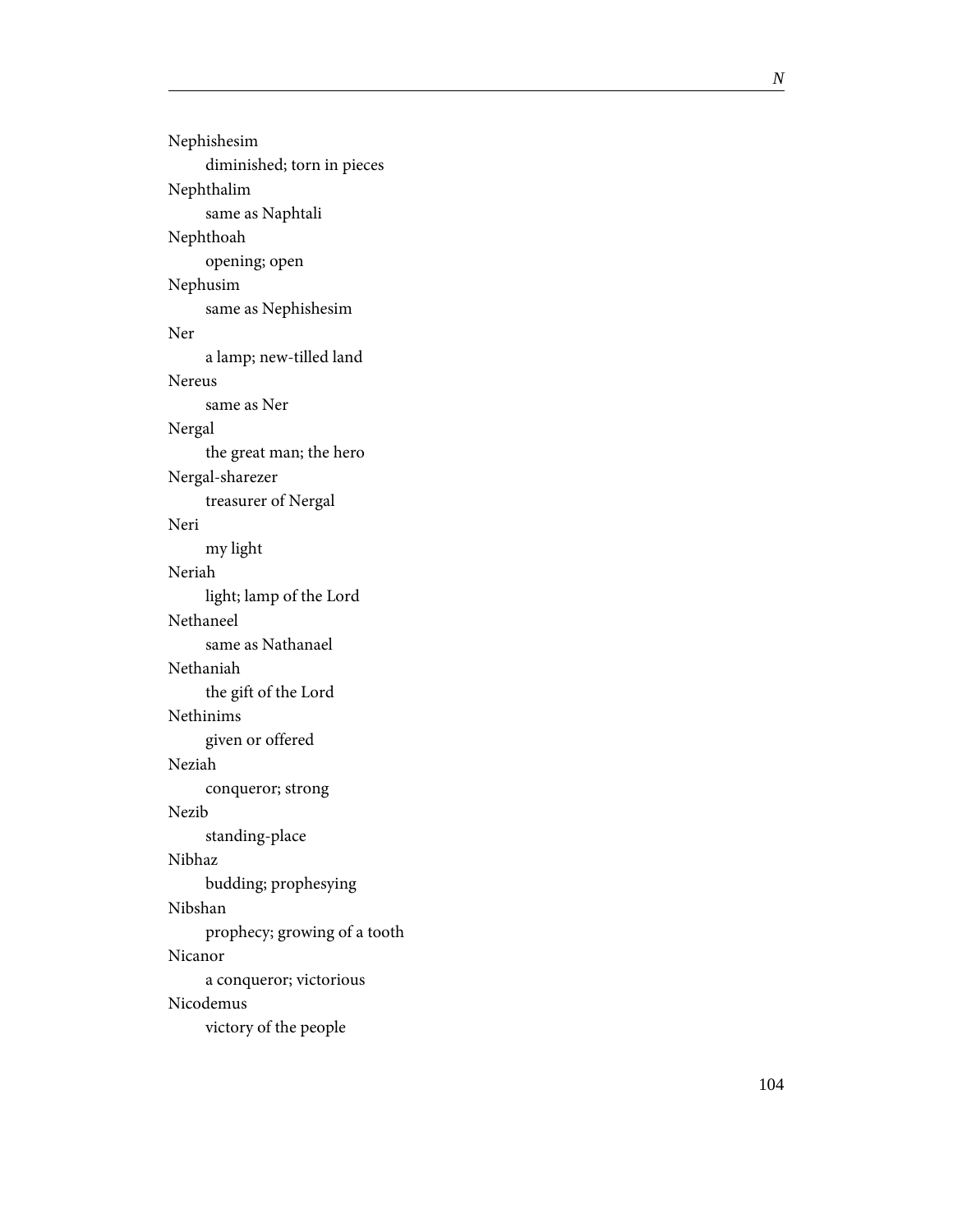| <b>Nicolas</b>                                    |
|---------------------------------------------------|
| same as Nicodemus                                 |
| Nicolaitanes                                      |
| followers of Nicolas                              |
| Nicopolis                                         |
| the city of victory                               |
| Niger                                             |
| black                                             |
| Nimrah                                            |
| Nimrim, leopard; bitterness; rebellion            |
| Nimrod                                            |
| rebellion (but probably an unknown Assyrian word) |
| Nimshi                                            |
| rescued from danger                               |
| Nineveh                                           |
| handsome; agreeable                               |
| Nisan                                             |
| standard; miracle                                 |
| Nisroch                                           |
| flight; proof; temptation; delicate               |
| No                                                |
| stirring up; forbidding                           |
| Noadiah                                           |
| witness, or ornament, of the Lord                 |
| Noah                                              |
| repose; consolation                               |
| Noah                                              |
| that quavers or totters (Zelophehad's daughter)   |
| Nob                                               |
| discourse; prophecy                               |
| Nobah                                             |
| that barks or yelps                               |
| Nod                                               |
| vagabond; fugitive                                |
| Nodab                                             |
| vowing of his own accord                          |
| Noe                                               |
| same as Noah                                      |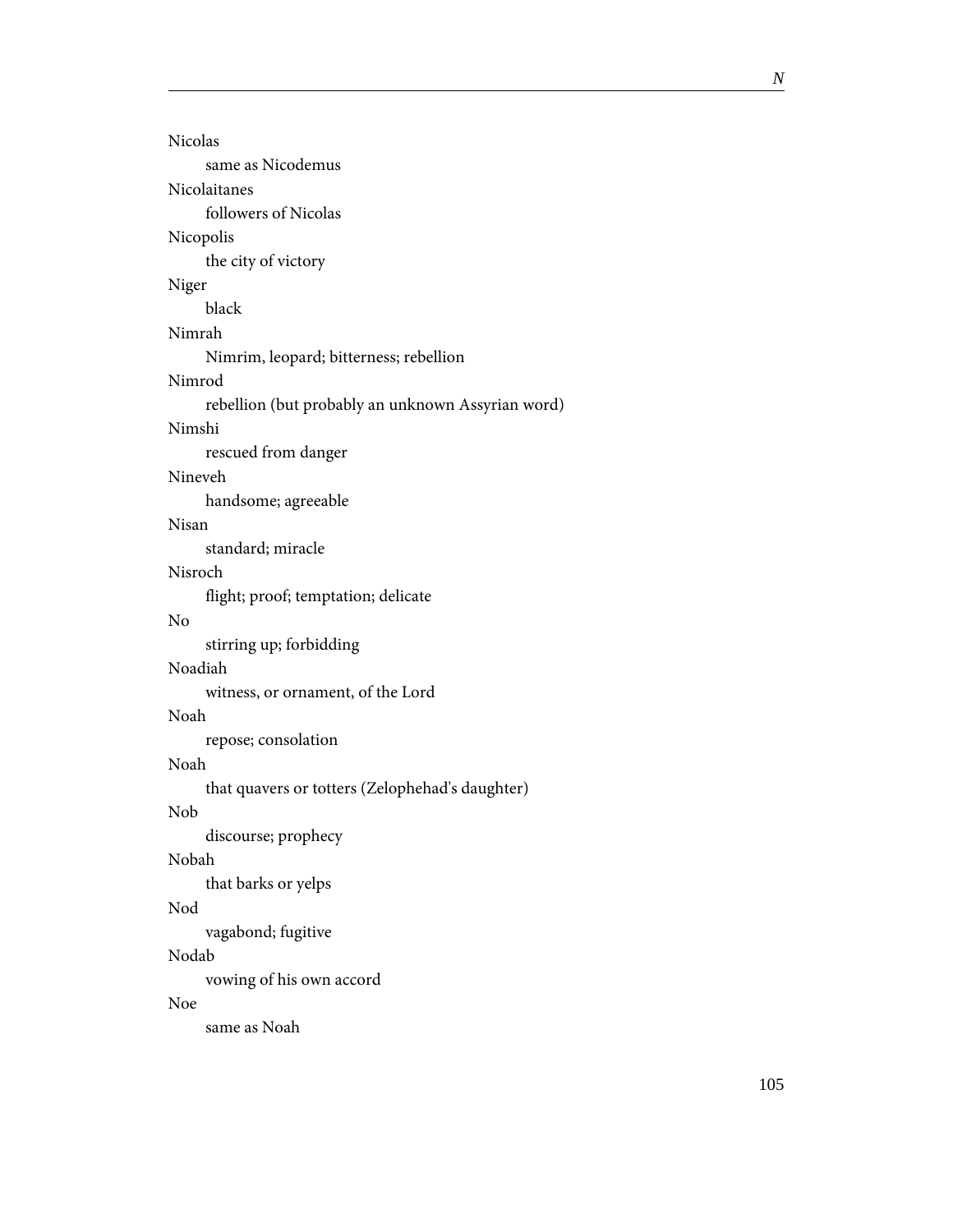Nogah brightness; clearness Noha rest; a guide Non posterity; a fish; eternal Noph honeycomb; anything that distills or drops Nophah fearful; binding Nun same as Non Nymphas spouse; bridegroom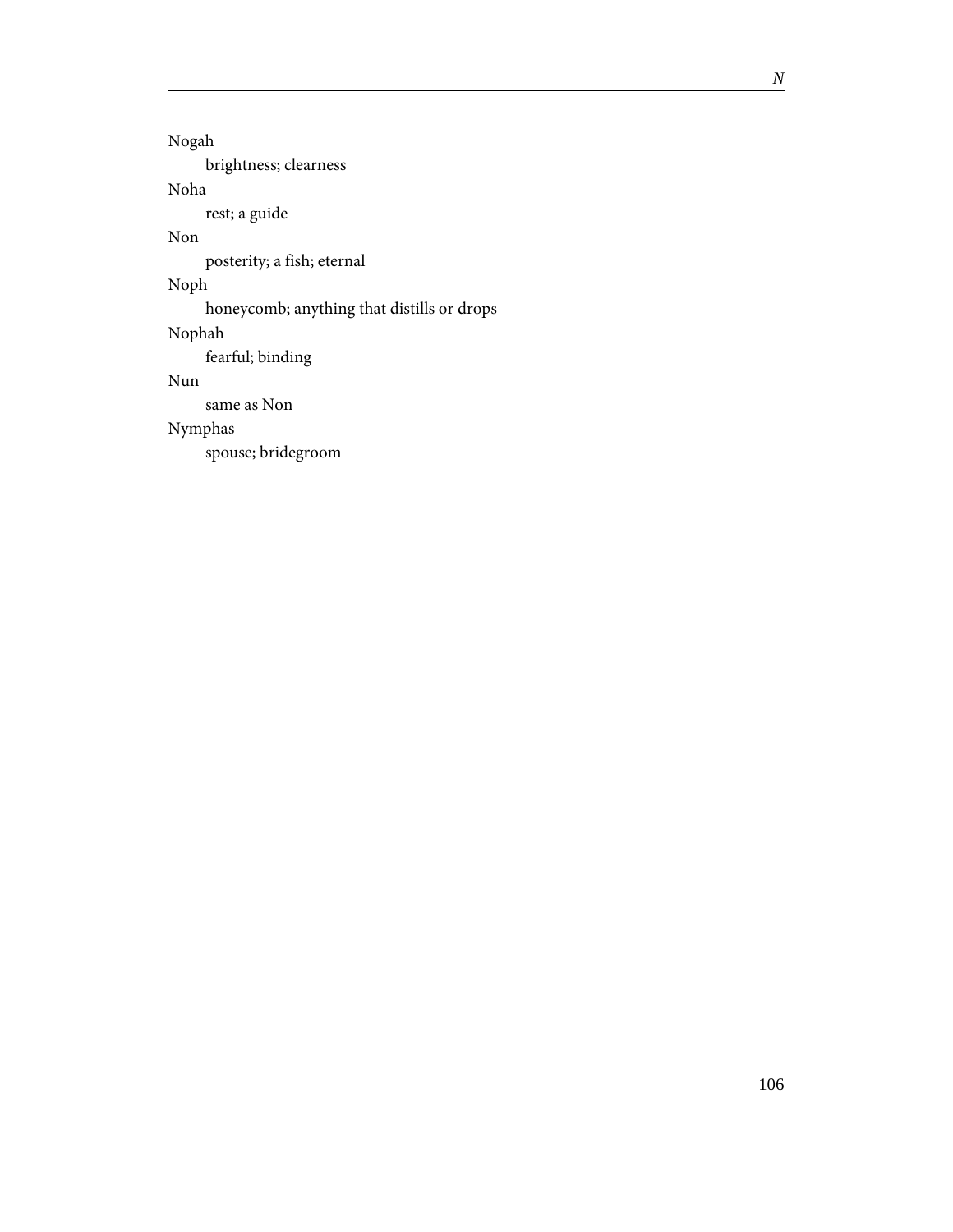| Obadiah                                       |
|-----------------------------------------------|
| servant of the Lord                           |
| Obal                                          |
| inconvenience of old age                      |
| Obed                                          |
| a servant; workman                            |
| Obed-edom                                     |
| servant of Edom                               |
| Obil                                          |
| that weeps; who deserves to be bewailed       |
|                                               |
| Oboth                                         |
| dragons; fathers; desires                     |
| Ocran                                         |
| a disturber; that disorders                   |
| Oded                                          |
| to sustain, hold or lift up                   |
| Og                                            |
| a cake; bread baked in ashes                  |
| Ohad                                          |
| praising; confessing                          |
| Ohel                                          |
| tent; tabernacle; brightness                  |
| Olympas                                       |
|                                               |
| heavenly                                      |
| Omar                                          |
| he that speaks; bitter                        |
| Omega                                         |
| the last letter of the Greek alphabet; long O |
| Omri                                          |
| sheaf of corn                                 |
| On                                            |
| pain; force; iniquity                         |
| Onam                                          |
| Onan, same as On                              |
| Onesimus                                      |
| profitable; useful                            |
|                                               |
| Onesiphorus                                   |
| who brings profit                             |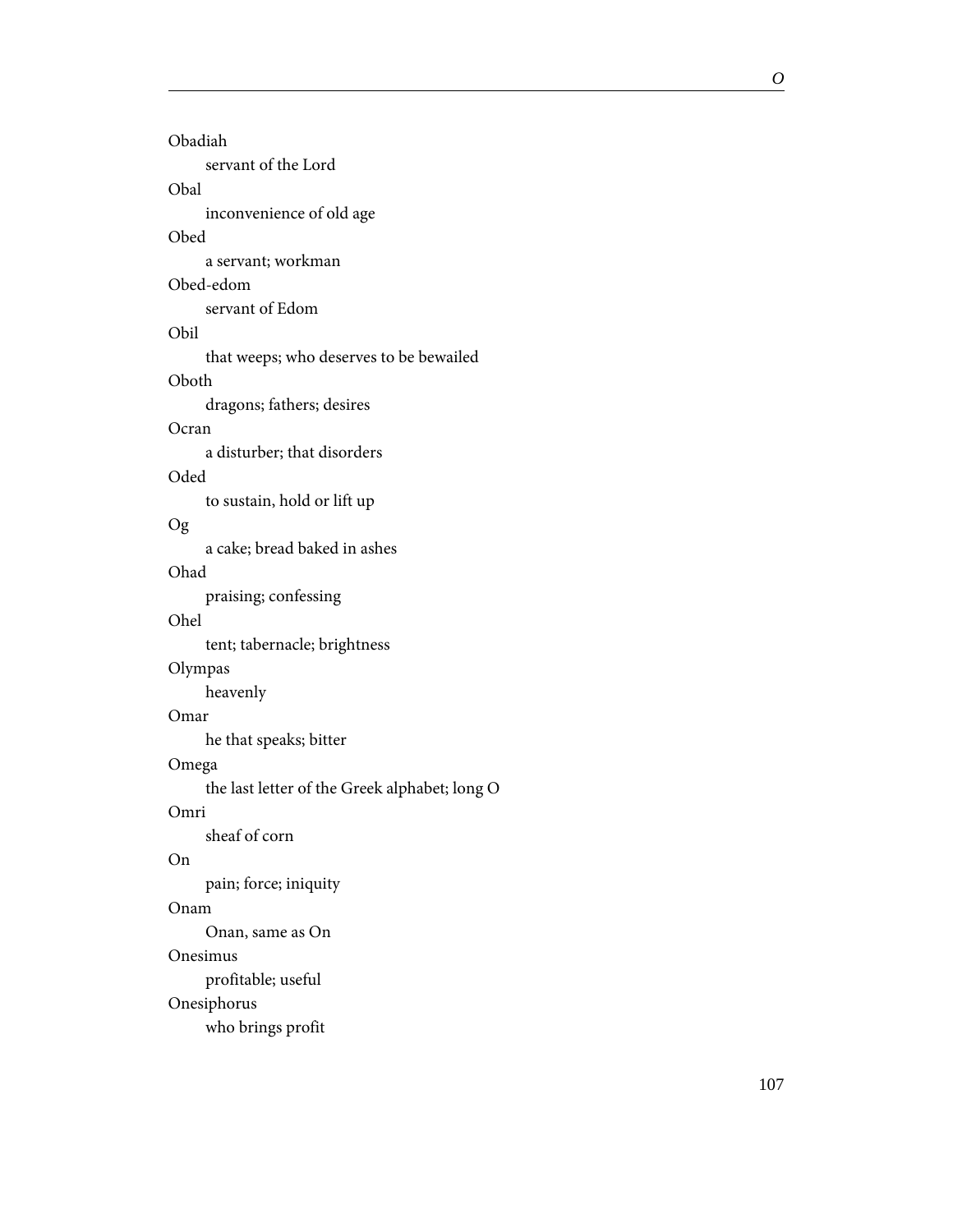Ono grief or strength or iniquity of him Ophel a tower; darkness; small white cloud Ophir fruitful region Ophni wearisomeness; folding together Ophrah dust; lead; a fawn Oreb a raven Ornan that rejoices Orpah the neck or skull Oshea same as Joshua Othni my time; my hour Othniel the hour of God Ozem that fasts; their eagerness Ozias strength from the Lord Ozni an ear; my hearkening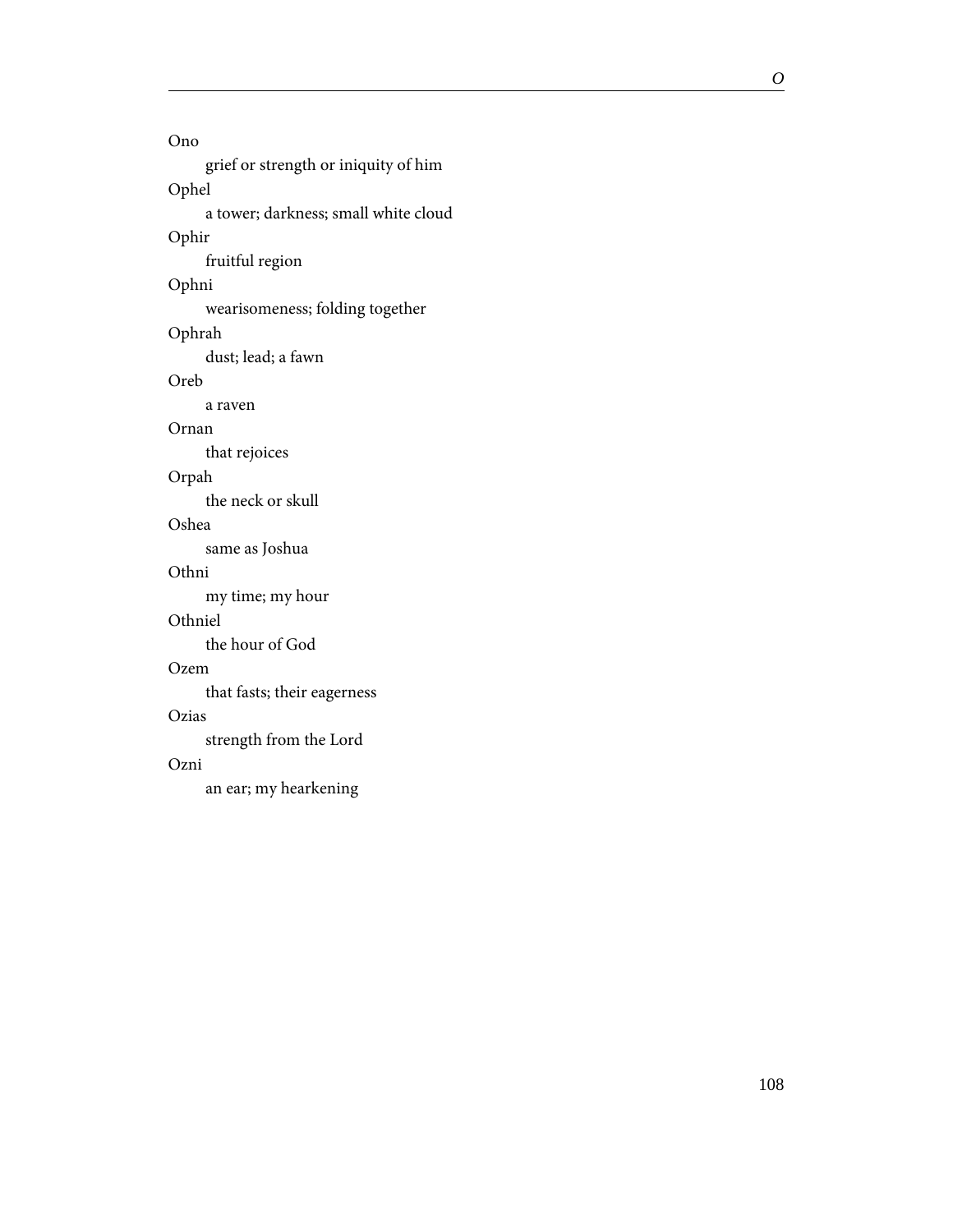| Paarai                                               |
|------------------------------------------------------|
| opening                                              |
| Padan-aram                                           |
| cultivated field or table-land                       |
| Padon                                                |
| his redemption; ox-yoke                              |
| Pagiel                                               |
| prevention, or prayer, of God                        |
| Pahath-Moab                                          |
| ruler of Moab                                        |
| Pai                                                  |
| Pau, howling; sighing                                |
| Palal                                                |
| thinking                                             |
| Palestina                                            |
| which is covered; watered; or brings and causes ruin |
| Pallu                                                |
| marvelous; hidden                                    |
| Palti                                                |
| deliverance; flight                                  |
| Paltiel                                              |
| deliverance; or banishment, of God                   |
| Pamphylia                                            |
| a nation made up of every tribe                      |
| Paphos                                               |
| which boils, or is very hot                          |
| Parah                                                |
| a cow; increasing                                    |
| Paran                                                |
| beauty; glory; ornament                              |
| Parbar                                               |
| a suburb                                             |
| Parmashta                                            |
| a yearling bull                                      |
| Parmenas                                             |
| that abides, or is permanent                         |
| Parnach                                              |
| a bull striking, or struck                           |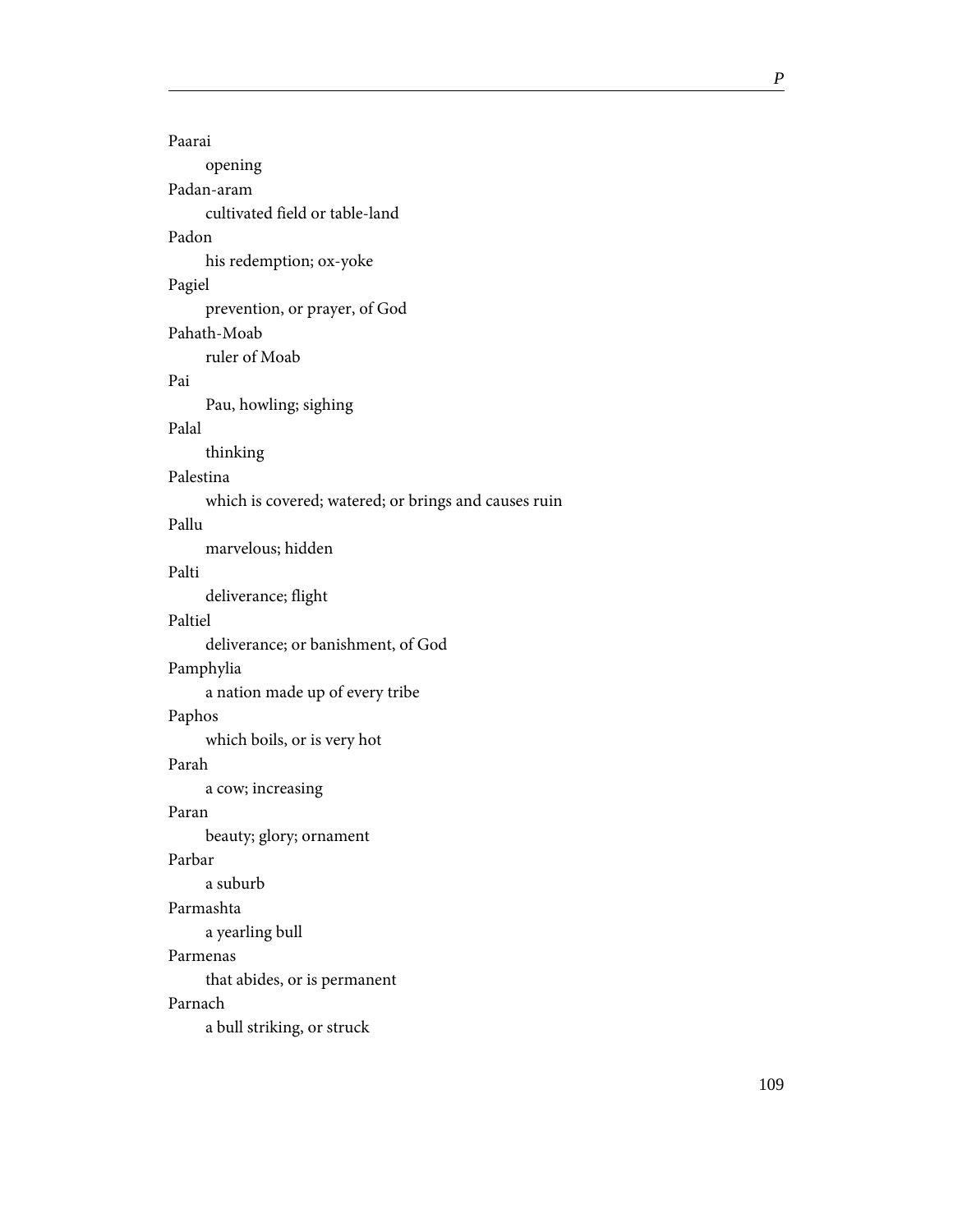Parosh a flea; the fruit of a moth Parshandatha given by prayer Paruah flourishing; that flies away Pasach thy broken piece Pasdammin portion or diminishing of blood Paseah passing over; halting Pashur that extends or multiplies the hole; whiteness trodden under foot Pathros Pathrusim, mouthful of dough; persuasion of ruin Patmos mortal Patrobas paternal; that pursues the steps of his father same as Pai small; little Paulus same as Paul Pedahzur strong or powerful savior; stone of redemption Pedaiah redemption of the Lord he that opens; that is at liberty

## Pekahiah

Pekah

Patara

Pau

Paul

it is the Lord that opens

## Pekod

noble; rulers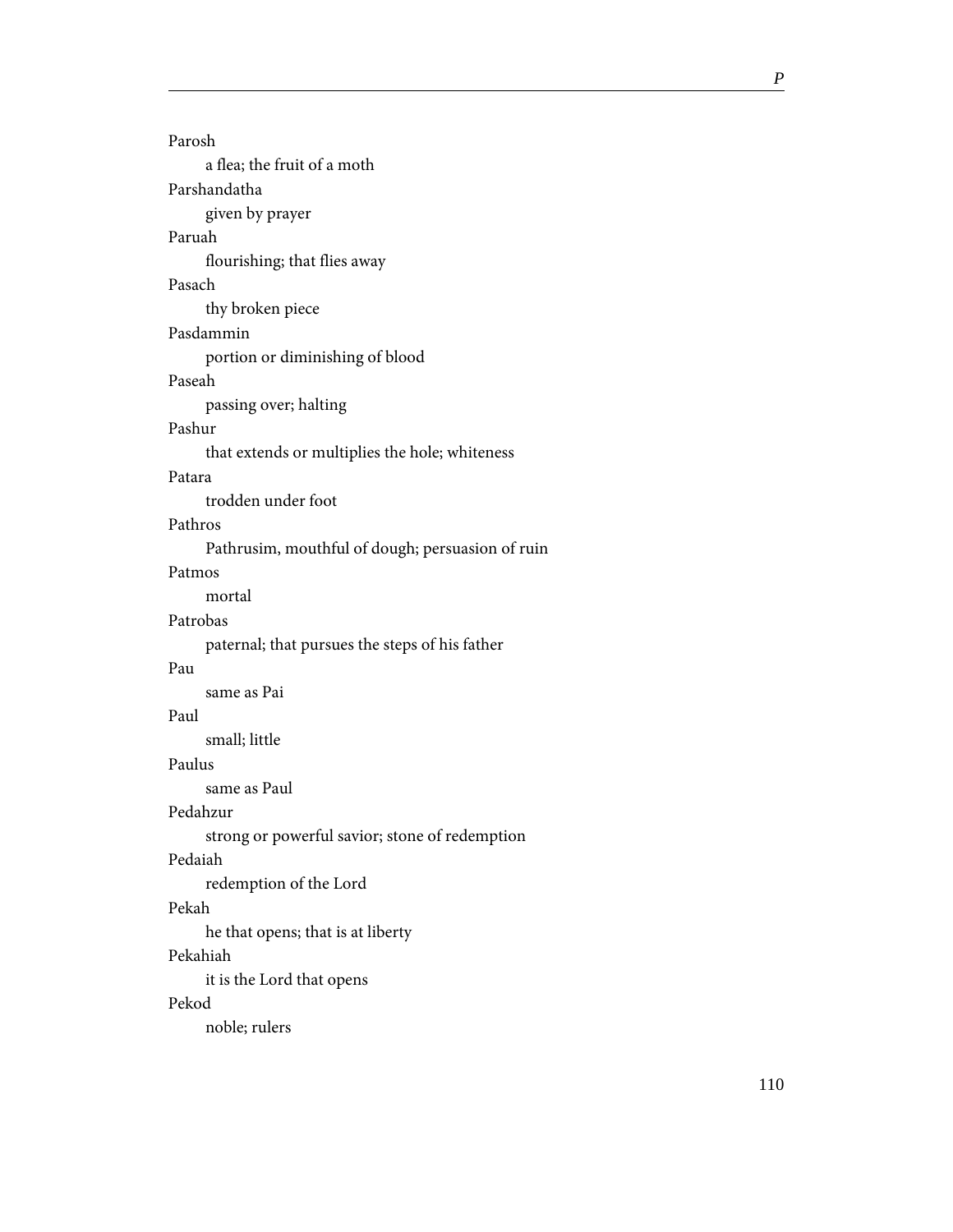| Pelaiah                                       |
|-----------------------------------------------|
| the Lord's secret or miracle                  |
| Pelaliah                                      |
| entreating the Lord                           |
| Pelatiah                                      |
|                                               |
| let the Lord deliver; deliverance of the Lord |
| Peleg                                         |
| division                                      |
| Pelethites                                    |
| judges; destroyers                            |
| Pelonite                                      |
| falling; secret                               |
| Peniel                                        |
| face or vision of God; that sees God          |
| Peninnah                                      |
| pearl; precious stone; the face               |
| Pentapolis                                    |
| five cities                                   |
| Pentateuch                                    |
| the five books of Moses                       |
| Pentecost                                     |
| fiftieth                                      |
| Penuel                                        |
| same as Peniel                                |
| Peor                                          |
| hole; opening                                 |
| Perazim                                       |
| divisions                                     |
| Peresh                                        |
| horseman                                      |
| Perez                                         |
| divided                                       |
| Perez-Uzza                                    |
| division of Uzza, or of strength              |
| Perga                                         |
| very earthy                                   |
| Pergamos                                      |
| height; elevation                             |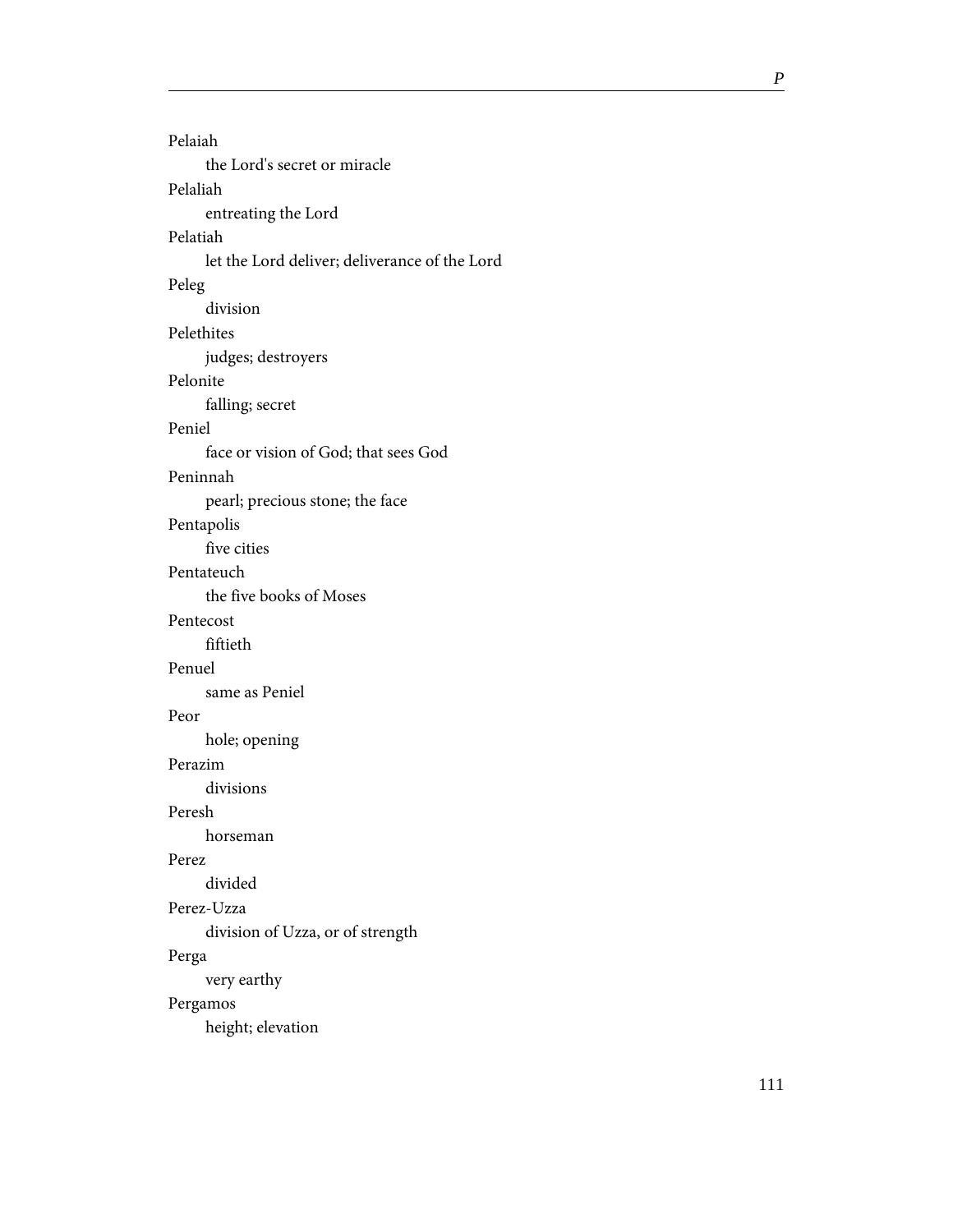| Perida                                              |
|-----------------------------------------------------|
| separation; division                                |
| Perizzites                                          |
| dwelling in villages                                |
| Persia                                              |
| that cuts or divides; a nail; a gryphon; a horseman |
| Persis                                              |
| same as Persia                                      |
| Peruda                                              |
| same as Perida                                      |
| Peter                                               |
| a rock or stone                                     |
| Pethahiah                                           |
| the Lord opening; gate of the Lord                  |
| Pethuel                                             |
| mouth of God; persuasion of God                     |
| Peulthai                                            |
| my works                                            |
| Phalec                                              |
| same as Peleg                                       |
| Phallu                                              |
| Pallu, admirable; hidden                            |
| Phalti Palti                                        |
| deliverance, flight                                 |
| Phanuel                                             |
| face or vision of God                               |
| Pharaoh                                             |
| that disperses; that spoils                         |
| Pharez                                              |
| division; rupture                                   |
| Pharisees                                           |
| set apart                                           |
| Pharpar                                             |
| that produces fruit                                 |
| Phebe                                               |
| shining; pure                                       |
| Phenice                                             |
| Phoenicia, red; purple                              |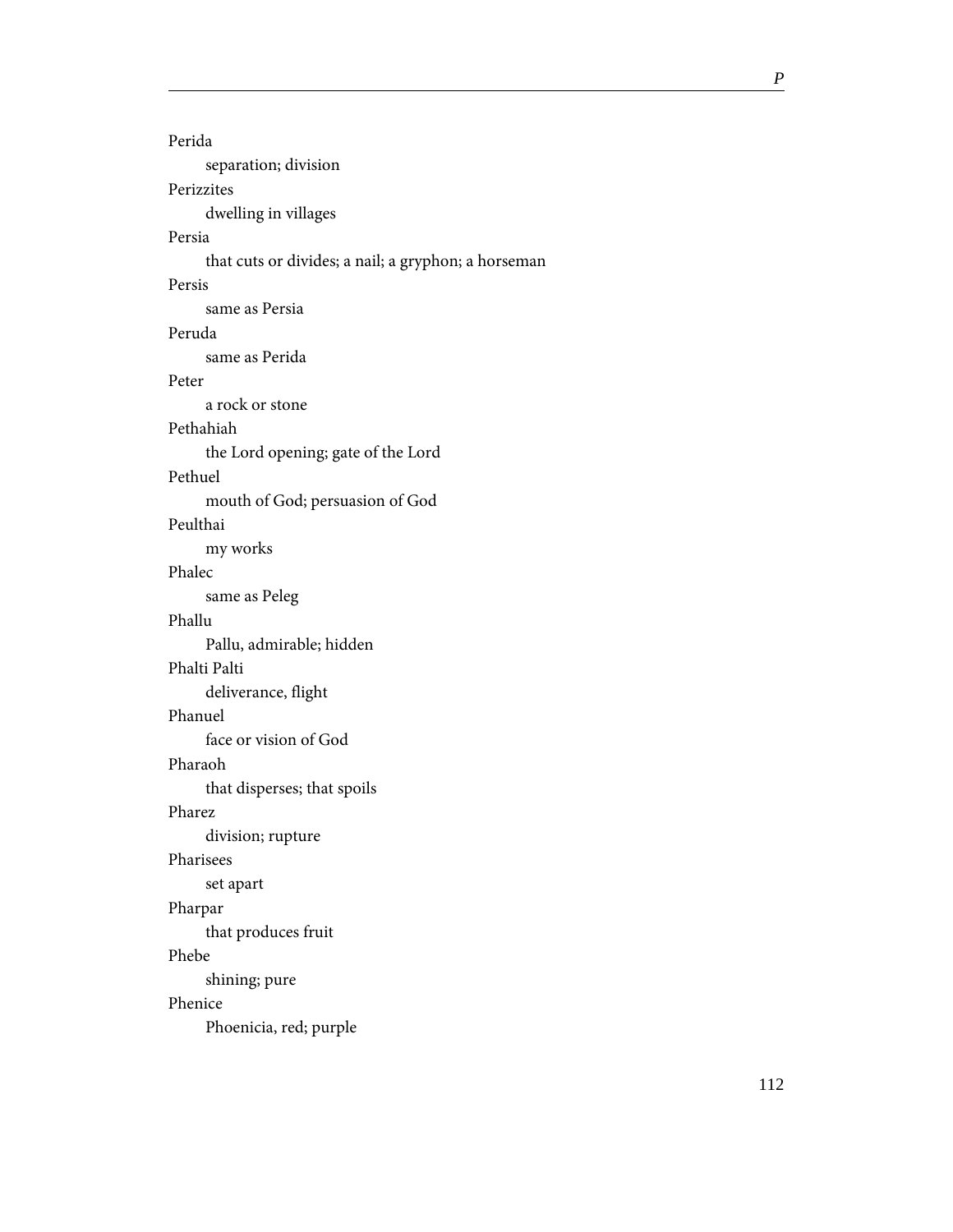Phichol the mouth of all, or every tongue Philadelphia love of a brother Philemon who kisses Philetus amiable; beloved Philip warlike; a lover of horses Philippi same as Philip, in the plural Philistines those who dwell in villages Philologus a lover of letters, or of the word Phinehas bold aspect; face of trust or protection Phlegon zealous; burning Phrygia dry; barren Phurah that bears fruit, or grows Phygellus fugitive Phylacteries things to be especially observed Pi-beseth abode of the goddess Bahest or Bast Pi-hahiroth the mouth; the pass of Hiroth Pilate armed with a dart Pinon pearl; gem; that beholds Piram a wild ass of them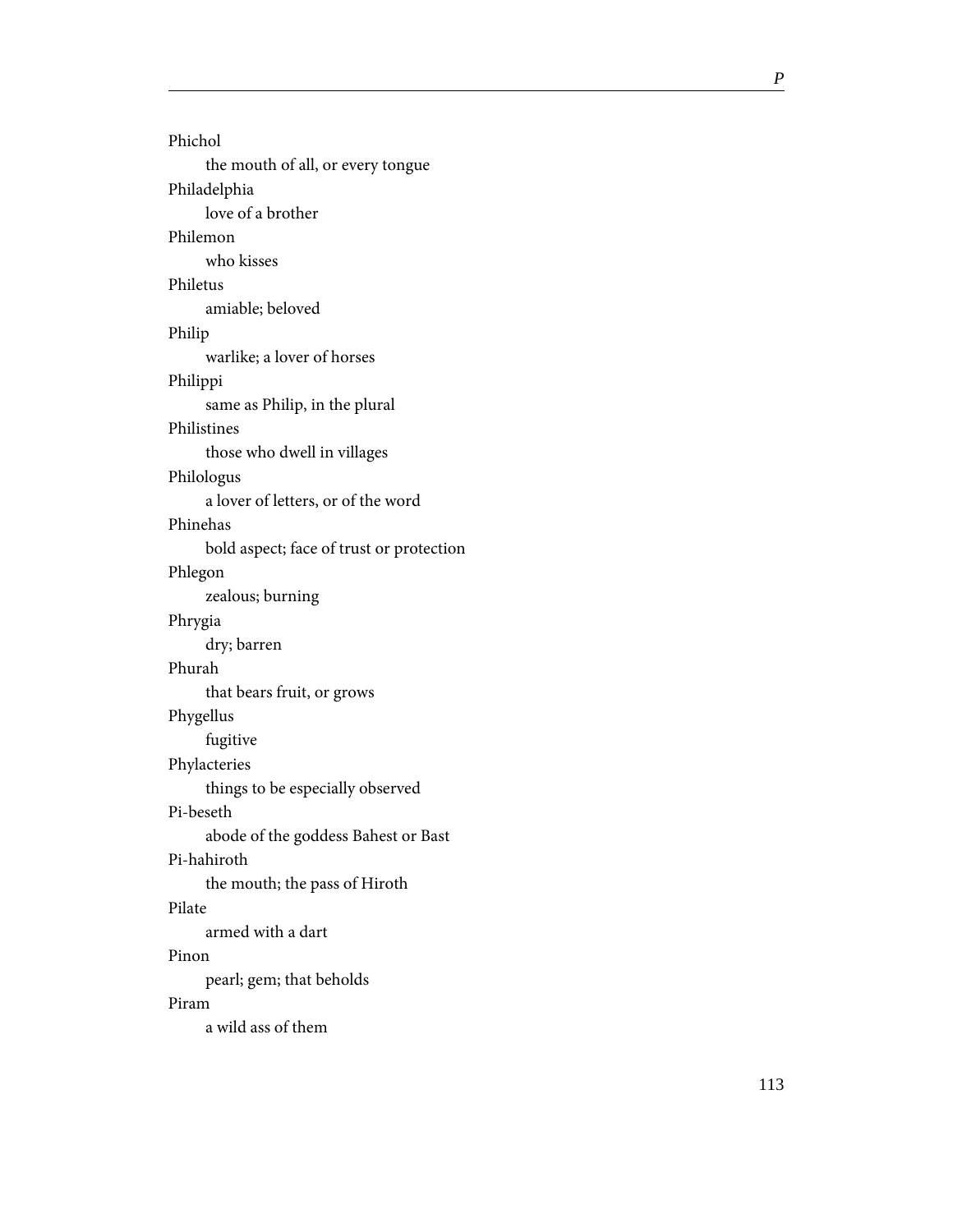| Pirathon                                     |
|----------------------------------------------|
| his dissipation or deprivation; his rupture  |
| Pisgah                                       |
| hill; eminence; fortress                     |
| Pisidia                                      |
| pitch; pitchy                                |
| Pison                                        |
| changing; extension of the mouth             |
| Pithom                                       |
| their mouthful; a dilatation of the mouth    |
| Pithon                                       |
| mouthful; persuasion                         |
| Pochereth                                    |
| cutting of the mouth of warfare              |
| Pontius                                      |
| marine; belonging to the sea                 |
| Pontus                                       |
| the sea                                      |
| Poratha                                      |
| fruitful                                     |
| Potiphar                                     |
| bull of Africa; a fat bull                   |
| Potipherah                                   |
| that scatters abroad, or demolishes, the fat |
| Prisca                                       |
| ancient                                      |
| Priscilla                                    |
| same as Prisca                               |
| Prochorus                                    |
| he that presides over the choirs             |
| Puah                                         |
| mouth; corner; bush of hair                  |
| Publius                                      |
| common                                       |
| Pudens                                       |
| shamefaced                                   |
| Pul                                          |
| bean; destruction                            |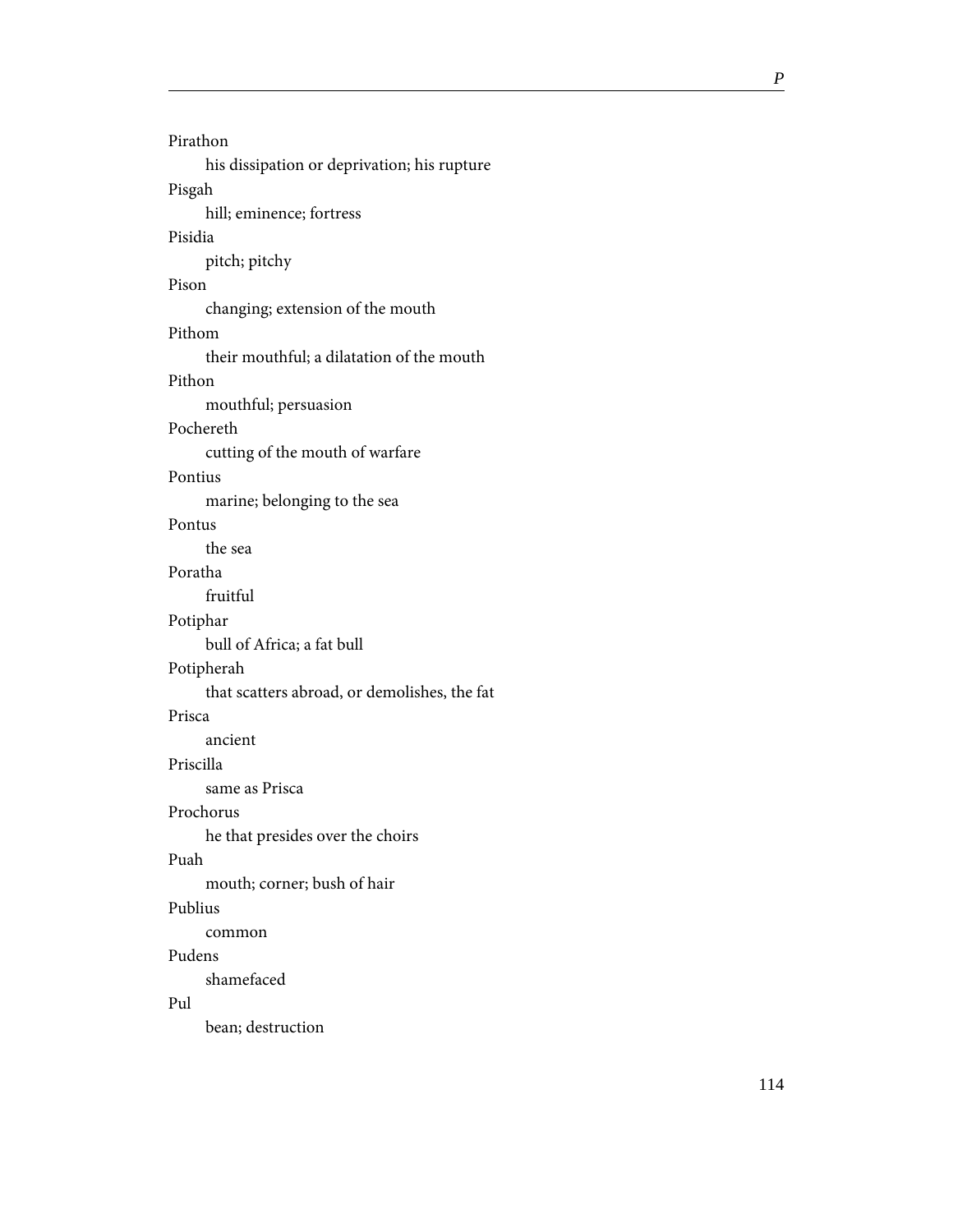Punites beholding; my face Punon precious stone; that beholds Pur Purim, lot Putiel God is my fatness Puteoli sulphureous wells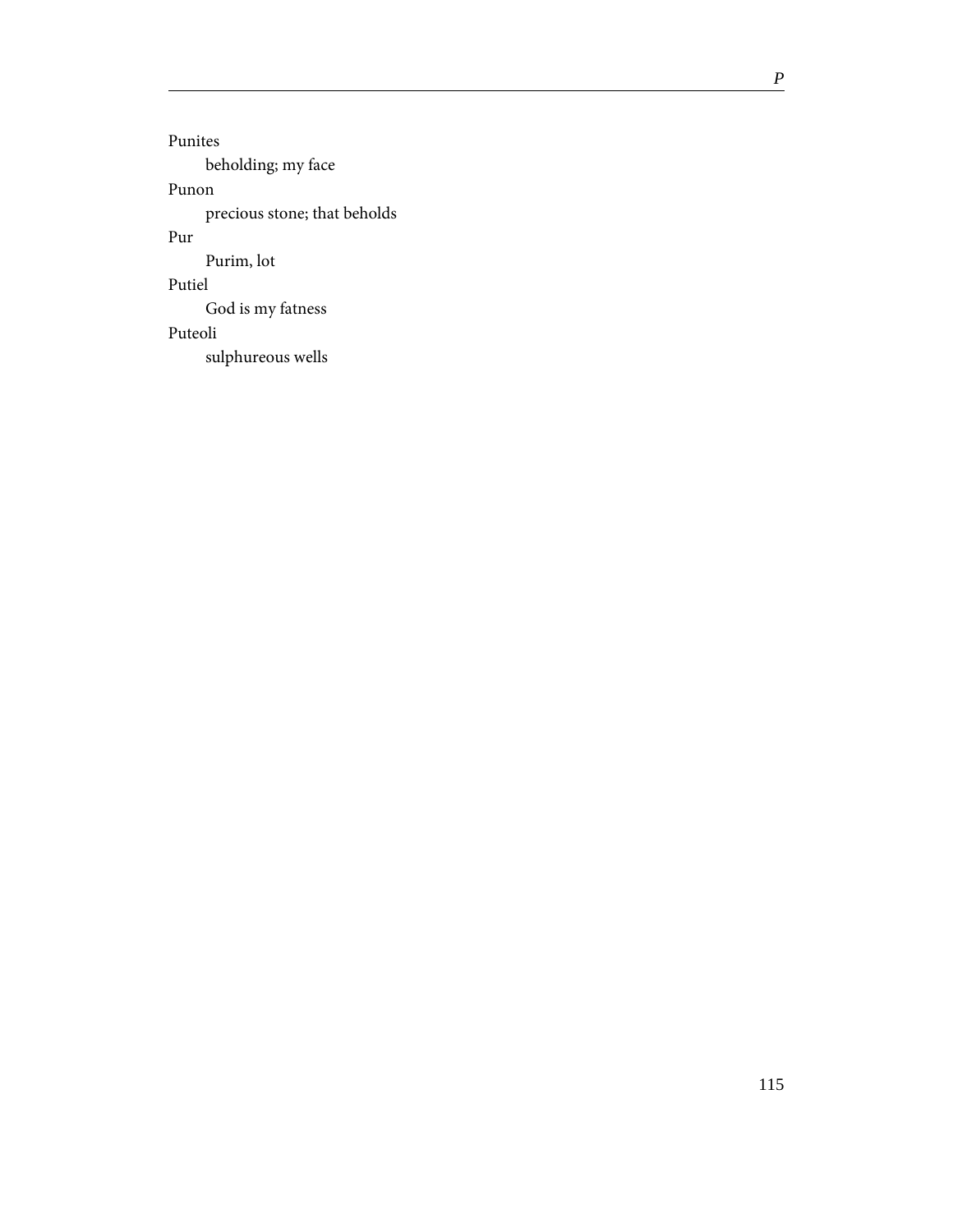Quartus fourth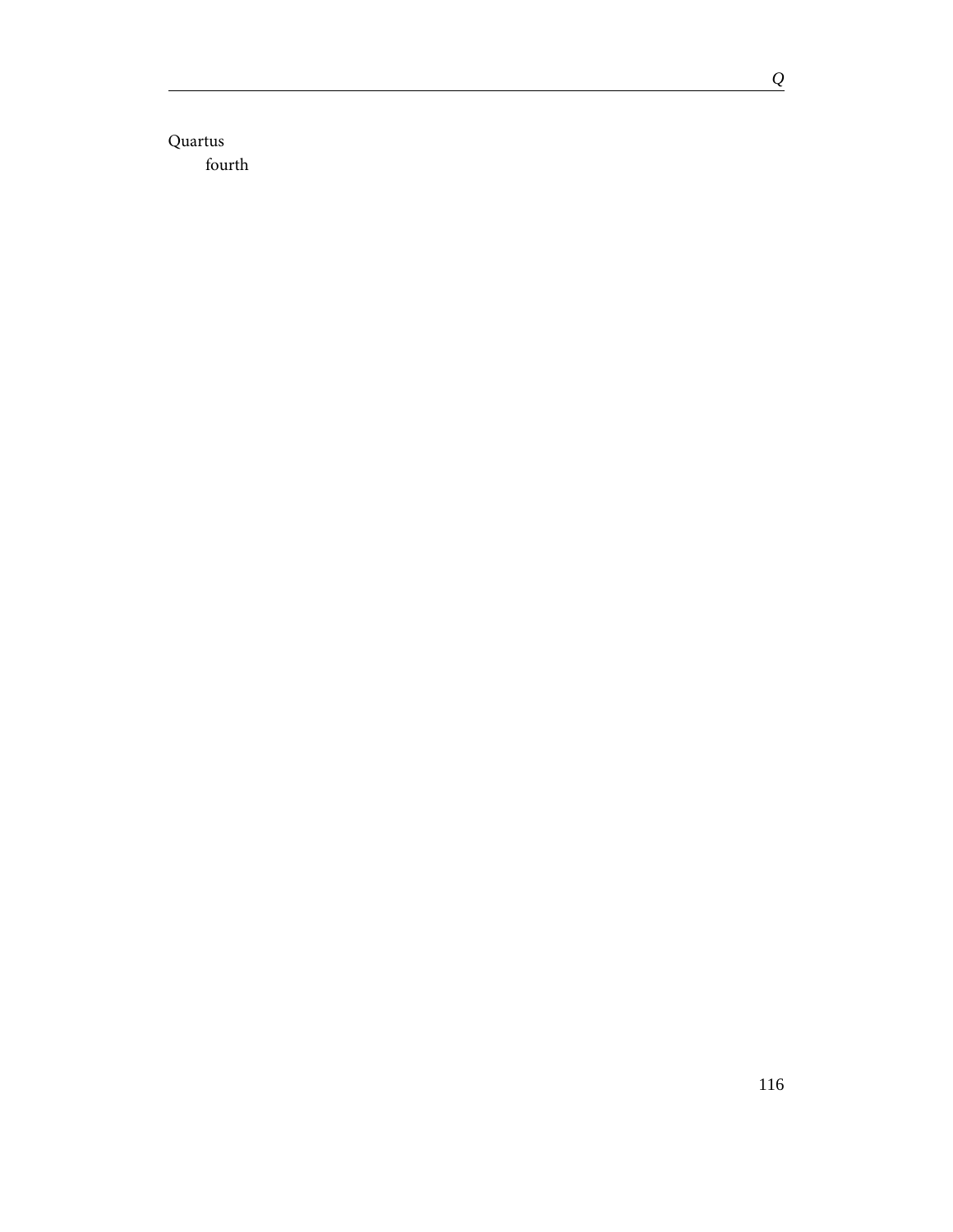Raamah greatness; thunder; some sort of evil Raamiah thunder, or evil, from the Lord Rabbah great; powerful; contentious Rabbi Rabboni, my master Rabmag who overthrows or destroys a multitude Rab-saris chief of the eunuchs Rab-shakeh cup-bearer of the prince Raca worthless; good-for-nothing Rachab same as Rahab Rachal to whisper; an embalmer Rachel sheep Raddai ruling; coming down Ragau friend; shepherd Raguel shepherd, or friend of God Rahab proud; quarrelsome (applied to Egypt) Rahab large; extended (name of a woman) Raham compassion; a friend Rakkath empty; temple of the head Rakkon vain; void; mountain of enjoyment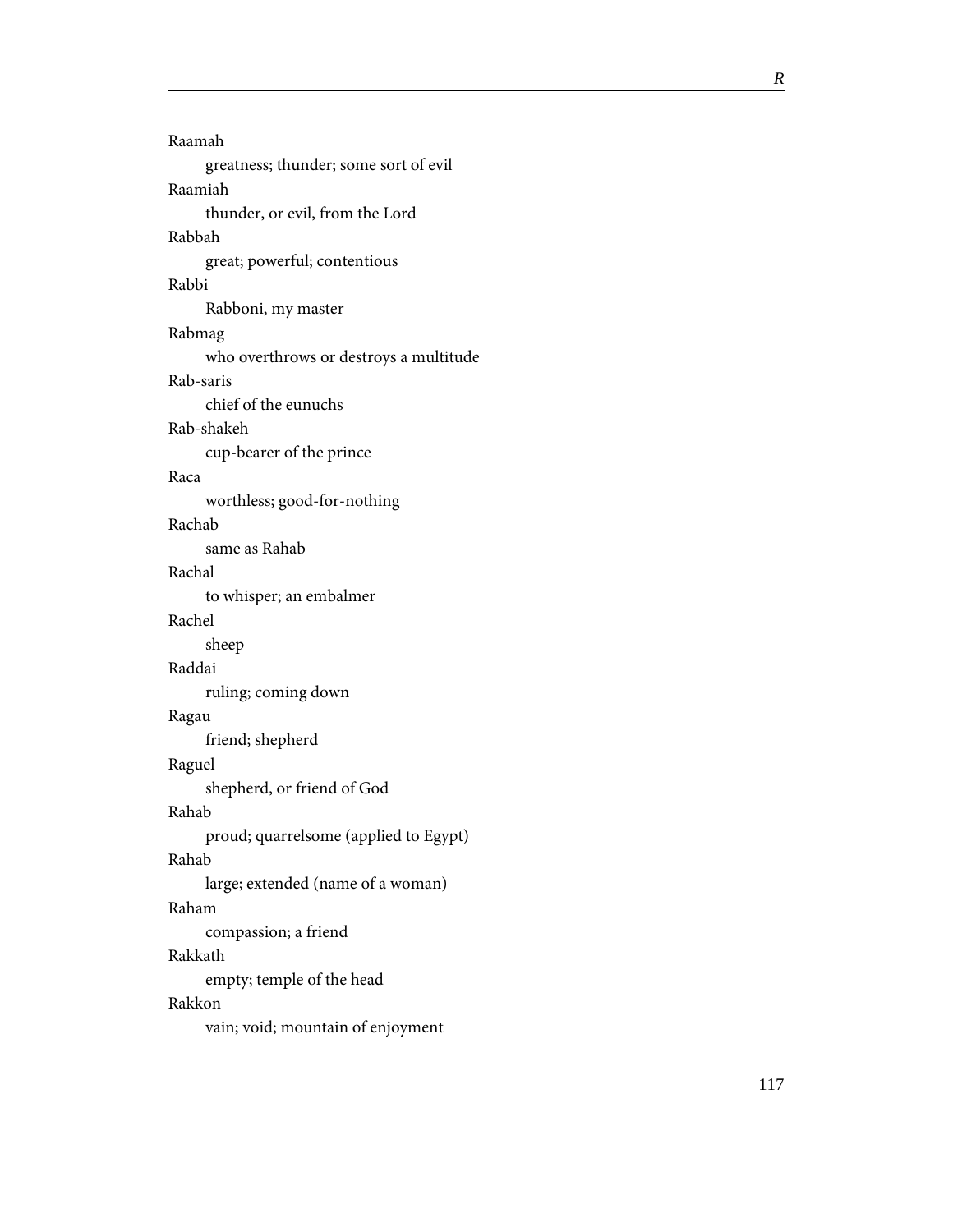| Ram                                            |
|------------------------------------------------|
| elevated; sublime                              |
| Ramah                                          |
| same as Ram                                    |
| Ramath                                         |
| Ramatha, raised; lofty                         |
| Ramathaim-zophim                               |
| the two watch-towers                           |
| Ramath-lehi                                    |
| elevation of the jaw-bone                      |
| Ramath-mizpeh                                  |
| elevation of the watch-tower                   |
| Ramiah                                         |
| exaltation of the Lord                         |
| Ramoth                                         |
| eminences; high places                         |
| Raphah                                         |
| Raphu, relaxation; physic; comfort             |
| Reaiah                                         |
| vision of the Lord                             |
| Reba                                           |
| the fourth; a square; that lies or stoops down |
| Rebekah                                        |
| fat; fattened; a quarrel appeased              |
| Rechab                                         |
| square; chariot with team of four horses       |
| Reelaiah                                       |
| shepherd or companion to the Lord              |
| Regem                                          |
| that stones or is stoned; purple               |
| Regemmelech                                    |
| he that stones the king; purple of the king    |
| Rehabiah                                       |
| breadth, or extent, of the Lord                |
| Rehob                                          |
| breadth; space; extent                         |
| Rehoboam                                       |
| who sets the people at liberty                 |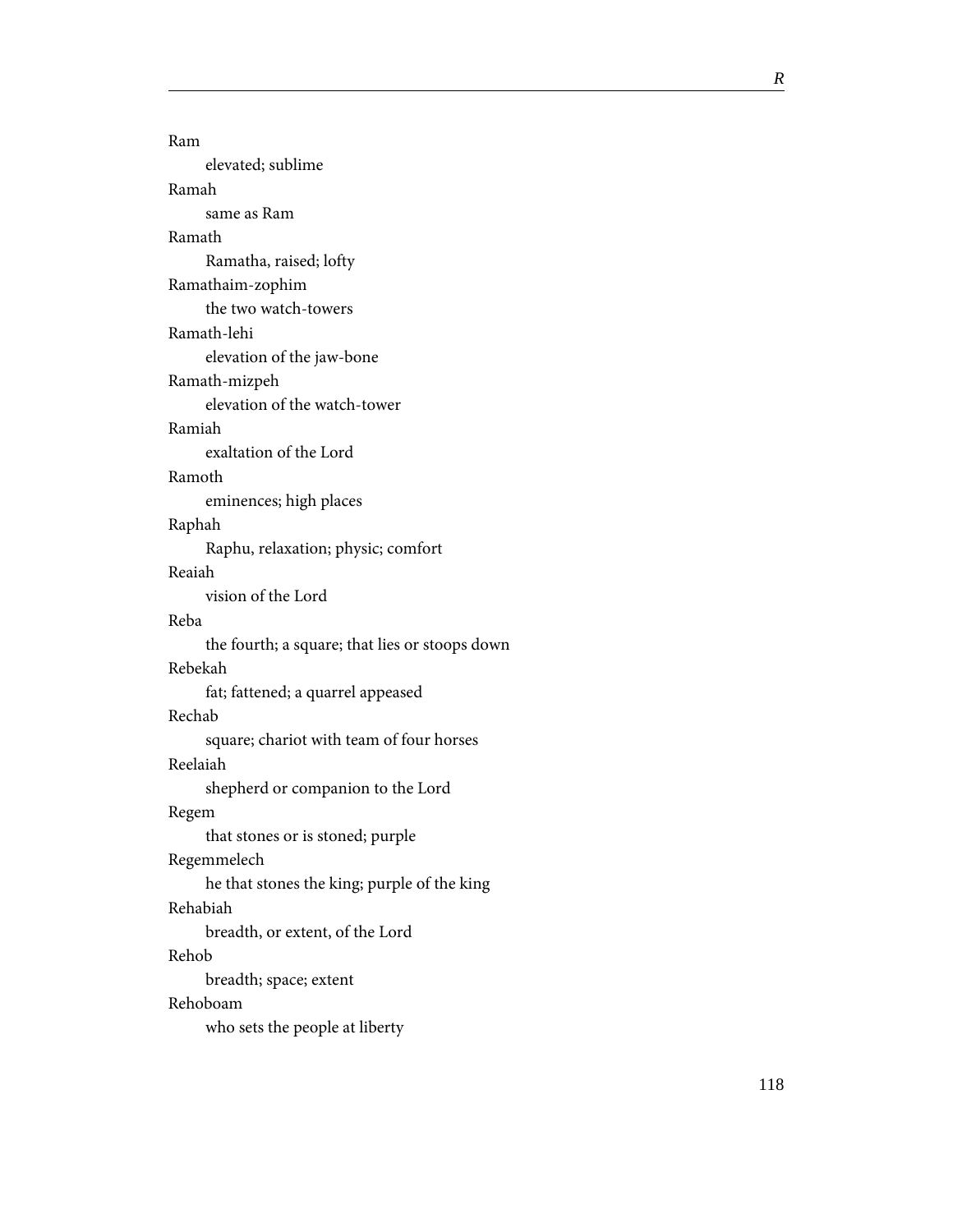| Rehoboth                                 |
|------------------------------------------|
| spaces; places                           |
| Rehum                                    |
| merciful; compassionate                  |
| Rei                                      |
| my shepherd; my companion; my friend     |
| Rekem                                    |
| vain pictures; divers picture            |
| Remaliah                                 |
| the exaltation of the Lord               |
| Remmon                                   |
| greatness; elevation; a pomegranate-tree |
| Remphan                                  |
| prepared; arrayed                        |
| Rephael                                  |
| the physic or medicine of God            |
| Rephaiah                                 |
| medicine or refreshment of the Lord      |
| Rehpaim                                  |
| giants; physicians; relaxed              |
| Rephidim                                 |
| beds; places of rest                     |
| Resen                                    |
| a bridle or bit                          |
| Reu                                      |
| his friend; his shepherd                 |
| Reuben                                   |
| who sees the son; the vision of the son  |
| Reuel                                    |
| the shepherd or friend of God            |
| Reumah                                   |
| lofty; sublime                           |
| Rezeph                                   |
| pavement; burning coal                   |
| Rezin                                    |
| good-will; messenger                     |
| Rezon                                    |
| lean; small; secret; prince              |
|                                          |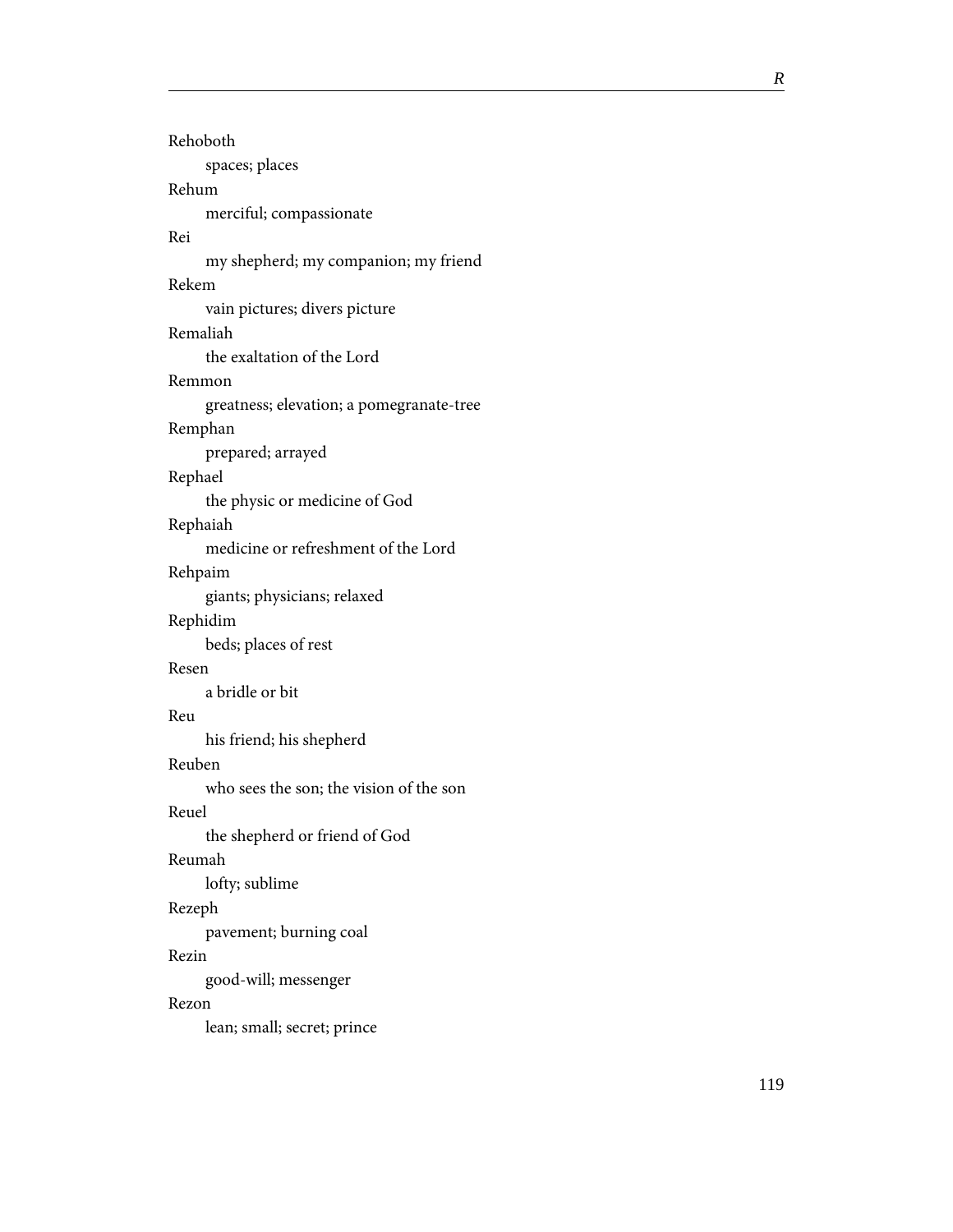| Rhegium                           |
|-----------------------------------|
| rupture; fracture                 |
| Rhesa                             |
| will; course                      |
| Rhoda                             |
| a rose                            |
| Rhodes                            |
| same as Rhoda                     |
| Ribai                             |
| strife                            |
| Riblah                            |
| quarrel; greatness to him         |
| Rimmon                            |
| exalted; pomegranate              |
| Rinnah                            |
| song; rejoicing                   |
| Riphath                           |
| remedy; medicine; release; pardon |
| Rissah                            |
| watering; distillation; dew       |
| Rithmah                           |
| juniper; noise                    |
| Rizpah                            |
| bed; extension; a coal            |
| Rogelim                           |
| a foot or footman                 |
| Rohgah                            |
| filled or drunk with talk         |
| Romamti-ezer                      |
| exaltation of help                |
| Roman                             |
| strong; powerful                  |
| Rome                              |
| strength; power                   |
| Rosh                              |
| the head; top, or beginning       |
| Rufus                             |
| red                               |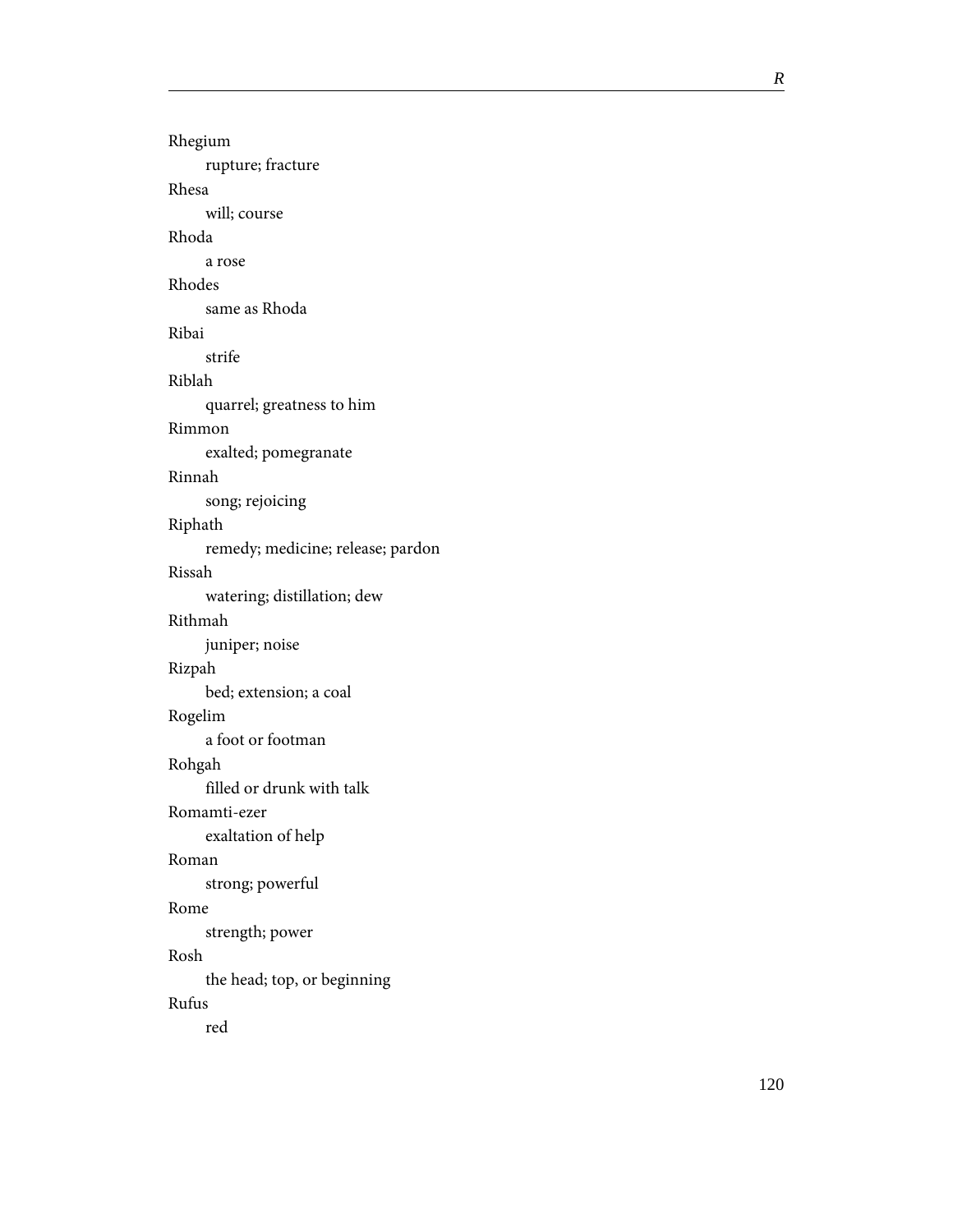Ruhamah having obtained mercy Rumah exalted; sublime; rejected Ruth drunk; satisfied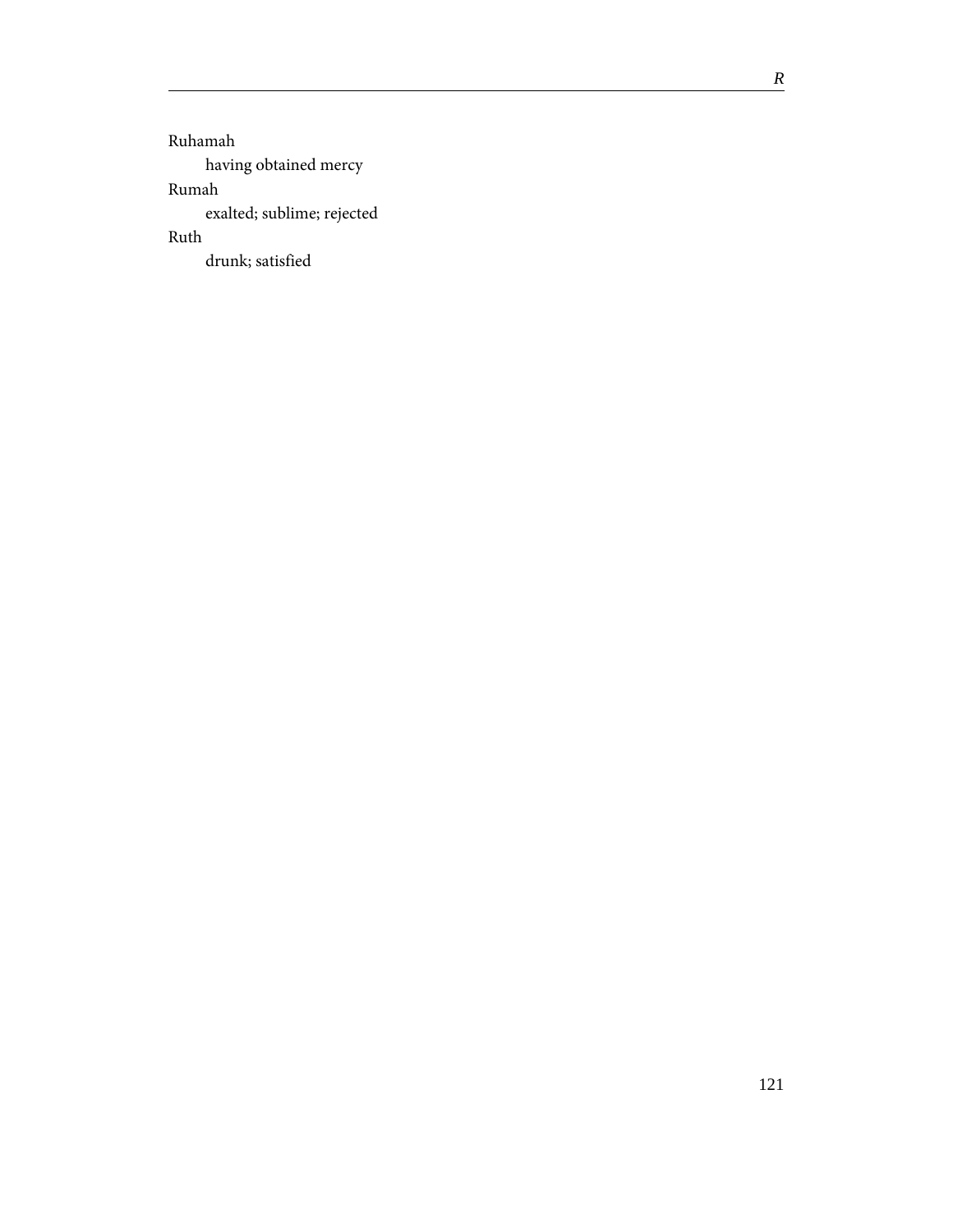| Sabaoth<br>Lord of hosts             |
|--------------------------------------|
| Sabeans                              |
|                                      |
| captivity; conversion; old age       |
| Sabtah                               |
| a going about or circuiting; old age |
| Sabtechah                            |
| that surrounds; that causes wounding |
| Sacar                                |
| wares; a price                       |
| Sadducees                            |
| followers of Sadoc, or Zadok         |
| Sadoc                                |
| or Zadok, just; righteous            |
| Salah                                |
| mission; sending                     |
| Salamis                              |
| shaken; test; beaten                 |
| Salathiel                            |
| asked or lent of God                 |
| Salcah                               |
| thy basket; thy lifting up           |
| Salem                                |
| complete or perfect peace            |
| Salim                                |
| foxes; fists; path                   |
| Sallai                               |
| Sallu, an exaltation; a basket       |
| Salma                                |
| peace; perfection                    |
| Salmon                               |
| peaceable; perfect; he that rewards  |
| Salome                               |
| same as Salmon                       |
| Samaria                              |
| watch-mountain                       |
| Samlah                               |
|                                      |

his raiment; his left hand; his astonishment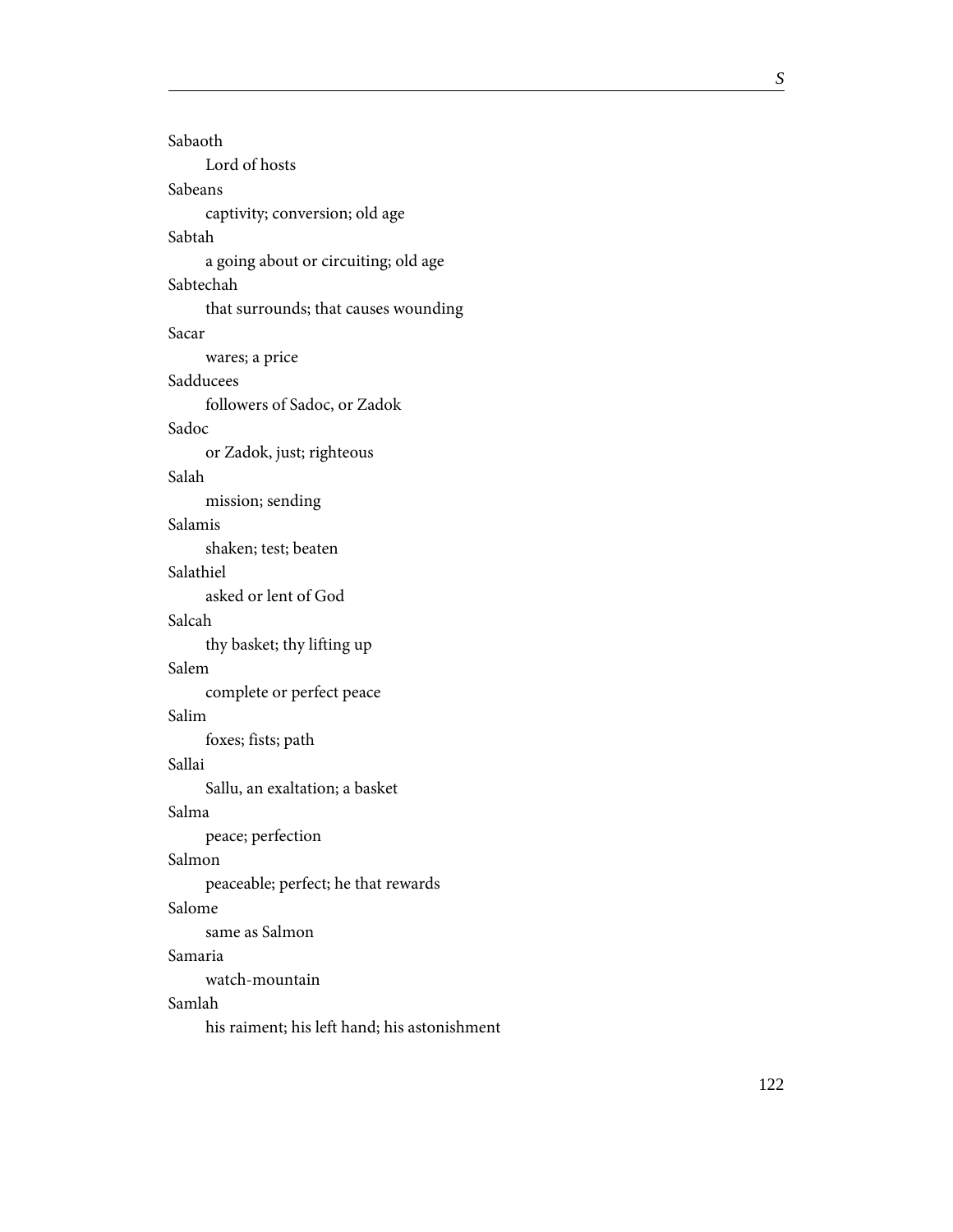| Samos                                            |
|--------------------------------------------------|
| full of gravel                                   |
| Samothracia                                      |
| an island possessed by the Samians and Thracians |
| Samson                                           |
| his sun; his service; there the second time      |
| Samuel                                           |
| heard of God; asked of God                       |
| Sanballat                                        |
| bramble-bush; enemy in secret                    |
| Sanhedrin                                        |
| sitting together                                 |
| Sansannah                                        |
| bough or bramble of the enemy                    |
| Saph                                             |
| rushes; sea-moss                                 |
| Saphir                                           |
| delightful                                       |
| Sapphira                                         |
| that relates or tells                            |
| Sarah                                            |
| lady; princess; princess of the multitude        |
| Sarai                                            |
| my lady; my princess                             |
| Sardis                                           |
| prince of joy                                    |
| Sardites                                         |
| removing a dissension                            |
| Sarepta                                          |
| a goldsmith's shop                               |
| Sargon                                           |
| who takes away protection                        |
| Sarid                                            |
| remaining; hand of a prince                      |
| Saron                                            |
| same as Sharon                                   |
| Sarsechim                                        |
| master of the wardrobe                           |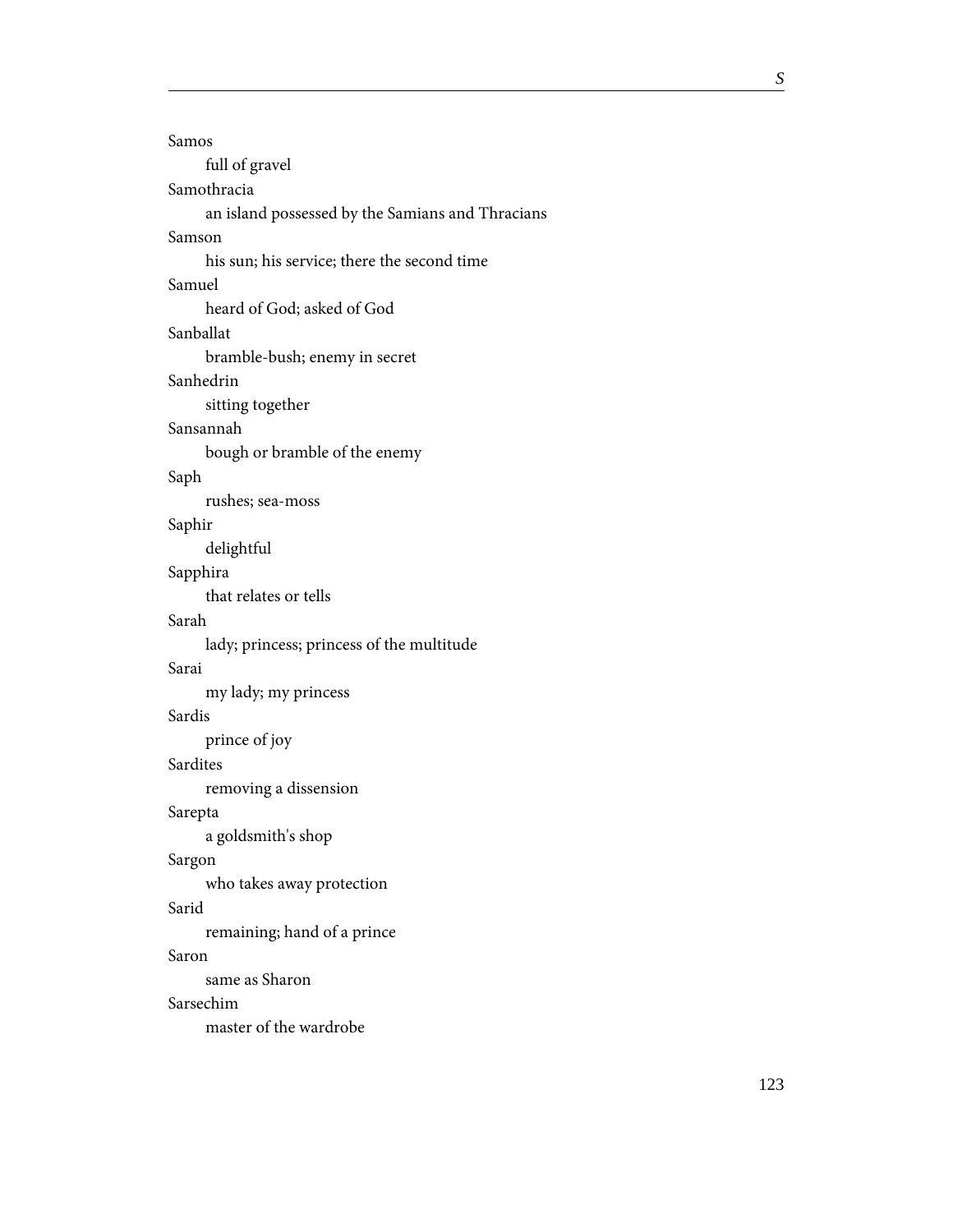| Saruch                               |
|--------------------------------------|
| branch; layer; lining                |
| Satan                                |
| contrary; adversary; enemy; accuser  |
| Saul                                 |
| demanded; lent; ditch; death         |
| Sceva                                |
| disposed; prepared                   |
| Seba                                 |
| a drunkard; that turns               |
| Sebat                                |
| twig; scepter; tribe                 |
| Secacah                              |
| shadow; covering; defense            |
| Sechu                                |
| defense; bough                       |
| Secundus                             |
| second                               |
| Segub                                |
| fortified; raised                    |
| Seir                                 |
| Seirath, hairy; goat; demon; tempest |
| Sela                                 |
| a rock                               |
| Sela-hammah-lekoth                   |
| rock of divisions                    |
| Selah                                |
| the end; a pause                     |
| Seled                                |
| affliction; warning                  |
| Seleucia                             |
| shaken or beaten by the waves        |
| Sem                                  |
| same as Shem                         |
| Semachiah                            |
| joined to the Lord                   |
| Semaiah                              |
| obeying the Lord                     |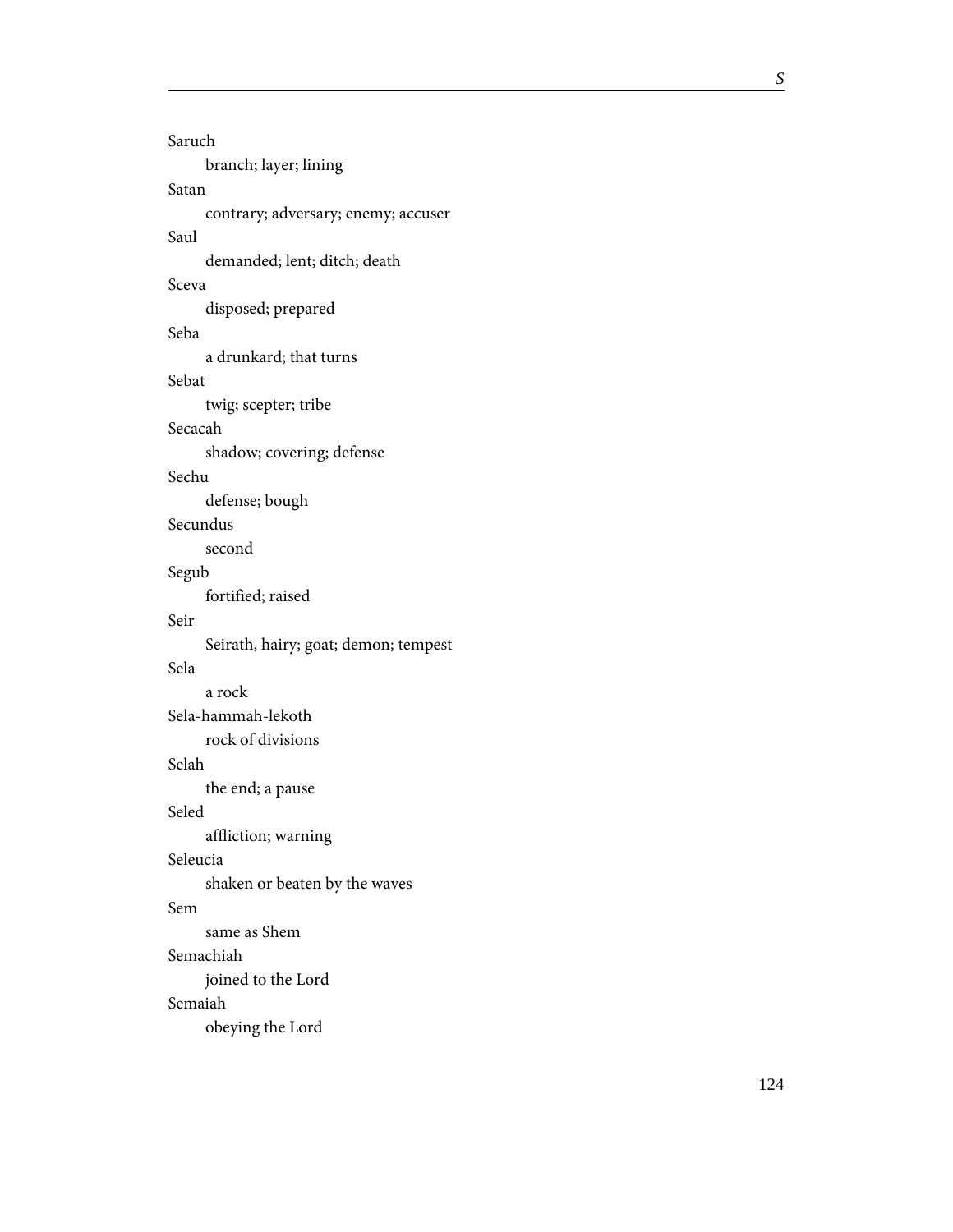| Semei                                 |
|---------------------------------------|
| hearing; obeying                      |
| Senaah                                |
| bramble; enemy                        |
| Seneh                                 |
| same as Senaah                        |
| Senir                                 |
| bed-candle; changing                  |
| Sennacherib                           |
| bramble of destruction                |
| Seorim                                |
| gates; hairs; tempests                |
| Sephar                                |
| book; scribe; number                  |
| Sepharad                              |
| a book descending                     |
| Sepharvaim                            |
| the two books; the two scribes        |
| Serah                                 |
| lady of scent; song; the morning star |
| Seraiah                               |
| prince of the Lord                    |
| Seraphim                              |
| burning; fiery                        |
| Sered                                 |
| dyer's vat                            |
| Sergius                               |
| net                                   |
| Serug                                 |
| branch; layer; twining                |
| Seth                                  |
| put; who puts; fixed                  |
| Sethur                                |
| hid; destroying                       |
| Shaalabbim                            |
| understanding, or son of a fox        |
| Shaalbim                              |
| that beholds the heart                |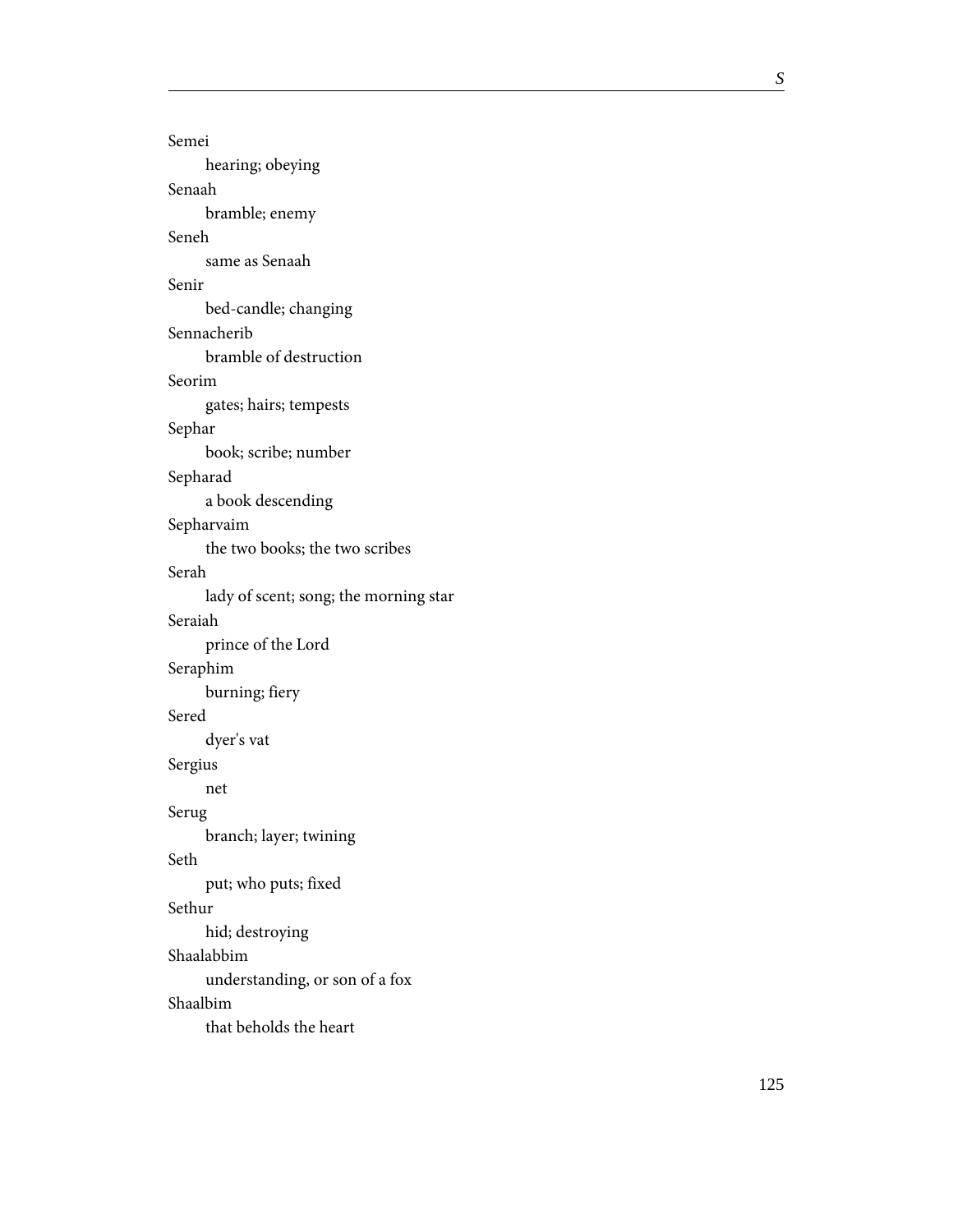| Shaalbonite                                       |
|---------------------------------------------------|
| a fox's building                                  |
| Schaaph                                           |
| fleeing; thinking                                 |
| Shaaraim                                          |
| gates; valuation; hairs                           |
| Shaashgaz                                         |
| he that presses the fleece; that shears the sheep |
| Shabbethai                                        |
| my rest                                           |
| Shachia                                           |
| protection of the Lord                            |
| Shadrach                                          |
| tender, nipple                                    |
| Shage                                             |
| touching softly; multiplying much                 |
| Shalem                                            |
| same as Salem                                     |
| Shalim                                            |
| same as Salim                                     |
| Shalisha                                          |
| three; the third; prince; captain                 |
| Shallum                                           |
| perfect; agreeable                                |
| Shalmai                                           |
| my garment                                        |
| Shalman                                           |
| peaceable; perfect; that rewards                  |
| Shalmaneser                                       |
| peace; tied; chained; perfection; retribution     |
| Shamariah                                         |
| throne or keeping of the Lord                     |
| Shamed                                            |
| destroying; wearing out                           |
| Shamer                                            |
| keeper; thorn; dregs                              |
| Shamgar                                           |
| named a stranger; he is here a stranger           |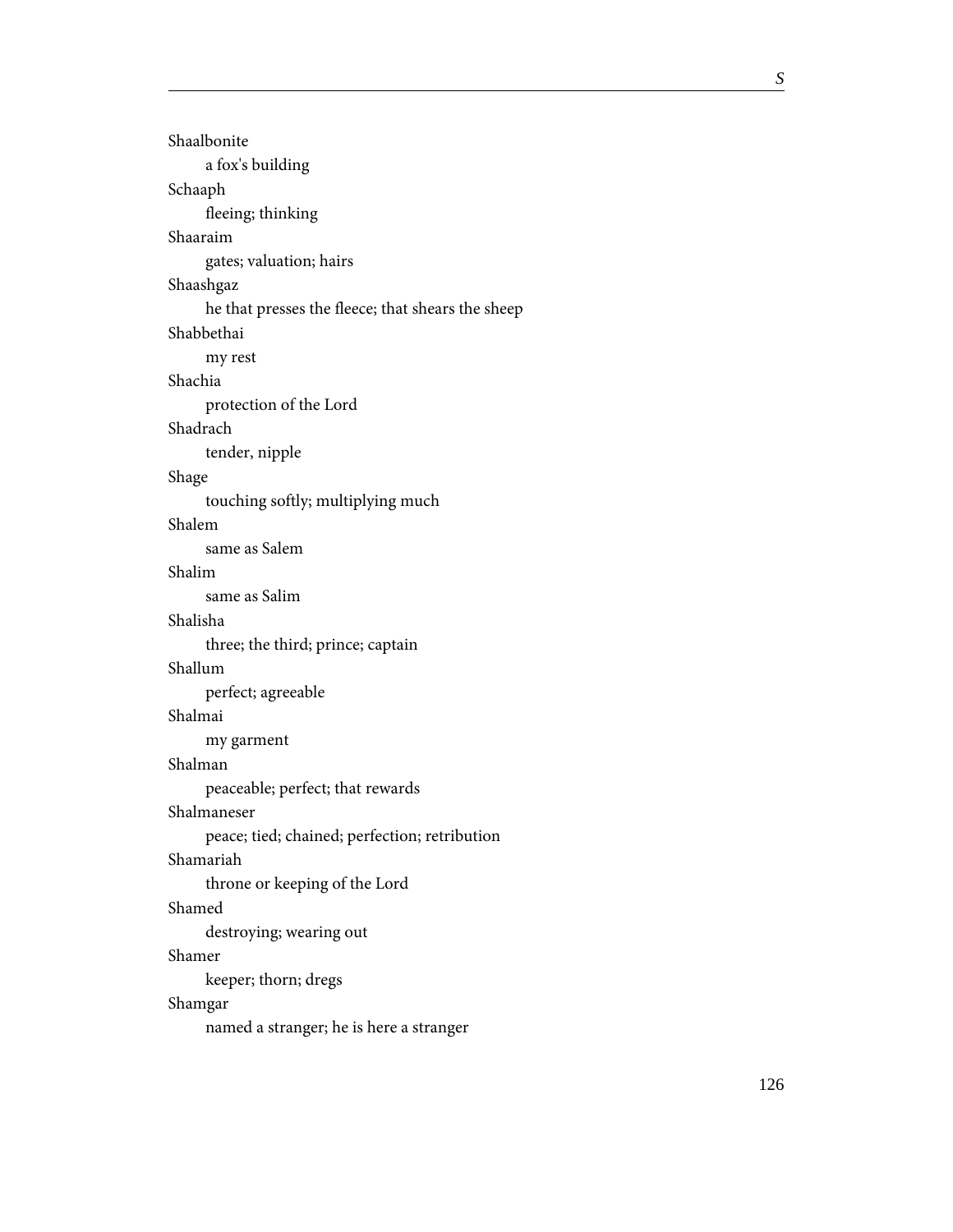| Shamhuth                                          |
|---------------------------------------------------|
| desolation; destruction                           |
| Shamir                                            |
| Shamer, prison; bush; lees; thorn                 |
| Shammah                                           |
| loss; desolation; astonishment                    |
| Shammai                                           |
| my name; my desolations                           |
| Shammoth                                          |
| names; desolations                                |
| Shammuah                                          |
| he that is heard; he that is obeyed               |
| Shamsherai                                        |
| there a singer or conqueror                       |
| Shapham                                           |
| Shaphan, rabbit; wild rat; their lip; their brink |
| Shaphat                                           |
| judge                                             |
| Sharai                                            |
| my lord; my prince; my song                       |
| Sharar                                            |
| navel; thought; singing                           |
| Sharezer                                          |
| overseer of the treasury, or of the storehouse    |
| Sharon                                            |
| his plain; his song                               |
| Shashai                                           |
| rejoicing; mercy; linen                           |
| Shashak                                           |
| a bag of linen; the sixth bag                     |
| Shaul                                             |
| Saul, asked; lent; a grave                        |
| Shaveh                                            |
| the plain; that makes equality                    |
| Shealtiel                                         |
| same as Salathiel                                 |
| Sheariah                                          |
| gate of the Lord; tempest of the Lord             |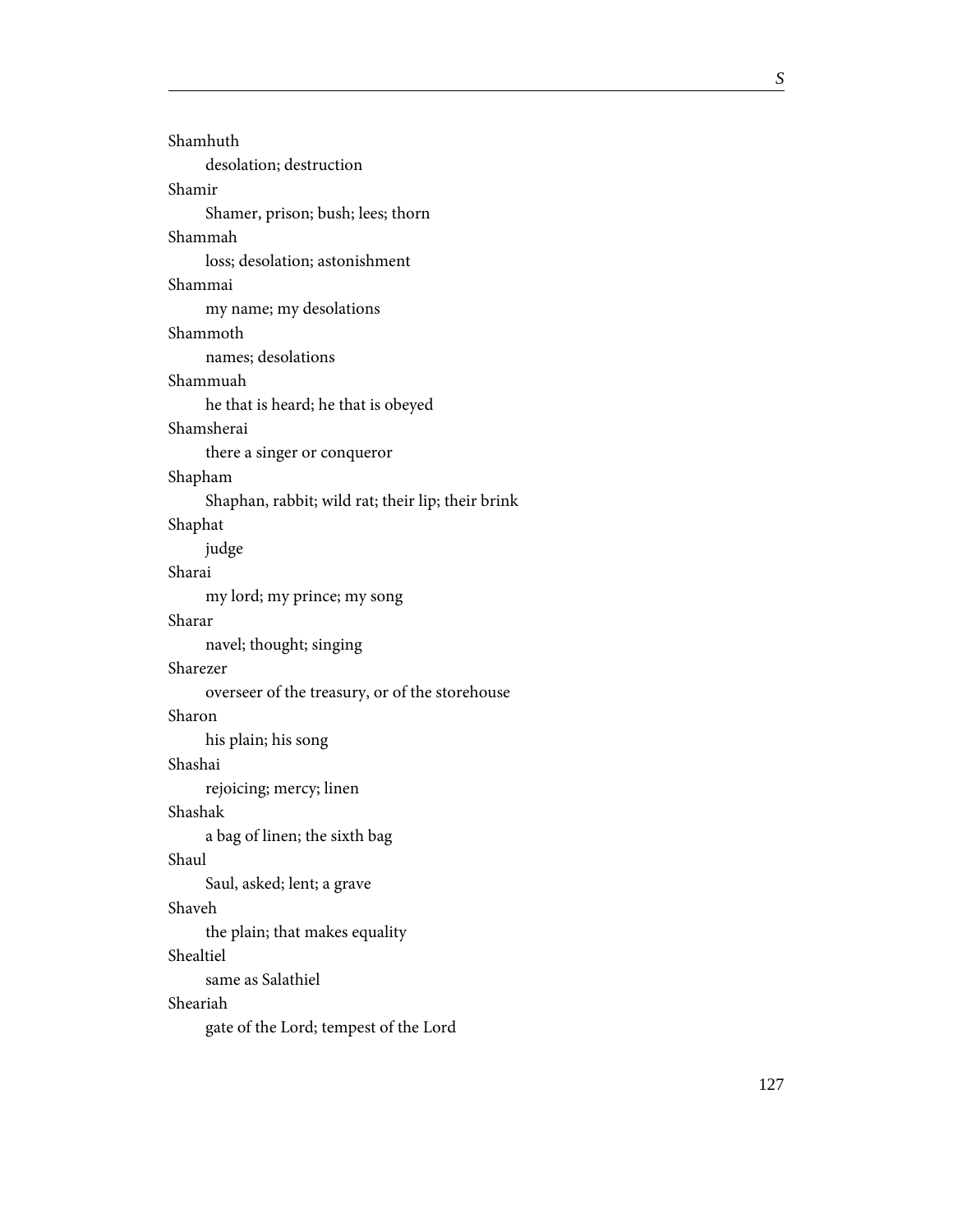| Shear-jashub                                      |
|---------------------------------------------------|
| the remnant shall return                          |
| Sheba                                             |
| captivity; old man; repose; oath                  |
| Shebam                                            |
| compassing about; old men                         |
| Shebaniah                                         |
| the Lord that converts, or recalls from captivity |
| Shebarim                                          |
| breakings; hopes                                  |
| Sheber                                            |
| breaking; hope                                    |
| Shebna                                            |
| who rests himself; who is now captive             |
| Shebuel                                           |
| turning, or captivity, or seat, of God            |
| Shecaniah                                         |
| habitation of the Lord                            |
| Shechem                                           |
| part; portion; back early in the morning          |
| Shedeur                                           |
| field of light; light of the Almighty             |
| Shehariah                                         |
| mourning or blackness of the Lord                 |
| Shelah                                            |
| that breaks; that unties; that undresses          |
| Shelemiah                                         |
| God is my perfection; my happiness; my peace      |
| Sheleph                                           |
| who draws out                                     |
| Shelesh                                           |
| captain; prince                                   |
| Shelomi                                           |
| Shelomith, my peace; my happiness; my recompense  |
| Shelumiel                                         |
| same as Shelemiah                                 |
| Shem                                              |
| name; renown                                      |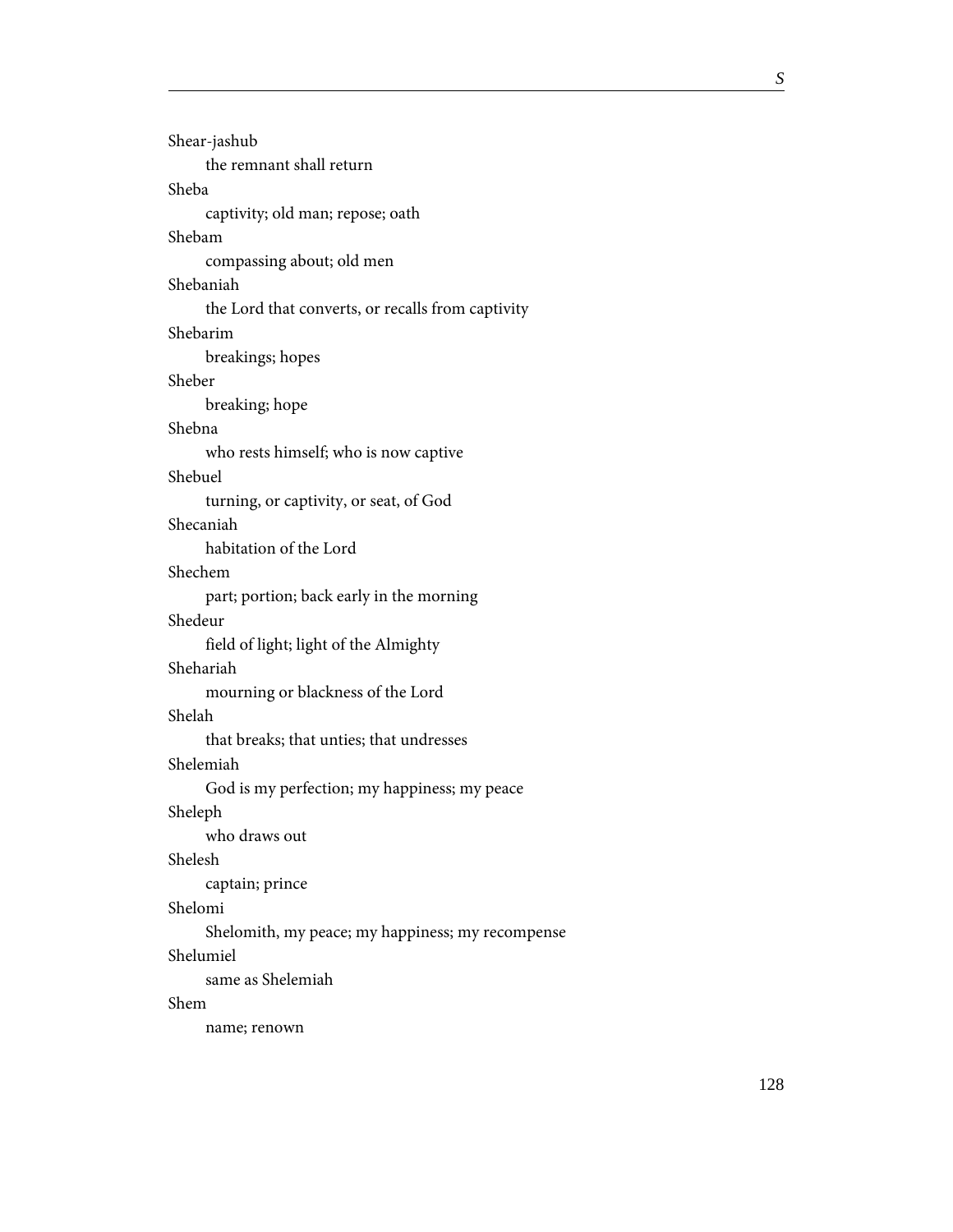| Shema                                  |
|----------------------------------------|
| hearing; obeying                       |
| Shemaiah                               |
| that hears or obeys the Lord           |
| Shemariah                              |
| God is my guard                        |
| Shemeber                               |
| name of force; name of the strong      |
| Shemer                                 |
| guardian; thorn                        |
| Shemida                                |
| name of knowledge; that puts knowledge |
| Sheminith                              |
| eighth (an eight-stringed instrument)  |
| Shemiramoth                            |
| the height of the heavens              |
| Shemuel                                |
| appointed by God                       |
| Shen                                   |
|                                        |
| tooth; ivory; change                   |
| Shenazar                               |
| treasurer of a tooth                   |
| Shenir                                 |
| lantern; light that sleeps             |
| Shephatiah                             |
| the Lord that judges                   |
| Shephi                                 |
| beholder; honeycomb; garment           |
| Shepho                                 |
| desert                                 |
| Shephuphan                             |
| serpent                                |
| Sherah                                 |
| flesh; relationship                    |
| Sherebiah                              |
| singing with the Lord                  |
| Sheshach                               |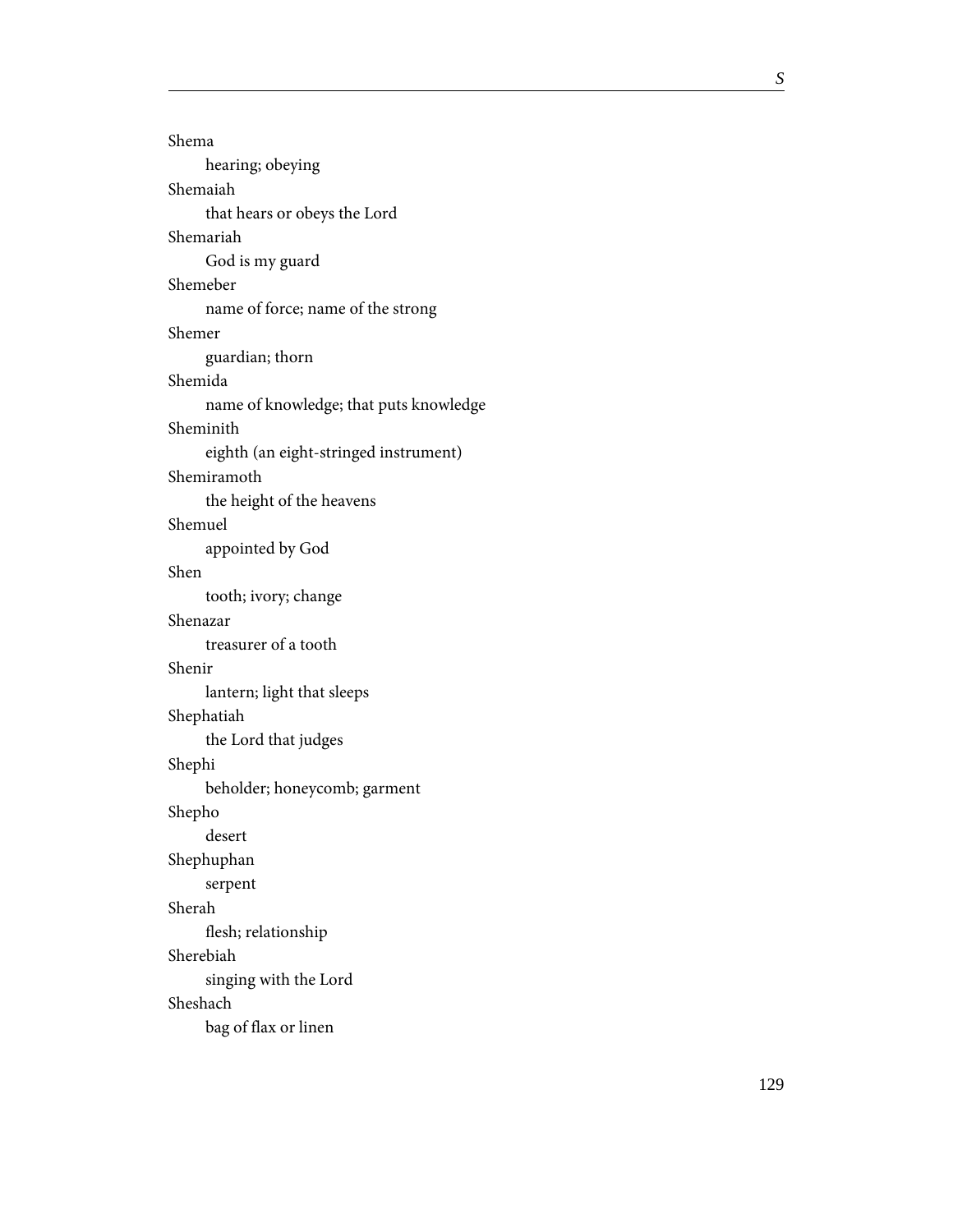| Sheshai                                            |
|----------------------------------------------------|
| six; mercy; flax                                   |
| Sheshan                                            |
| lily; rose; joy; flax                              |
| Sheshbazzar                                        |
| joy in tribulation; joy of the vintage             |
| Shethar                                            |
| putrefied; searching                               |
| Shethar-boznai                                     |
| that makes to rot; that seeks those who despise me |
| Sheva                                              |
| vanity; elevation; fame; tumult                    |
| Shibboleth                                         |
| Sibboleth, ear of corn; stream or flood            |
| Shibmah                                            |
| overmuch captivity, or sitting                     |
| Shicron                                            |
| drunkenness; his gift; his wages                   |
| Shiggaion                                          |
| a song of trouble or comfort                       |
| Shihon                                             |
| sound; wall of strength                            |
| Shihor-libnah                                      |
| blackness of Libnah                                |
| Shilhi                                             |
| Shilhim, bough; weapon; armor                      |
| Shillem                                            |
| peace; perfection; retribution                     |
| Shiloah                                            |
| same as Siloah                                     |
| Shiloh                                             |
| sent                                               |
| Shiloh (name of a city)                            |
| peace; abundance                                   |
| Shilom                                             |
| tarrying; peace-maker                              |
| Shilshah                                           |
| three; chief; captain                              |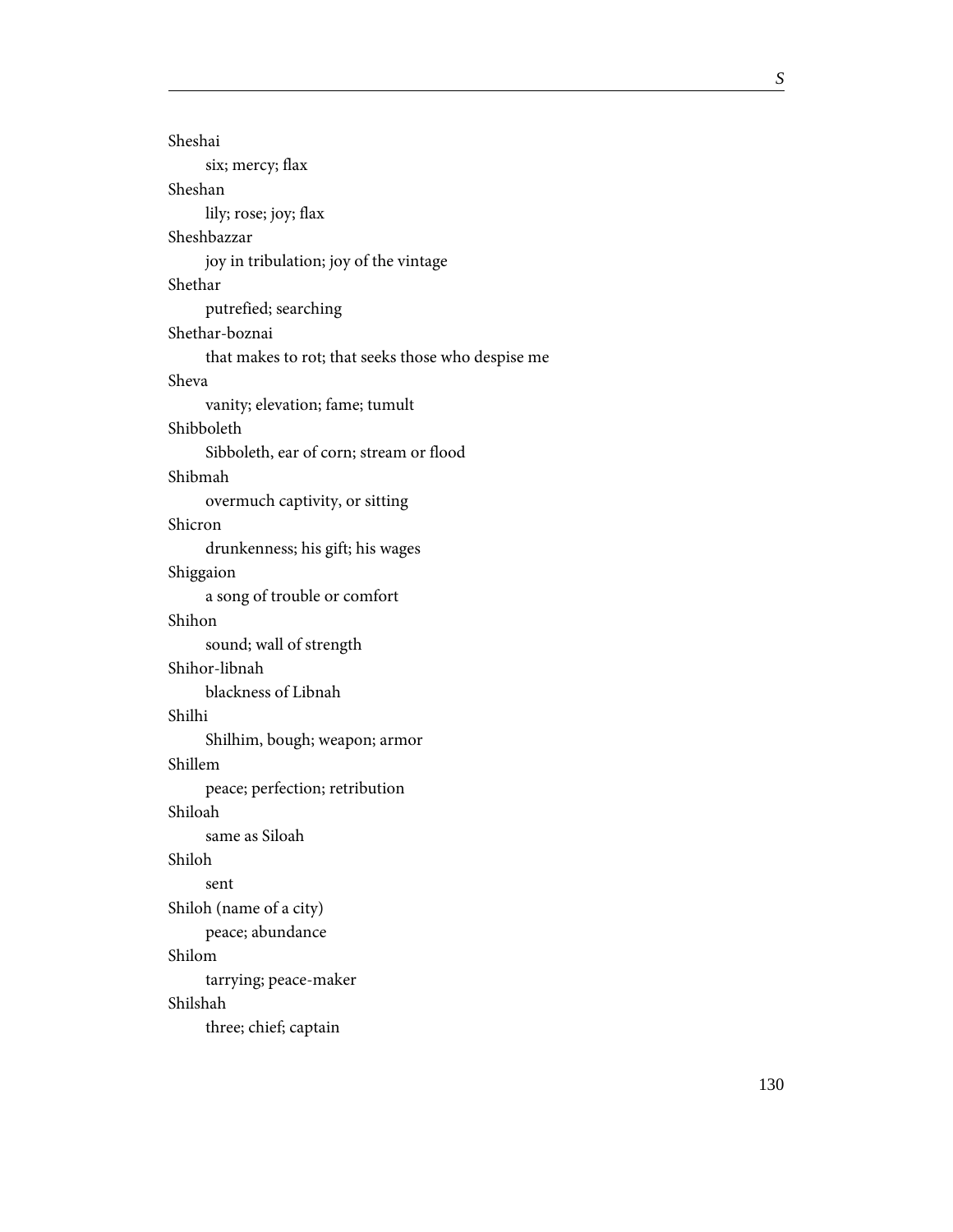```
Shimeah
     Shimeath, that hears, or obeys; perdition
Shimei
     Shimi, that hears or obeys; my reputation; my fame
Shimeon
     same as Simeon
Shimma
     same as Shimeah
Shimon
    providing well; fatness; oil
Shimrath
     hearing; obedient
Shimshai
     my son
Shimri
     thorn; dregs
Shimrith
     Shimron, same as Shimri
Shinab
     father of changing
Shinar
     watch of him that sleeps
Shiphi
    multitude
Shiphrah
     handsome; trumpet; that does good
Shisha
     of marble; pleasant
Shishak
     present of the bag; of the pot; of the thigh
Shitrai
    gatherer of money
Shittim
     thorns
Shiza
     this gift
Shoa
     kings; tyrants
```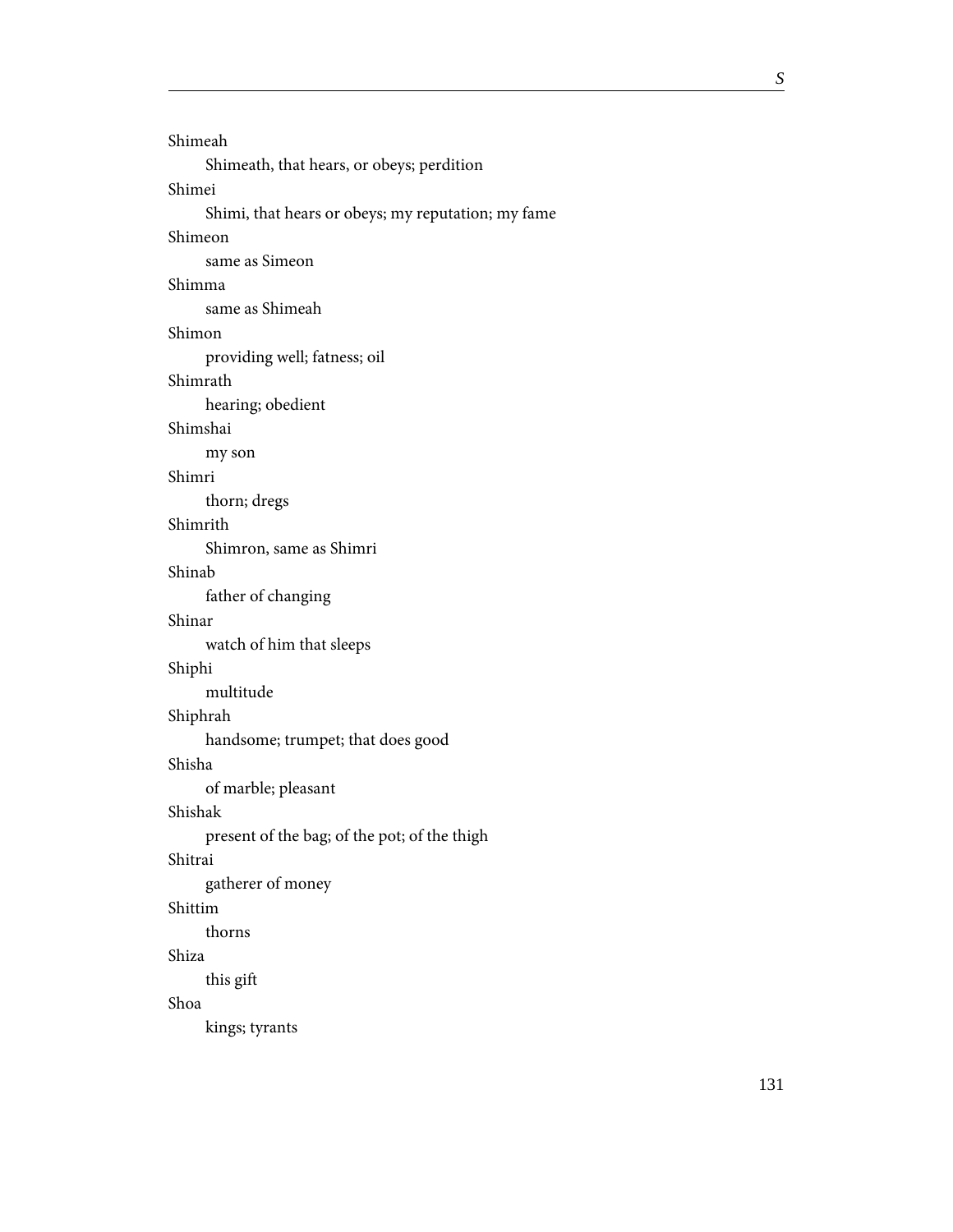Shobab returned; turned back; a spark Shobach your bonds; your chains Shobai turning captivity Shobal path; ear of corn Shobek made void; forsaken Shochoh defense; a bough Shoham keeping back Shomer keeper; dregs Shophach pouring out Shophan rabbit; hid Shoshannim those that shall be changed Shua crying; saving Shuah ditch; swimming; humiliation Shual fox; path; first Shubael returning captivity; seat of God Shuham talking; thinking; humiliation; budding Shulamite peaceable; perfect; that recompenses Shunem their change; their sleep Shuni changed; sleeping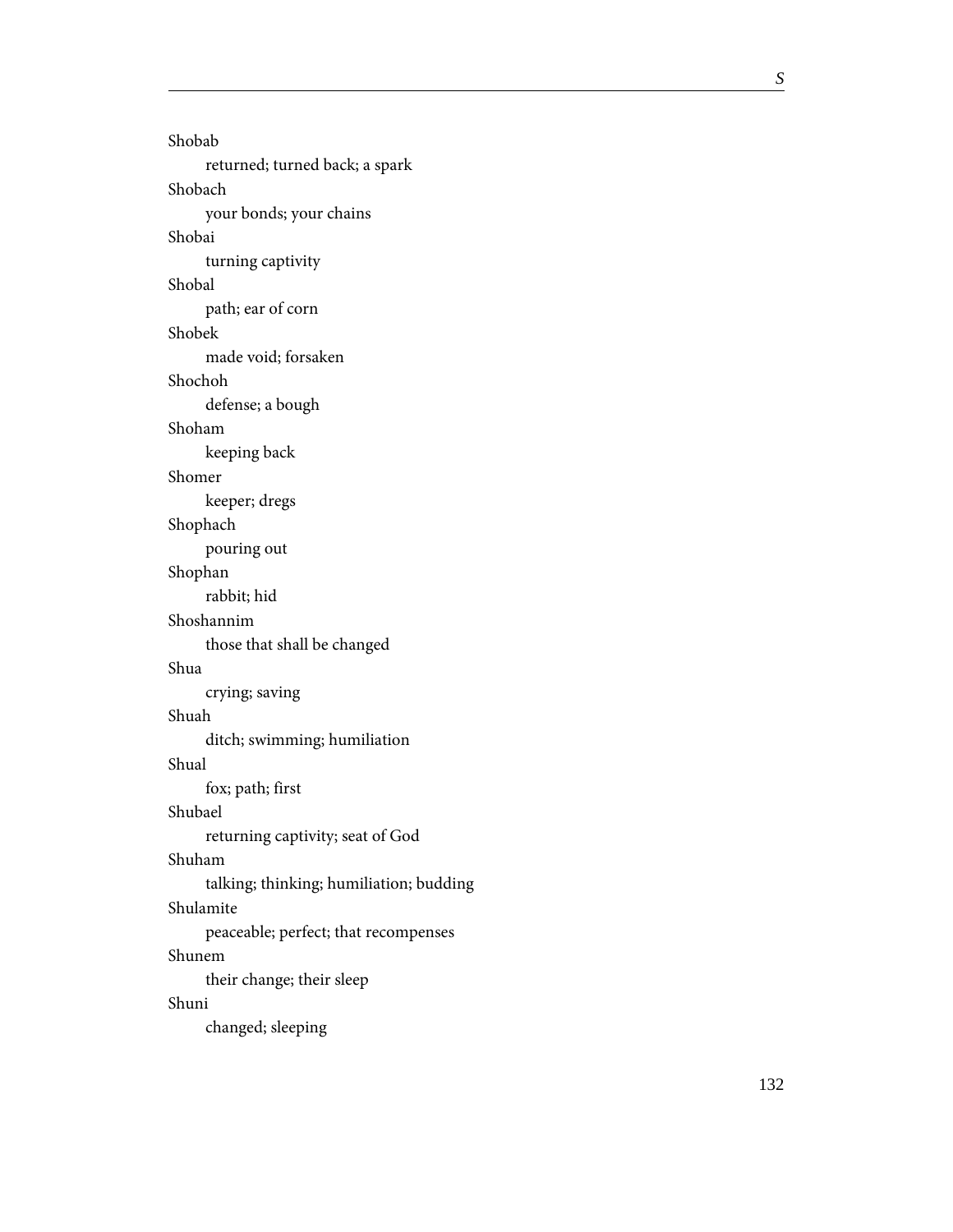```
Shuphim
     Shuppim, wearing them out; their shore
Shur
     wall; ox; that beholds
Shushan
     lily; rose; joy
Shuthelah
     plant; verdure; moist; pot
Sia
     moving; help
Sibbechai
     bough; cottage; of springs
Sibmah
     conversion; captivity
Sichem
     portion; shoulder
Siddim
     the tilled field
Sidon
     hunting; fishing; venison
Sigionoth
     according to variable songs or tunes,
Sihon
     rooting out; conclusion
Sihor
     black; trouble (the river Nile)
Silas
     three, or the third
Silla
     exalting
Siloa
     Siloam, Siloe, same as Shilhi
Silvanus
     who loves the forest
Simeon
     that hears or obeys; that is heard
Simon
     that hears; that obeys
```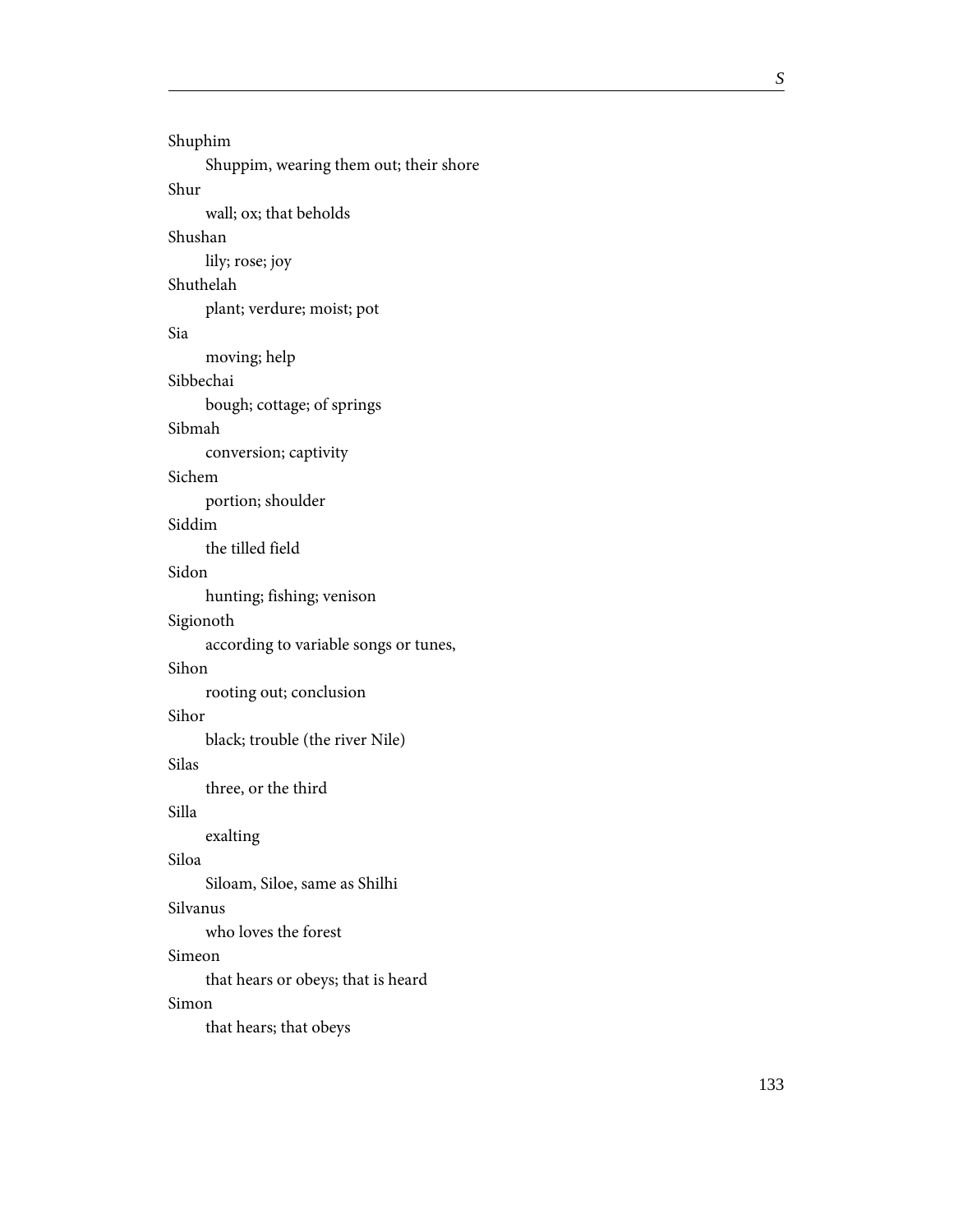```
Sin
    bush
Sinai
     a bush; enmity
Sinim
     south country,
Sion
    noise; tumult
Sippai
     threshold; silver cup
Sinon
     a breast-plate; deliverance
Sisamai
     house; blindness
Sisera
     that sees a horse or a swallow
Sitnah
    hatred
Sivan
     a bush or thorn
Smyrna
     myrrh
     a measure for grain; vail
Socoh
     tents; tabernacles
Sodi
     my secret
Sodom
     their secret; their cement
Solomon
    peaceable; perfect; one who recompenses
Sopater
     Sosipater, who defends the father
Sophereth
    scribe, numbering
Sorek
```
So

vine; hissing; a color inclining to yellow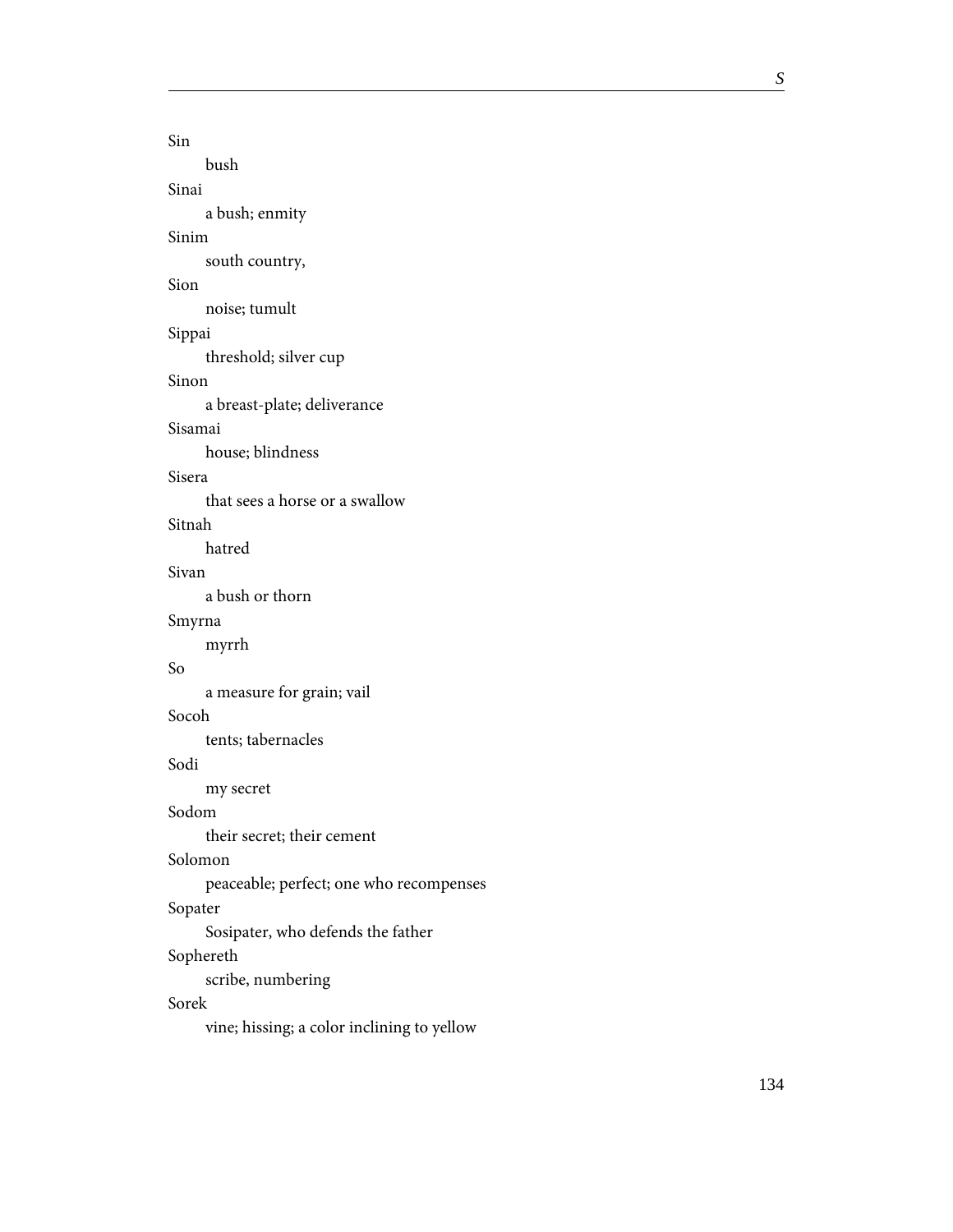| Sosthenes                                              |
|--------------------------------------------------------|
| savior; strong; powerful                               |
| Sotai                                                  |
| conclusion in pleading; binding                        |
| Spain                                                  |
| rare; precious                                         |
| Stachys                                                |
| spike or ear of corn                                   |
| Stephanas                                              |
| crown; crowned                                         |
| Stephen                                                |
| same as Stephanas                                      |
| Suah                                                   |
| speaking; entreating; ditch                            |
| Succoth                                                |
| tents; tabernacles                                     |
| Succoth-benoth                                         |
| the tents of daughters, or young women; or prostitutes |
| Sud                                                    |
| my secret                                              |
| Sur                                                    |
| that withdraws or departs; rebellion                   |
| Susanna                                                |
| lily; rose; joy                                        |
| Susi                                                   |
| horse; swallow; moth                                   |
| Sychar                                                 |
| end                                                    |
| Syene                                                  |
| a bush; enmity                                         |
| Syntyche                                               |
| that speaks or discourses                              |
| Syracuse                                               |
| that draws violently                                   |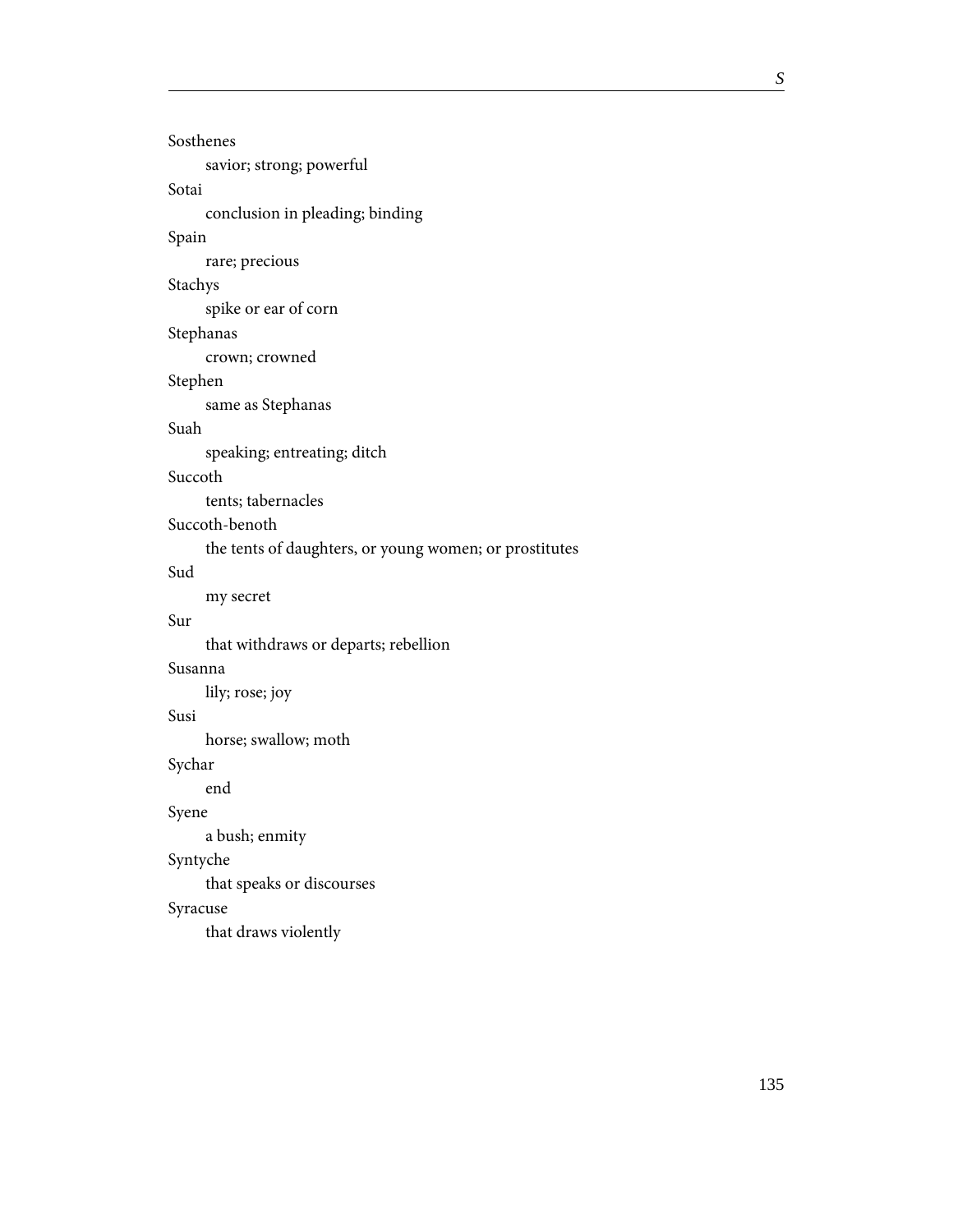| Taanach                                             |
|-----------------------------------------------------|
| who humbles thee; who answers thee                  |
| Taanach-shilo                                       |
| breaking down a fig-tree                            |
| Tabbath                                             |
| good; goodness                                      |
| Tabeal                                              |
| Tabeel, good God                                    |
| Taberah                                             |
| burning                                             |
| Tabitha                                             |
| clear-sighted; a roe-deer                           |
| Tabor                                               |
| choice; purity; bruising                            |
| Tabrimon                                            |
| good pomegranate; the navel; the middle             |
| Tadmor                                              |
| the palm-tree; bitterness                           |
| Tahan                                               |
| beseeching; merciful                                |
| Tahapenes                                           |
| secret temptation                                   |
| Tahath                                              |
| fear; going down                                    |
| Tahpenes                                            |
| standard; flight; temptation                        |
| Tahrea                                              |
| anger; wicked contention                            |
| Talitha-cumi                                        |
| young woman, arise                                  |
| Talmai                                              |
| my furrow; that suspends the waters; heap of waters |
| Tamah                                               |
| blotting or wiping out; smiting                     |
| Tamar                                               |
| palm; palm-tree                                     |
| Tammuz                                              |
| abstruse; concealed; consumed                       |
|                                                     |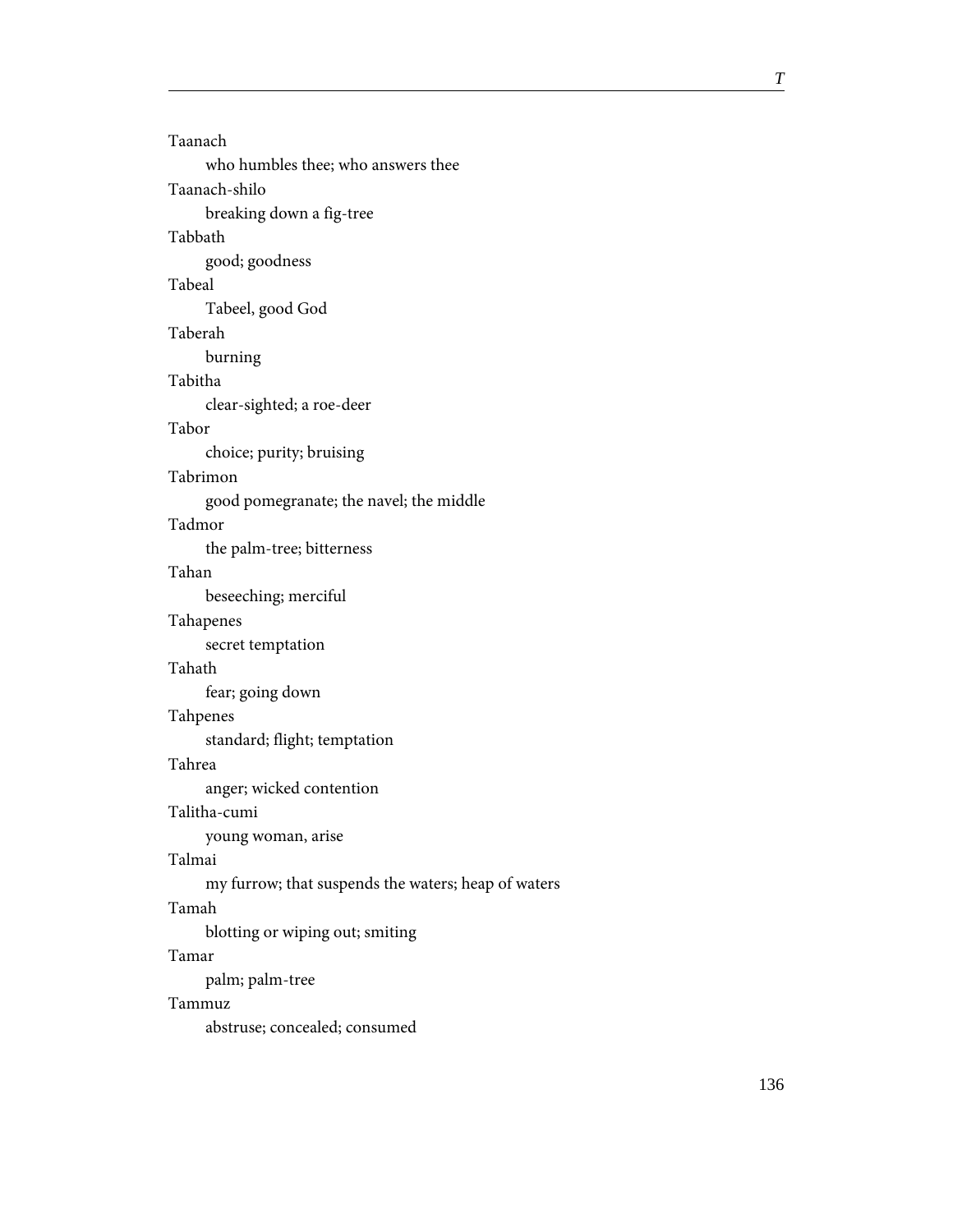| Tanach                                             |
|----------------------------------------------------|
| same as Taanach                                    |
| Tanhumeth                                          |
| consolation; repentance                            |
| Taphath                                            |
| distillation; drop                                 |
| Tappuah                                            |
| apple; swelling                                    |
| Tarah                                              |
| a hair; a wretch; one banished                     |
| Taralah                                            |
| searching out slander, or strength                 |
| Tarea                                              |
| howling; doing evil                                |
| Tarpelites                                         |
| ravishers; succession of miracles                  |
| Tarshish                                           |
| contemplation; examination                         |
| Tarsus                                             |
| winged; feathered                                  |
| Tartak                                             |
| chained; bound; shut up                            |
| Tartan                                             |
| a general (official title)                         |
| Tatnai                                             |
| that gives; the overseer of the gifts and tributes |
| Tebah                                              |
| murder; butchery; guarding of the body; a cook     |
| Tebaliah                                           |
| baptism, or goodness, of the Lord                  |
| Tebeth                                             |
| good, goodness (the tenth month of the Hebrews)    |
| Tehinnah                                           |
| entreaty; a favor                                  |
| Tekel                                              |
| weight                                             |
| Tekoa                                              |
| trumpet; that is confirmed                         |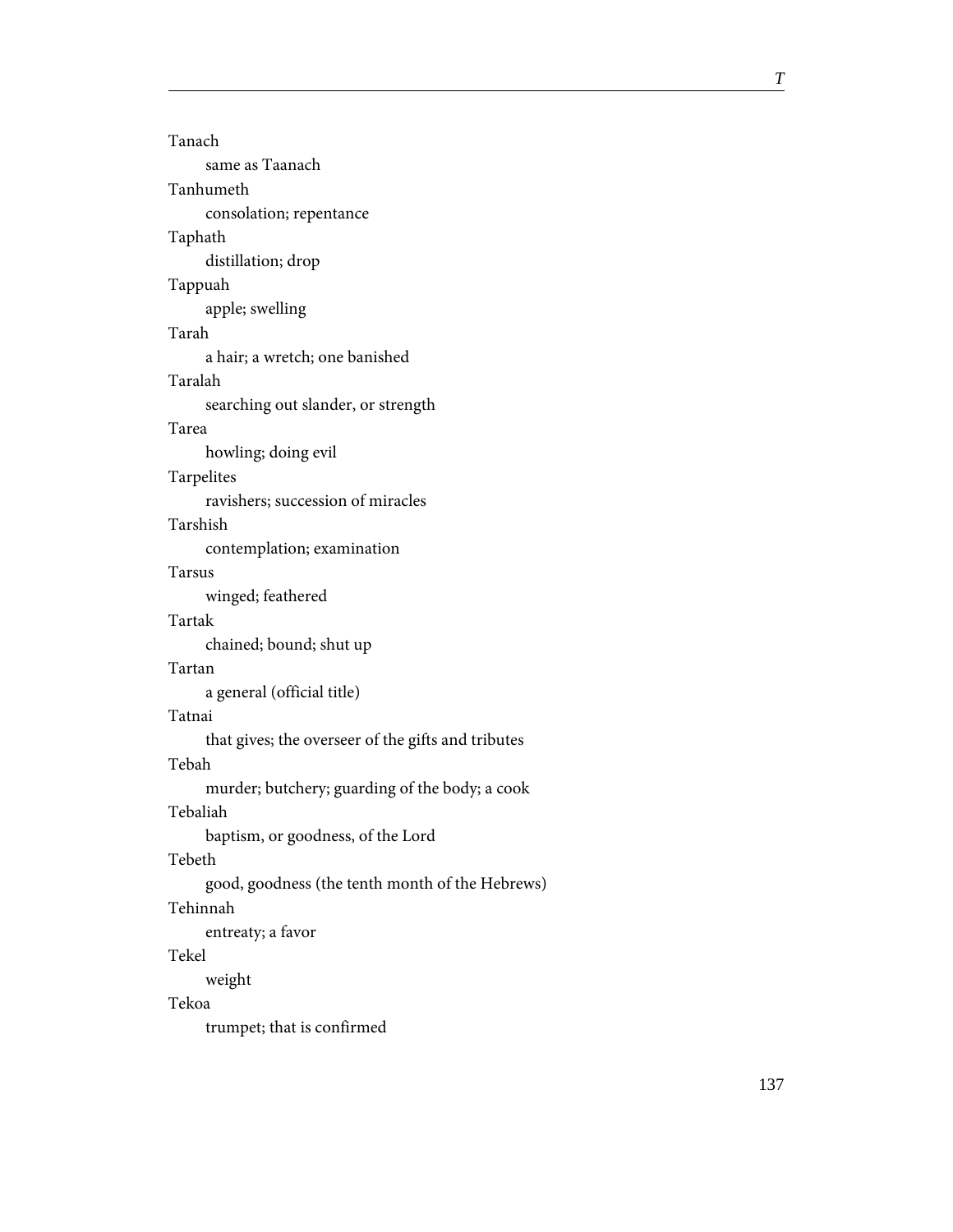| Telabib                              |
|--------------------------------------|
| a heap of new grain                  |
| Telah                                |
| moistening; greenness                |
| Telassar                             |
| taking away; heaping up              |
| Telem                                |
| their dew; their shadow              |
| Telharsa                             |
| suspension of the plow               |
| Tel-melah                            |
| heap of salt                         |
| Tema                                 |
| admiration; perfection; consummation |
| Teman                                |
| Temani, the south; Africa; perfect   |
| Terah                                |
| to breathe; scent; blow              |
| Teraphim                             |
| images; idols                        |
| Tertius                              |
| third                                |
| Tertullus                            |
| third                                |
| Tetrarch                             |
| governor of a fourth part            |
| Thaddeus                             |
| that praises or confesses            |
| Thahash                              |
| that makes haste; that keeps silence |
| Thamah                               |
| that blots out; that suppresses      |
| Tharah                               |
| same as Terah                        |
| Thebez                               |
| muddy; eggs; fine linen or silk      |
| Thelasar                             |
| same as Telassar                     |
|                                      |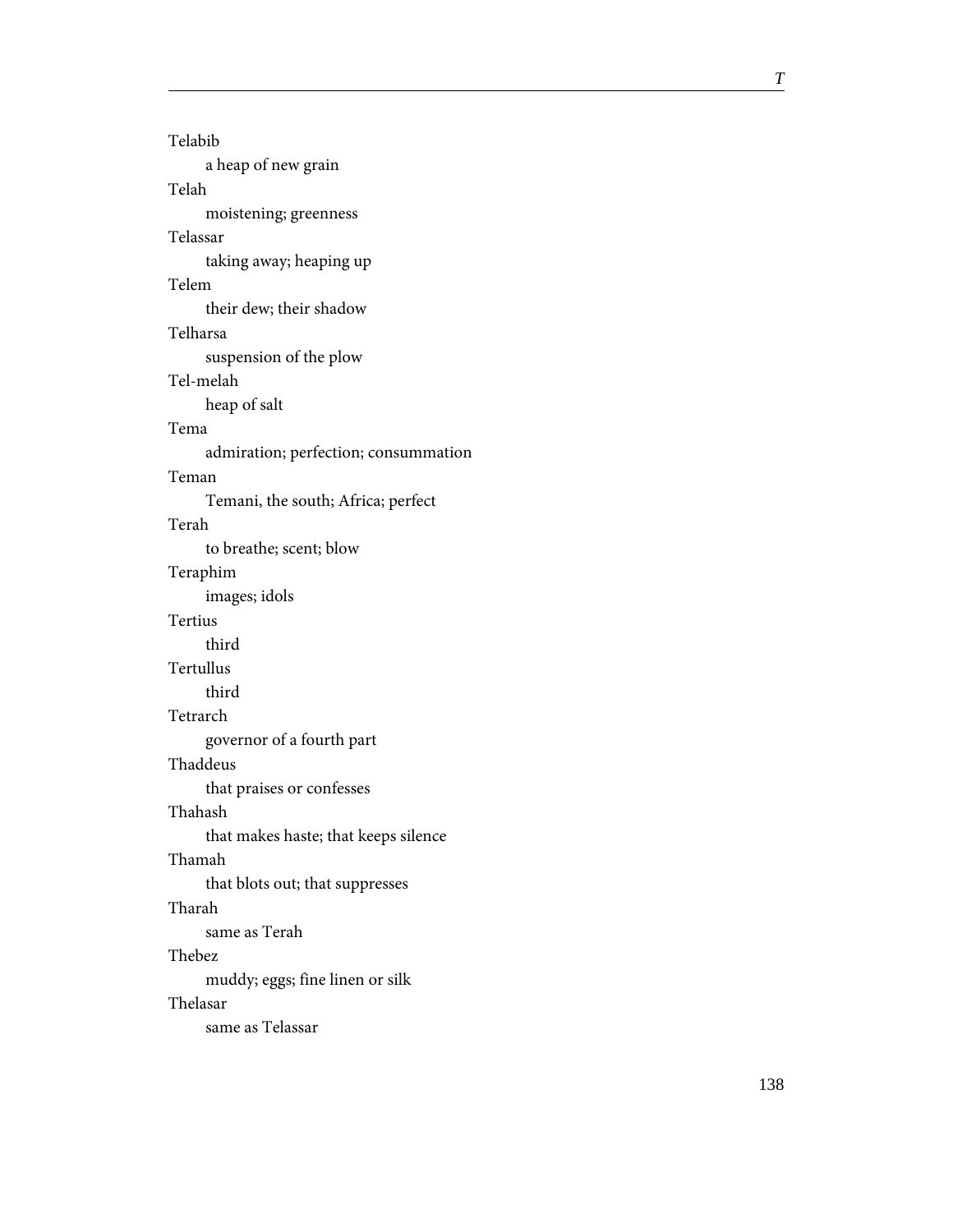Theophilus friend of God Thessalonica victory against the Thessalians Theudas flowing with water Thomas a twin Thummim perfection; truth Thyatira a perfume; sacrifice of labor Tibbath killing; a cook Tiberias good vision; the navel Tiberius the son of Tiber Tibni straw; hay Tidal that breaks the yoke; knowledge of elevation Tiglath-pileser that binds or takes away captivity Tikvah hope; a little line; congregation Tilon murmuring Timeus perfect; admirable; honorable Timnah forbidding Timnath image; figure; enumeration Timnath-heres or Timnath-serah, image of the sun; numbering of the rest Timon honorable; worthy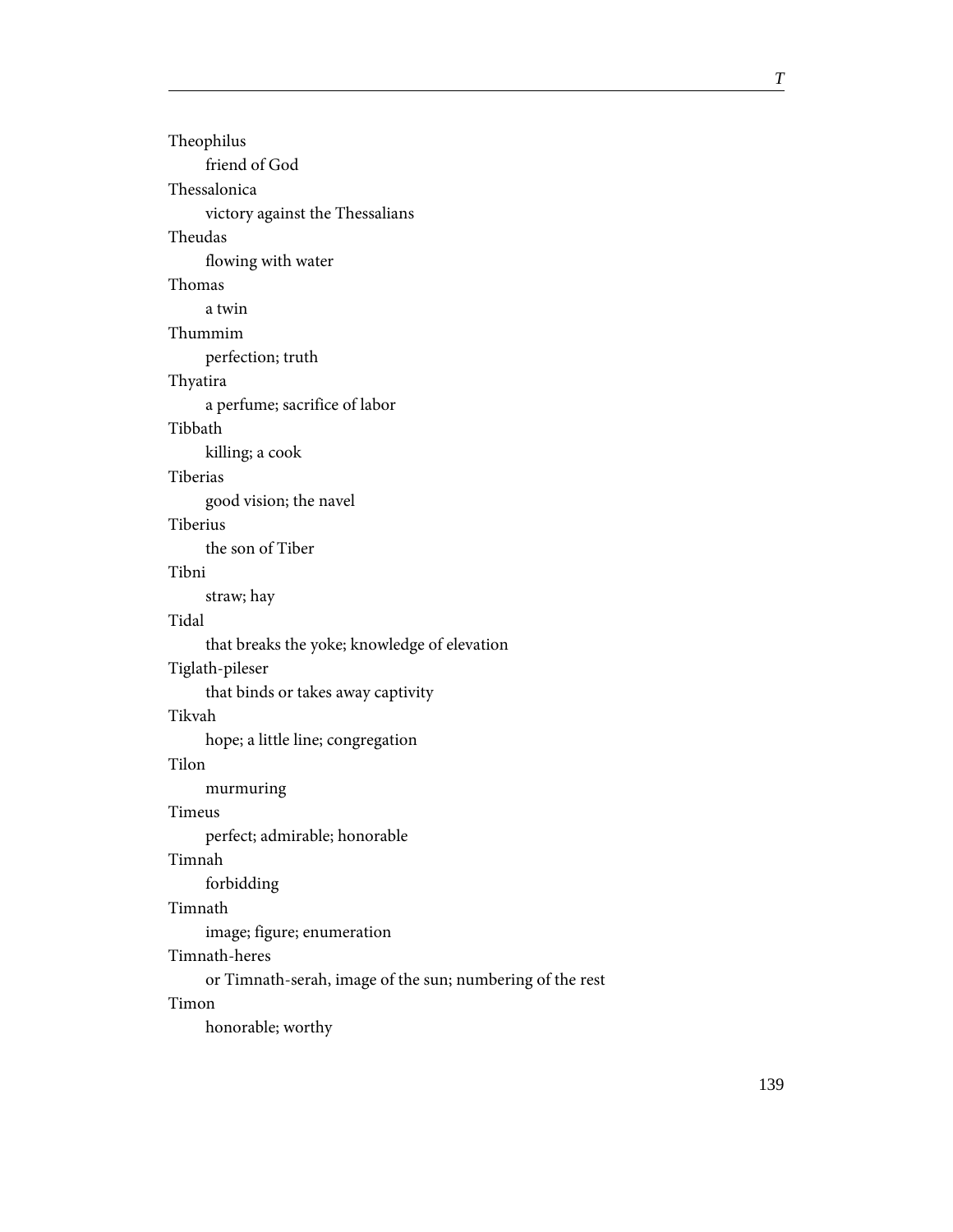| Timotheus                                               |  |  |
|---------------------------------------------------------|--|--|
| honor of God; valued of God                             |  |  |
| Tiphsah                                                 |  |  |
| passage; leap; step; the passover                       |  |  |
| Tirhakah                                                |  |  |
| inquirer; examiner; dull observer                       |  |  |
| Tiria                                                   |  |  |
| searching out                                           |  |  |
| Tirshatha                                               |  |  |
| a governor                                              |  |  |
| Tirzah                                                  |  |  |
| benevolent; complaisant; pleasing                       |  |  |
| Tishbite                                                |  |  |
| that makes captive                                      |  |  |
| Titus                                                   |  |  |
| pleasing                                                |  |  |
| Toah                                                    |  |  |
| weapon; dart                                            |  |  |
| Tob                                                     |  |  |
| good; goodness                                          |  |  |
| Tob-adonijah                                            |  |  |
| my good God; the goodness of the foundation of the Lord |  |  |
| Tobiah                                                  |  |  |
| Tobijah, the Lord is good                               |  |  |
| Tochen                                                  |  |  |
| middle                                                  |  |  |
| Togarmah                                                |  |  |
| which is all bone                                       |  |  |
| Tohu                                                    |  |  |
| that lives; that declares                               |  |  |
| Toi                                                     |  |  |
| who wanders                                             |  |  |
| Tola                                                    |  |  |
| worm; grub; scarlet                                     |  |  |
| Tolad                                                   |  |  |
| a generation                                            |  |  |
| Tophel                                                  |  |  |
| ruin; folly; without understanding                      |  |  |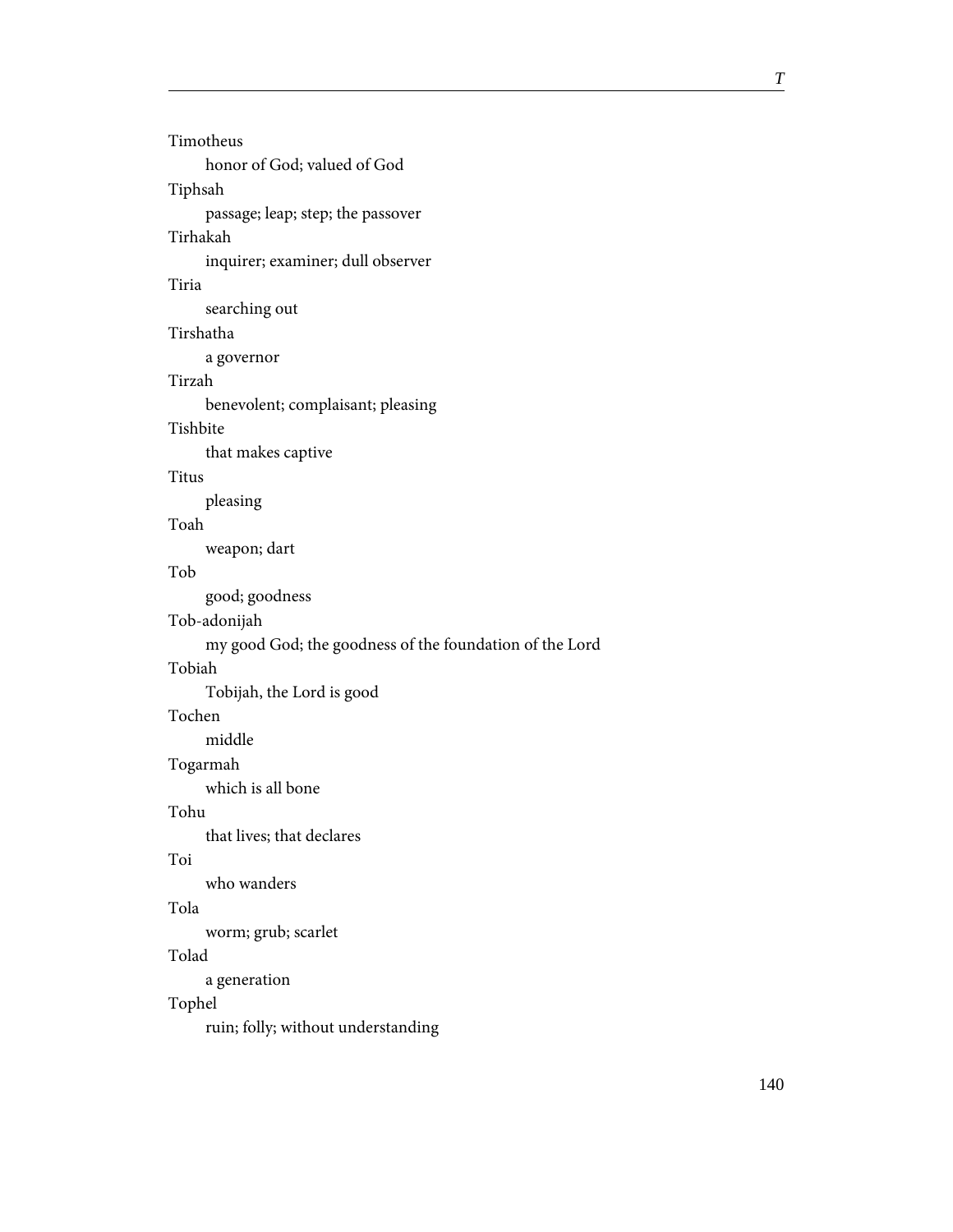Tophet a drum; betraying

Trachonitis

stony

Troas

penetrated

## Trophimus

well educated; well brought up

# Tryphena

delicious; delicate

# Tryphon

masculine of Tryphena

### Tryphosa

thrice shining

# Tubal

the earth; the world; confusion

### Tubal-cain

worldly possession; possessed of confusion

### Tychicus

casual; by chance

# Tyrannus

a prince; one that reigns

# Tyre

Tyrus, strength; rock; sharp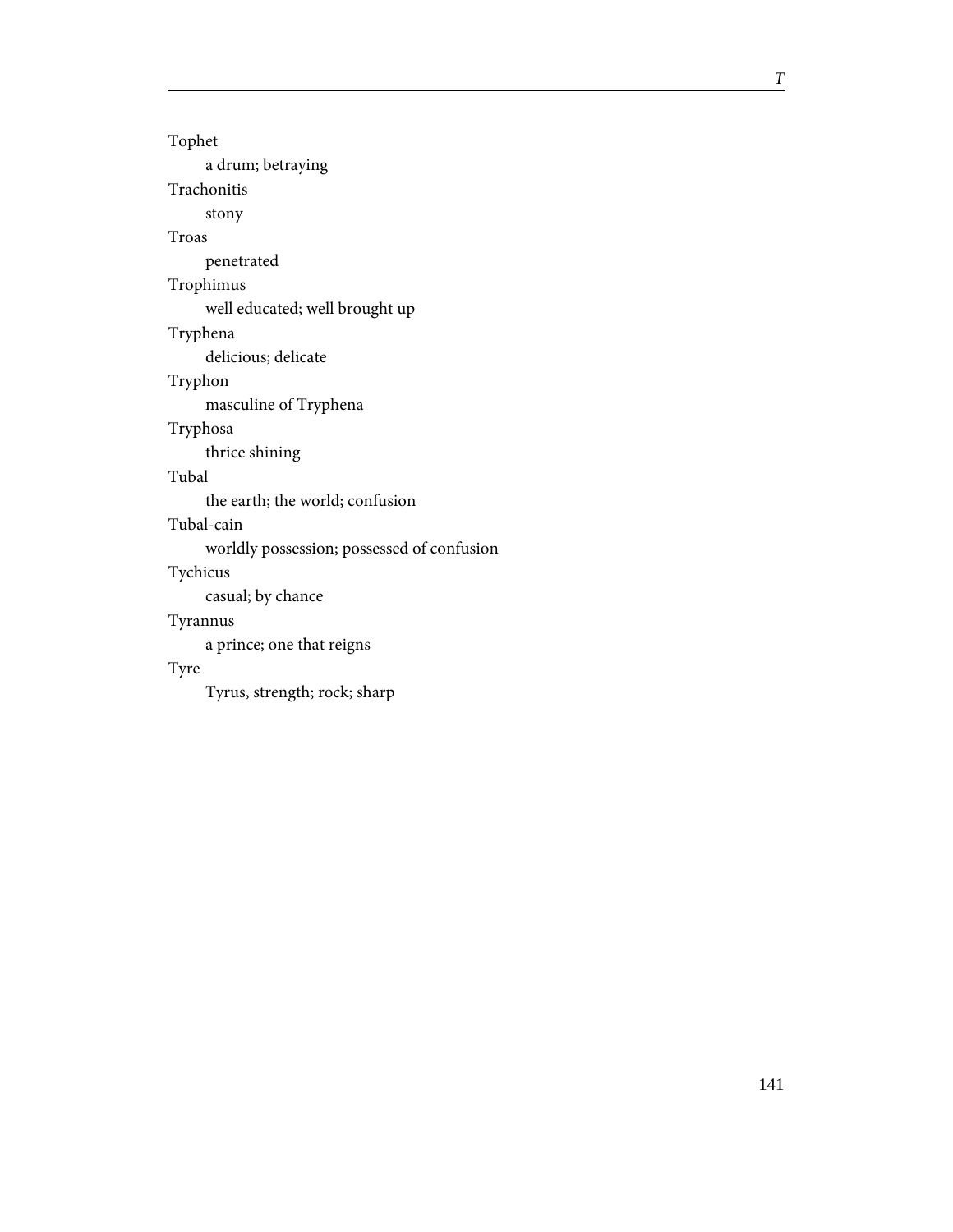| Ucal     |                                                   |
|----------|---------------------------------------------------|
|          | power, prevalency                                 |
| Uel      |                                                   |
|          | desiring God                                      |
| Ulai     |                                                   |
|          | strength; fool; senseless                         |
| Ulam     | the porch; the court; their strength; their folly |
| Ulla     |                                                   |
|          | elevation; leaf; young child                      |
| Ummah    |                                                   |
|          | darkened; covered; his people                     |
| Unni     |                                                   |
|          | poor; afflicted; that answers                     |
| Uphaz    |                                                   |
|          | pure gold; gold of Phasis or Pison                |
| Upharsin |                                                   |
|          | divided                                           |
| Ur       |                                                   |
|          | fire, light, a valley                             |
| Urbane   |                                                   |
| Uri      | courteous                                         |
|          | my light, my fire                                 |
| Uriah    |                                                   |
|          | or Urijah, the Lord is my light or fire           |
| Uriel    |                                                   |
|          | same as Uriah                                     |
| Urim     |                                                   |
|          | lights; fires                                     |
| Uthai    |                                                   |
|          | my iniquity                                       |
| Uz       |                                                   |
|          | counsel; words                                    |
| Uzai     |                                                   |
|          | he                                                |
| Uzal     |                                                   |
|          | wandering                                         |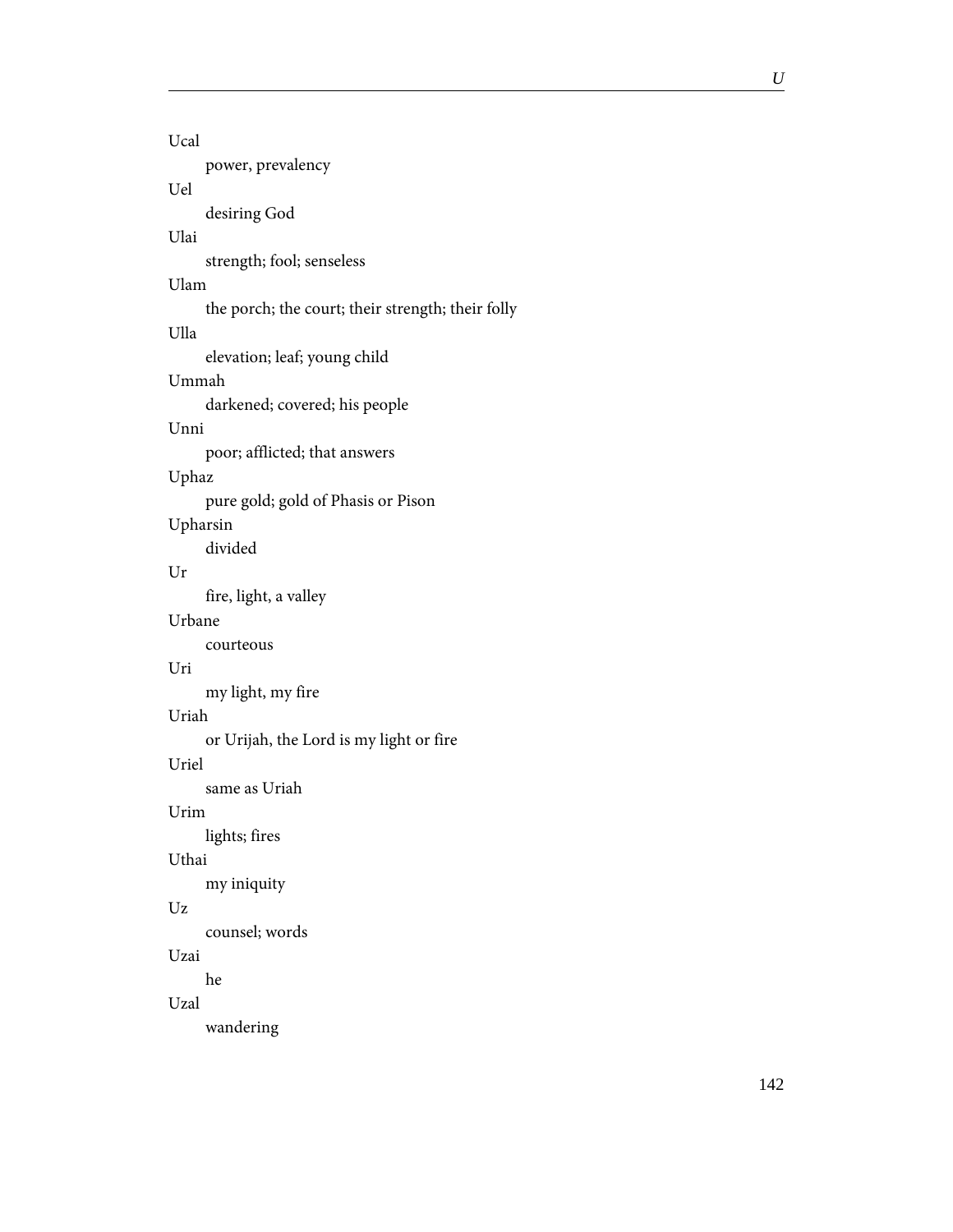Uzzah strength; goat Uzzen-sherah ear of the flesh Uzzi my strength; my kid Uzziah Uzziel, the strength, or kid, of the Lord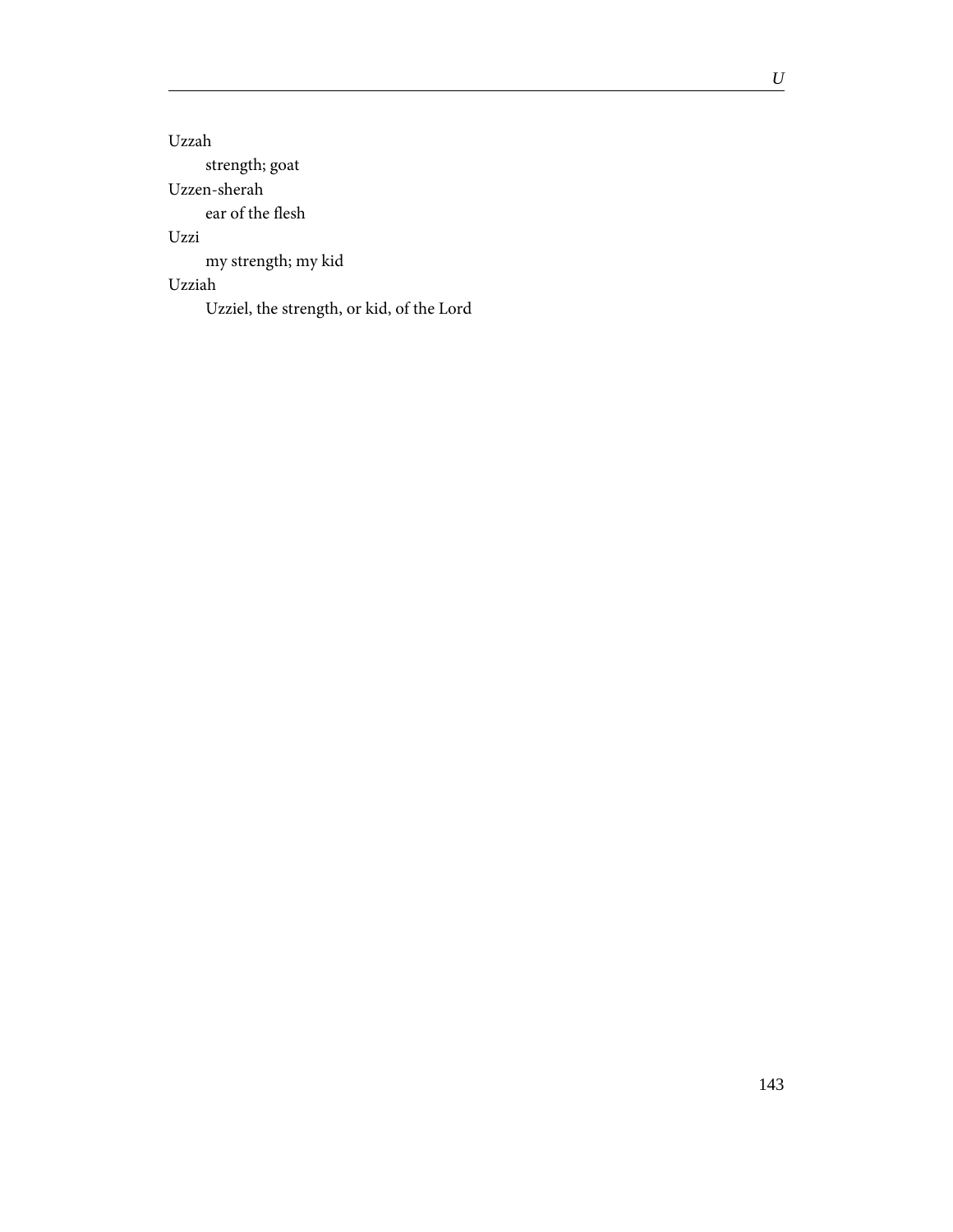Vajezatha sprinkling the chamber Vaniah nourishment, or weapons, of the Lord Vashni the second; changed; a tooth Vashti that drinks; thread Vophsi fragrant; diminution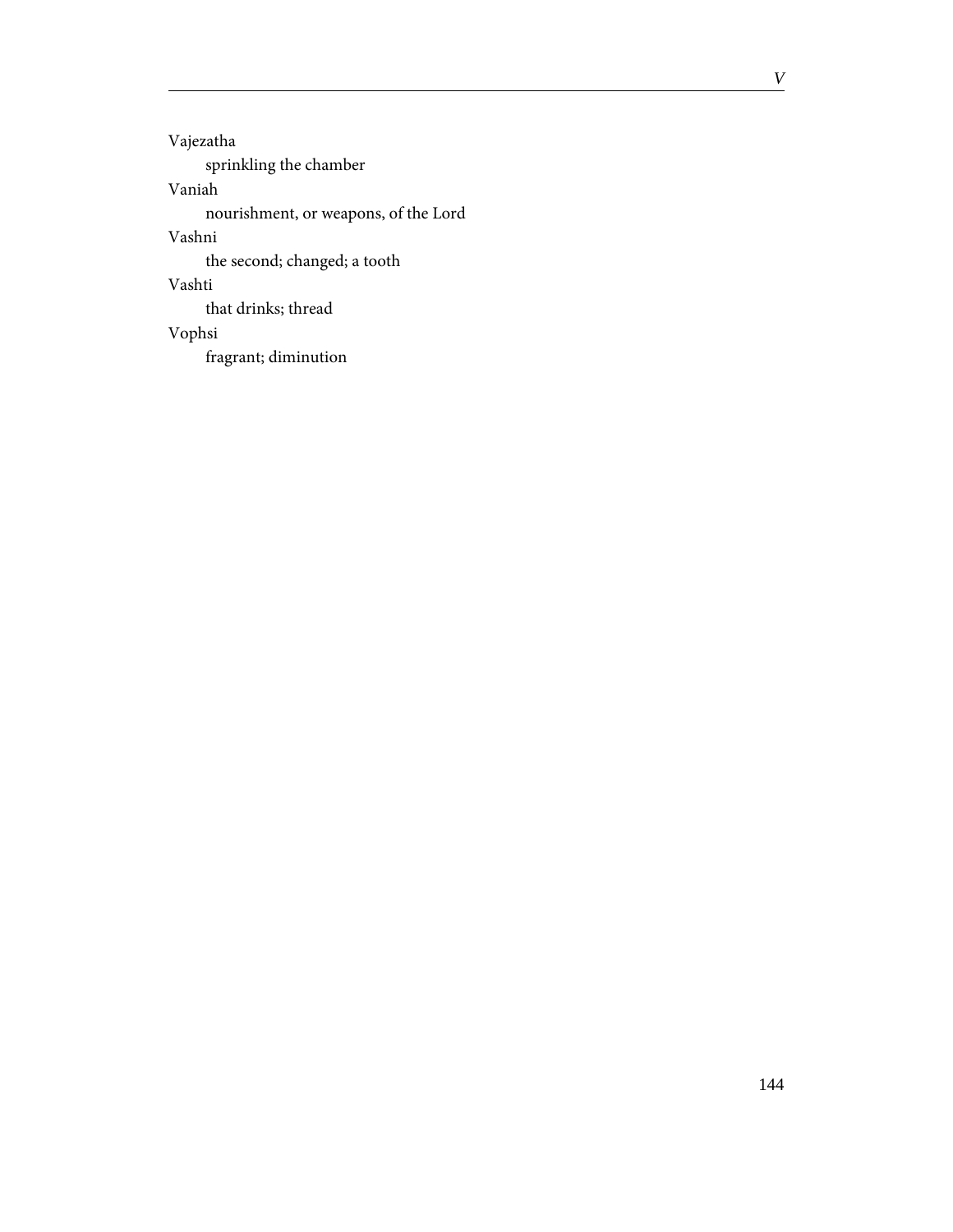There are no entries for W.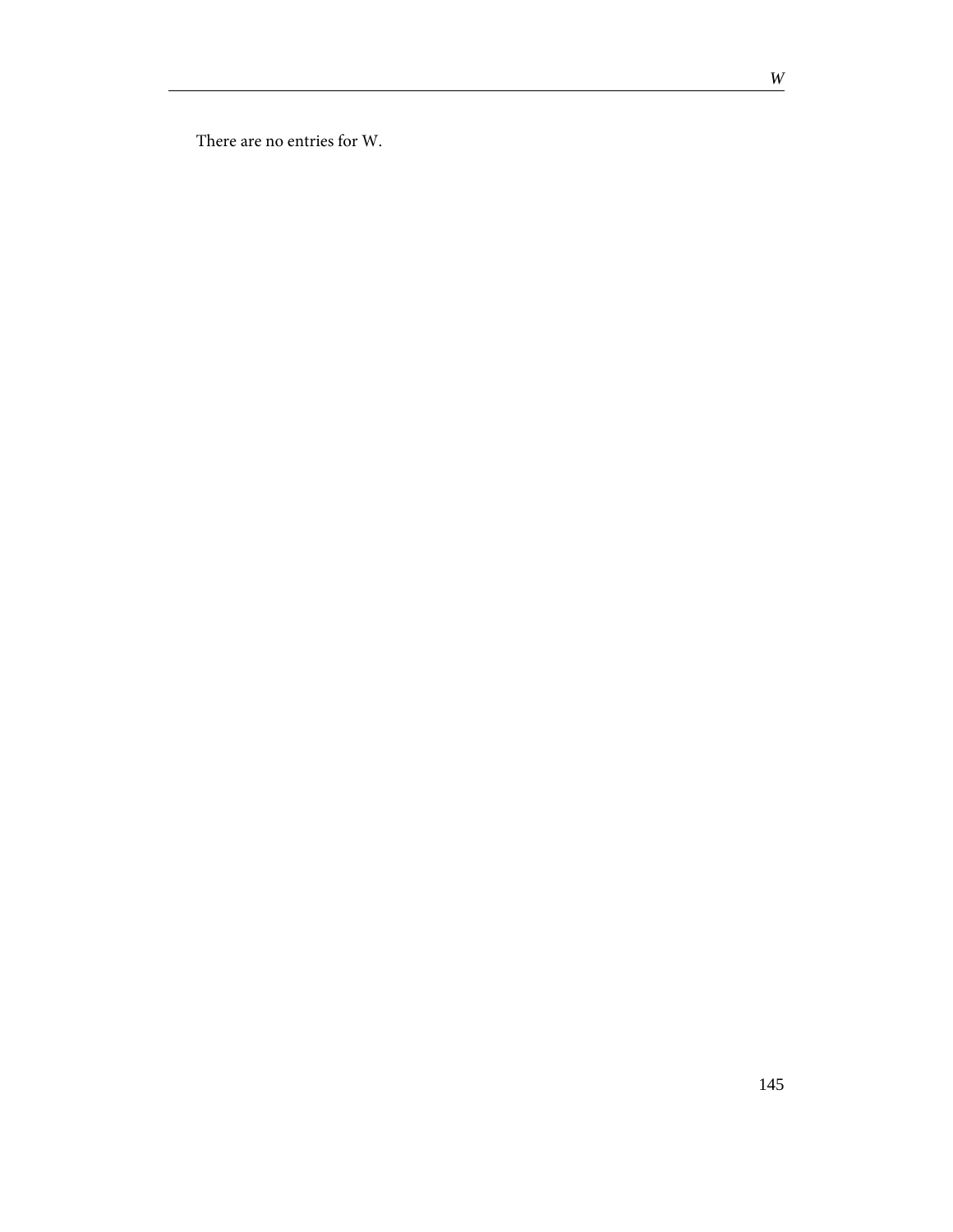There are no entries for X.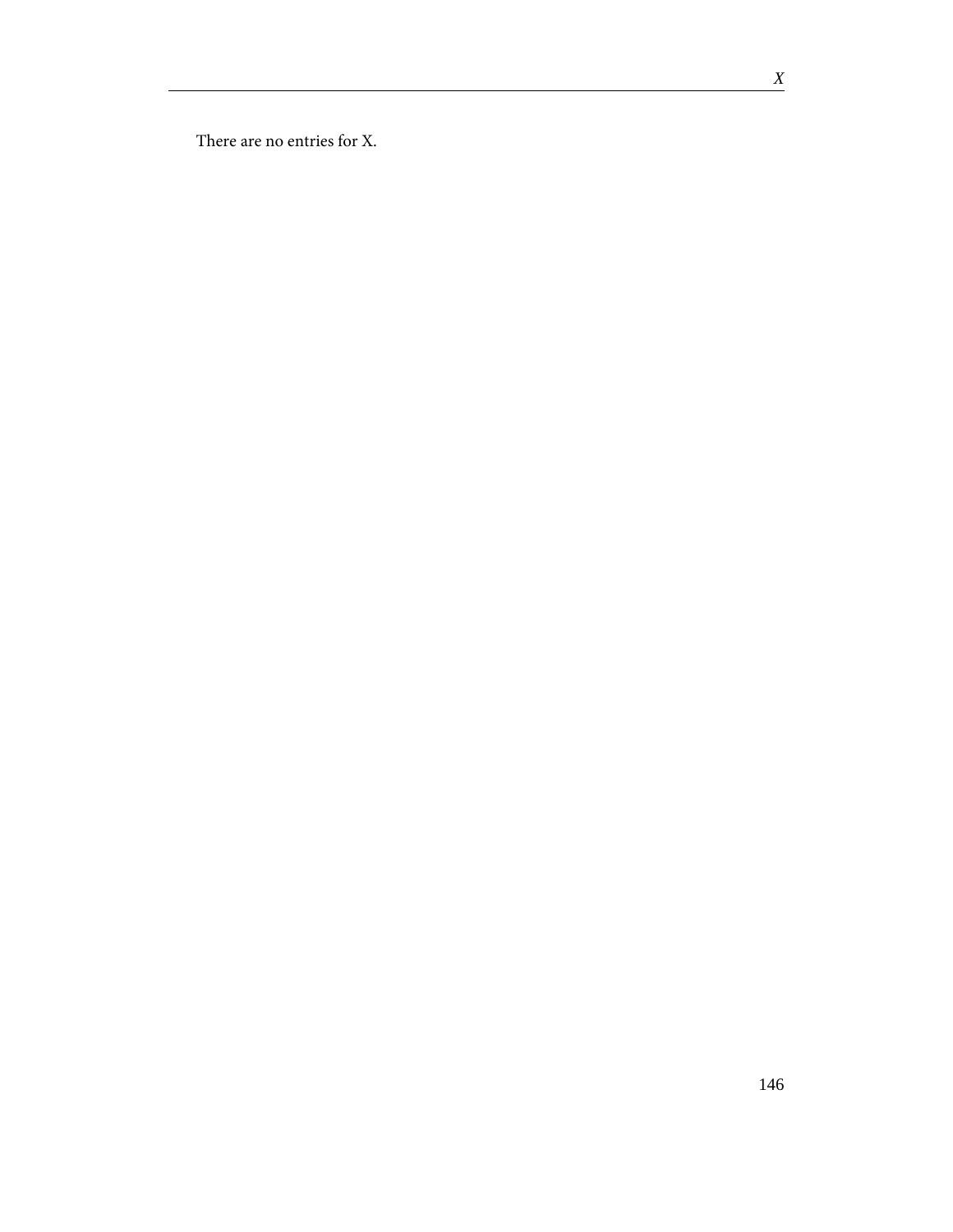There are no entries for Y.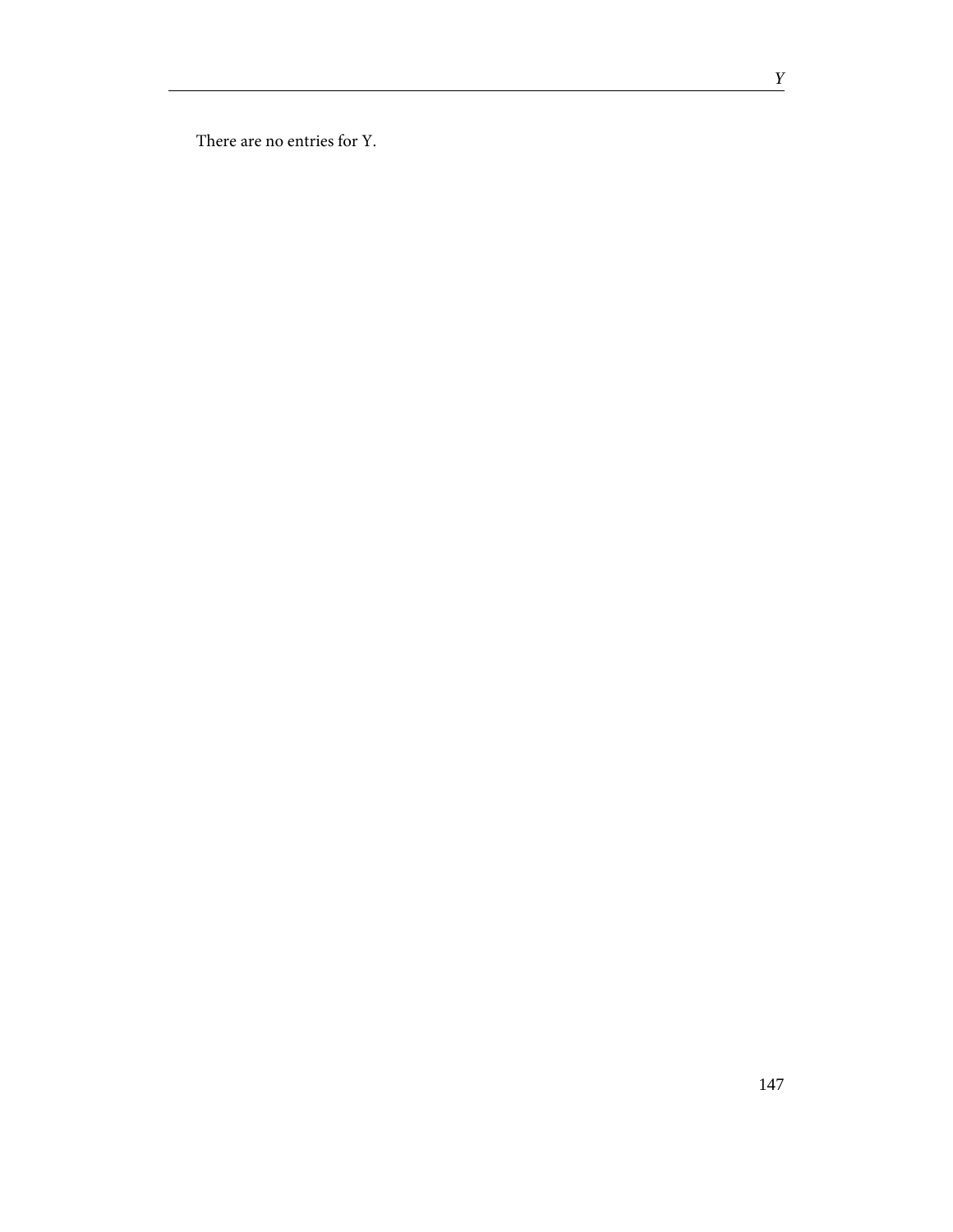| Zaanannim                                     |
|-----------------------------------------------|
| movings; a person asleep                      |
| Zaavan                                        |
| trembling                                     |
| Zabad                                         |
| dowry; endowed                                |
| Zabbai                                        |
| flowing                                       |
| Zabdi                                         |
| same as Zabad                                 |
| Zaccai                                        |
| pure meat; just                               |
| Zaccheus                                      |
| pure; clean; just                             |
| Zaccur                                        |
| of the male kind; mindful                     |
| Zachariah                                     |
| memory of the Lord                            |
| Zadok                                         |
| just; justified                               |
| Zaham                                         |
| crime; filthiness; impurity                   |
| Zair                                          |
| little; afflicted; in tribulation             |
| Zalaph                                        |
| shadow; ringing; shaking                      |
| Zalmon                                        |
| his shade; his image                          |
| Zalmonah                                      |
| the shade; the sound of the number; his image |
| Zalmunna                                      |
| shadow; image; idol forbidden                 |
| Zamzummims                                    |
| projects of crimes; enormous crimes           |
| Zanoah                                        |
| forgetfulness; desertion                      |
| Zaphnath-paaneah                              |
| one who discovers hidden things               |
|                                               |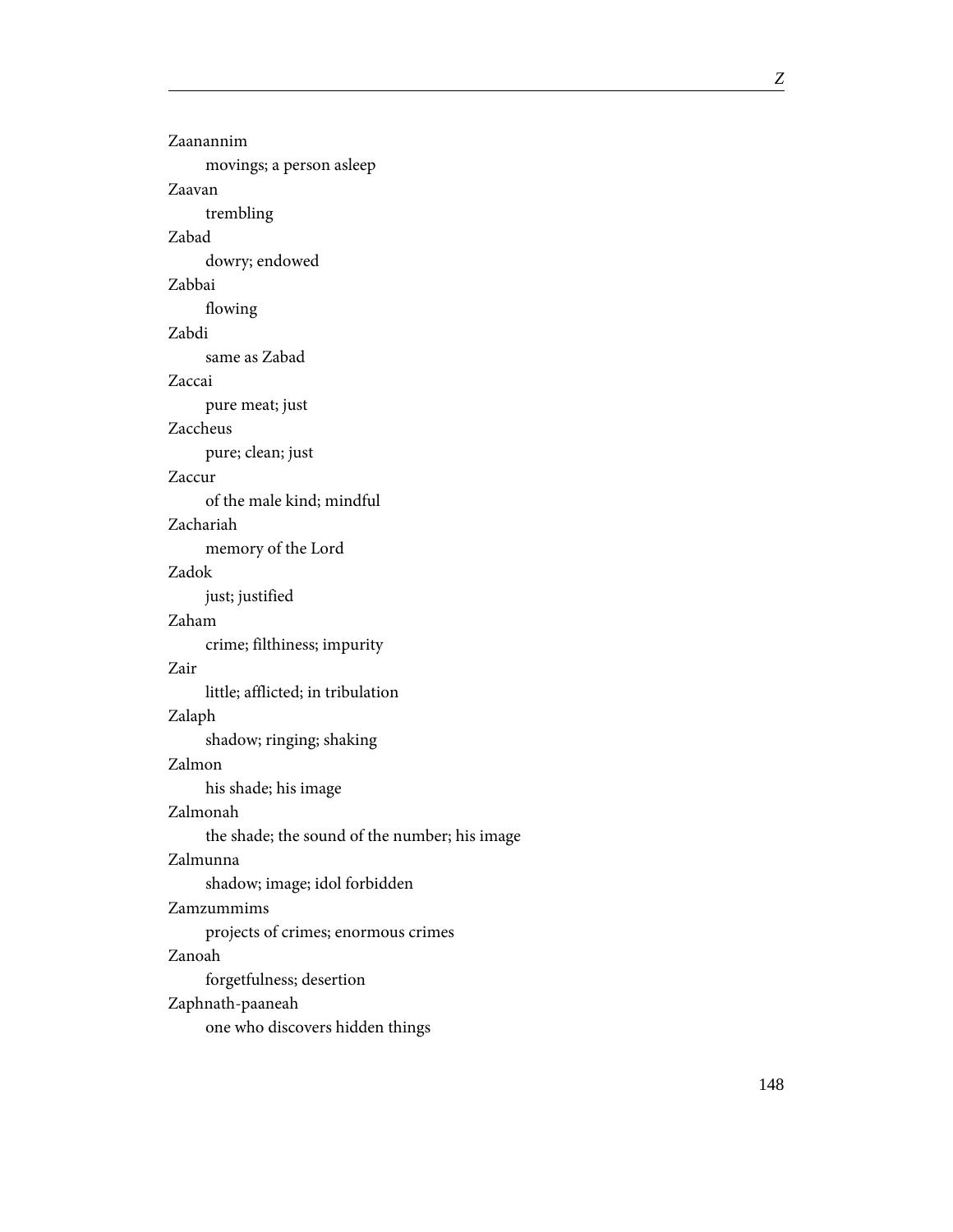| Zarah                                           |  |  |
|-------------------------------------------------|--|--|
| east; brightness                                |  |  |
| Zareah                                          |  |  |
| leprosy; hornet                                 |  |  |
| Zared                                           |  |  |
| strange descent                                 |  |  |
| Zarephath                                       |  |  |
| ambush of the mouth                             |  |  |
| Zaretan                                         |  |  |
| tribulation; perplexity                         |  |  |
| Zatthu                                          |  |  |
| olive tree                                      |  |  |
| Zaza                                            |  |  |
| belonging to all                                |  |  |
| Zebadiah                                        |  |  |
| portion of the Lord; the Lord is my portion     |  |  |
| Zebah                                           |  |  |
| victim; sacrifice                               |  |  |
| Zebedee                                         |  |  |
| abundant; portion                               |  |  |
| Zebina                                          |  |  |
| flowing now; selling; buying                    |  |  |
| Zeboiim                                         |  |  |
| deer; goats                                     |  |  |
| Zebudah                                         |  |  |
| endowed; endowing                               |  |  |
| Zebul                                           |  |  |
| a habitation                                    |  |  |
| Zebulun                                         |  |  |
| Zebulon, dwelling; habitation                   |  |  |
| Zechariah                                       |  |  |
| same as Zachariah                               |  |  |
| Zedad                                           |  |  |
| his side; his hunting                           |  |  |
| Zedekiah                                        |  |  |
| the Lord is my justice; the justice of the Lord |  |  |
| Zeeb                                            |  |  |
| wolf                                            |  |  |
|                                                 |  |  |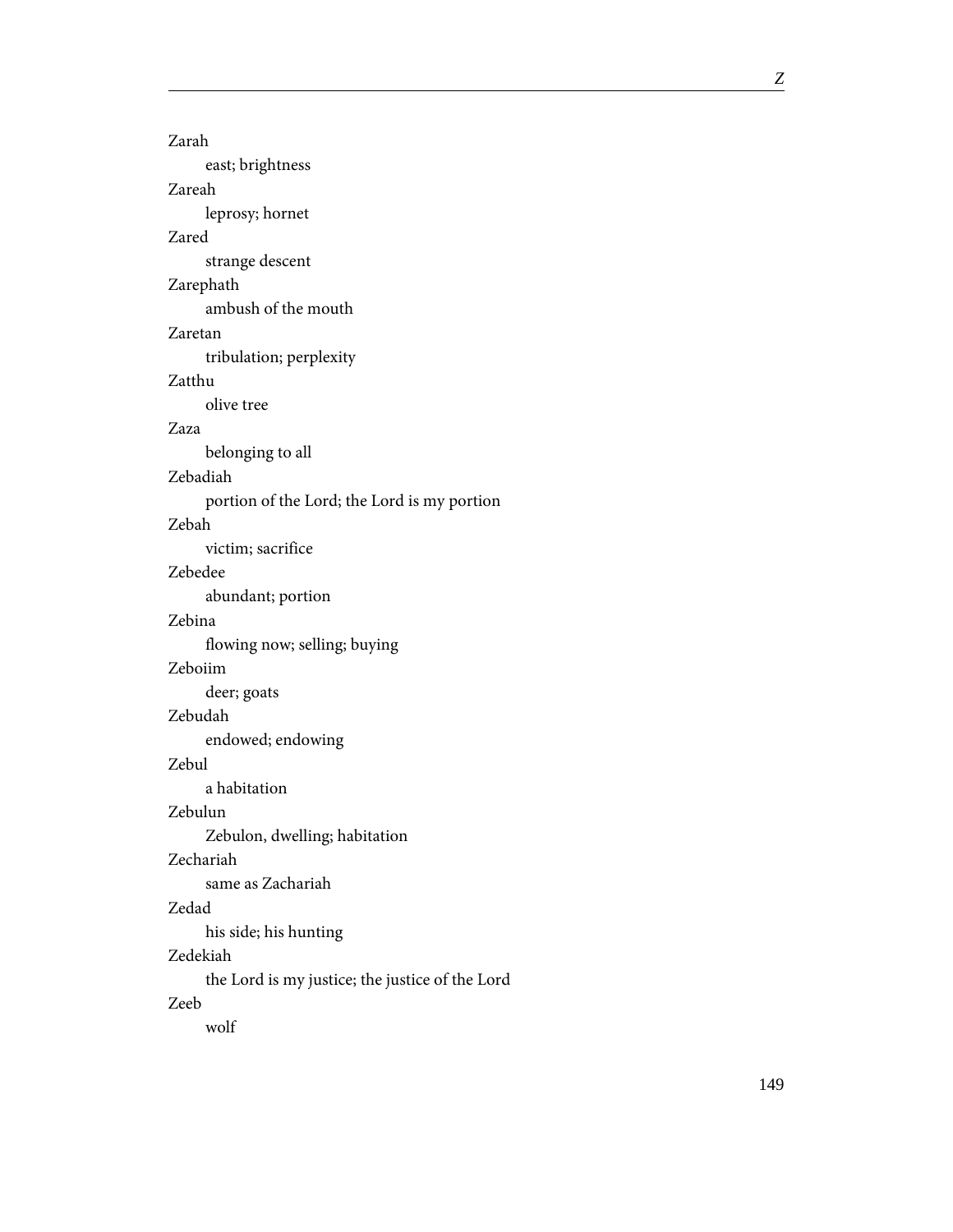#### Zelah

rib; side; halting

# Zelek

the shadow or noise of him that licks or laps

### Zelophehad

the shade or tingling of fear

### Zelotes

zealous

# Zelzah

noontide

## Zemaraim

wool; pith

### Zemira

song; vine; palm

### Zenan

coldness; target; weapon

### Zenas

living

# Zephaniah

the Lord is my secret

### Zephath

which beholds; that attends or that covers

#### Zepho

Zephon, that sees and observes; that expects or covers

### Zer

perplexity

#### Zerah

same as Zarah

### Zerahiah

the Lord rising; brightness of the Lord

### Zeredah

ambush; change of dominion

### Zeresh

misery; strange; dispersed inheritance

### Zereth

same as Zer

#### Zeror

root; that straitens or binds; that keeps tight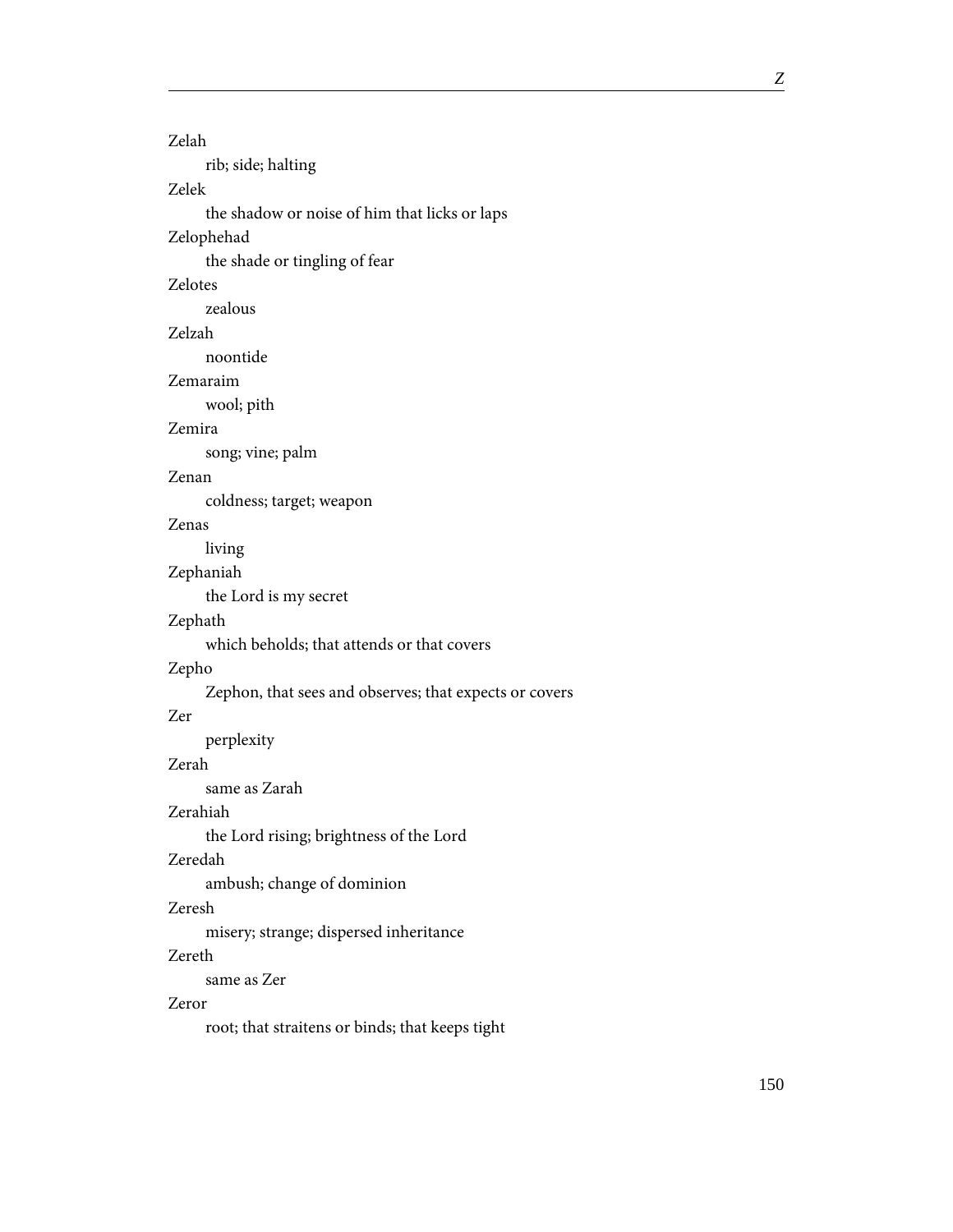| Zeruah                                         |
|------------------------------------------------|
| leprous; wasp; hornet                          |
| Zerubbabel                                     |
| a stranger at Babylon; dispersion of confusion |
| Zeruiah                                        |
| pain or tribulation of the Lord                |
| Zethar                                         |
| he that examines or beholds                    |
| Zia                                            |
| sweat; swelling                                |
| Ziba                                           |
| army; fight; strength                          |
| Zibeon                                         |
| iniquity that dwells                           |
| Zibiah                                         |
| the Lord dwells; deer; goat                    |
| Zichri                                         |
| that remembers; that is a man                  |
| Ziddim                                         |
| huntings; treasons; destructions               |
| Zidkijah                                       |
| justice of the Lord                            |
| Zidon                                          |
| hunting; fishing; venison                      |
| Zif                                            |
| this or that; brightness; comeliness           |
| Ziha                                           |
| brightness; whiteness; drought                 |
| Ziklag                                         |
| measure pressed down                           |
| Zillah                                         |
| shadow; the tingling of the ear                |
| Zilpah                                         |
| distillation from the mouth                    |
| Zilthai                                        |
| my shadow; my talk                             |
| Zimmah                                         |
| thought; wickedness                            |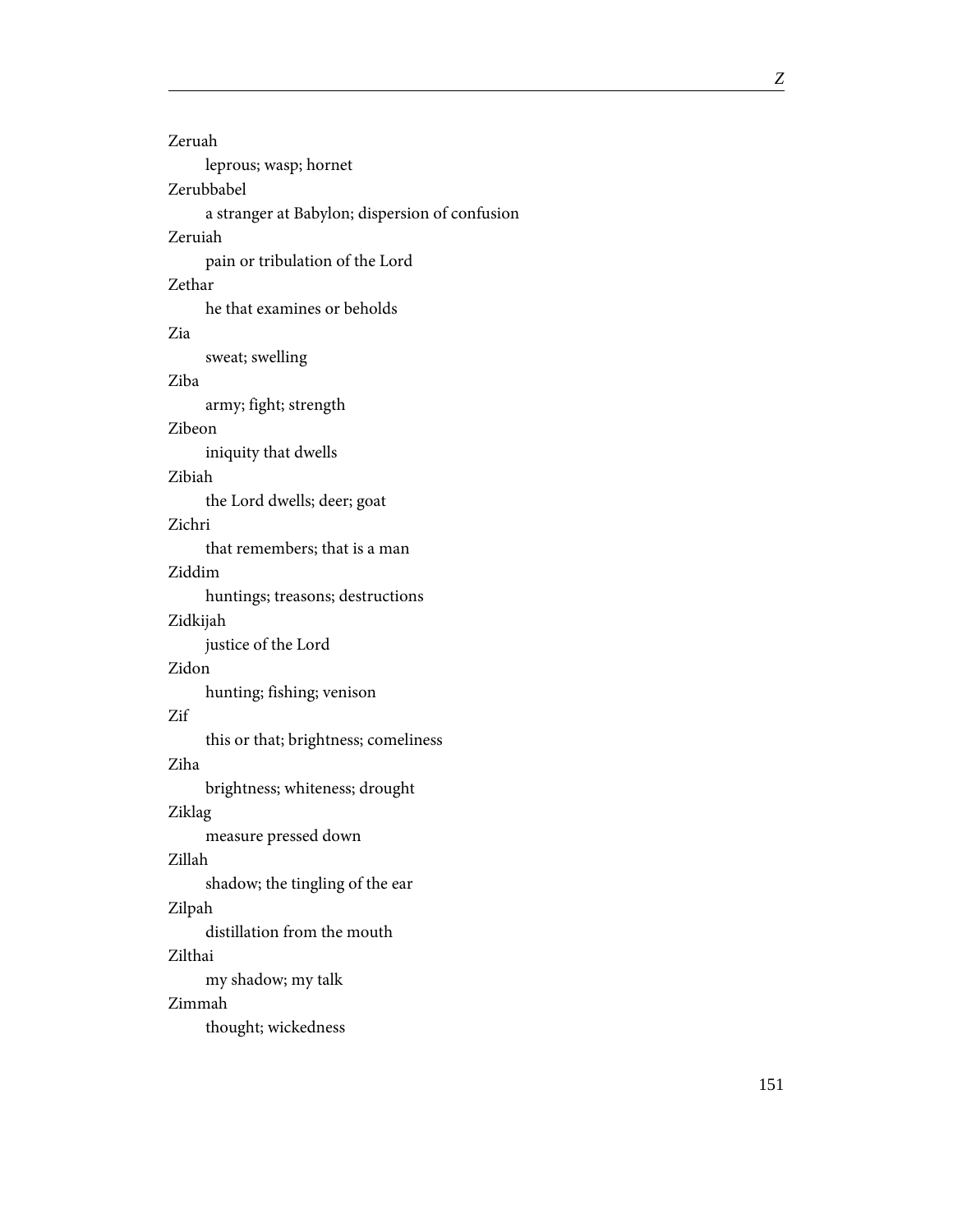| Zimran                                       |
|----------------------------------------------|
| song; singer; vine<br>Zimzi                  |
| my field; my vine                            |
| Zin<br>buckler; coldness                     |
| Zina                                         |
| shining; going back<br>Zion                  |
| monument; raised up; sepulcher               |
| Zior<br>ship of him that watches             |
| Ziph                                         |
| this mouth or mouthful; falsehood<br>Ziphron |
| falsehood of a song; rejoicing               |
| Zippor<br>bird; sparrow; crown; desert       |
| Zipporah                                     |
| beauty; trumpet; mourning<br>Zithri          |
| to hide; demolished                          |
| Ziz<br>flower; branch; a lock of hair        |
| Ziza                                         |
| same as Zina                                 |
| Zoan<br>motion                               |
| Zoar                                         |
| little; small<br>Zobah                       |
| Zobebah, an army; warring                    |
| Zohar<br>white; bright; dryness              |
| Zoheleth                                     |
| that creeps, slides, or draws<br>Zoheth      |
| separation; amazing                          |
|                                              |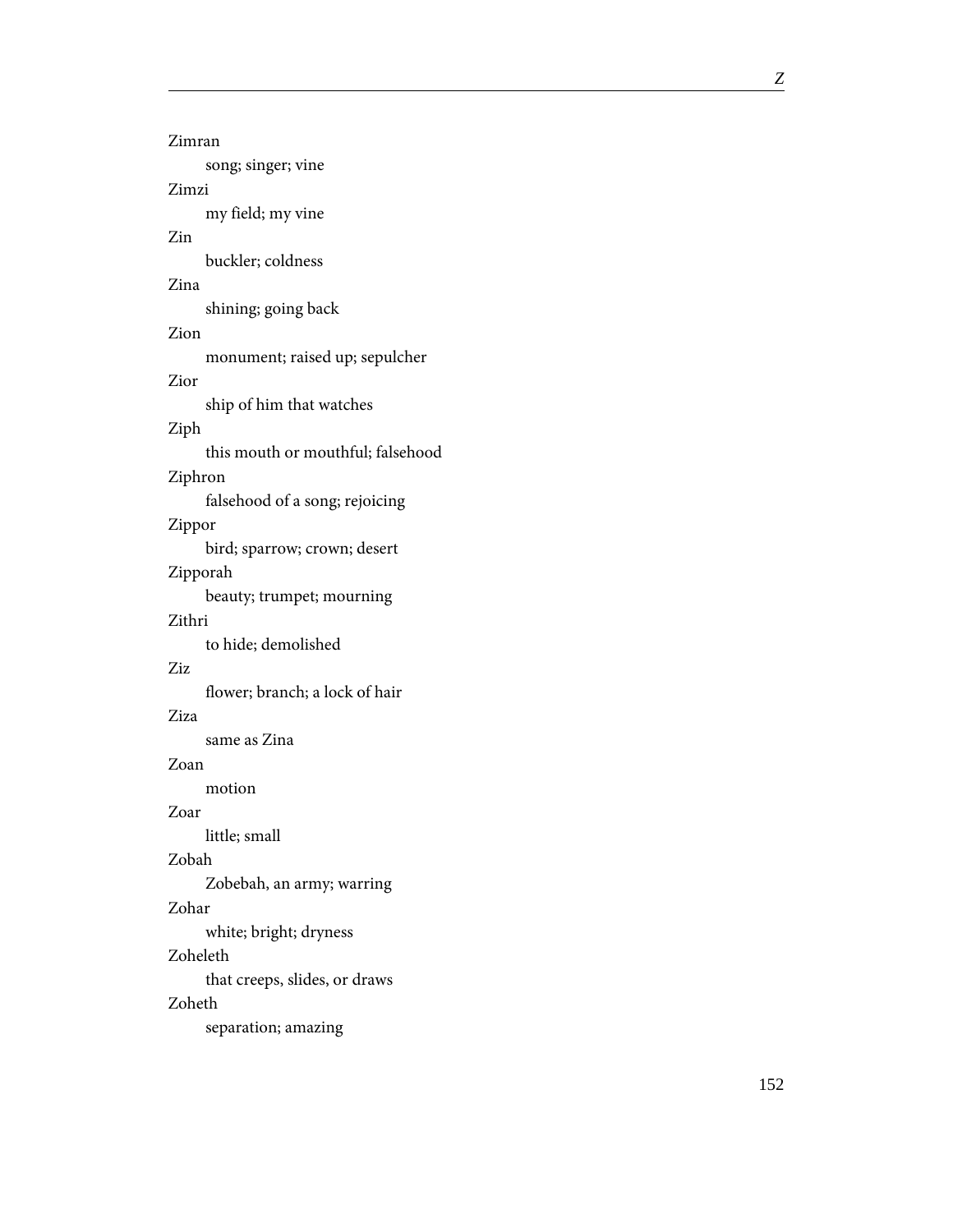Zophah

viol; honeycomb

Zophar

rising early; crown

# Zophim

place for a watchman

# Zorah

leprosy; scab; hornet

Zorobabel

same as Zerubbabel

Zuar

same as Zoar

# Zuph

that beholds, observes, watches; roof; covering

# Zur

stone; rock; that besieges

# Zuriel

rock or strength of God

### Zurishaddai

the Almighty is my rock and strength

### Zuzims

the posts of a door; splendor; beauty